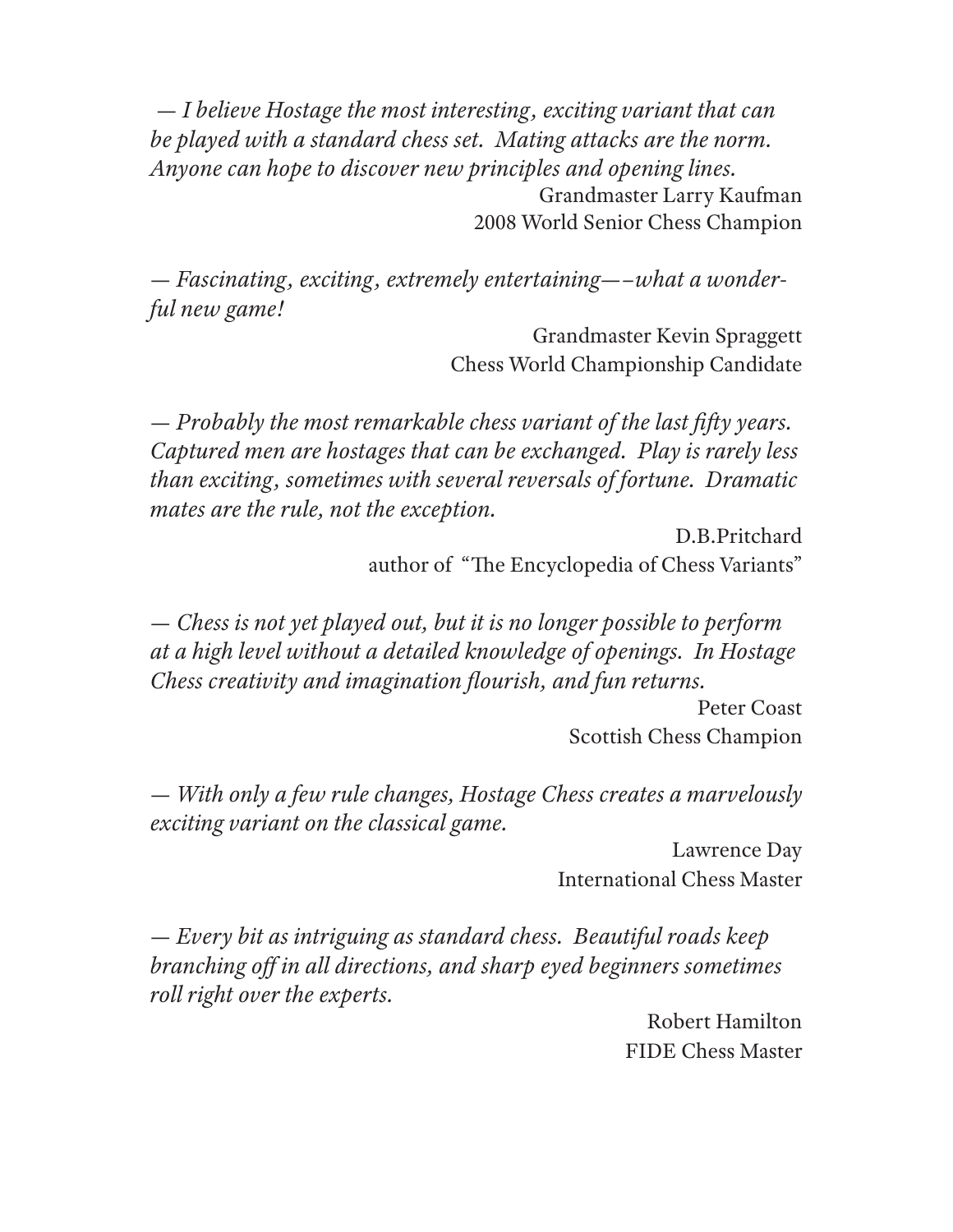#### Published 2012 by Aristophanes Press

Hostage Chess Copyright © 2012 John Leslie. All rights reserved. No part of this publication may be reproduced, stored in a retrieval system, or transmitted in any form or by any means, digital, electronic, mechanical, photocopying, recording, or otherwise, or conveyed via the Internet or a website without prior written permission of the author, except in the case of brief quotations embedded in critical articles and reviews.

John Leslie ( *johnlesl@uoguelph.ca* ) invented the game of Hostage Chess. A Canadian university teacher, his hobbies include mountaineering, canoeing, board games, and writing books like "Universes" (Routledge), "The End of the World: the science and ethics of human extinction" (Routledge), and "Infinite Minds" (Oxford University Press).

> Website: *www.hostagechess.com*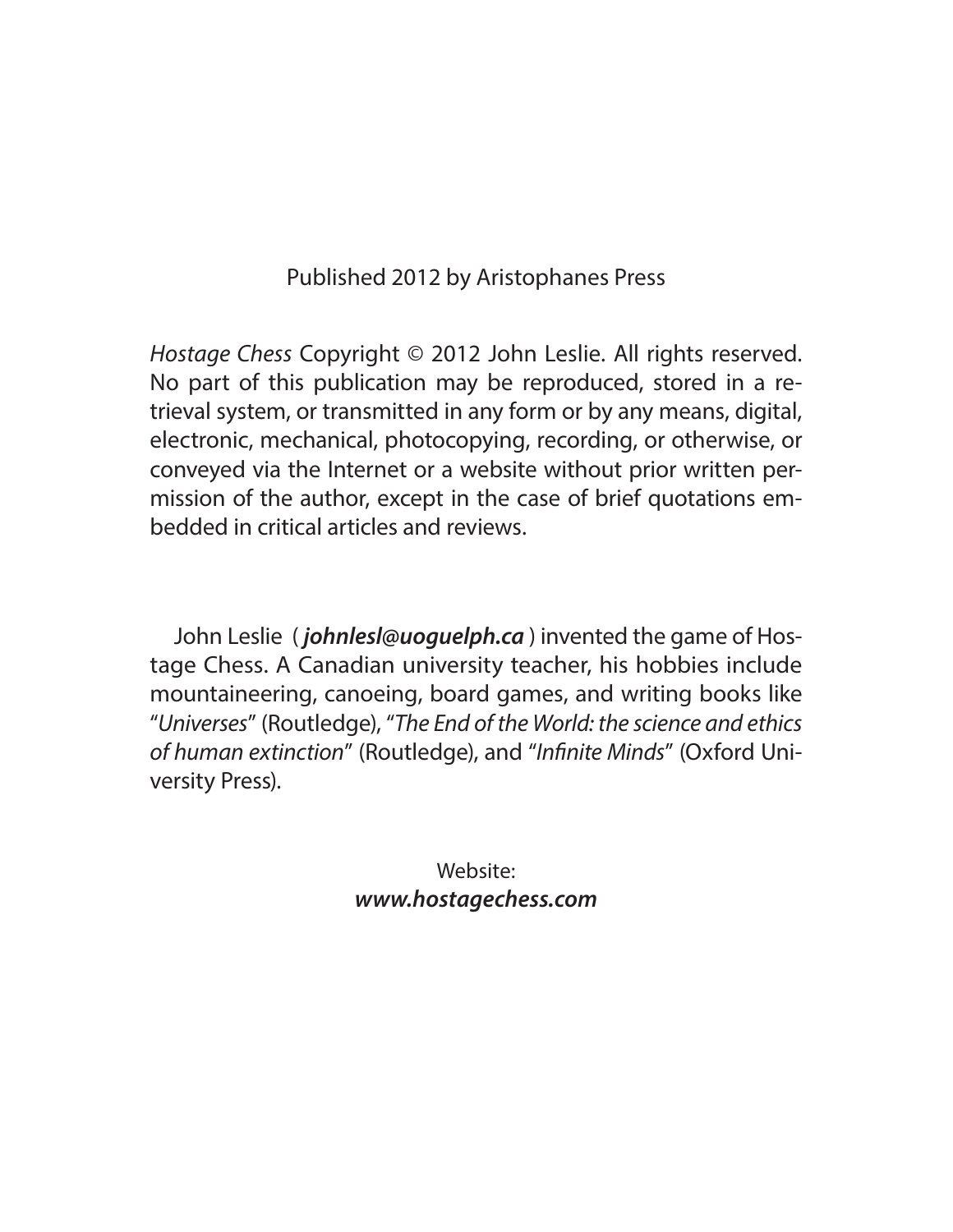# **Hostage Chess**

John Leslie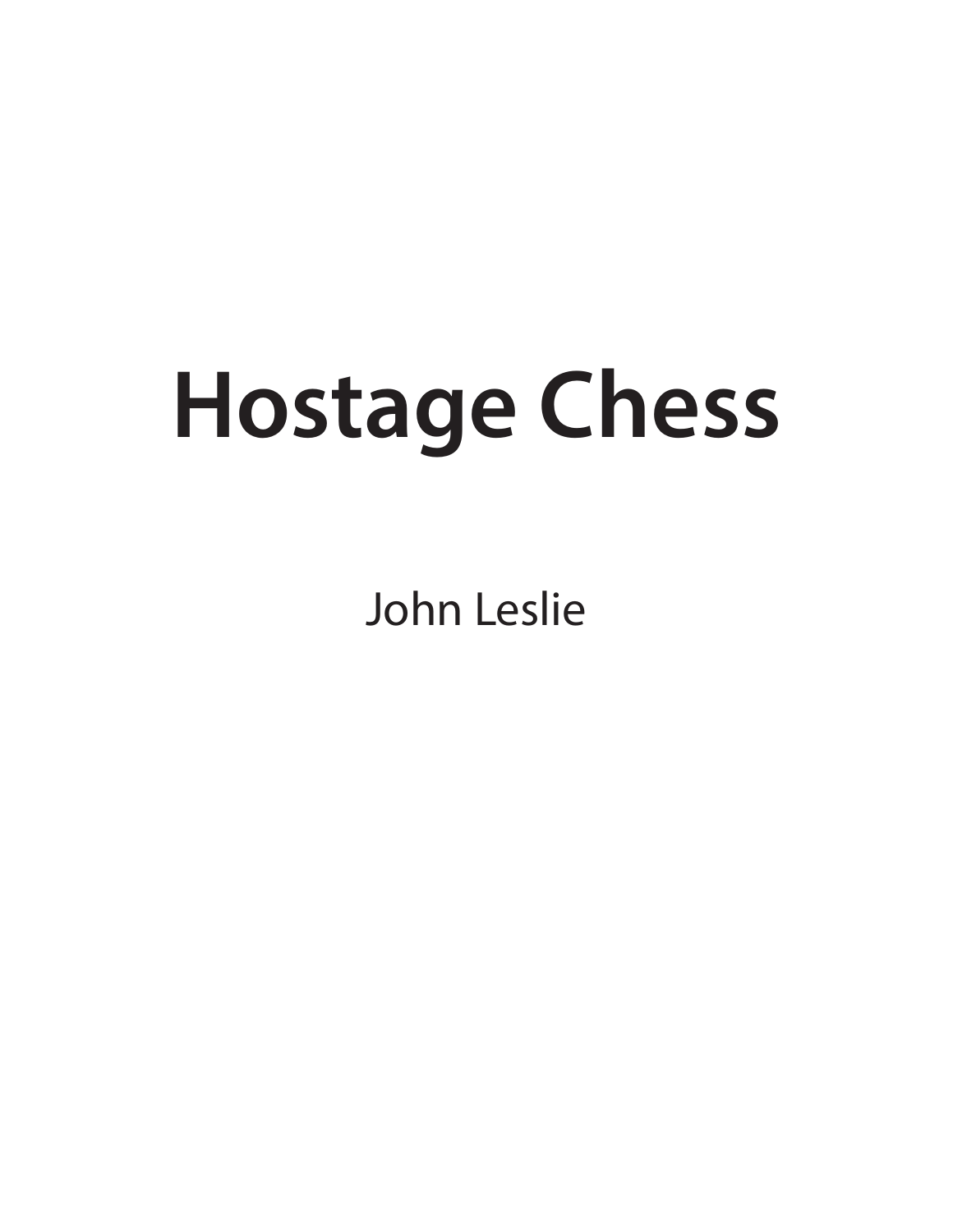## **Contents**

| Chapter 1                   |     |
|-----------------------------|-----|
| Introducing "Hostage"       | 5   |
| Chapter 2                   |     |
| <b>Rules and Notation</b>   | 18  |
| Chapter 3                   |     |
| <b>Tactics and Strategy</b> | 29  |
| <b>Chapter 4</b>            |     |
| <b>Illustrative Games</b>   | 59  |
| Chapter 5                   |     |
| A Chess Master in Trouble   | 87  |
| Chapter 6                   |     |
| <b>More Master Games</b>    | 90  |
| Chapter 7                   |     |
| A Grandmaster Victory       | 118 |
| Chapter 8                   |     |
| Games by the Computer       | 124 |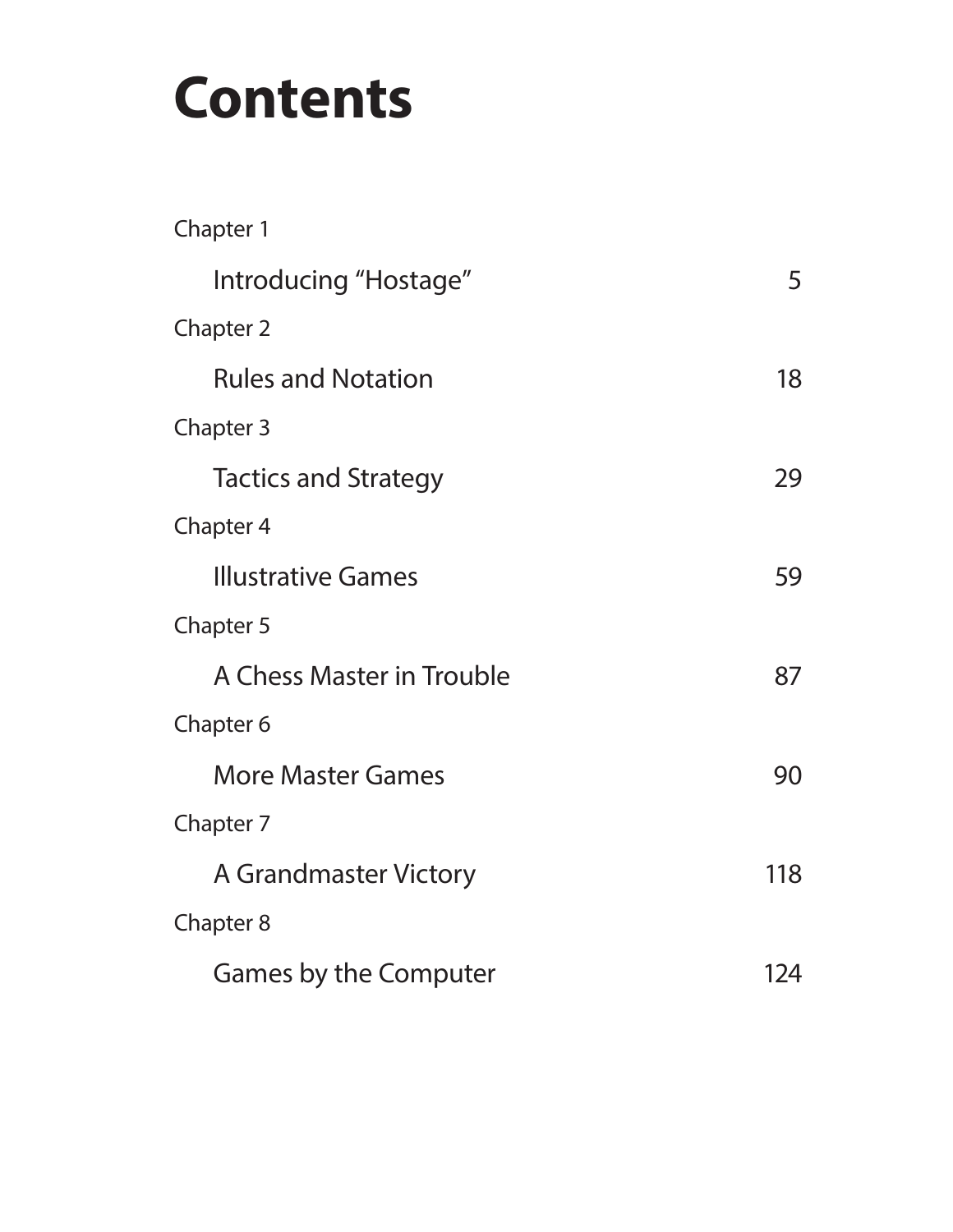## Chapter 1

## Introducing "Hostage"

**S**tarting with all the normal rules of chess, the normal chessboard, and the normal thirty-two chess pieces in their normal starting positions, Hostage Chess adds rules about *hostages*. That means all chess pieces — usually just called "men" , so that even a queen is a "man" that have been captured during the game and haven't yet been *rescued*.

 You *rescue* men captured by your opponent through *"ransoming"*  them*, "paying for"* them*,* which you do *by releasing men that you yourself have captured*. That is called "an exchange of hostages". What makes Hostage Chess so exciting is that men released or rescued *can parachute*  back into the fight. "Parachuting" just means returning to the board, "as if being **dropped** from the air".

**Prisons** for captured men are at the side of the board, each near its owner's right hand. They are simply areas, right next to the board, where the players "imprison" all captured men, keeping them fully visible — so prisons have no walls and roofs. Until captured men are placed in them as "hostages" waiting to be exchanged, the prisons are just empty areas on the dining table, coffee table or whatever else is the thing on which the board rests.

There are **airfields** as well, each near its owner's left hand. Once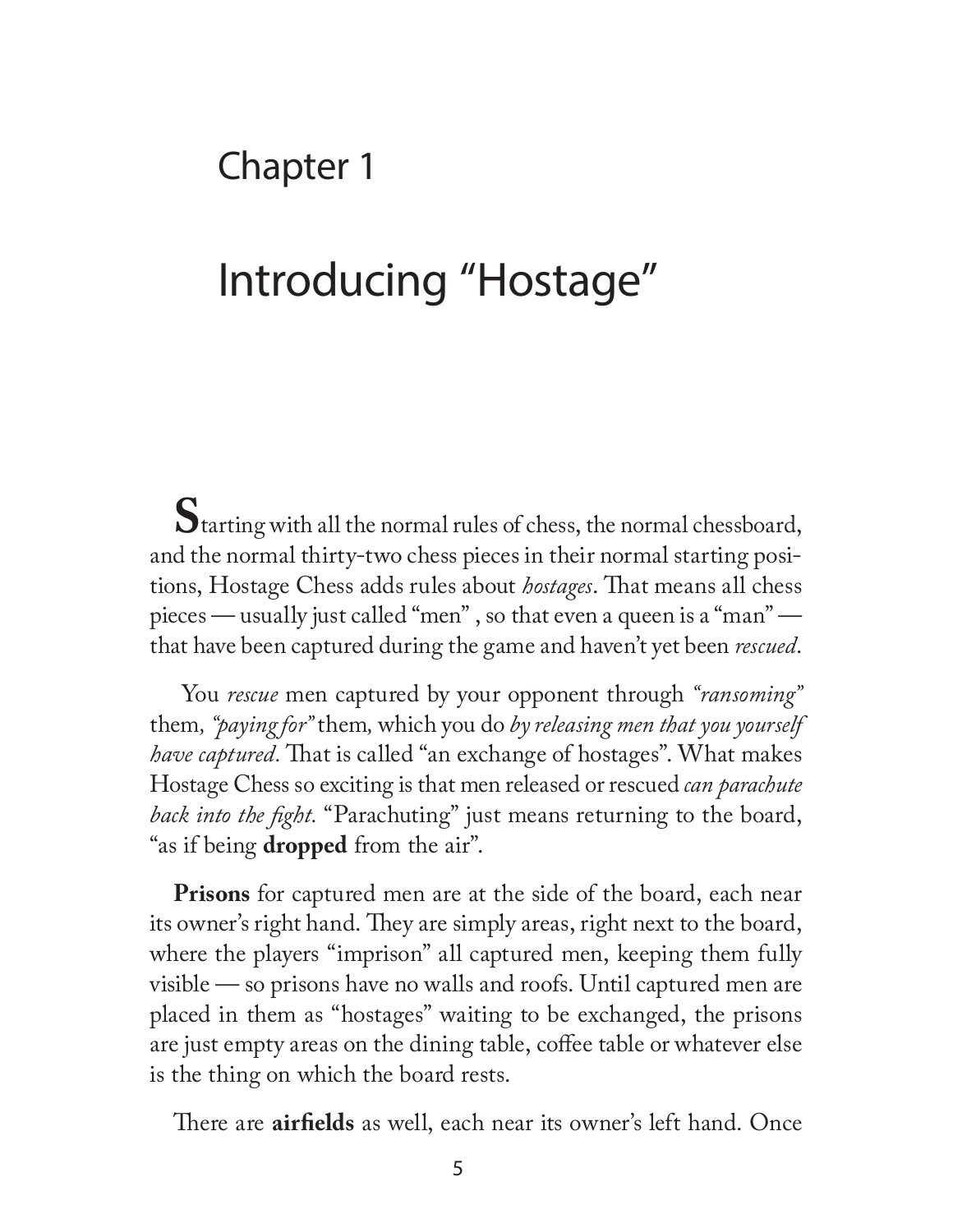again, they are simply areas right next to the board. (It's a good idea to put things like saucers, plates or beer mats in these areas, to help you to remember that they are airfields and not prisons, but you don't have to.) Any men in the airfields were sent there when released from prison, so they don't need to be "paid for". No longer hostages, they have become paratroops ready for action.

The full rules of the game will be explained later. Here, though, are the TWO MAIN NEW RULES which make Hostage Chess so different from normal chess.

#### — **Rule #1** *To rescue a man your opponent has imprisoned, PAY by releasing a man OF GREATER OR EQUAL VALUE that you have imprisoned.*

(Values run in steps starting from PAWN, then up to KNIGHT-or-BISHOP, then ROOK, then QUEEN. So, for instance, you could rescue a pawn by releasing an imprisoned rook. Or you could rescue a bishop by releasing a knight, because that's equal in value.)

#### *- Push the released man ("the payment") forward into your opponent's airfi eld.*

*- Then AT ONCE "parachute" the man you are rescuing onto* **an empty square.** (*Just make sure you don't parachute pawns onto first or eighth ranks.)*

 $\rightarrow$  Rule #2 *Anything in an airfield waits there until a turn is used for parachuting it.* (Once again, pawns can't be parachuted onto first or *eighth ranks.)*

Here's how it works. Playing as in normal chess, two beginners might reach this position in which Black has captured a bishop while White has captured a knight: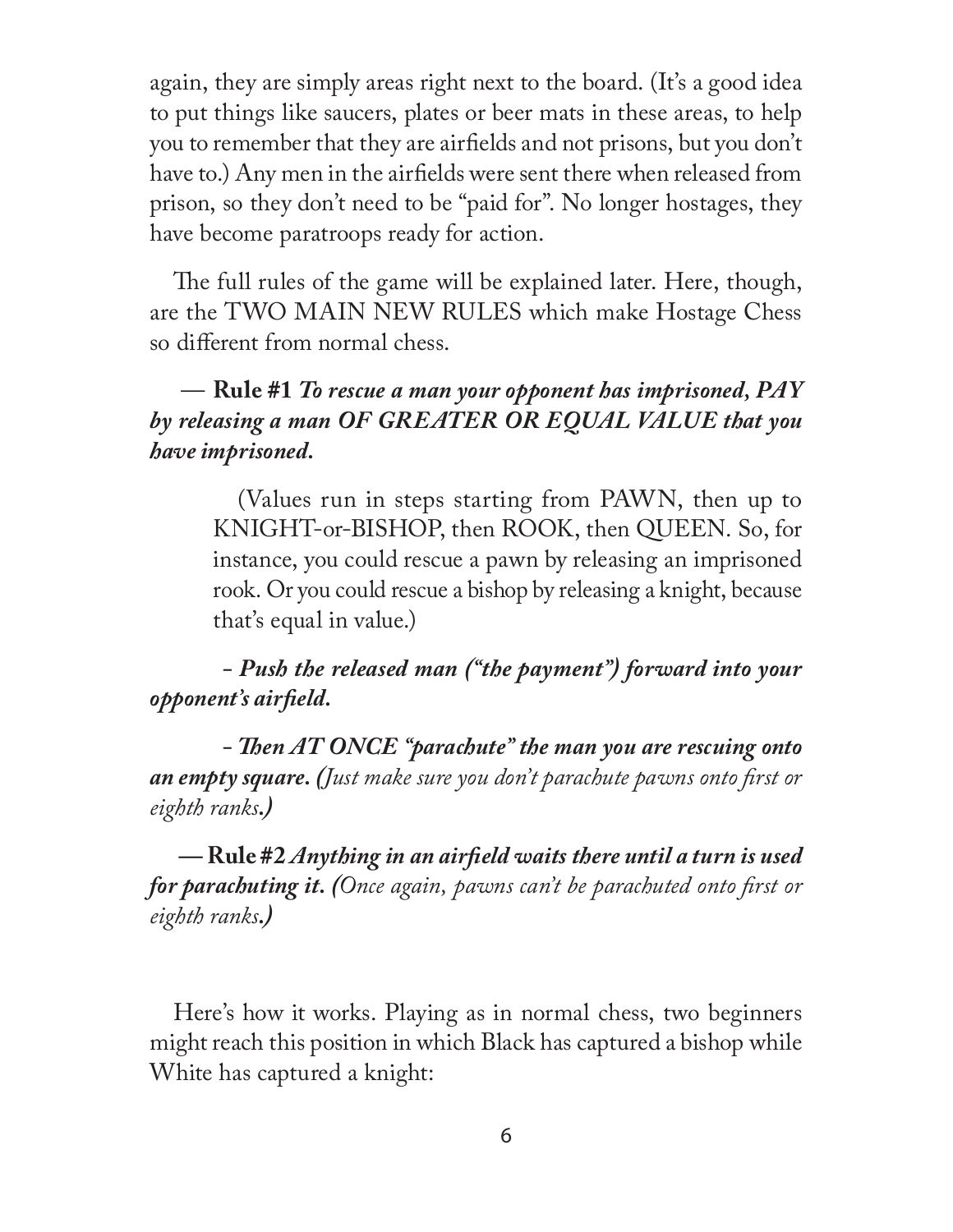

Instead of using the next turn as in standard western chess, suppose that White chooses to make use of **Rule #1**. This means releasing the black knight from the prison and pushing it forward into Black's airfield. Since knights and bishops are of equal value, *releasing the knight allows White to rescue the imprisoned white bishop*, *which must immediately parachute back onto the board*. Well, let's say that White uses the parachuting bishop to attack the queen, as in Diagram 1:



Diagram 1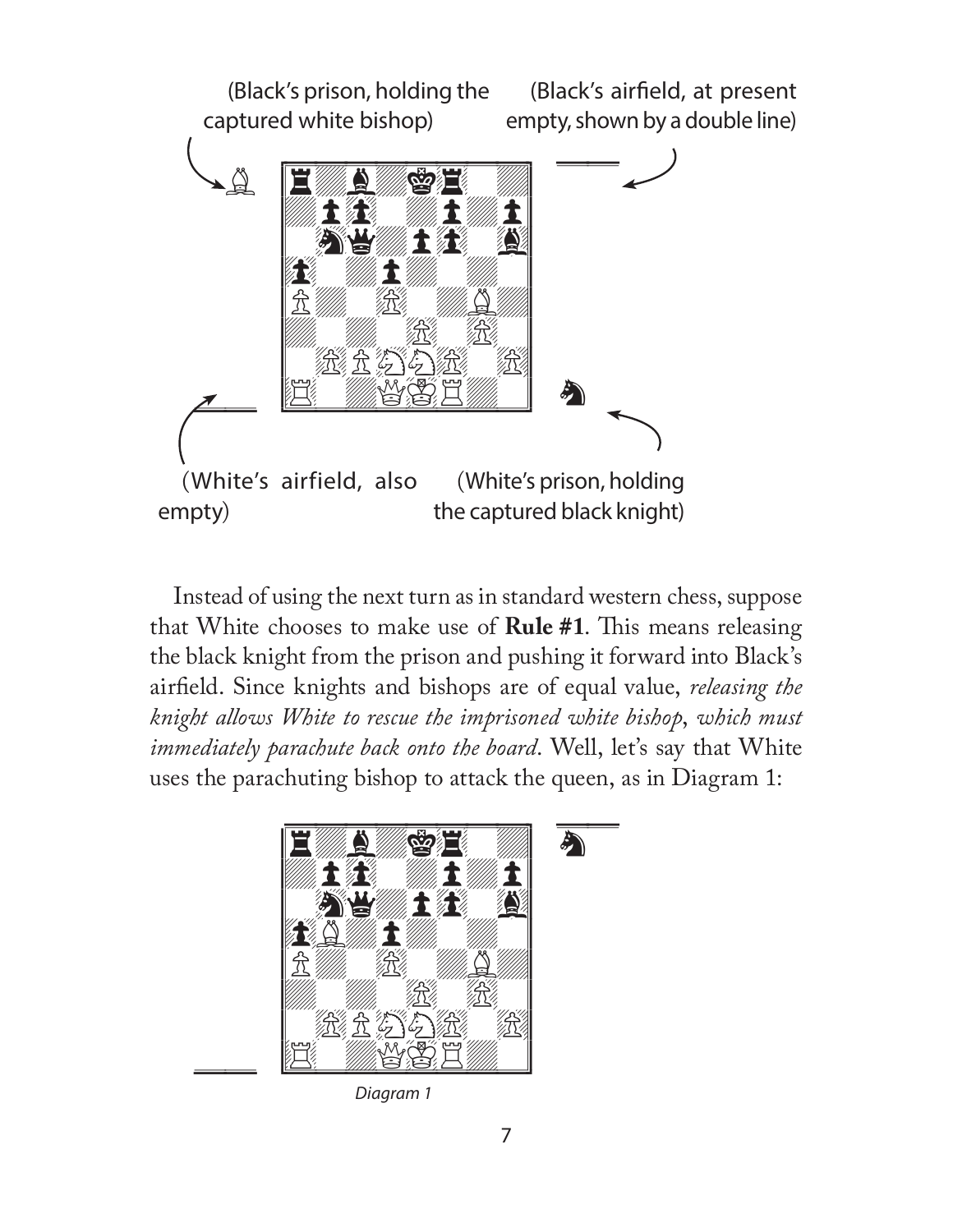White's turn has ended. *The black knight has gone forward to Black's airfield*, to "buy" the white bishop. The bishop had to parachute AT *ONCE, as Rule #1 said.* It could parachute onto absolutely any empty square, and it now threatens the queen. Should Black capture it? There's a far better move — a move using **Rule #2**. *The airfield knight is available for parachuting,* and this looks the right moment for using it to attack White's king as in Diagram 2:



Diagram 2

*The knight has moved from Black's airfield to the board.* Black can do nothing else in this turn, but wouldn't want to anyway — for it's checkmate!

#### **Scenes from an actual game**

In the next chapter you'll be told the complete rules of Hostage Chess. But first, it's best to get a really good idea of the game's central mechanism by looking at a longer sequence of moves, ones which only need those two new rules. The sequence ends in checkmate by a parachuting queen.

Remember that in the diagrams, the airfields  $-$  to each player's left — are shown by double lines. A player's prisoners ("hostages") are simply grouped at the side of the board, by the player's right hand.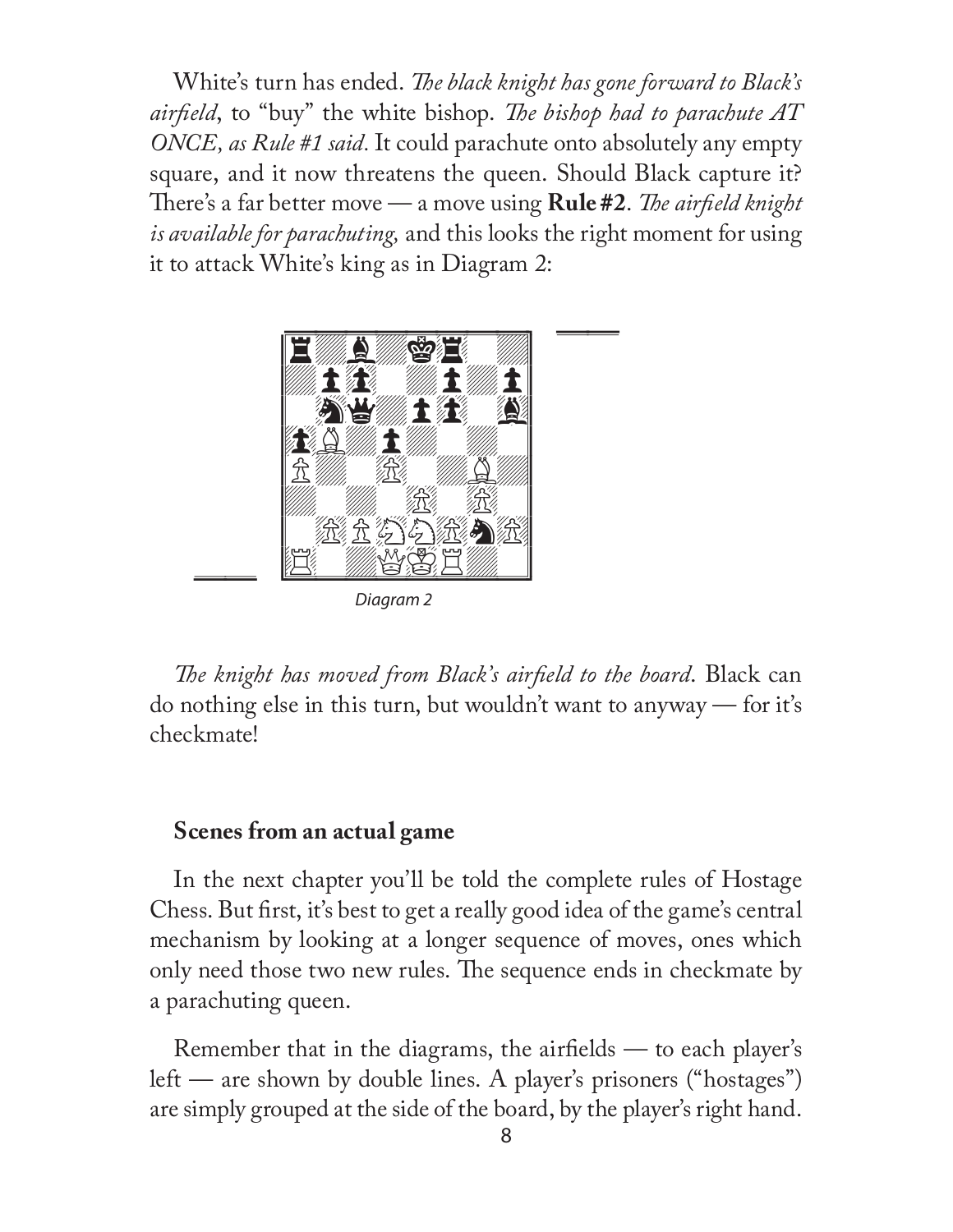The game is shown starting from the position after Black's eighth move. So far, no use has been made of parachuting (very often called "dropping", while men that parachute become "drops").





*1. White to move. White's prison contains three hostages. Black's contains two. With the hostage queens waiting to be exchanged at any time, expect fi reworks!*

*2. White has now pushed the imprisoned*  black queen into his opponent's airfield, res*cuing his own queen and at once dropping it near the center of the board. (Remember, anything rescued must immediately be dropped.)* 



*3. To stop mate by the white queen, Black has taken the queen from his airfi eld and dropped it to defend his threatened bishop. (The black queen could have been left in the airfi eld, but Black wanted to use it at once.)* 



*4. White has captured Black's queen, so it has returned to being a hostage.*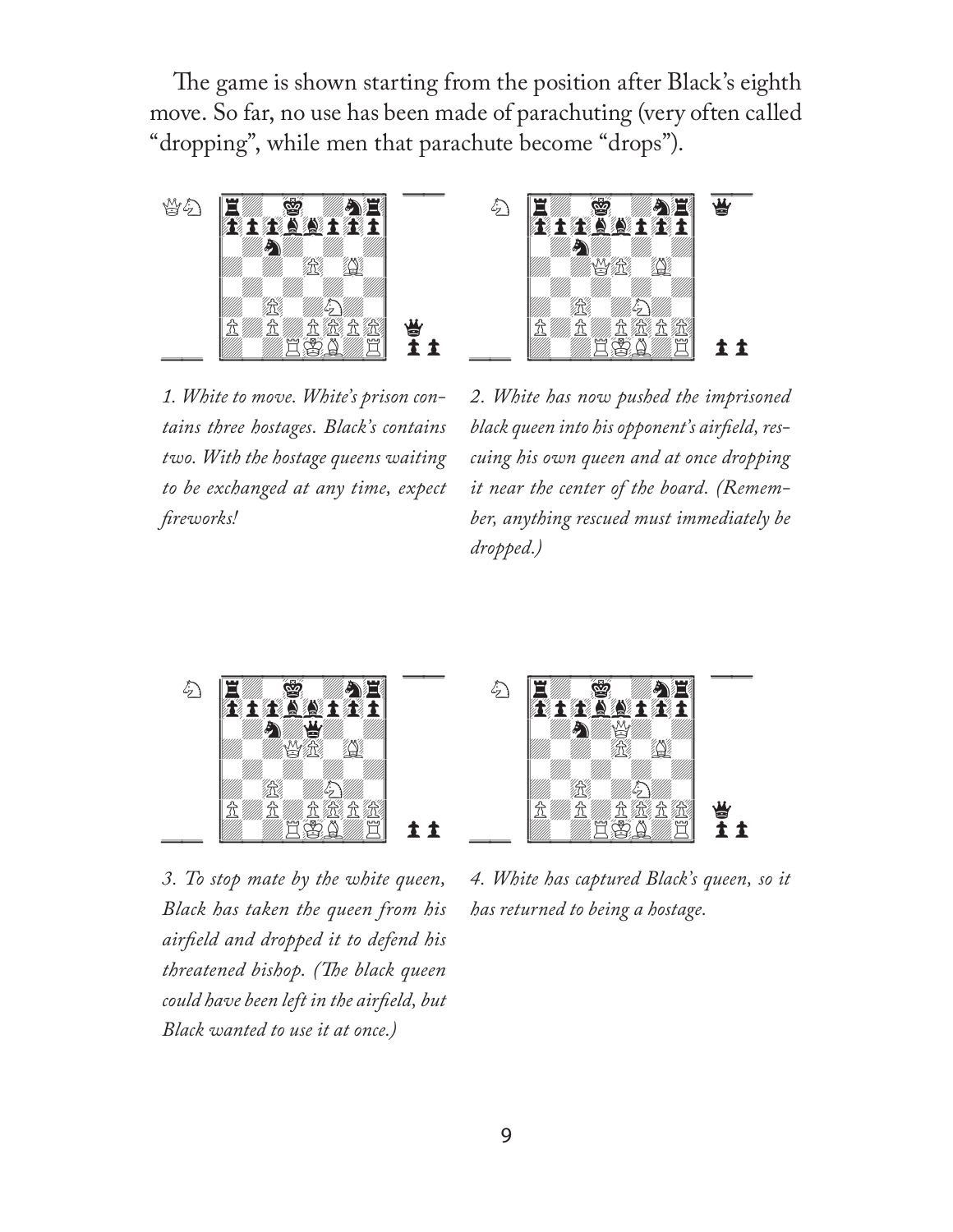

*5. White's queen has itself now been captured and imprisoned.*

*6. White has captured and imprisoned a black bishop, and attacks the black king.*



 cuuuuuuuuCuu NG <mark>Himana</mark><br>Nating hi B{0p0Riw0p}  ${w}$   ${w}$   ${w}$   ${w}$  $d_{\rm d}$  and  $d_{\rm d}$  and  $d_{\rm d}$  and  $d_{\rm d}$  and  $d_{\rm d}$  {wdwdwdwd}  $\|x\|$   $\geq$  $|\hat{E}|\|\hat{E}|\|\hat{E}|\hat{E}$  {dwdwIBdR}pp lle and the second control of the second control of the second control of the second control of the second control of the second control of the second control of the second control of the second control of the second contr

7. The king has captured the attacker *but shouldn't the knight in the corner have made the capture? Well, Black feared an exchange of hostage bishop for hostage knight, the rescued knight then dropping to attack king and rook simultaneously.*

*8. White's rook has captured Black's bishop, giving check.*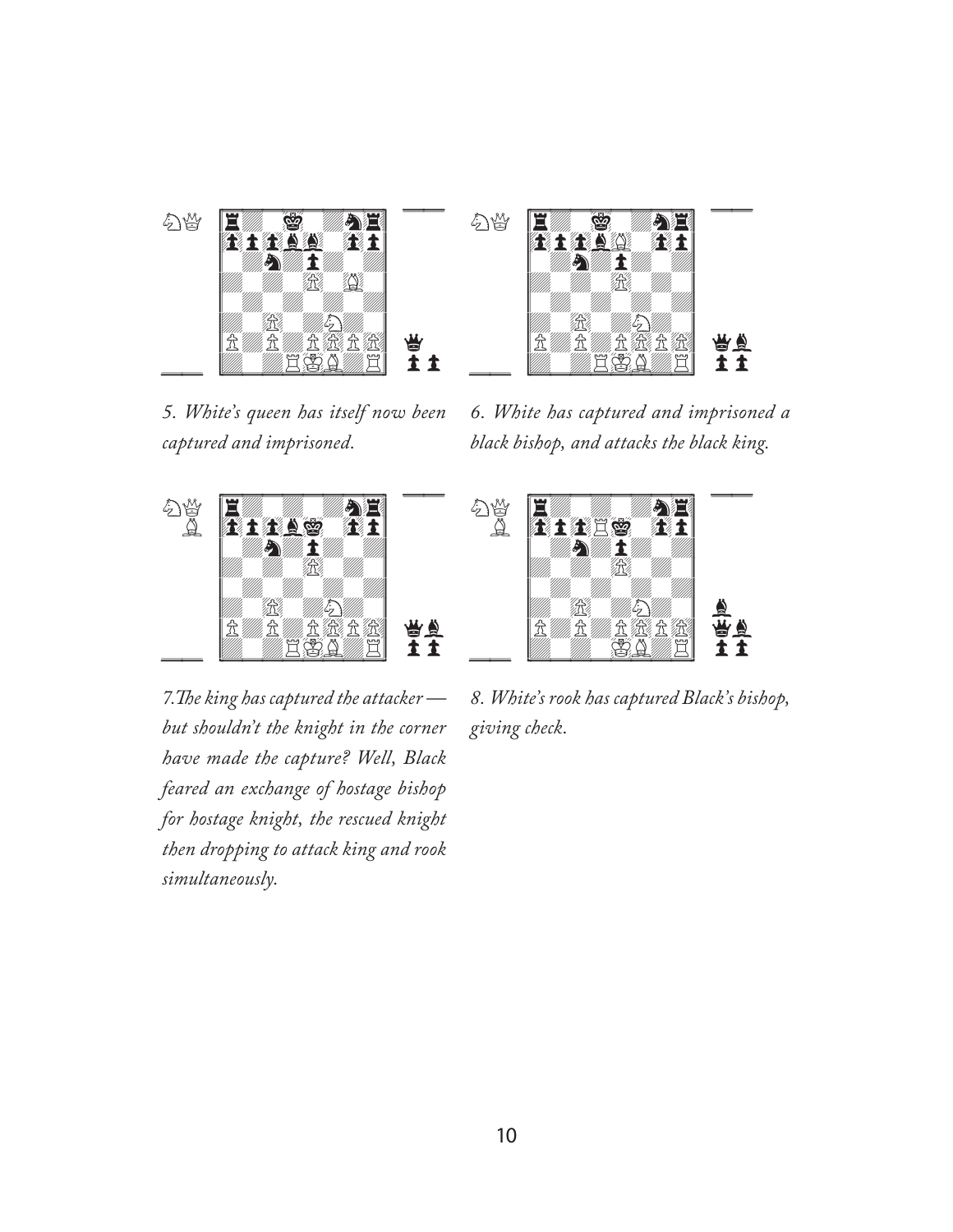

*9. The black king has captured the rook.* The king is in great danger because a *queen-for-queen hostage exchange is possible.*



11. The black king has fled, but the *square chosen for the fl ight is no safer than any other.*



*10. White has pushed an imprisoned bishop*  into Black's airfield, rescuing a knight (of *equal value to the bishop) and dropping it so as to give check.*



*12. Another exchange of hostages. White*  pushed a bishop into Black's airfield, rescu*ing and dropping a bishop to attack Black's king once again. White now has two whitesquare bishops, but that's legal.* 



13. The king has run away once more. *Unfortunately, nowhere was safe.*



14. Then came the queen-for-queen hos*tage exchange. Pushing the black queen into his opponent's airfi eld, White rescued and dropped his own queen, with checkmate.*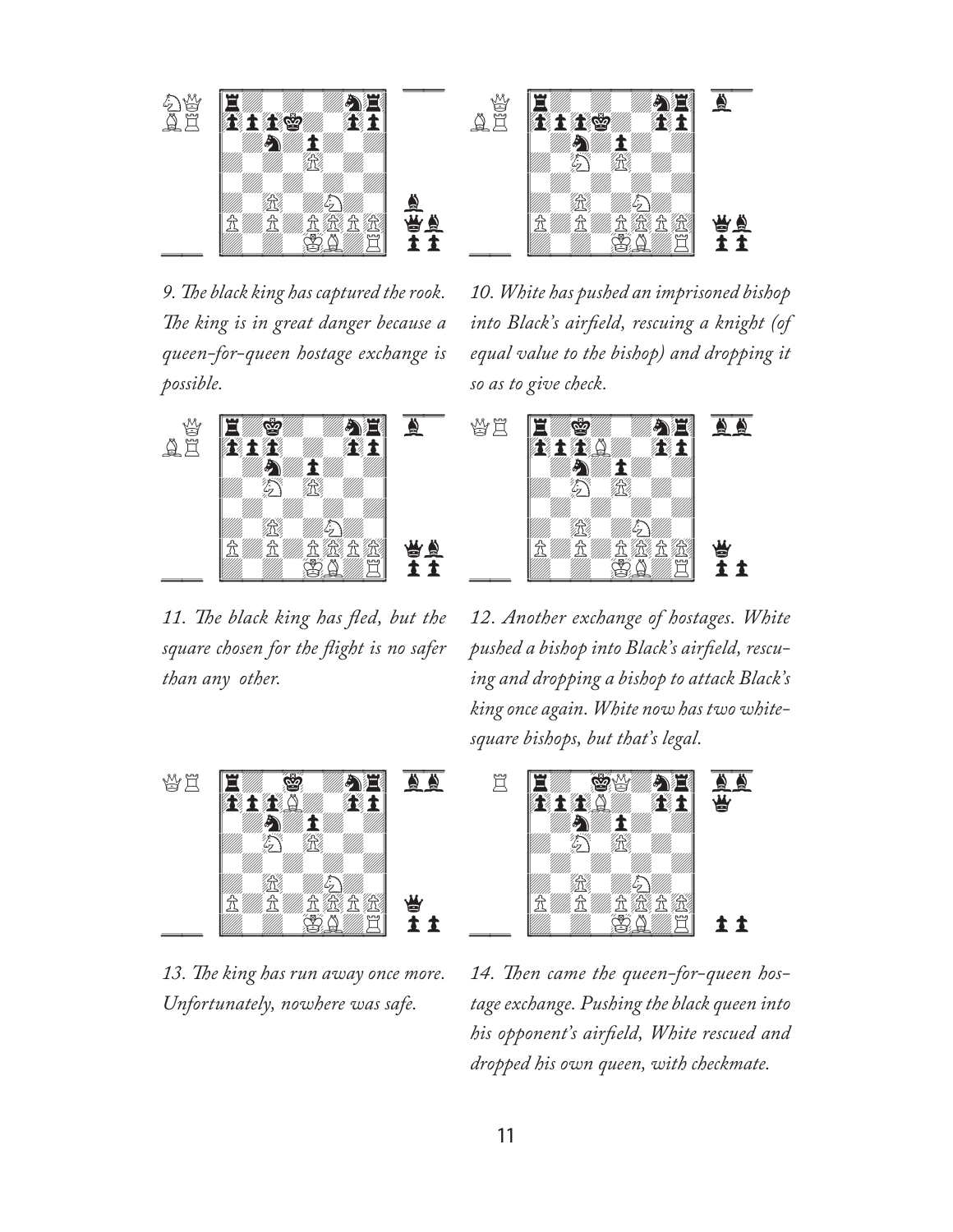#### **The fascination of Hostage Chess**

"Shogi" is the great chess game of Japan, where it is hugely popular. Millions play it. Top players become millionaires. What makes it so exhilarating is that its chessmen change sides when captured. Shaped like spearheads, they turn their points towards their old allies and parachute back into the fight. Only one or two per cent of the contests end in draws. The game offers immensely much room for skill. There are hundreds of techniques that the professionals need to master.

Hostage Chess — *Hostage* for short — uses western chessmen in a Shogi-like game, with parachuting. However, western chessmen tend to be more powerful than Shogi ones, and there are fewer of them in each army. This means that if they simply swapped sides when captured, like Shogi men, then we'd have a game ruined by sudden, huge alterations in the strengths of the battling armies — a game of continual tactical violence and hardly any strategy. In Hostage, however, captured men never swap sides. Instead they are "held hostage" (imprisoned) and can be parachuted back onto the board only when hostages have been exchanged. And although hostage exchanges can never be refused, the player who forces an exchange must give equal or higher value — a queen to buy a queen, for example, or a rook to buy a pawn — and therefore should never rush into this blindly. It all works so well that the games expert David Pritchard, who played standard western chess on England's team, gives Hostage a chapter of his book *Popular Chess Variants* before going on to describe Shogi itself.

The two games play very similarly. For instance, both often end in long sequences of checks. Also both can lead into forests so thick that nobody can see far through them. A beginner at Hostage Chess can hope to ambush even the most expert players of today.

That's where much of the fascination of Hostage lies. Added to the usual difficulties of western chess, there's the need to imagine what could happen if hostages were exchanged and parachuted. Mightn't you think, then, that weaker players would stand much less chance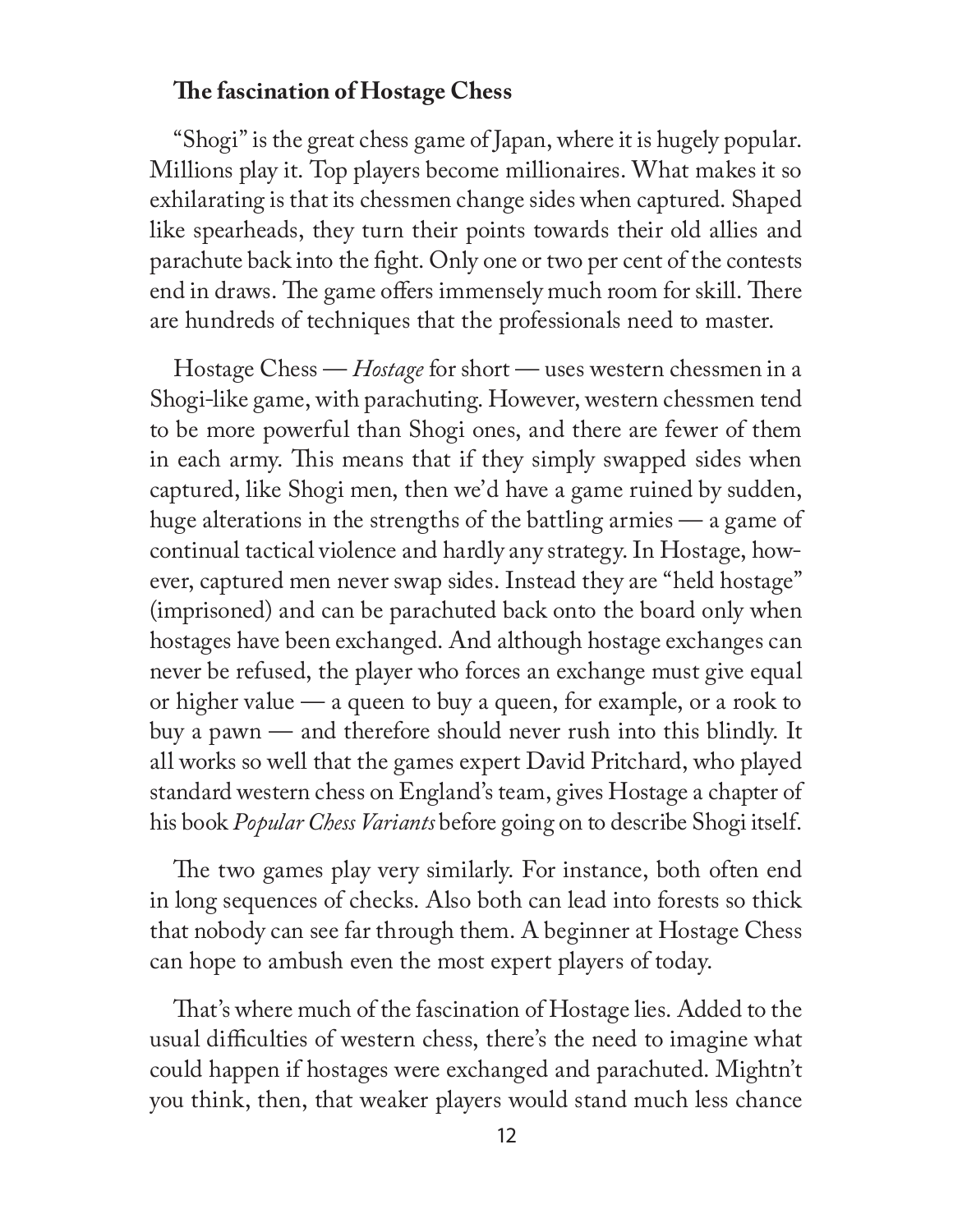than usual? In fact quite the opposite is true. Expertise in the orthodox western game — *orthochess* for short — does carry over strongly into Hostage. Here, however, daring and luck often triumph over talent, experience and careful calculation. At orthodox western chess, in your typical small-town club of ten to twenty members, the best player could probably beat the worst player fifty times in a row. Not much fun to be had from that! In Hostage, in contrast, a player of very ordinary skill will have entertaining fights against the world's strongest, with real chances of winning from time to time.

After I'd dreamed up the central idea of the game — exchanging prisoners and then parachuting them — the rules more or less wrote themselves. Anything much different would have led to something obviously inferior. Then I tested the game with my friend Roger Smook whose passion in life is chess. He is about as strong as you can get without becoming a professional and spending years studying the openings.

It was quickly clear that we'd stumbled on a wonderful game, and that Roger would quite often be defeated. In orthochess, chess of the West without parachuting, he would come out of the openings just slightly ahead, then grind me down in the standard western fashion. If you lose a knight or a bishop in the orthodox game, you often might as well resign. Lose a pawn, even, and your opponent can start exchanging pieces, almost emptying the board until being a pawn behind means defeat. Not so in Hostage, where there can be huge swings of fortune. In spite of Roger's enthusiasm for orthochess he found Hostage more addictive.

It isn't just the difficulty of predicting what will happen that makes Hostage so intriguing. There is also the fact that having the initiative, having an attack so strong that your opponent cannot disregard it, can be much more important than being ahead in material. There's the fact, too, that after an attack has failed its intended victim will typically have built up "airfield" forces for a dangerous counterattack. Battles frequently include many checks in swift succession. Multiple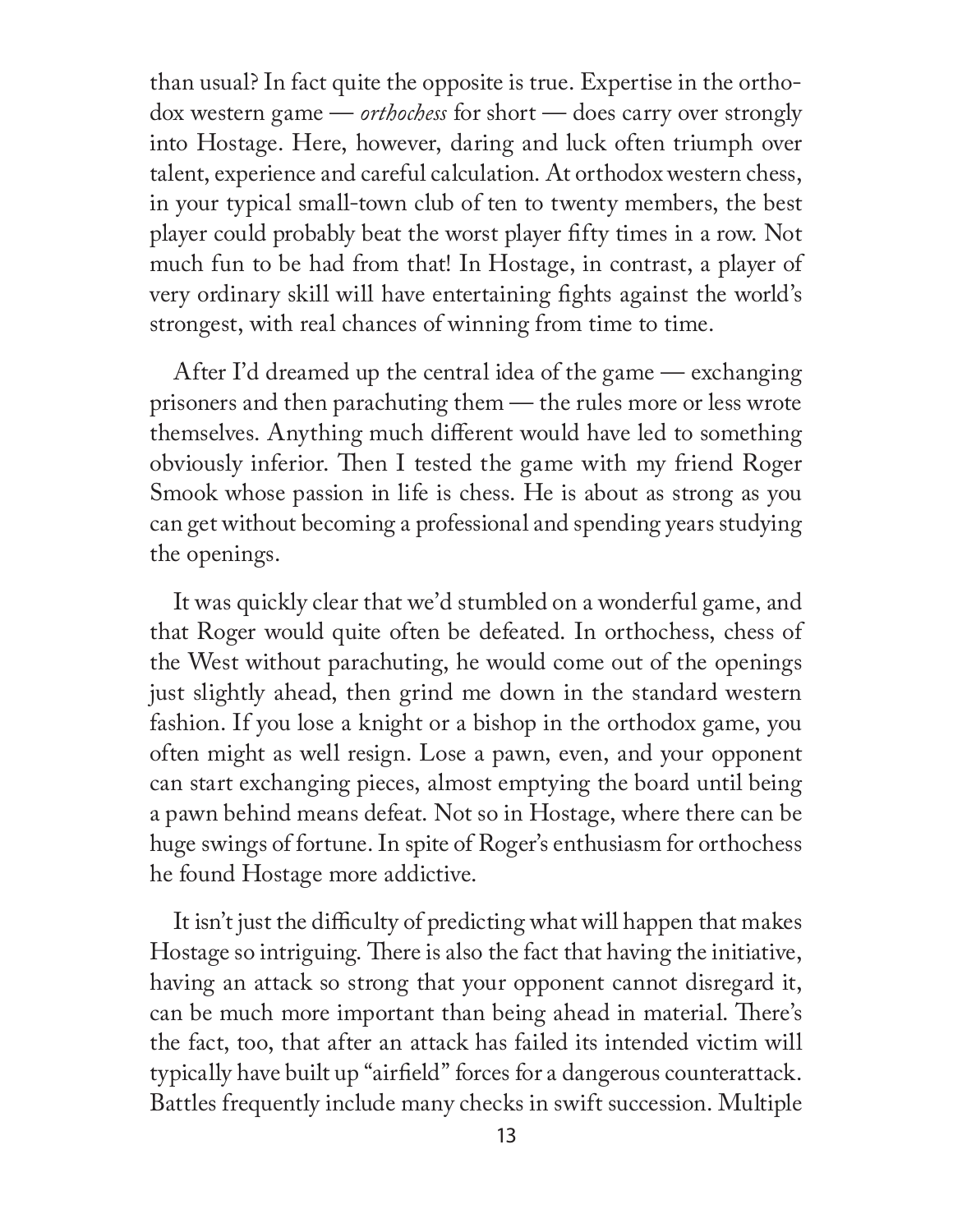sacrifices are often made. It may be impossible to calculate whether they will work. This game can be just too difficult for calculations! Sacrifice you must, or you will surely lose. But if the checks and the sacrifices don't end in victory it will be your turn to try living through a storm.

You can employ plenty of cunning. Sometimes your opponent will regret capturing something for you can rescue it next move and parachute it at the head of an assault. When the enemy queen is sitting in your prison, having your own queen sent to prison sometimes gives you a win. A queen-for-queen hostage exchange follows, and you then perhaps parachute a checkmate. Even capturing one of your pawns might lead your opponent to disaster. At times your prayer will be that he or she won't realize how dangerous it would be to capture something. Yet occasionally you'll make a move that would be senseless (grabbing a protected pawn, say, with an unprotected rook) unless you wanted your man to be captured so that you could ransom it, "buy it back" through exchanging hostages and parachute it in some deadly fashion. Then your opponent's difficulty won't be in detecting what you have in mind. It will be in knowing how to survive.

Exchanging hostages can be a good way of launching an attack, but it's a risky business. Yes, it gives you new paratroops for breaking up a king's defenses. But when an exchange of hostages puts, say, a knight into the opposing airfield, then this enemy knight, ready to swoop down onto any empty square, can be roughly as strong as a rook on the board. That's why having four or five pieces you could parachute doesn't always mean having a win. If those pieces are sitting in the enemy prison, only needing to be "paid for" by giving your opponent four or five new airfielders, think twice before paying for them! Occasionally, though, it is good to pay a queen for a mere pawn which then drops onto the board in some lethal way.

Hostage games can begin with eight or more moves in which the new rules appear to be doing nothing. But appearances are often illusory. In reality those rules may be hard at work, pushing play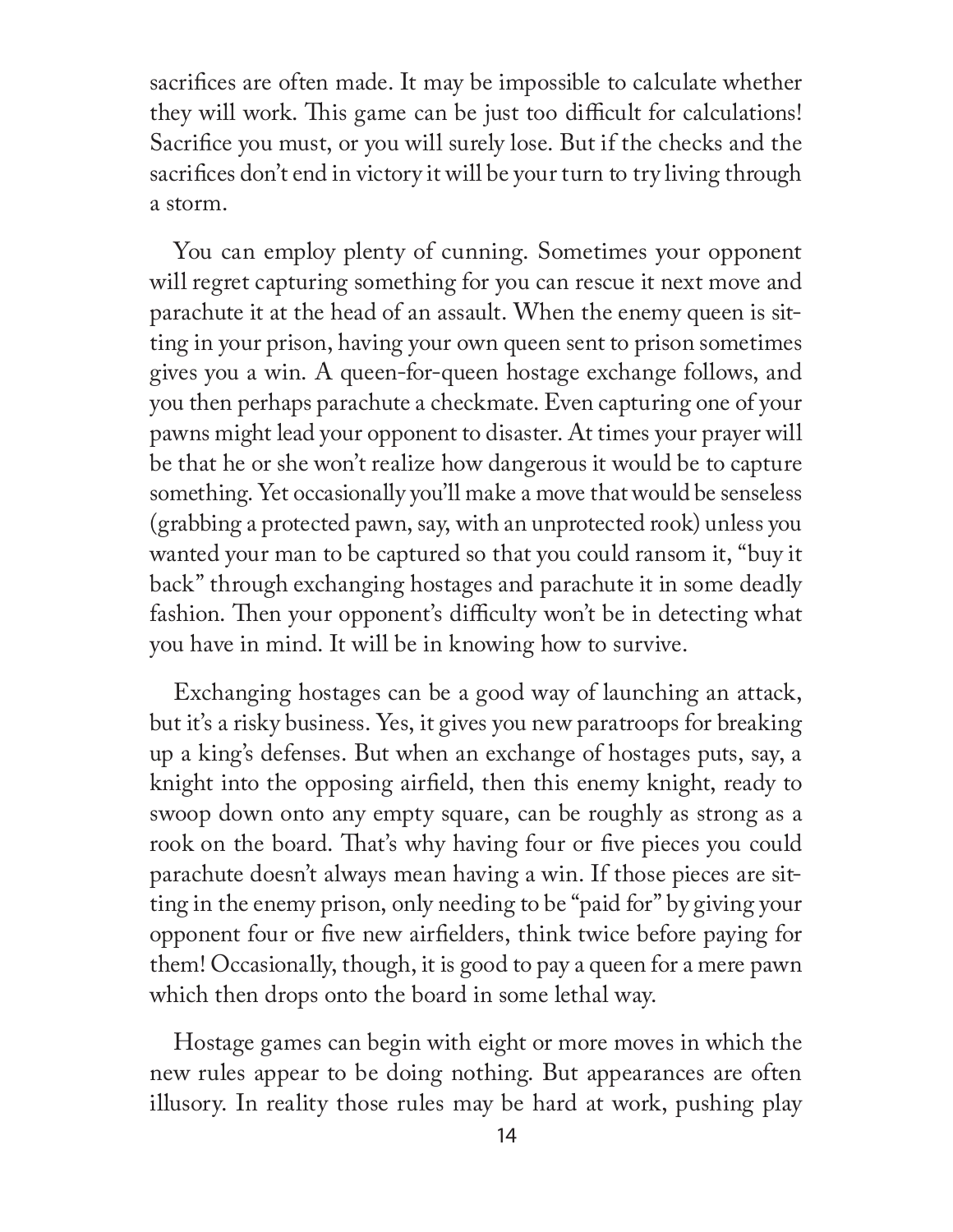away from orthodox chess openings which would run into trouble from paratroopers. Then comes the first exchange of hostages, and soon after you find yourself in what feels like an orthochess "middle" game" of an extraordinarily interesting type. In the standard western game, Grandmasters almost always have several plans they would love to put into practice. For ordinary mortals, in contrast, forming any plan at all can be extremely hard. In Hostage Chess, however, the big difficulties are of choosing between several tempting avenues of attack — or of resisting temptation so as to defend instead.

As in real warfare, attack is often a good means of defense, quite a bit more than in orthochess. Still, Hostage is a field whose theory remains in much need of development. Maybe straightforward defense ought always to be your first thought? Well, my hunch is that even when its theory has been well developed Hostage will strongly reward aggression. And certainly there is less need than in orthochess for subtle positional play. Positions almost never become so blocked that delicate maneuvering is the only option. This may be something of a pity. It may be a pity, too, that there is no endgame in which just a few pieces move around very carefully. Such a stage cannot be reached in Hostage where captured men are forever returning to the board. So, sorry, much rich and beautiful chess theory simply isn't applicable to Hostage Chess.

In compensation, drawn games occur hardly ever, except through perpetual check which happens only rarely. And — see the chapter on Tactics and Strategy — Hostage is packed with new techniques to be learned. Perhaps best of all, there will never be heavy volumes of opening theory all having to be mastered before you can hope to become really strong. After each player has made a few moves, the possibilities become astronomically numerous. A computer that could remember them would have to be gigantic. You can become impressively skilled at Hostage Chess without memorizing any openings.

Hostage is above all a friendly game. When defeated you can very often blame it on bad luck. Only demons could have calculated all the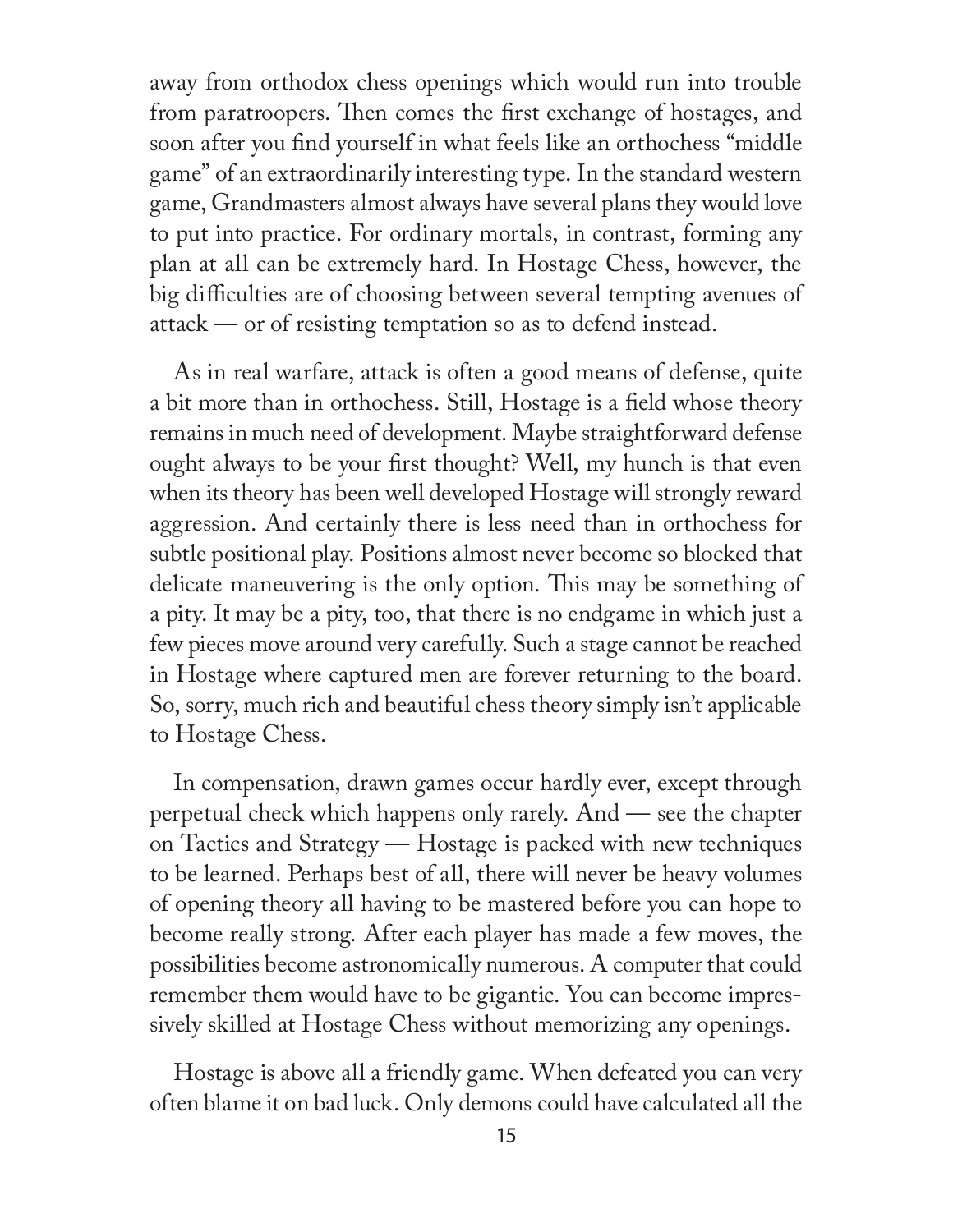variations in detail. This is one of the few games that remain intriguing when you play "left hand against right": controlling both armies, you know each side's plans, but there's often no knowing whether they will work. In Hostage you can lose (yes, even to a much weaker player) without feeling bruised. You can genuinely admire the surprising fashion in which you got mated. If, though, you find yourself beaten with depressing regularity by some very strong opponent then don't hesitate to accept a handicap. Before starting the next battle remove a hostile knight, bishop or rook from the enemy ranks and place it in your prison.

Games usually end after fewer moves than in orthochess, but a time limit of fifteen or twenty minutes for each player can still produce an extremely tense struggle since it is so easy to blunder, so hard to see beyond the next three or four moves. For a satisfying contest without clocks, allow at least fifty minutes.

Playing by mail or on the Internet, will even the strongest players soon need to fear that their invisible opponents are actually computers? It seems unlikely. The possible paths branch with such speed that not even the fastest computers can hope to keep sight of them. For many years to come, Hostage will probably be a game in which humans remain the champions. It calls for "intuition": in other words for the kind of high level pattern-recognition that computers remain so bad at. None the less Paul Connors has developed a computer program, "HostageMaster", which will often win against players who are graded Expert in the orthodox game and who aren't newcomers to Hostage. Grandmasters, too, could have a tough time when they set the computer to move every ten seconds and then tried to do the same themselves.

David Pritchard wrote the first article on Hostage for *Variant Chess*, journal of the British Chess Variants Society. He said it dethroned a game he had earlier called "variant of the decade" and it soon became popular. The rules and specimen games were also given prominent treatment in a website run by Hans Bodlaender in the Netherlands.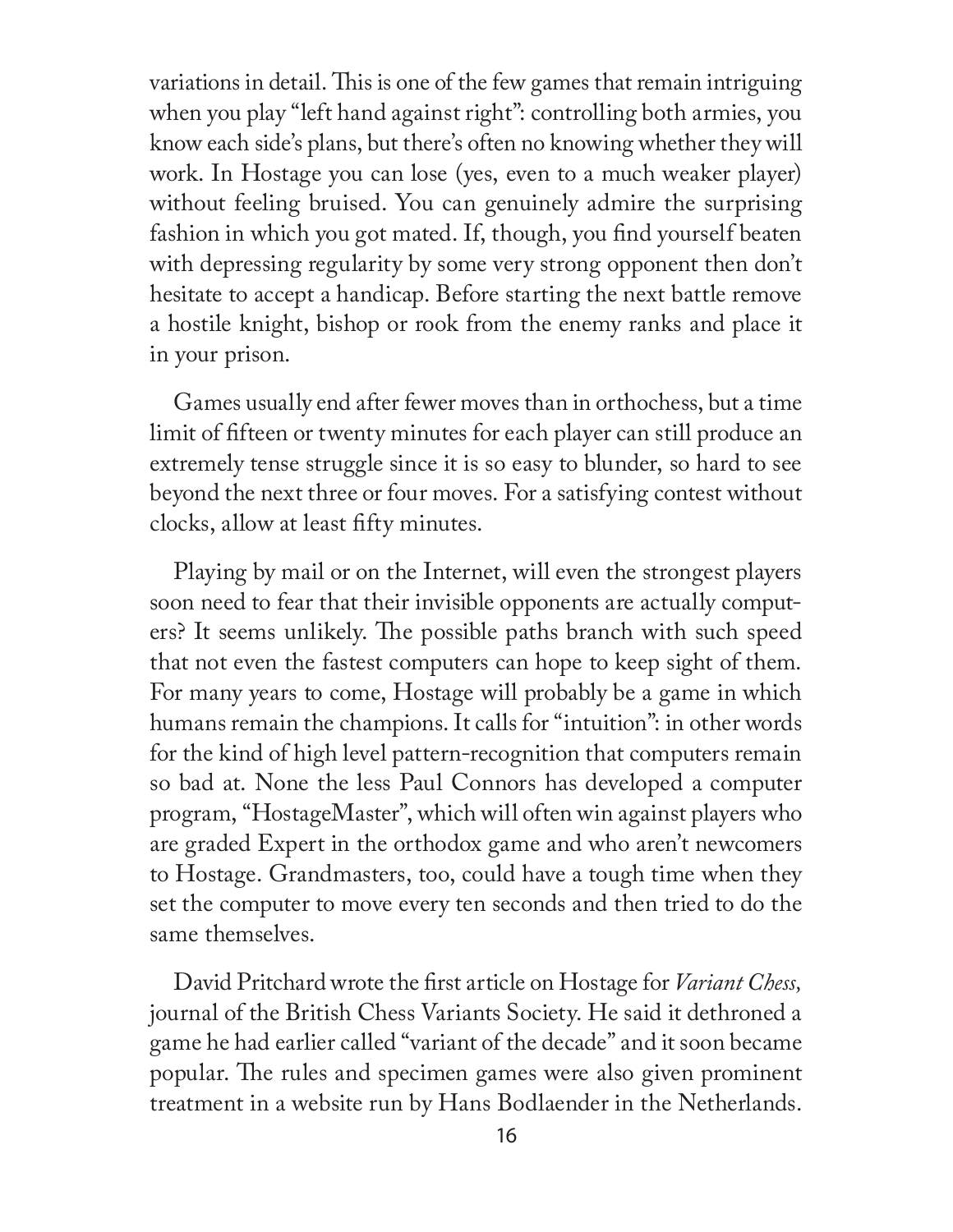Next Fabrice Liardet of Switzerland gave it star billing on his own website. Further articles appeared in later issues of *Variant Chess,* in the Italian journal *Eteroscacco,* in *NOSTalgia,* journal of the Knights of the Square Table who mostly live in the States, in the Canadian journal *Abstract Games* and in the high-circulation U.S. journal *Games.*

The chapter in Pritchard's *Popular Chess Variants* has helped the game to spread as far as Australia where Steve Evans wrote the first computer code allowing it to be played by the Zillions game-playing engine. The new computer program by Connors plays it well enough to merit the attention of gamers worldwide. It will beat most comers but they'll enjoy the experience. Win or lose, Hostage is fun.

A final note: Orthochess, orthodox chess, the standard western game, is itself only a variant (with a much more powerful queen to add excitement) on a game popular in medieval times. It's a particularly fine variant, though, and the good news for its admirers is that becoming strong at Hostage will boost your orthochess rating. Hostage gives you dazzlingly many chances for trying out the kinds of maneuver — attacking combinations above all — which are so easy to overlook in your orthochess games. It develops your imagination, your sense for the big fish lurking in chess waters.

*Many thanks to all the players whose enthusiasm, comments and game annotations helped the book to move forward, and above all to Brad Arnold, Josh Biedak, Hal Bond, Peter Coast, Paul Connors, Lawrence Day, Fergus Duniho, Robert Hamilton, Larry and Ray Kaufman, Tom Leslie, Adam Lisiewicz, David Plaxton, David Pritchard, Roger Smook,*  Kevin Spraggett, Jed Stone, Alex Thompson and Paul Yearout.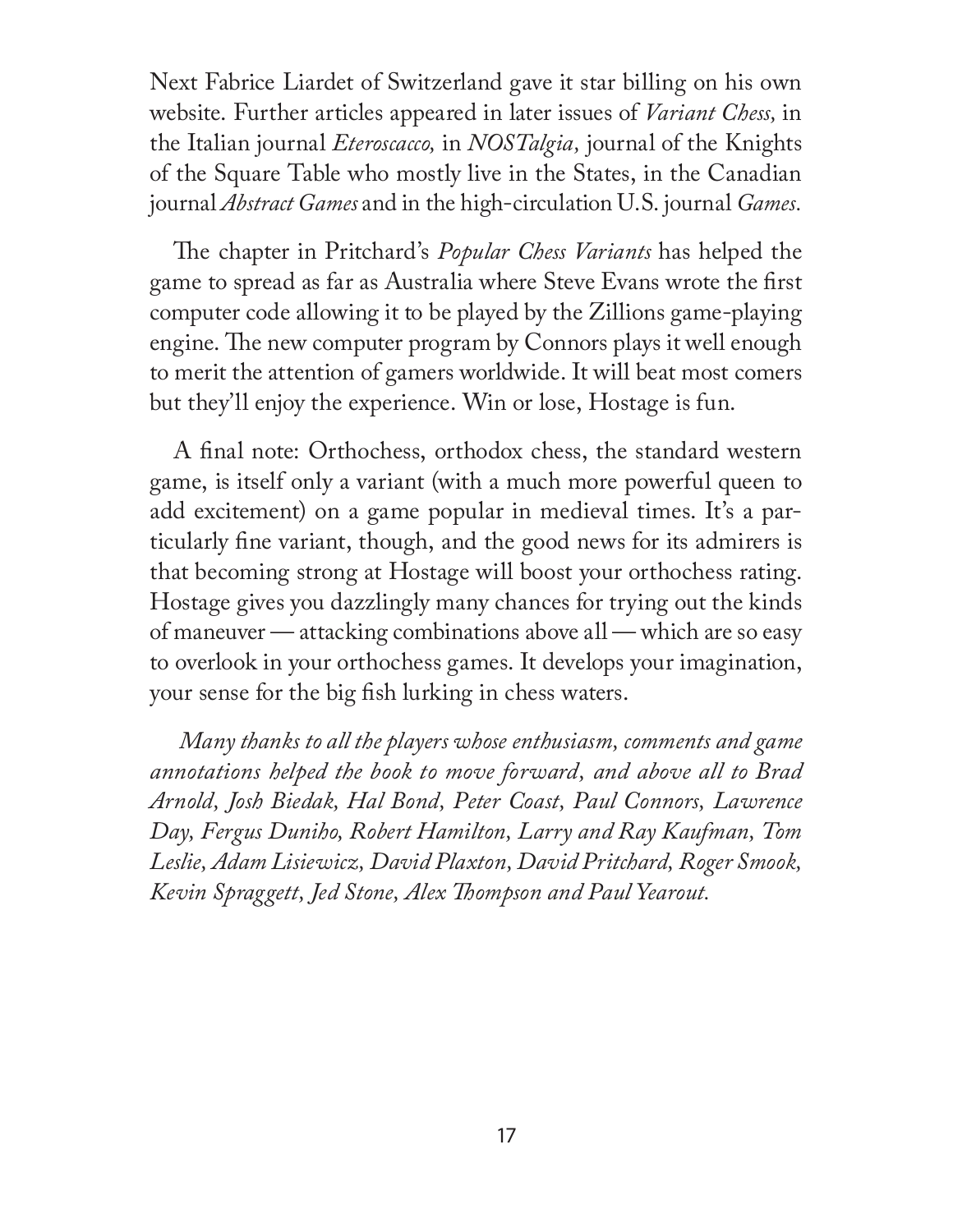## Chapter 2

## Rules and Notation

#### **COMPLETE RULES OF HOSTAGE CHESS**

To the normal rules of western chess, Hostage Chess adds these new rules:

(1) Each player owns two areas at the side of the board: a prison for "hostages" — captured enemy men — near the player's right hand, and an airfield near the player's left hand.

In each turn you do only one of three things. You

*(*a) move normally;

*or else*

(b) make a hostage exchange and drop, which means rescuing ("buying", "ransoming") just one man from your opponent's prison by pushing a man WHOSE VALUE IS EQUAL OR HIGHER from your prison into your opponent's airfield, then at once parachuting ("dropping") the rescued man onto an empty square;

*or else*

(c) parachute just one man from your airfield onto an empty square.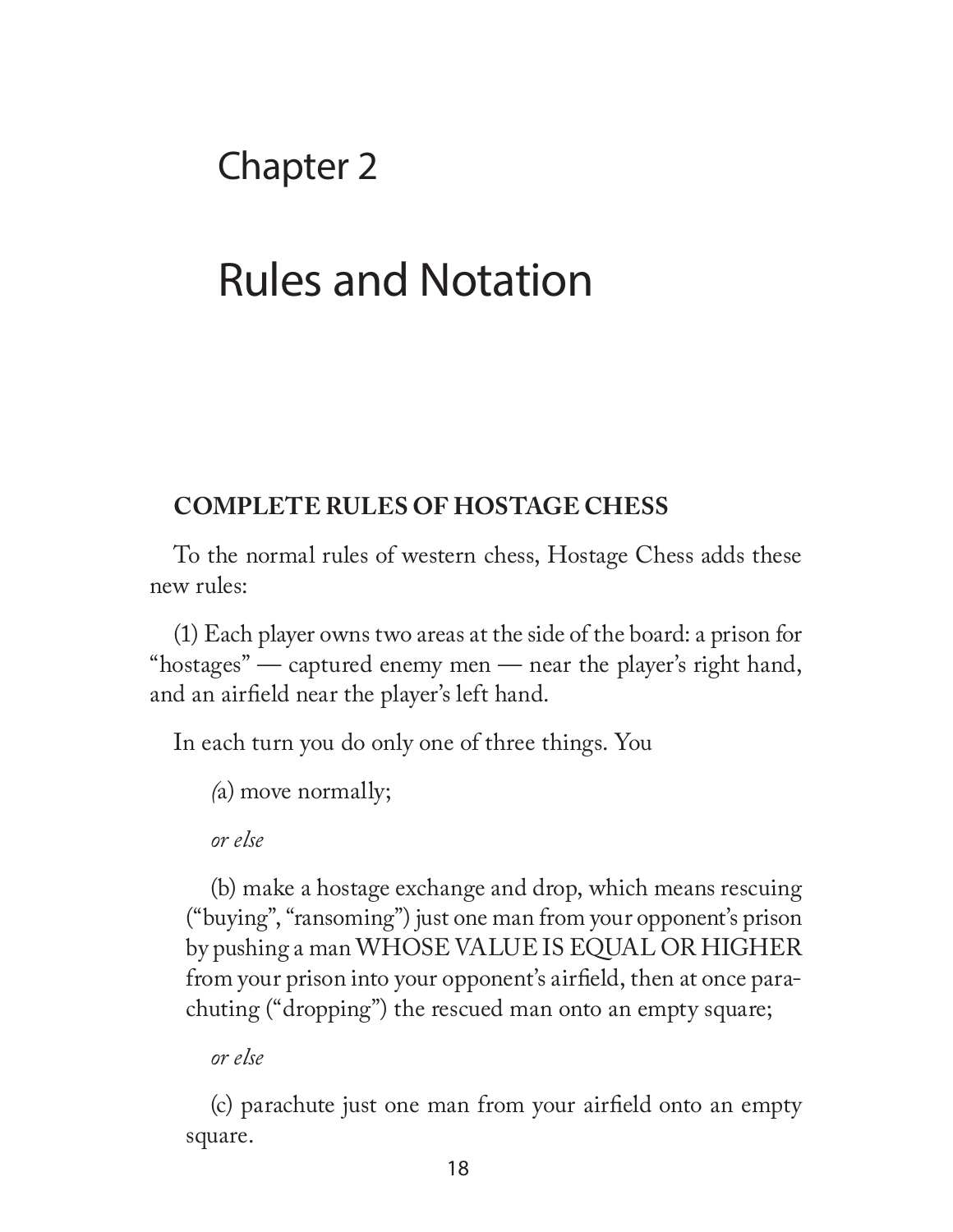(2) VALUES run from PAWN upwards to KNIGHT-OR-BISHOP, then ROOK, then QUEEN. So, for example, by pushing an enemy knight from your prison into the enemy airfield you can rescue a knight, bishop or pawn from the enemy prison. There is no need to get your opponent's permission before making this exchange of hostages.

(3) Parachuting can place a player's two bishops on squares of the same color.

Pawns cannot parachute onto first or eighth ranks.

Pawn jumps from the second rank, and acts of castling, may involve men that reached their squares by being parachuted onto them, no matter where they were positioned before they became hostages.

(4) A pawn can promote only by changing places with a queen, rook, bishop or knight in the enemy prison. The player, not the owner of the prison, chooses the piece for this changing of places if more than one piece is available. Unless the prison contains such a "promotion piece", a pawn one step away from promoting is totally frozen. *Unable to move forward, it cannot even give check.* Similarly, it cannot attack a square so as to prevent castling.

A frozen pawn is said to "pseudo-check" a king instead of genuinely checking it. However, when your king is in pseudo-check you cannot legally capture a queen, rook, bishop or knight. That's because capturing it would unfreeze the pawn, putting you into a genuine check.

#### **Comments on the Rules:**

*—* To put men you capture into your prison, just place them beside the board near your right hand. For the airfields, use beer mats, saucers, plates or other flat objects: books, perhaps. This is not a rule but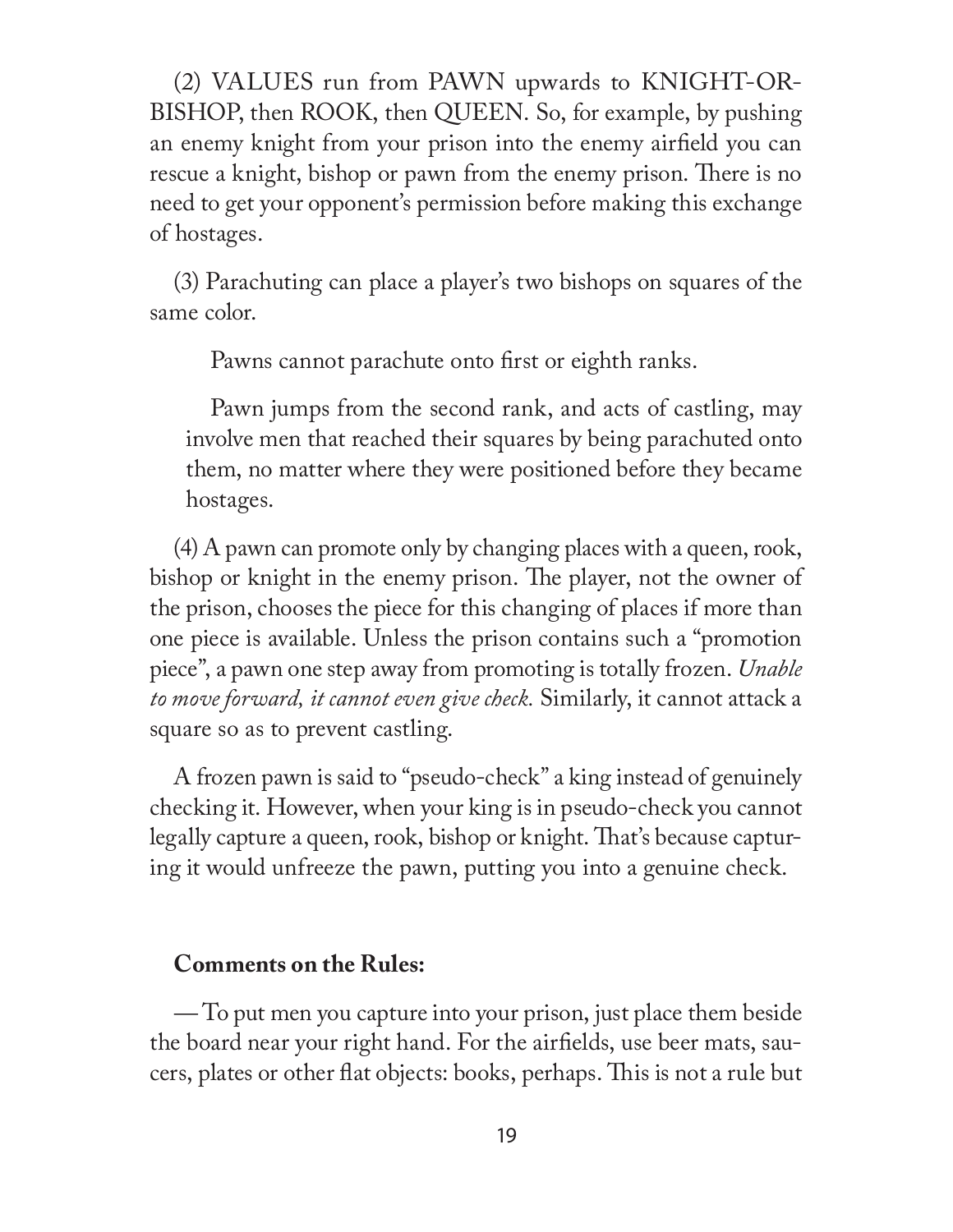it can be of great help. (Without my beer mats, I can't keep track of what's happening.)

— When rescuing an imprisoned bishop, for instance, by pushing an imprisoned knight forward into the enemy airfield, it can be helpful to say "*Knight buys bishop*". First push the knight into the airfield, then grab the bishop and parachute it immediately. (But note that HostageMaster, the powerful computer program developed by Paul Connors, requires you to parachute the bishop first. Then, if there's a choice, it asks what you want to push into the enemy airfield as "payment".)

— Quite often in books on chess, and throughout this book, "a piece" means a king, queen, rook, bishop or knight, but not a pawn. "A man" means just any unit, even a rook or a queen.

— If it feels strange to speak of "men in airfields" then you can always refer instead to "men in hand". And instead of saying "parachuting" or "dropping" you could talk of "re-entering" men into the battle.

— The rules dictate that when you make an exchange of hostages, the man you "buy" must straightaway be parachuted. You cannot store it for use in some later turn. In contrast, you can accumulate in your airfield as many men as you please. Having several men in your airfield, men you could parachute in successive turns, often gives you a winning attack.

— There is never any need to ask what men did before being taken pris*oner and then parachuting*. So a pawn dropped onto a normal starting square for a pawn always has the option of jumping two steps forward when it first moves. And though (just as in orthodox chess) moves by the king make castling permanently impossible, a rook dropped onto a home corner square *can* be used for castling exactly as if it had stood there unmoved since the beginning of the game — even if it started the game in the other home corner, and even if it was captured when in the center of the board. Above all, there is no need to ask whether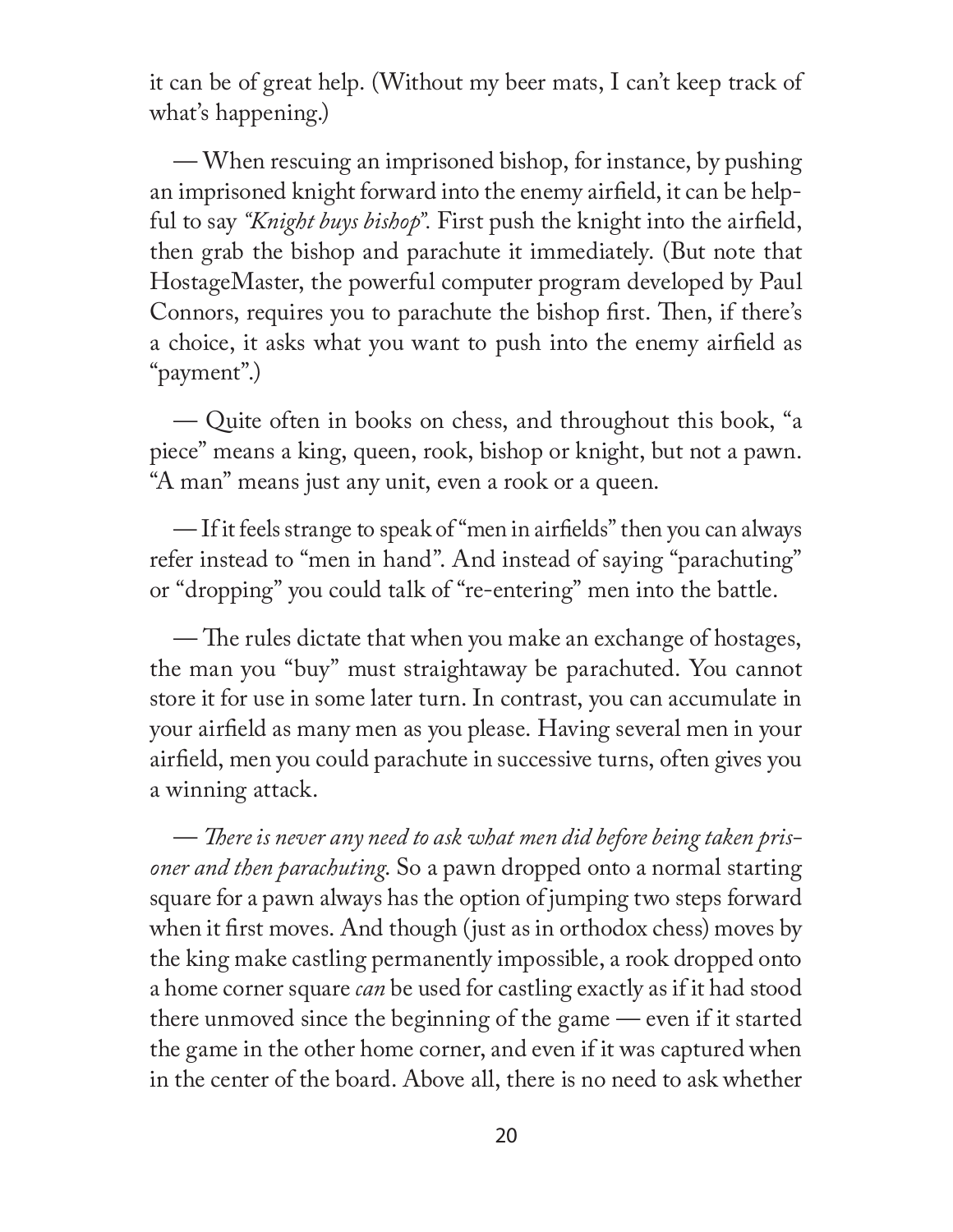a bishop was a black-square bishop or a white-square bishop before being captured. A bishop can always be dropped onto any vacant square. How that square is colored makes no difference.

— Since all the rules of western chess apply except when otherwise stated, a pawn that could be taken *en passant* must have reached its present square by jumping two steps forward. If dropped onto that square, it is safe against *en passant* capture.

— The only slightly tricky rule is the one about pawn promotion. Promotion is always by moving to the very far end of the board **and then immediately changing places with a piece in the enemy prison***.*  As well as ensuring that no man ever falls out of the game entirely, this means there is never any need to borrow additional units (new queens or other pieces) from a second boxful of chessmen. It also means that a pawn one step away from promoting can be less strong than it seems. Any such pawn may find itself **unable to move forward or even to give check** because there is no imprisoned piece with which it could change places. And even when it can move forward, it may be able to promote only to something fairly useless. Consequently, dropping pawns in the hope of promoting them isn't a tactic powerful enough to dominate and unbalance the game.

The difficult thing, though, is remembering that **when your king is in "pseudo-check" from an enemy pawn, not real check***,* because your prison contains no piece with which the enemy pawn could change places, **then you cannot legally capture anything except pawns** (unless, that's to say, the king itself does the capturing, which of course moves it out of the pseudo-check)*.* If you captured a bishop, for instance, then the pseudo-check would change into a real check since the enemy pawn could now in theory move forward, promoting to bishop. Of course it would never actually move forward, capturing the king and then promoting. In Hostage Chess just as in orthodox western chess, no king is ever actually captured. But having something to which the pawn could promote makes it able to move forward "in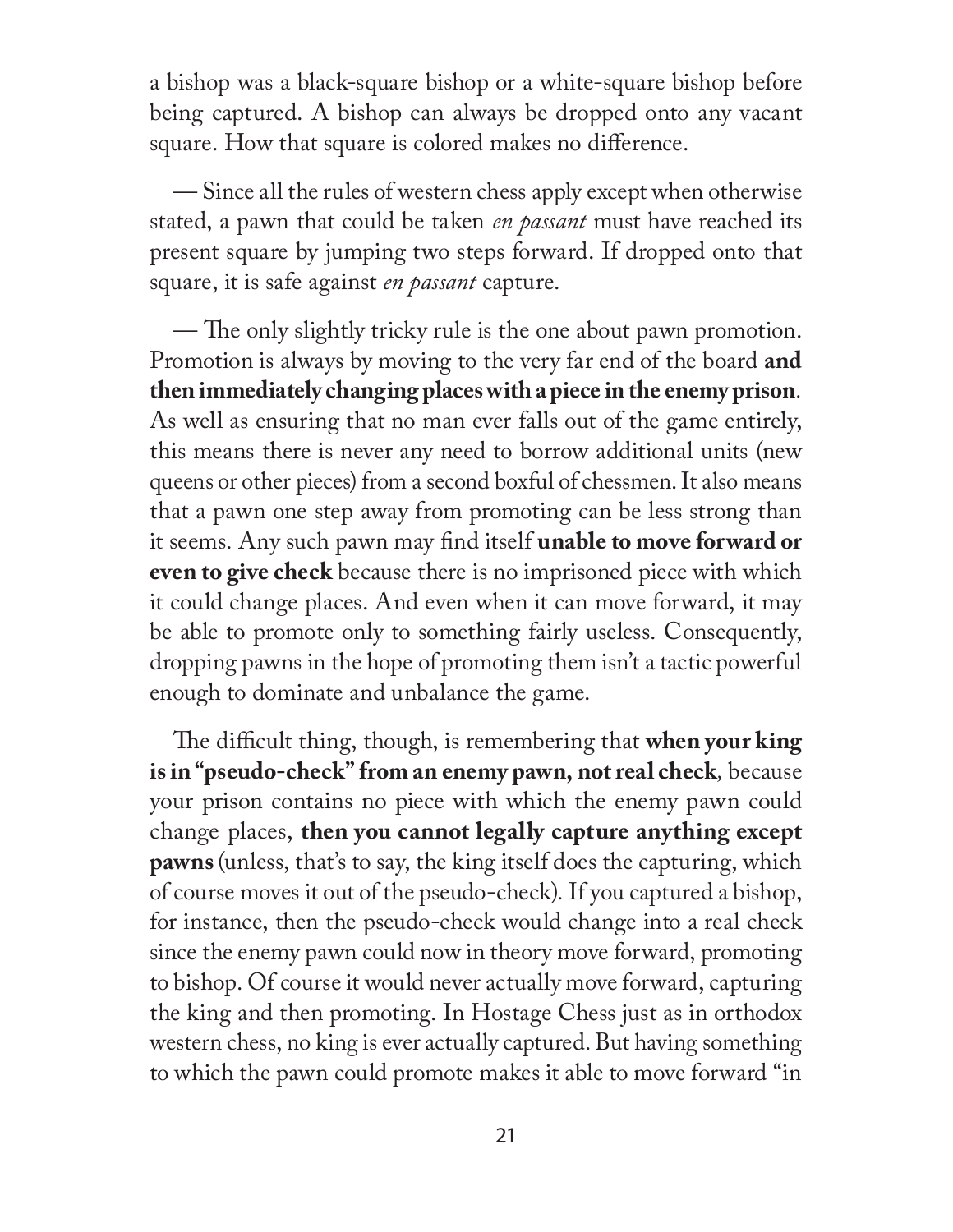theory" and this is what allows it to give check.

Do not disregard being in pseudo-check! Although the check isn't real, you may be in very big trouble since your opponent can spread destruction with pieces you cannot legally capture.

All the same, it sometimes helps if you *turn a real check into a pseudo-check*, which is often possible. Suppose a pawn attacks your king. You seem checkmated. But what makes the enemy pawn's check into a real one, not a pseudo-check? Answer: the enemy rook in your prison, for the prison contains no other man with which that enemy pawn could change places. Well, perhaps you could remove the rook from the prison by using it in an exchange of hostages. You might, for instance, use it to "buy" a bishop. The enemy pawn would then no longer give check since promoting to rook would no longer be possible.

These points will be illustrated shortly with the help of diagrams.

#### **Notation for recording Hostage Chess**

Normal chess notation (algebraic system) with the following additions:

**E<sup>\*</sup>c7** means that a knight from an airfield parachutes onto c7.

 $\Box$ )  $\Diamond$  **\*c7** means that an imprisoned bishop goes to the enemy airfield and a knight is rescued, the knight then at once parachuting onto c7.

**\*g3** means that a pawn from an airfield parachutes onto g3.

 $(E)$ \*g3 means that an imprisoned rook goes to the enemy airfield and a pawn is rescued, the pawn at once parachuting onto g3.

**gxf8=** $\Xi$  means that a pawn on the g-file captures on f8 and then promotes to rook by changing places with a rook in the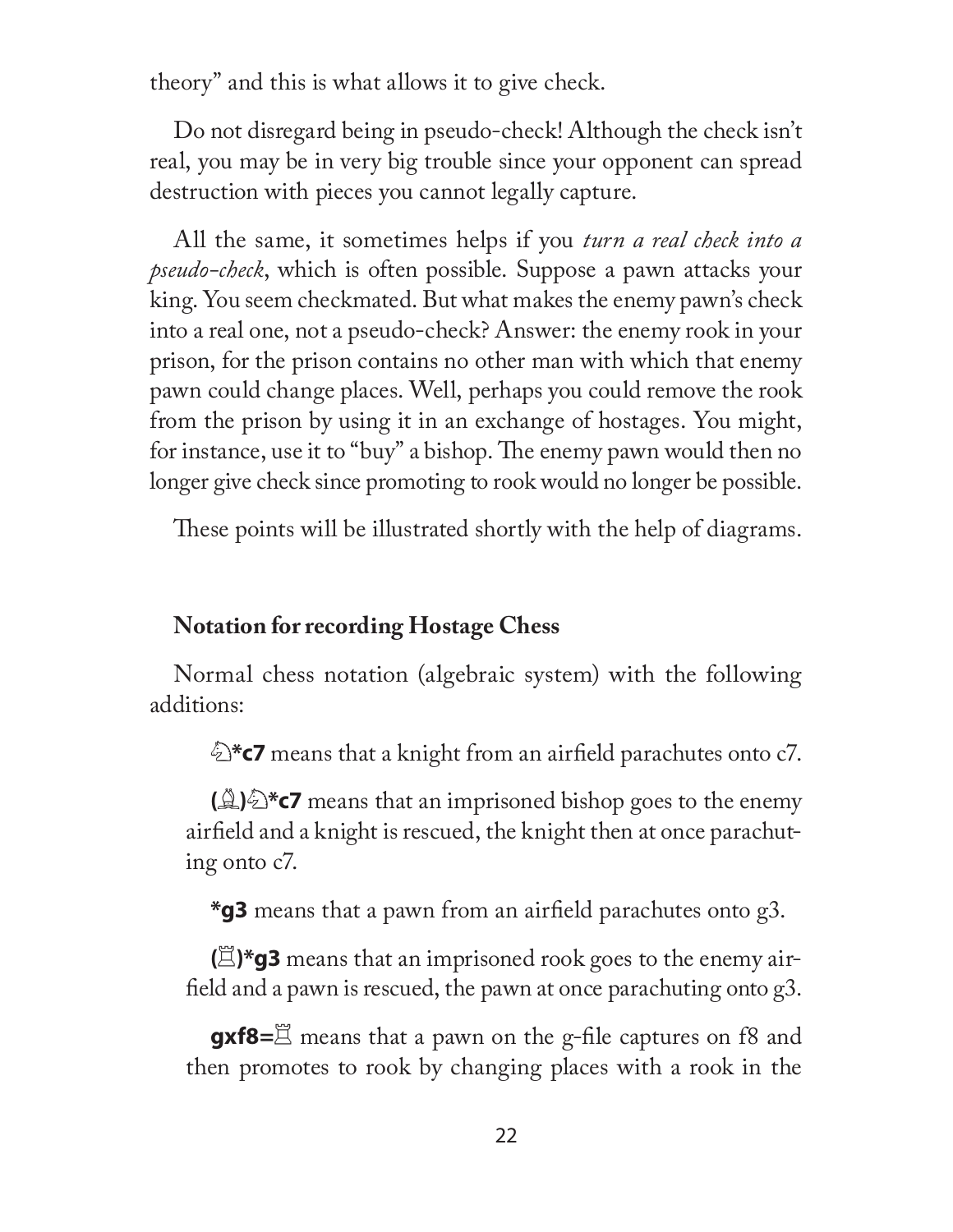enemy prison.

**f8** =  $\triangle$  means that a pawn steps forward to f8 without capturing anything, then at once promoting to bishop by changing places with a bishop in the enemy prison.

#### *For people new to the algebraic system, here are more details.*

Squares are given by rank and by file. Ranks range from 1, nearest to White, to 8 which is nearest to Black. Files start with a, which is to White's left, and end with h, to White's right.  $\Xi$ d5 means that a rook moves to square d5. If two rooks can travel to this square, you must specify the file or the rank from which the journey starts, as in  $\mathbb{E}$ (h)d5 or  $\mathbb{E}$ (3)d5. Capturing is shown by "x" followed by the square on which the capture is made, as in  $\mathbb{E}$ xb3, and any doubts about which piece does the capturing are once again removed by specifying file or rank, as in  $\mathbb{E}(f)xb3$  or  $\mathbb{E}(6)xh7$ . A pawn move to square d3 might be recorded as  $\hat{\mathbb{Z}}$ d3 but it is usual to write d3 only, leaving out the symbol " $\hat{\mathbb{A}}$ ", while exd3 means that a pawn on the e-file captures on d3. An e-file pawn's en passant capture of a pawn which jumped over square d3 is shown as "exd3 e.p.". Castling is O-O if kingside, O-O-O if queenside. Check is + or else ch., or perhaps dis.ch. or dbl.ch. for discovered check and double check. Moves are given in numbered pairs. When mentioning just one move you insert dots, as in  $7..\overline{\&}$  c6, if it is a move by Black.

To show the notation in action, here is a short game: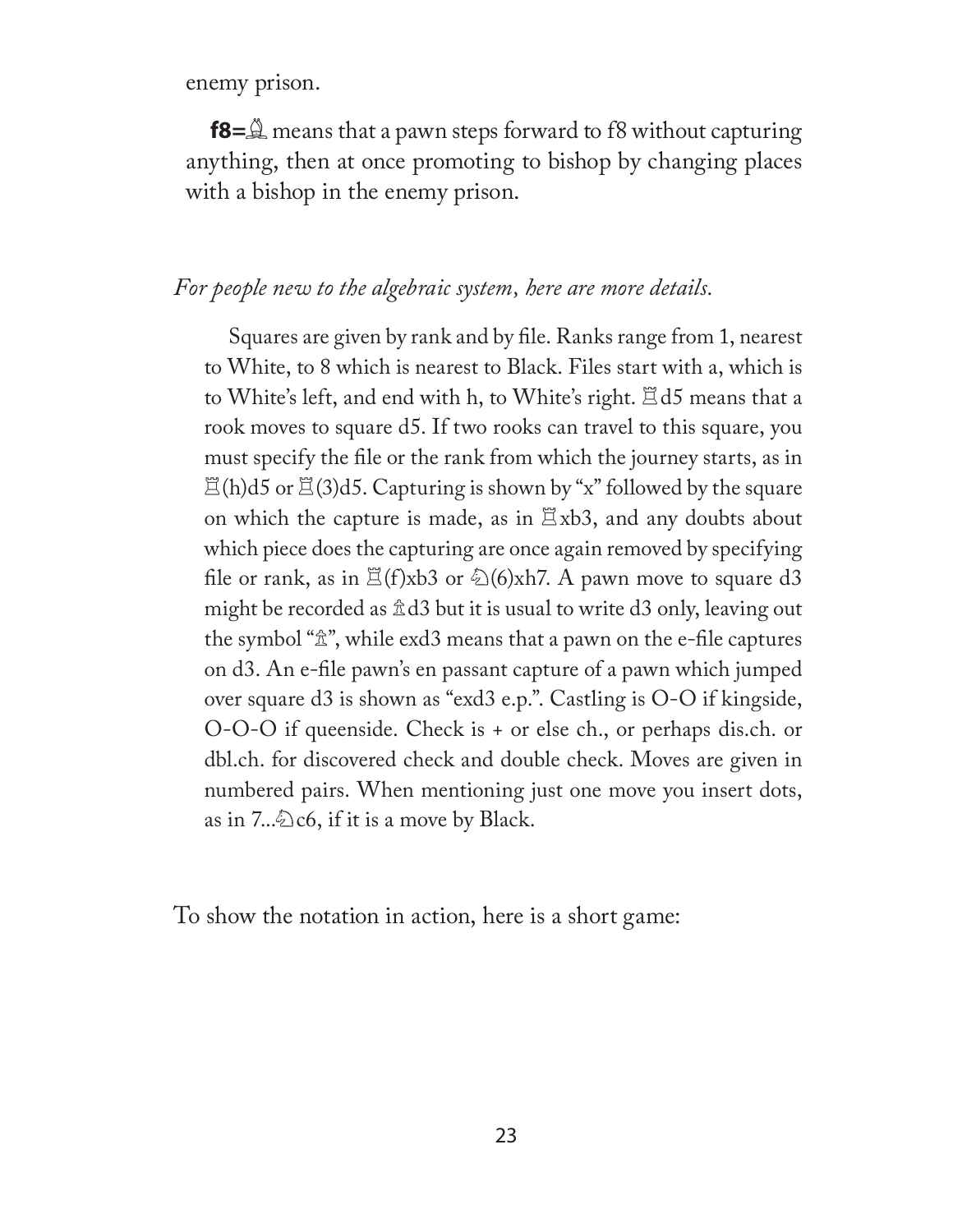

1 e4 d5 *White's pawn goes to e4 and Black's then goes to d5.*



2 exd5<sup> $\ell$ </sup> f6 The e-file pawn captures on d5, *and Black's knight goes to f6.*



3 c4 *A white pawn advances.*



3...c6 *So does a black one.*



4 dxc6 The d-file pawn captures on c6.

4...Nxc6 *A knight takes revenge.*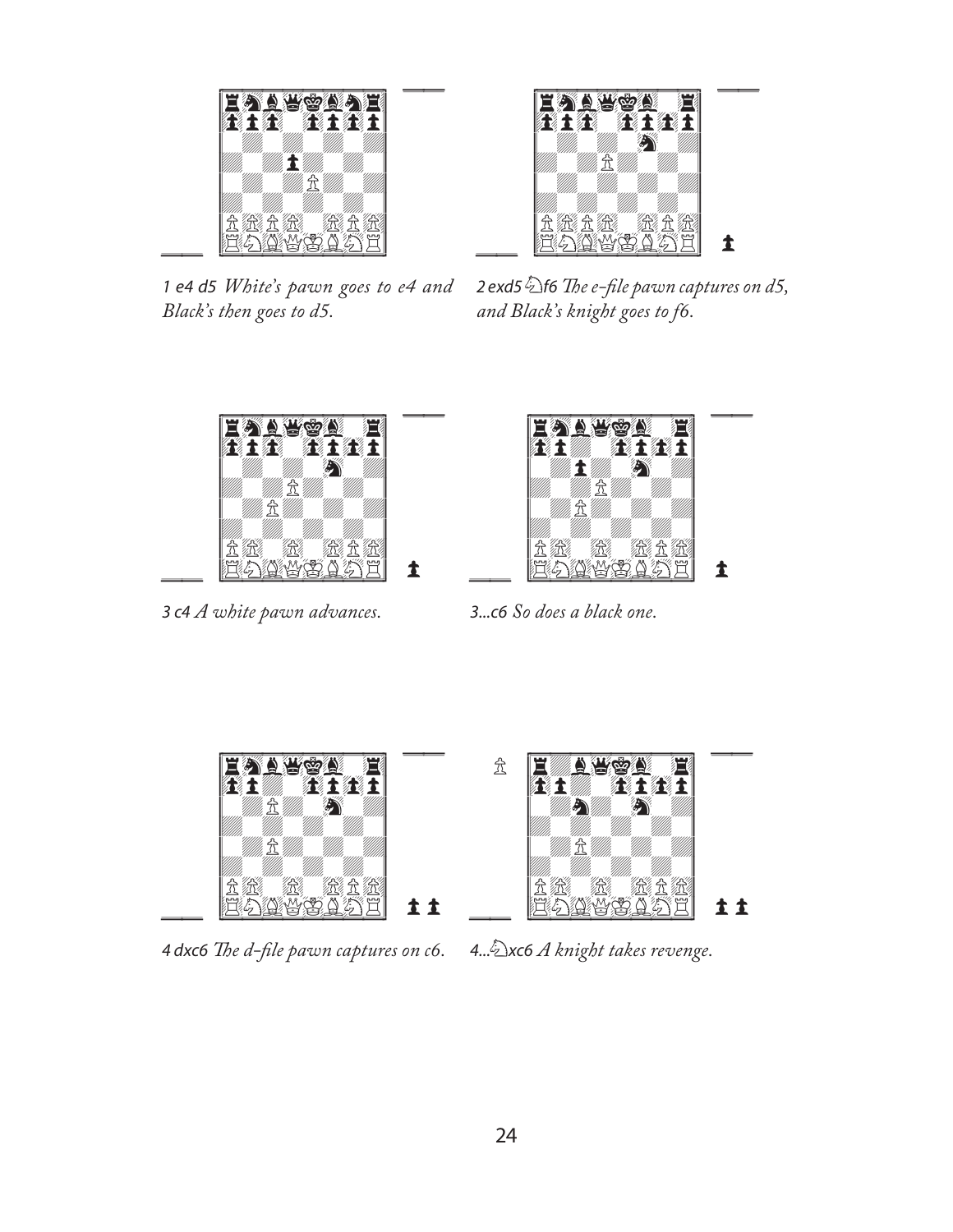



5 (P)\*d5 *Exchange of hostage pawns, White's rescued pawn dropping on d5.*



 $6\sqrt[5]{f}$ 3

 $5..\frac{2}{2}$ d4



6...\*c2 The pawn from Black's airfield *drops on c2. Wrongly thinking the queen is lost, White resigns. (In reality, the queen is in no immediate danger since the black pawn cannot promote there is no imprisoned black queen, rook, bishop or knight with which it could change places — and therefore cannot move forward.)*

Here is all of the game whose final moves were shown in chapter **one: 1 d4 d5 2**  $\∖$  **c3 e5 3 dxe5 d4 4**  $\∖$  **f3 dxc3 5**  $\∖$  **xd8+** K**xd8 6** B**g5+** B**e7 7 bxc3** N**c6 8** R**d1+** B**d7** (this was the **position in the first diagram given in chapter one) <b>9** ( $\mathbb{Q}$ ) $\mathbb{Q}^*$ **d5**  $\mathbb{Q}^*$ **e6 10** Q**xe6 fxe6 11** B**xe7+** K**xe7 12** R**xd7+** K**xd7 13 (**B**)**N**\*c5+**  K**c8 14 (**B**)**B**\*d7+** K**d8 15 (**Q**)**Q**\*e8 mate**.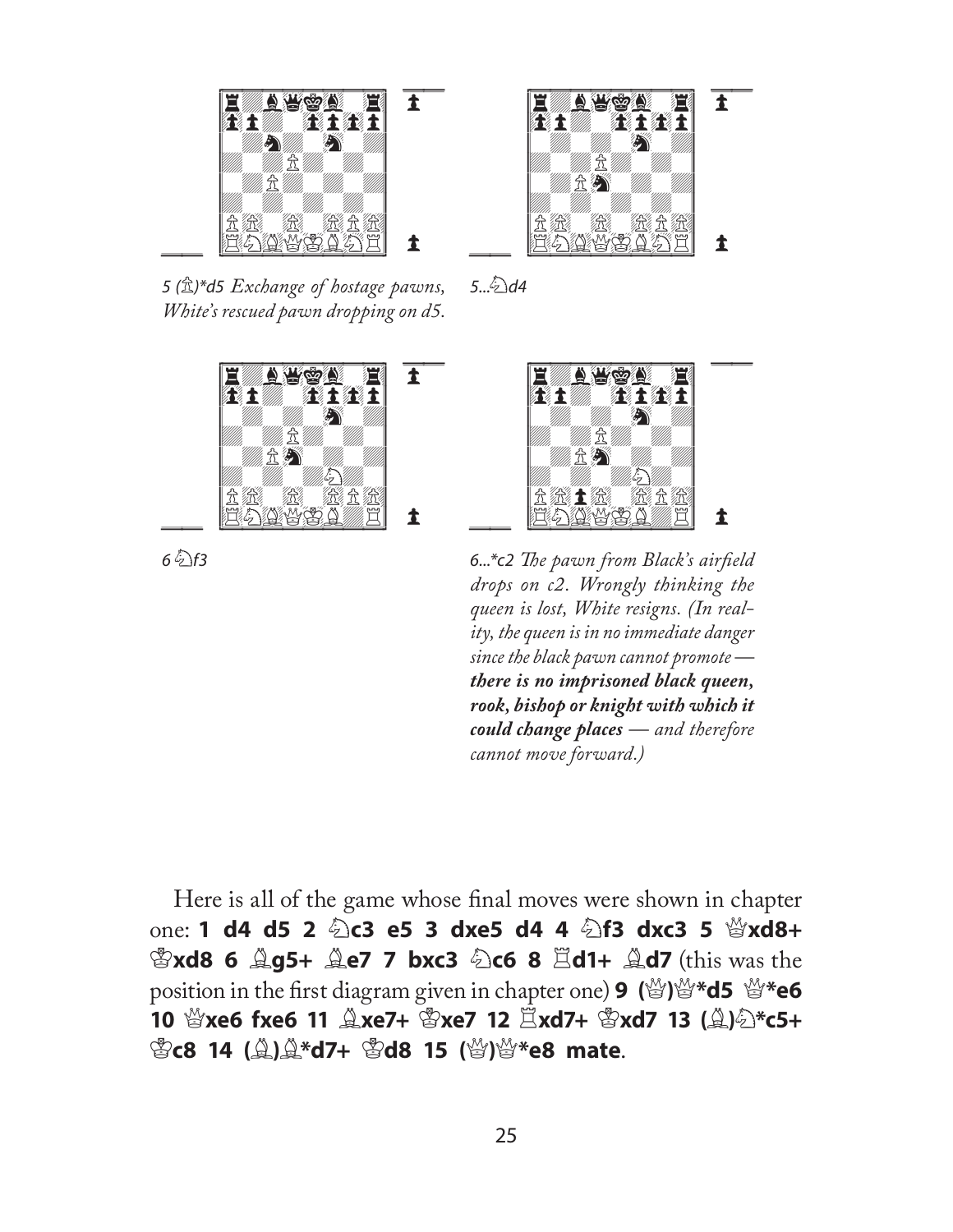Finally, here is a game in which the pawn promotion rule features **very interestingly. It starts 1 e4 e5 2 2 f3 2c6 3**  $\triangle$  **c4 f5 4 d3 f4 5 d4 2xd4 6 2xd4 exd4 7**  $\frac{M}{2}$ **xd4**, and then comes:



7...Nf6 *Th is is the position just before the fi rst hostage exchange. Black uses his seventh move to advance his knight.*



8 (P)\*f7+ *White now pushes an imprisoned pawn into the enemy airfield, buying a pawn which parachutes with check.* The check is a real check, not just *a pseudo-check, because the pawn is in theory able to promote to knight by changing places with the imprisoned white knight. Th is allows it to move forward***.**



8... Se7 The king moves out of check.



9 (N)N\*f5+ *Another exchange, this time of hostage knights, and the king is in check from a parachuted knight.*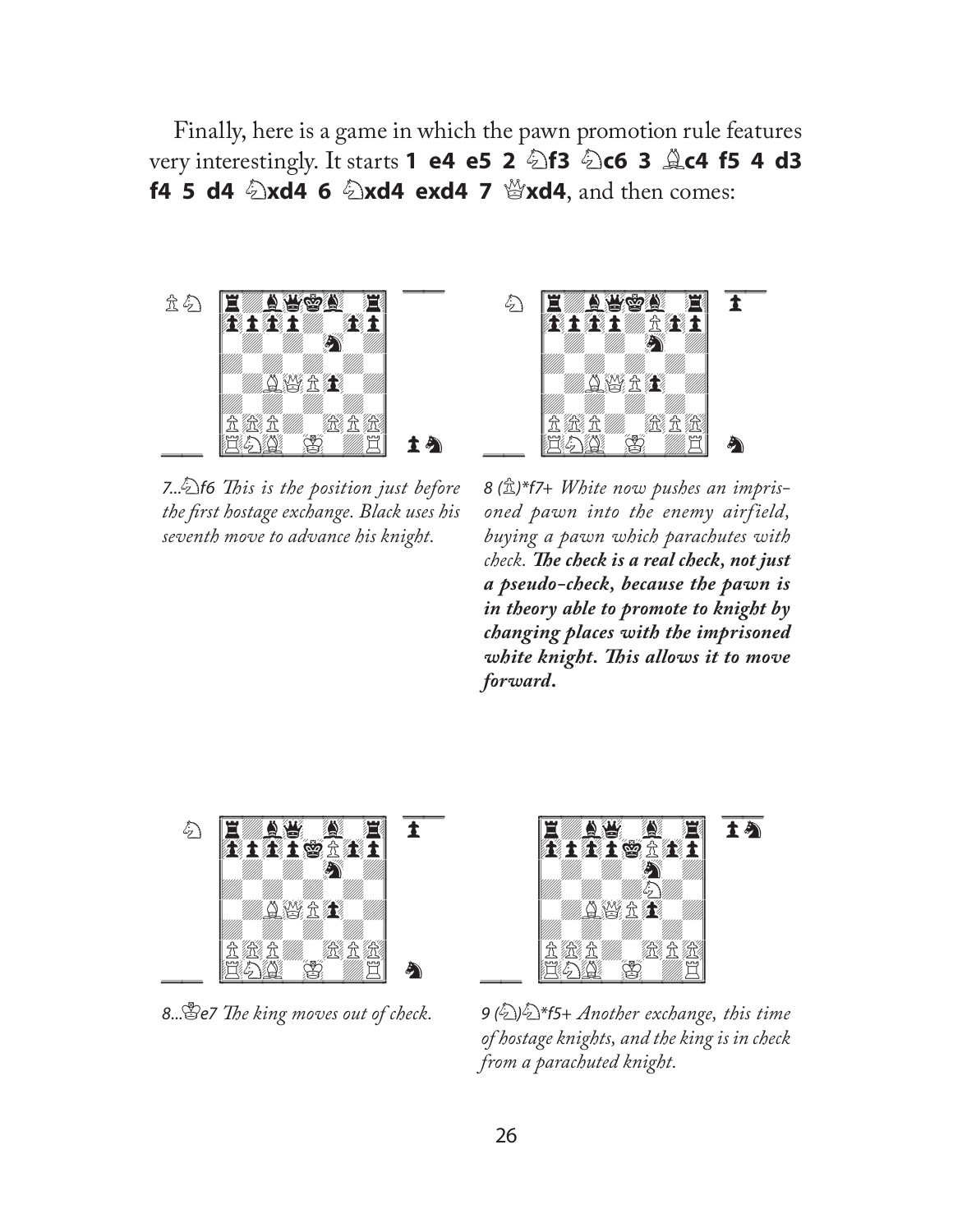

9...Se8 The king returns to the square on *which it was in check earlier. Because no longer able to promote to knight, White's pawn no longer attacks that square. It's pseudo-check only***.**



10...Be7 *A black bishop blocks the check.*



10 \*efferest The white queen gives check.* 



<sup>11</sup>Qxe7+ *Is it checkmate? It is. See the next diagram.*



*Black would like to play ...*Q*xe7, capturing the white queen and creating this situation. But the move would be illegal, for it would simply replace one check by another. Th at's because the white pawn, suddenly able to promote to queen, would be giving a real check — not just the pseudo-check it was giving previously***.**

 *.. Never forget: WHEN IN PSEUDO-CHECK FROM A PAWN, YOU CAN CAPTURE ONLY PAWNS — unless, of course, you capture with your pseudo-checked king, which gets you out of the pseudo-check. (You can capture pawns because a pawn cannot "promote to pawn" by changing places with a captured pawn.)*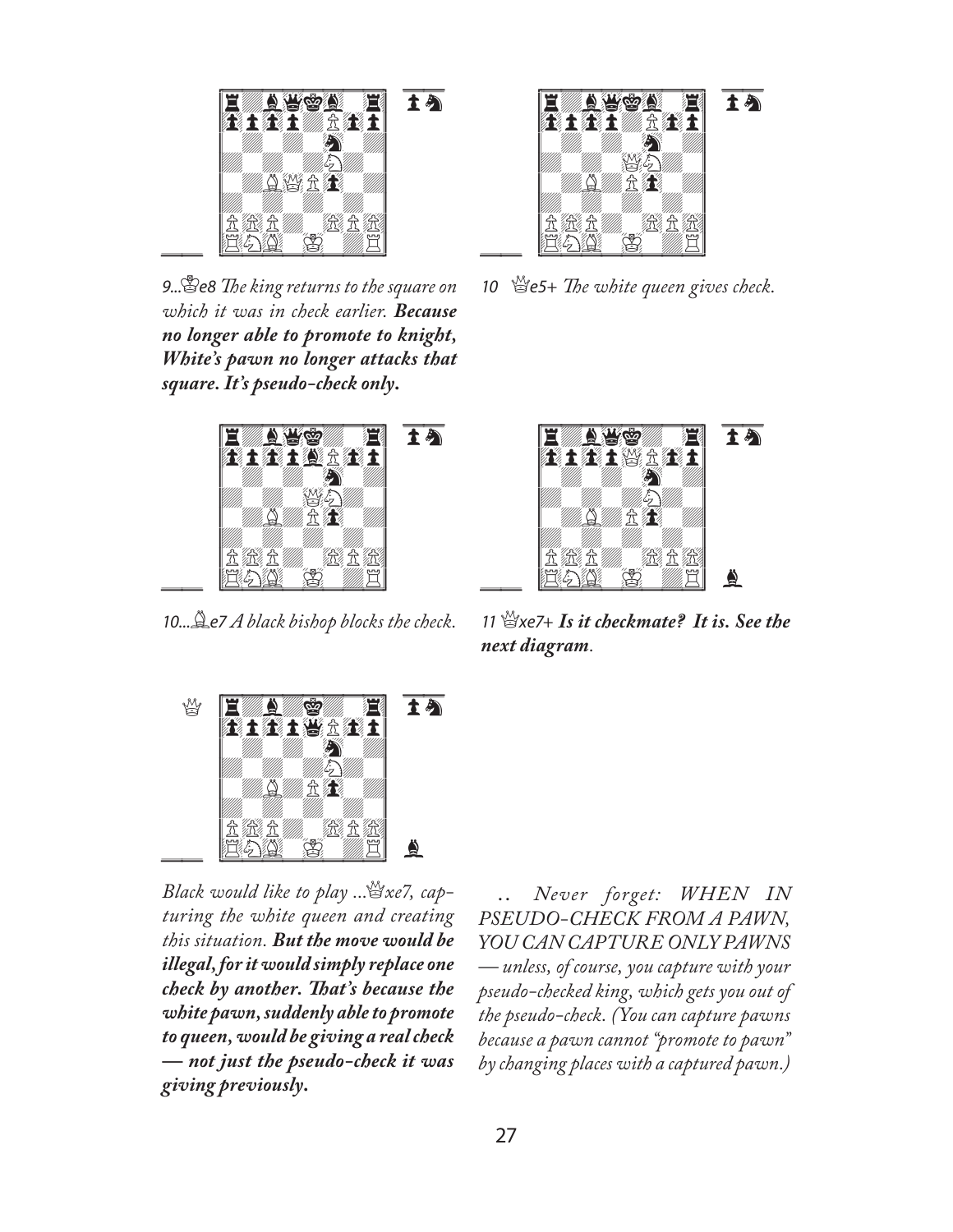To end the chapter, here is a rules summary for sending to your friends:

**HOSTAGE CHESS** Rules as in normal western chess, except these:

I. Each player owns two areas at the side of the board — a prison for captured men, to the player's right, and an airfield to the player's left. Imprisoned men have VALUES running from PAWN upwards to KNIGHT-OR-BISHOP, then ROOK, then QUEEN.

II. In each turn you (i) move normally,

or else (ii) rescue just one man from the enemy prison by transferring a man WHOSE VALUE IS EQUAL OR HIGHER from your prison to the enemy airfield, then at once dropping the rescued man onto an empty square,

or else (iii) drop a man from your airfield onto an empty square.

III. Dropping can place a player's bishops on squares of the same color. Pawns cannot drop onto first or eighth ranks. Pawns dropped onto a player's second rank can later make two-square leaps from it, and rooks dropped into corners can later take part in castling.

IV. A pawn promotes by changing places with a queen, rook, bishop or knight in the enemy prison. Unless the prison contains such a piece, a pawn one step away from promoting is "frozen". It cannot move or give check or prevent castling.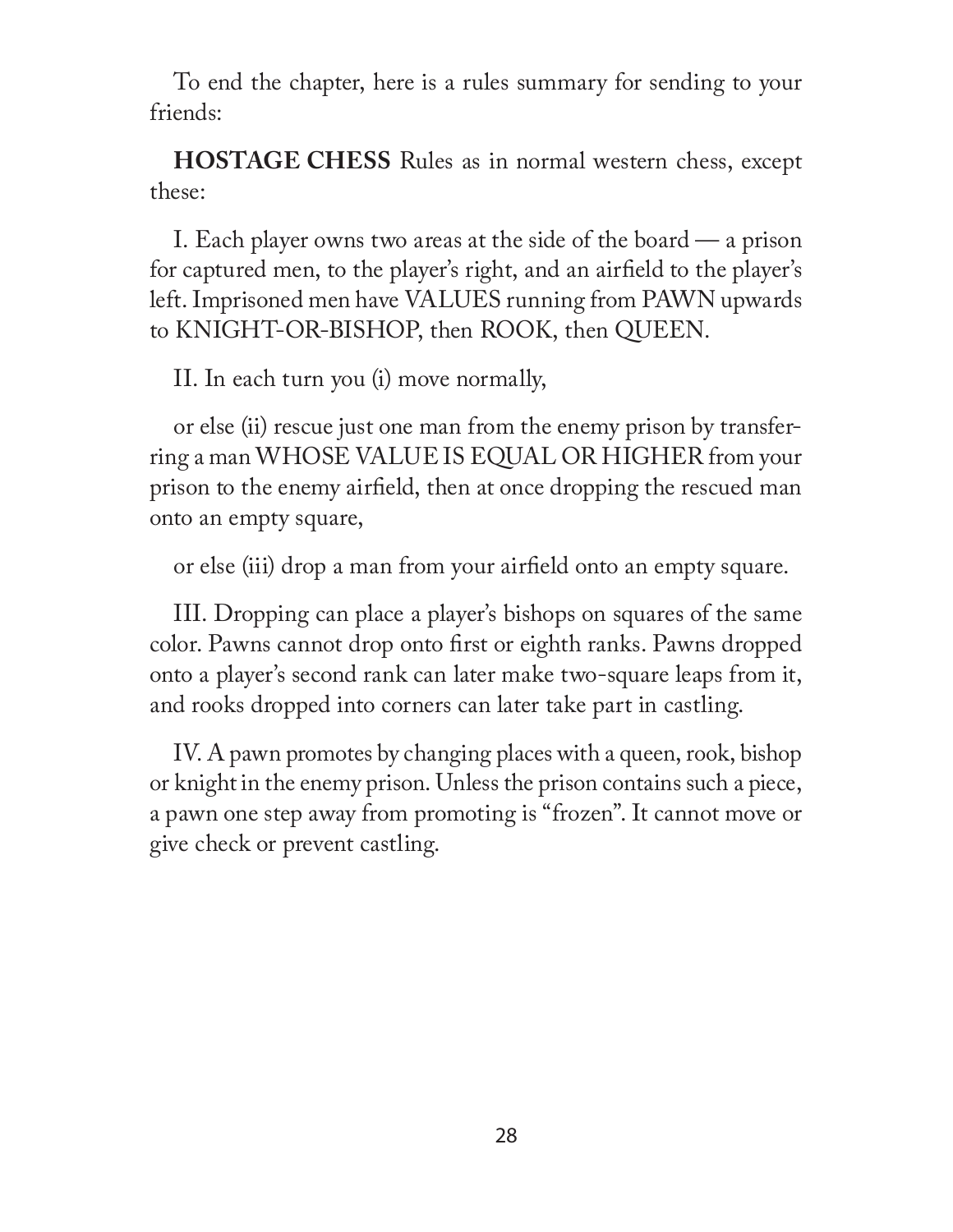### Chapter 3

## Tactics and Strategy

#### **Estimating the Value of Material**

A man can be parachuted when it sits in an airfield, obviously. Do not forget, though, that it is also available for parachuting — it is "a droppable man" — when it sits in a prison but can become active at any moment since the other prison contains something which could be exchanged for it.

Because they can move to so many squares, droppable men tend to be quite a bit more important than men on the board. Trying to judge who leads in material, you have of course to consider all the men on the board and in the airfields. However, you should add something to each player's score for every man that's an airfielder (and therefore droppable without having to be "paid for" by an exchange of hostages) instead of being on the board.

Just how much should you add? Let's start by asking how much **men on the board** are worth. It can be useful to think of them as having point values roughly like these:

#### *Pawn*: **1** *Knight*: **3** *Bishop*: **3** *Rook*: **5** *Queen*: **9**

In suggesting the value of **5** for a rook, I have kept in mind that *losing a rook* means putting into the enemy prison a hostage that your opponent could use for ransoming ("buying") a rook *or else* for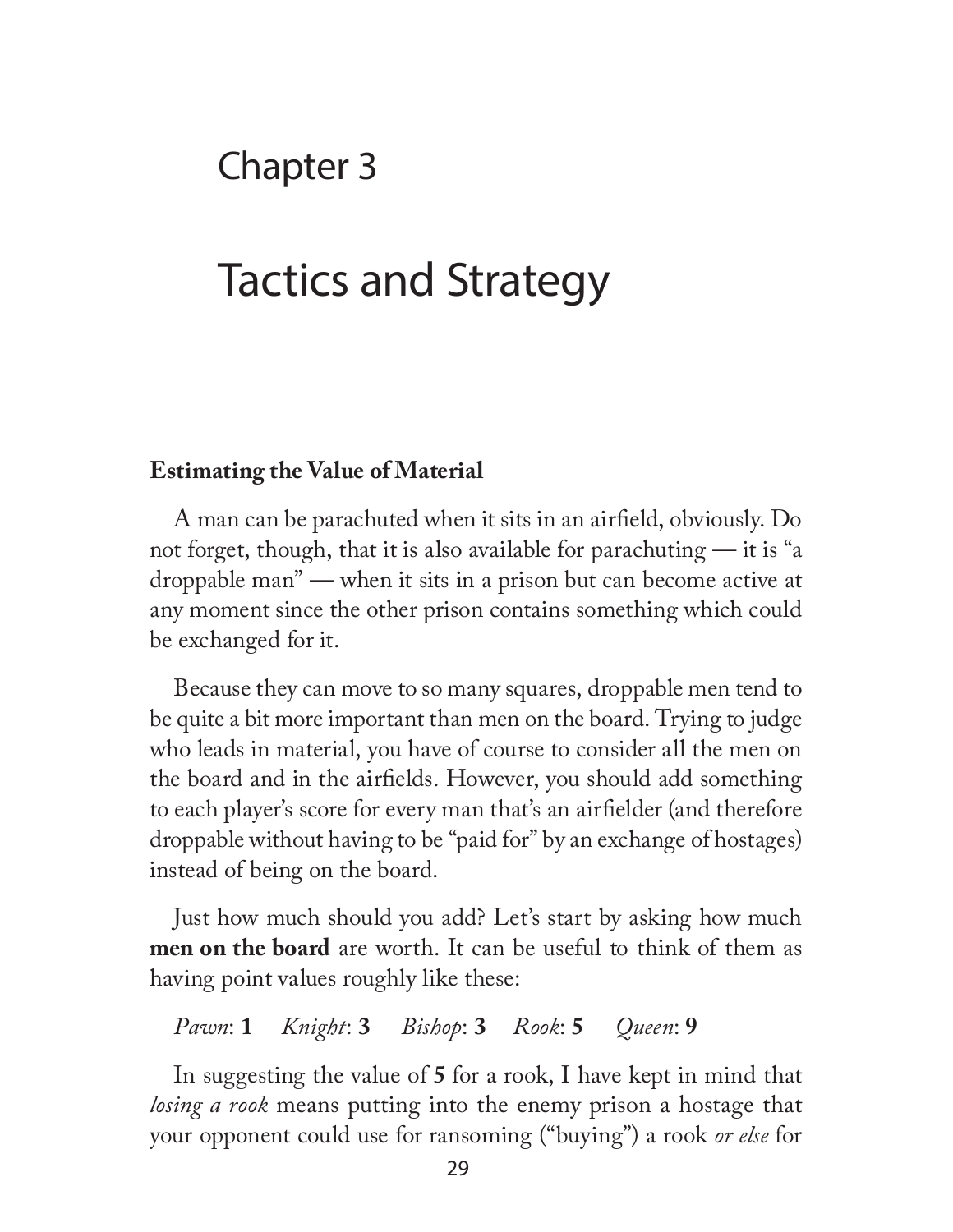ransoming a knight or a bishop. This extra flexibility should increase your eagerness not to lose the rook which, if considered simply as a piece roaming the board, could be worth somewhat less since in Hostage Chess the board is typically too cluttered for rooks to move around easily.

Why give bishops the same weight as knights, when in Hostage a knight can usually move around more easily than a bishop? The answer is that this reason for weighting knights more heavily is counteracted by the fact that *losing a knight* in return for the capture of a bishop is often good because having a bishop to put in your prison can be better than having a knight to put in it. Imagine, for instance, that an enemy bishop is the sole man in your prison. Your opponent's prison contains a knight of yours, again as its sole man. Well, this allows you to ransom a knight — a piece tending to parachute very powerfully. Your opponent can ransom only a bishop, and bishops tend to be weaker paratroopers.

Now, here are what **men in airfields** are typically worth:

*Pawn*: **2** *Knight*: **5** *Bishop*: **4½** *Rook*: **6½** *Queen*: **12**

Note that airfield knights tend to be worth more than airfield bishops, and the immense power of an airfield queen.

Comparing point values, we find that *the increase in worth* of men that have gone to your airfield, instead of remaining on the board, is roughly as follows:

Pawn **1**; Knight **2**; Bishop **1½** ; Rook **1½** ; Queen **3**.

Of course points given for material are only extremely rough guides to who is ahead in the game. Far more clearly than in standard western chess, who's really winning depends on the details of the situation. In Hostage the winner often puts a huge force into the enemy airfield during a mating attack. All the same, you will be defeated if you forget the typically great difference in power between airfielders and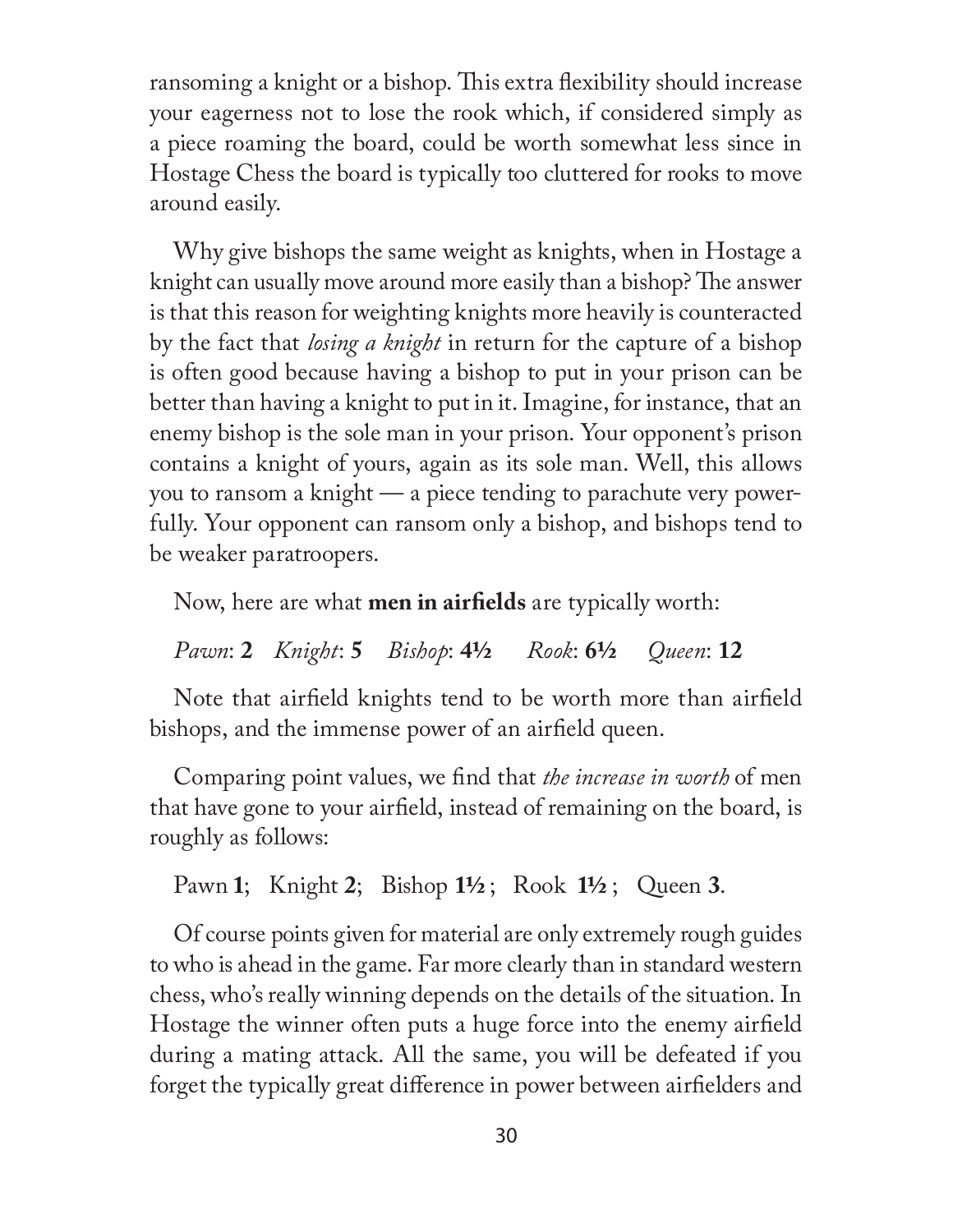mere men on the board.

Far the simplest way to find out who leads in material is as follows. First, *total the point values of each of the player's PRISONERS*, and afterwards *add a few extra points for each of the player's AIRFIELDERS* on the scale given just a moment ago: Pawn **1**; Knight **2**; Bishop **1 1/2**; Rook **1 1/2**; Queen **3**. When you then compare the two player's totals, you get the right result for who is ahead, and by how many points. (Much, much simpler than adding up the point values of all the men on the board and then counting an airfield queen, for instance, as "plus **12** points".)

But shouldn't your prisoners perhaps be counted *a second time as well*  since each of them, in addition to meaning that there's one enemy man fewer on the board, is also "cash" for ransoming a man imprisoned by your opponent? The answer is a definite No. When all you can do with a prisoner is exchange it for some man in the enemy prison, "paying" equal or higher value—a rook to buy a rook, for instance, or a rook to buy a pawn—then you cannot count the prisoner as pure profit! Any enemies that you've imprisoned can in fact be constant threats to you. Yes, you can picture them as money for purchasing paratroops. But picture them also as bombs which could be purchased by your opponent and dropped on you.

Still, taking another look at the prisoners can lead you to revise your point totals in two ways:

First, you should remember that having an enemy bishop in your prison and a knight of yours in the enemy prison is usually better for you, because a knight that you ransom will tend to parachute more powerfully than a bishop ransomed by your opponent. In many situations, therefore, add a little to your point count if yours is the prison containing the bishop.

Second, you should ask whether only one player has the chance of forcing a hostage exchange. That's often worth a point or two.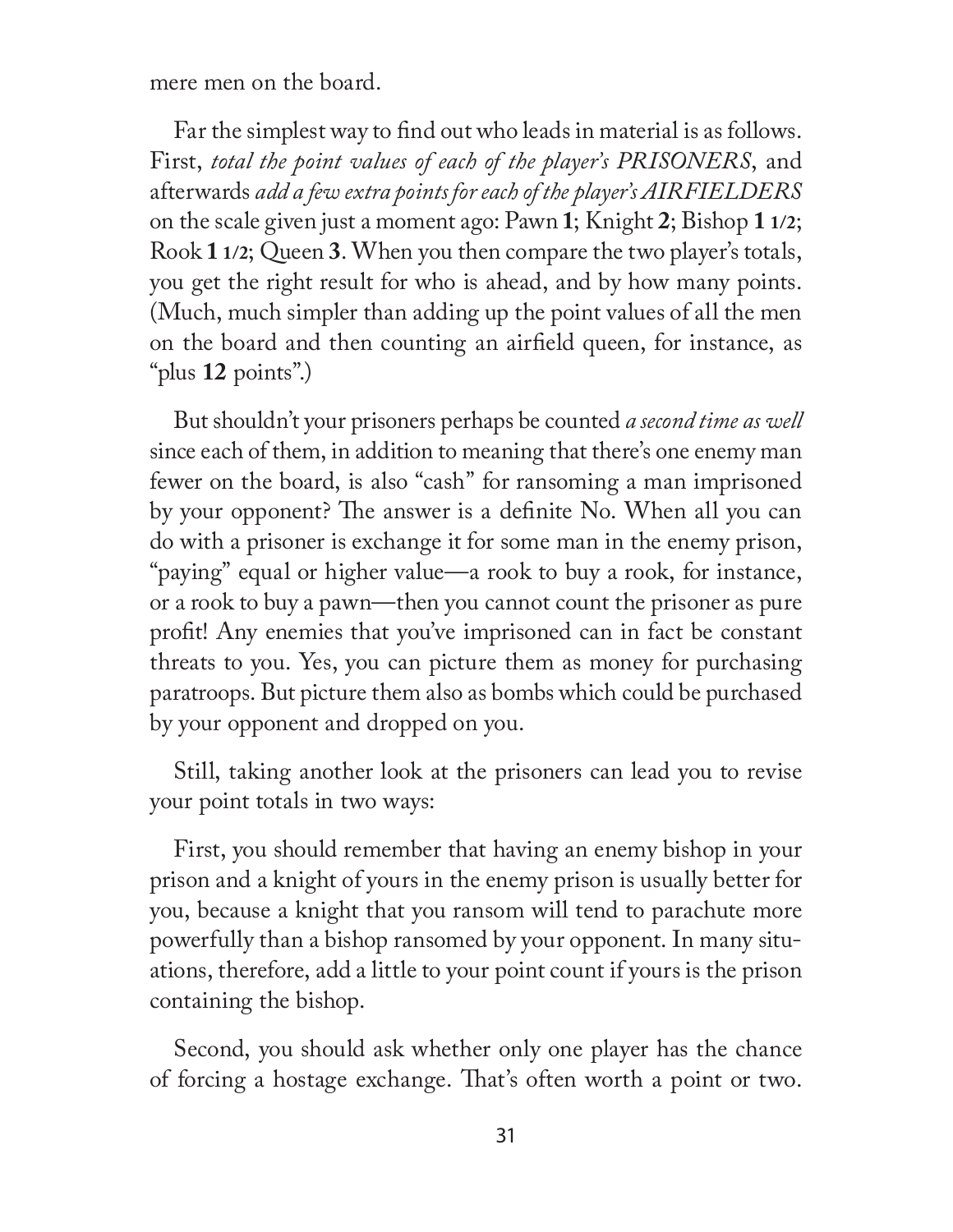Suppose the enemy has imprisoned a knight and a pawn while your prison contains just a rook. Your opponent cannot use the knight or the pawn to buy the rook. You, on the other hand, can use the rook to buy the knight or the pawn — which would usually be a poor idea, yet there are many times when dropping a knight or dropping a pawn can be crucial.

#### **Weaknesses that Paratroops Attack**

All the usual weaknesses of chess position are made worse when paratroops can exploit them. Pieces become easier to fork or to skewer. (A "fork" attacks two men simultaneously. A "skewer" attacks a man which then can't move without exposing another that lies behind it.) Trappable men become more readily trapped. Unprotected men become especially vulnerable, and it is more important than ever to protect pieces with pawns rather than with other pieces. Being mated on your back rank by rook or by queen can be harder to avoid (although sometimes the reverse is true because men can be dropped to prevent it). Threats of smothered mate become particularly severe. A king tends to be in especially great trouble when enemy guns are trained on neighboring squares, or when those squares are empty so that paratroops can land on them. Castled positions that have been weakened by pawn movements tend to collapse more frequently. And as droppable forces grow larger, everything becomes more and more tense. As soon as there are three or four "drops" you could make, perhaps through exchanging hostages, look hard for a mating attack!

#### **Exchanging Hostages, and Using Up Your Airfielders**

When your opponent "pays" for a hostage by releasing another of at least equal value, you can never refuse the exchange; but just how often should you be the one who forces such an exchange? It's a delicate question. Remember, when a hostage exchange is of your own making then you must immediately drop the hostage that you ransom. In contrast, your opponent gets a new paratrooper for dropping at any later time. Particularly when the enemy airfield already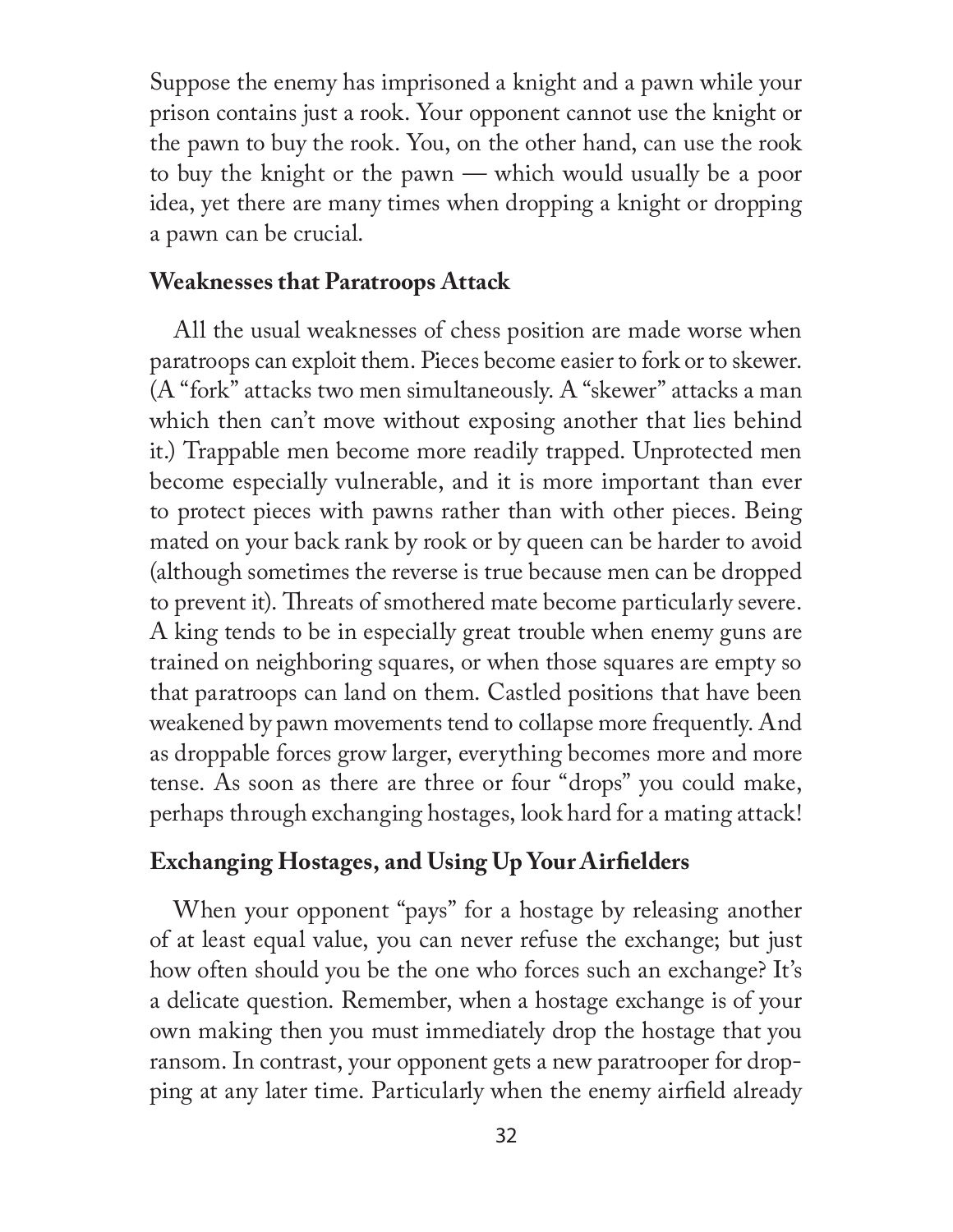contains one or more paratroopers, building up the force on it can be hazardous. It is wrong, therefore, to force hostage exchanges so as to obtain slight improvements on the board. The result is that experts will sometimes have quite large populations in their prisons before any hostages are exchanged.

There can often be a big advantage, though, in forcing a hostage exchange. It could be the start of an attack in which the enemy has to answer each drop with another drop, getting no chance to accumulate more and more airfielders. Besides, games frequently end with a player adding impressively many men to the opposing airfield but delivering checkmate before any of those men can be used.

Note that forcing an exchange *of men on the board* — capturing a man, your opponent then having to "recapture" (capture the capturer) so as not to fall behind in material  $-$  gives you the first opportunity to force an exchange *of hostages*, and therefore of dropping your man *first*. You capture; your opponent recaptures; and then you decide to exchange hostages and drop. Attacks often begin like that.

What if you greatly shrink the forces in your airfield when you attack? Particularly if your opponent has to answer each drop of yours with another drop, this often won't matter very much. And it will never matter if you are speeding towards victory.

#### **The Queen**

An enemy queen in your prison may sometimes be of little help to you. True, it can be used for ransoming just any hostage from the enemy prison, but (unless this leads to a quick mate) you probably won't want to use it for ransoming anything less than a queen. Using it to ransom a rook, for instance, could be an extremely poor transaction. Sometimes, then, it is good to lose a queen in return for capturing, say, an enemy knight plus an enemy bishop. You get two new prisoners, useful cash for rescuing men from the enemy prison. Your opponent gets more cash, but in a single lump which in effect cannot be used.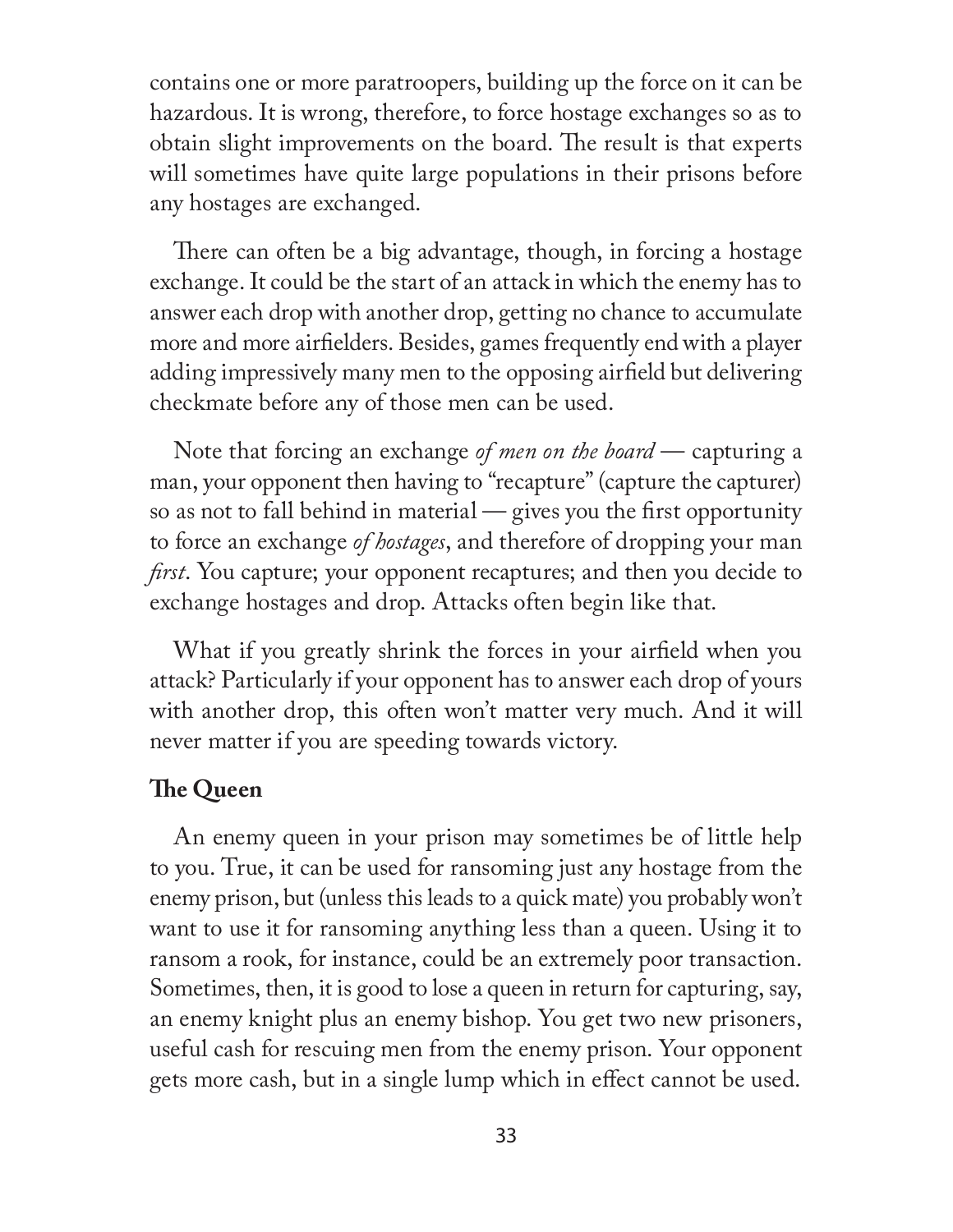All the same, having the enemy queen in your prison can often be very useful: just about as useful, sometimes, as having an airfield queen. This is because one of the most feared maneuvers in Hostage Chess is the queen-for-queen hostage exchange. As soon as both queens have left the board, being the player who made the first queen capture can give you a winning advantage. You captured the enemy queen; your opponent then captured yours; and now you can exchange hostage queens and drop your queen first. Admittedly the enemy queen (which has gone to the enemy airfield) is available for dropping at once, but "at once" can be too late. An attack headed by a parachuting queen is frequently so strong that not even another parachuting queen can stem it.

Of course what's crucial here isn't actually who makes the first queen capture. Instead it's who gets to make the queen-for-queen hostage exchange. A short game illustrates this: **1 e4 e5 2**  $\triangle$  **f3** N**c6 3** B**c4** N**f6 4** N**g5 d5 5 exd5** N**xd5 6** N**xf7** (the "Fried **Liver Attack**" of standard western chess) ...  $\mathbb{E} \times \mathbf{X}$  **7**  $\mathbb{E} \times \mathbf{X}$  **1**  $\mathbb{E} \times \mathbf{X}$  **1**  $\mathbb{E} \times \mathbf{X}$ **8** ( $\hat{\mathbb{Z}}$ )\*f5+ ③f6 9 N**xd5** N**xd5 10**  $\hat{\mathbb{Z}}$ **xd5** (now both queens have been taken hostage) **10 ...** $\triangle$ **d4**. Black is threatening to mate next move with ...( $\mathcal{L}$ ) $\mathcal{L}^*$ e2, but White gets there first, as follows: 11 (S<sup>o</sup>)<sup> $\mathcal{U}$ </sup> **f7+** (the queen-for-queen hostage exchange, here made by the second player to make a queen capture; this player goes on to win almost at once) (Diagram 3)



Diagram 3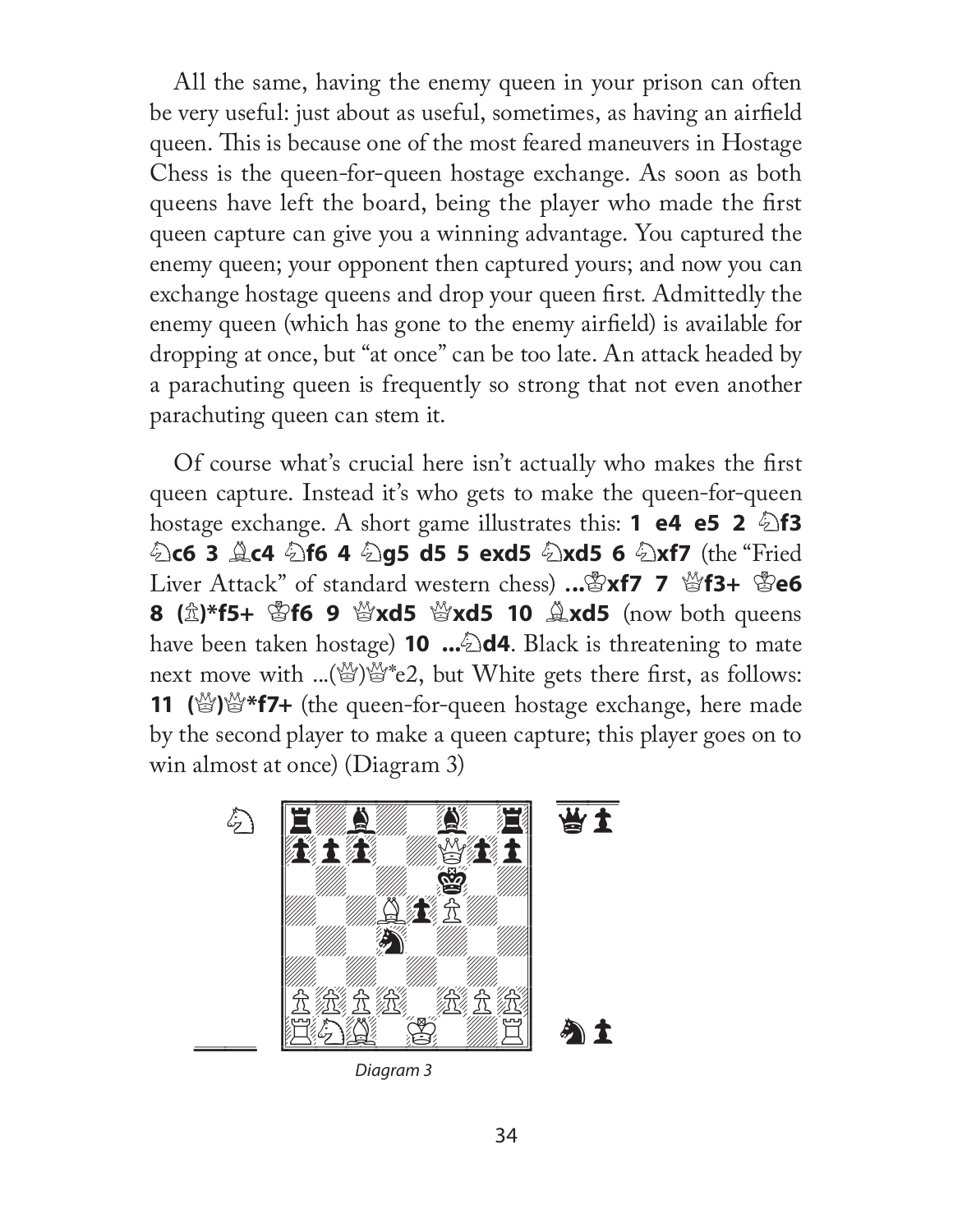**11 ...**K**g5 12 h4+** K**f4 13 g3+** K**g4 14 (**N**)**N**\*e3 mate**. This was one of my earliest games of Hostage, and one of my son Tom's earliest wins.

Since making the first queen drop can be so murderous, queens often become "rampagers". Suppose yours is the only queen to have been captured. The enemy queen may now "rampage", rushing around taking your protected men. If ever you dare to capture it, you're at once faced with a queen-for-queen hostage exchange and could easily end up being mated. The situation in Diagram 4 is a case in point:



Diagram 4

White has just dropped a rook on b3 in answer to a check from the black queen. Unfortunately this simply causes the queen to rampage: **...**Q**xb3+**. When White captures the queen with **cxb3**, it returns at once: **...(**Q**)**Q**\*b2 mate**.

Here comes a more complex queen rampage. It is conducted by Grandmaster Kevin Spraggett, playing Black. His opponent, another very strong player, has just captured a bishop with dxe7, his eighteenth move (see the diagram below). Fairly new to Hostage Chess, White tells himself that the queen sitting in Black's prison won't be much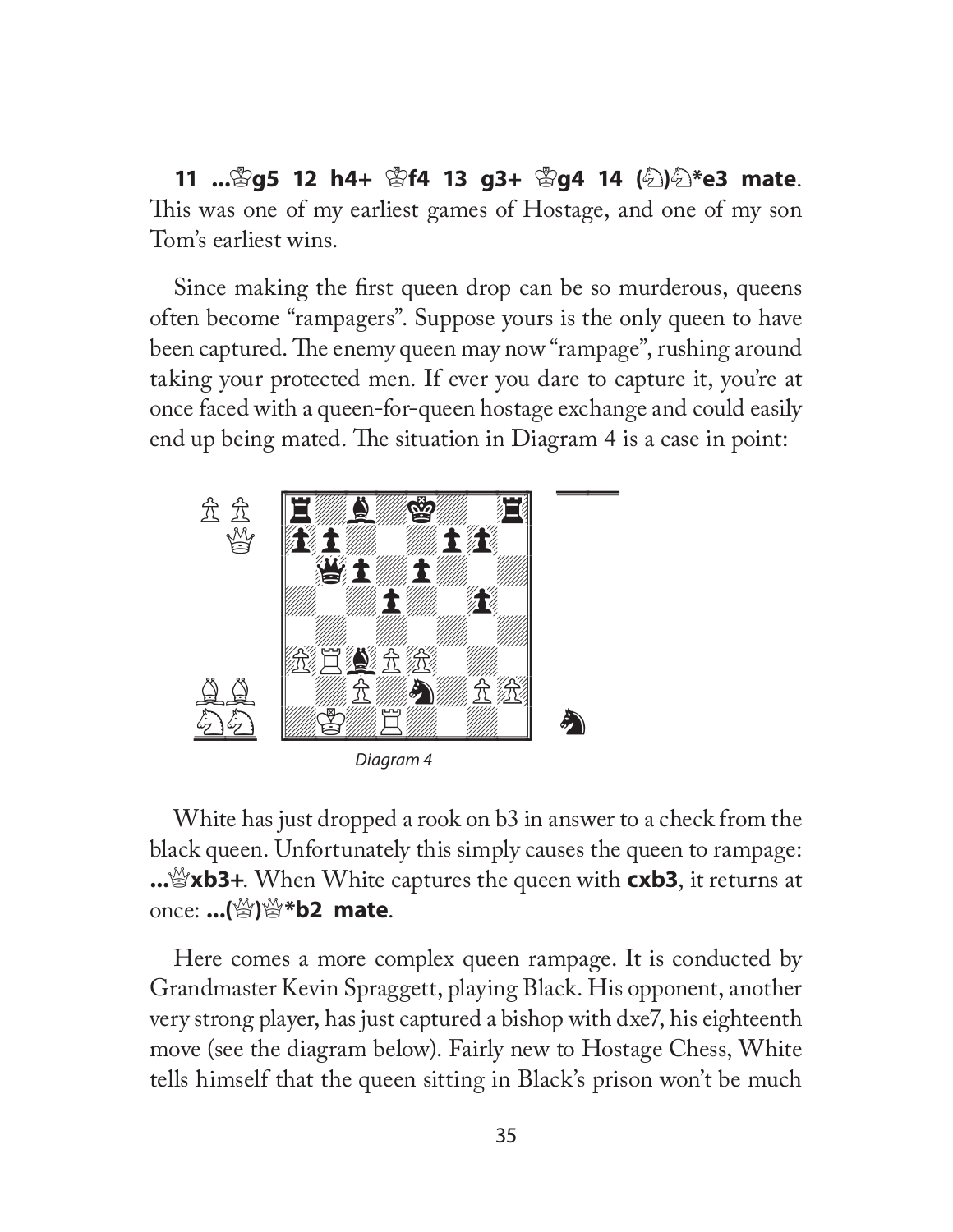use for ransoming anything, for who'd want to use a hostage queen to ransom anything less than another queen? Yet planning to use a hostage queen to ransom another queen is what a queen rampage is all about, as he'll shortly find out! (Diagram  $5$ )



Diagram 5

Black at once shoots down the nice path that has just been opened: **18** ... **xd3+** (the queen sacrifice that starts the rampage) **19**  $\mathbb{E}$ **xd3 bxc4+ 20 \ead (\ead \ead \ead \times \equeen through a hostage \)** exchange) 21 窗d2 窗d3+ 22 窗e1 (公)公\*c2 mate.

#### **The Rook, and Castling**

Rooks tend to be less powerful than you'd expect. Hostage Chess never gets to an endgame as in orthochess (orthodox western chess) in which rooks really shine. Frequently knights can seem more or less as strong. Still, you should usually grab a rook for a knight if you can, if only because the rook is more valuable "officially". You can use a hostage rook to buy a hostage knight. You cannot use a hostage knight to buy a hostage rook.

Imagine, for instance, that your prison holds an enemy rook and nothing else. Your opponent's prison contains a knight, a bishop and a pawn. The airfields are empty. First thoughts suggest that you are at quite a large disadvantage in material, which may well be true but in Hostage having the initiative can be vital, and here you have a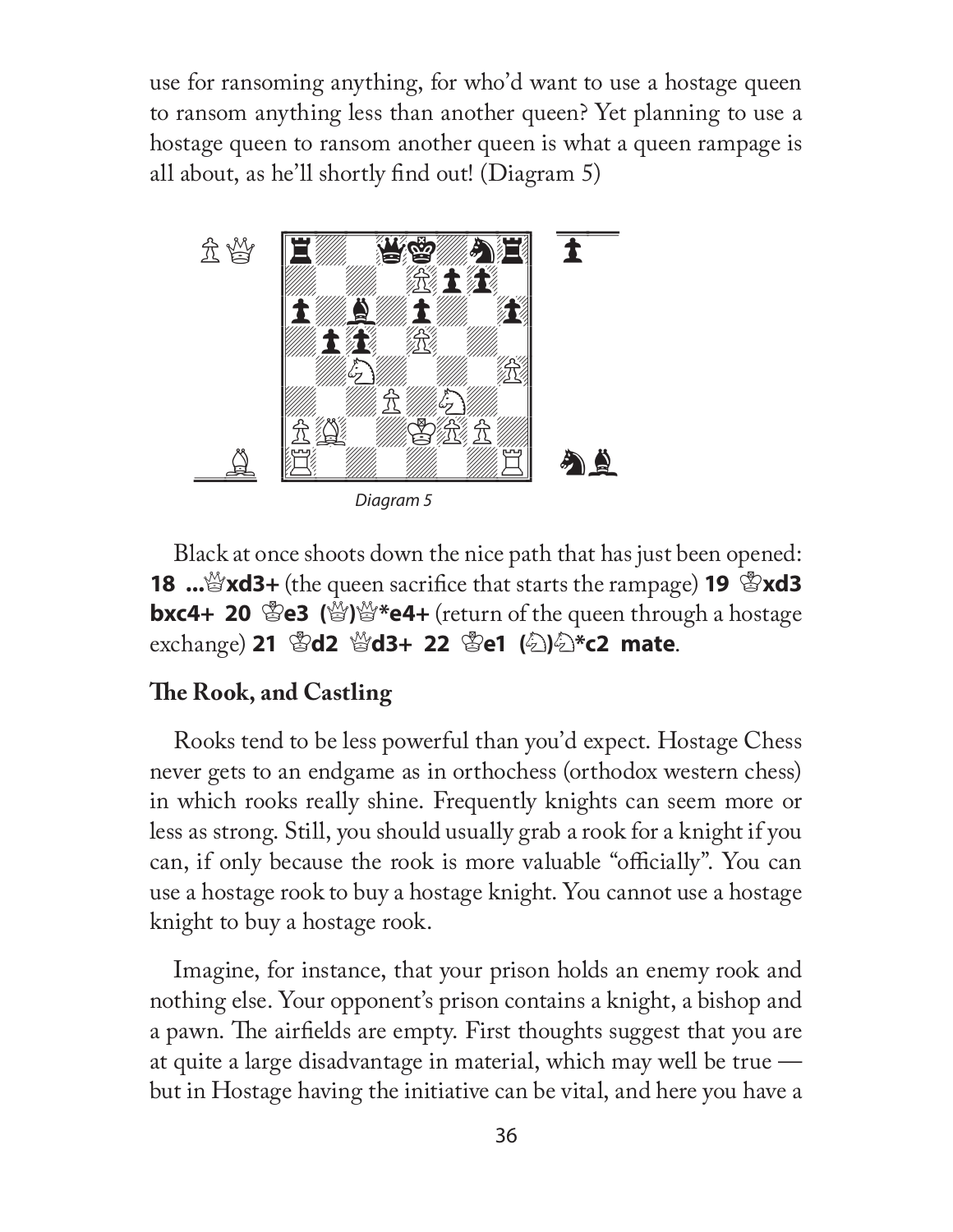choice of three men to parachute while your opponent cannot parachute anything. It might actually put you in the lead.

A common tactic is dropping a knight so as to fork two enemy pieces, one of them a rook which you then capture. Even when the knight is sure to be taken, this is often a good idea — for rooks do tend to be worth more than knights. However, the parachuting knight must come either from your airfield (meaning that you use up a potentially very helpful paratrooper) or else from a hostage exchange that puts something (perhaps a very dangerous knight) into the enemy airfield. The knight drop might therefore be inadvisable. After congratulating yourself on your clever knight fork, you could end up deeply regretting it. All depends on the details of the situation. If your knight finished in a corner, able to do little, your opponent might not even bother to capture it.

What about castling? In Hostage just as in orthochess, castling early can be an excellent plan. It tends to put the rook in a better position. The king tends to end up better protected. Even more than in orthochess, however, you have to make sure you aren't castling into trouble. And your castled king can be so vulnerable to paratroops that it may make sense to reinforce the castle by, for example, dropping an extra pawn in front of it.

Think seriously of reinforcing your castle if your opponent gets a queen or a bishop or a rook lined up on it, or could sacrifice a knight, a bishop or a pawn just ahead of it, forcing one of its pawns to move*.*  In such circumstances it can be foolhardy to wait until the enemy has droppable forces that could join an attack on the castle. *In Hostage droppable forces can arrive in a flash, through on-the-board exchanges.* After three on-the-board exchanges your castled king could be facing an attack into which three additional men were going to be thrown when the newly imprisoned hostages were exchanged.

After your opponent has castled, you'll often have a knight and a bishop attacking the pawn that the enemy rook protects. If the king is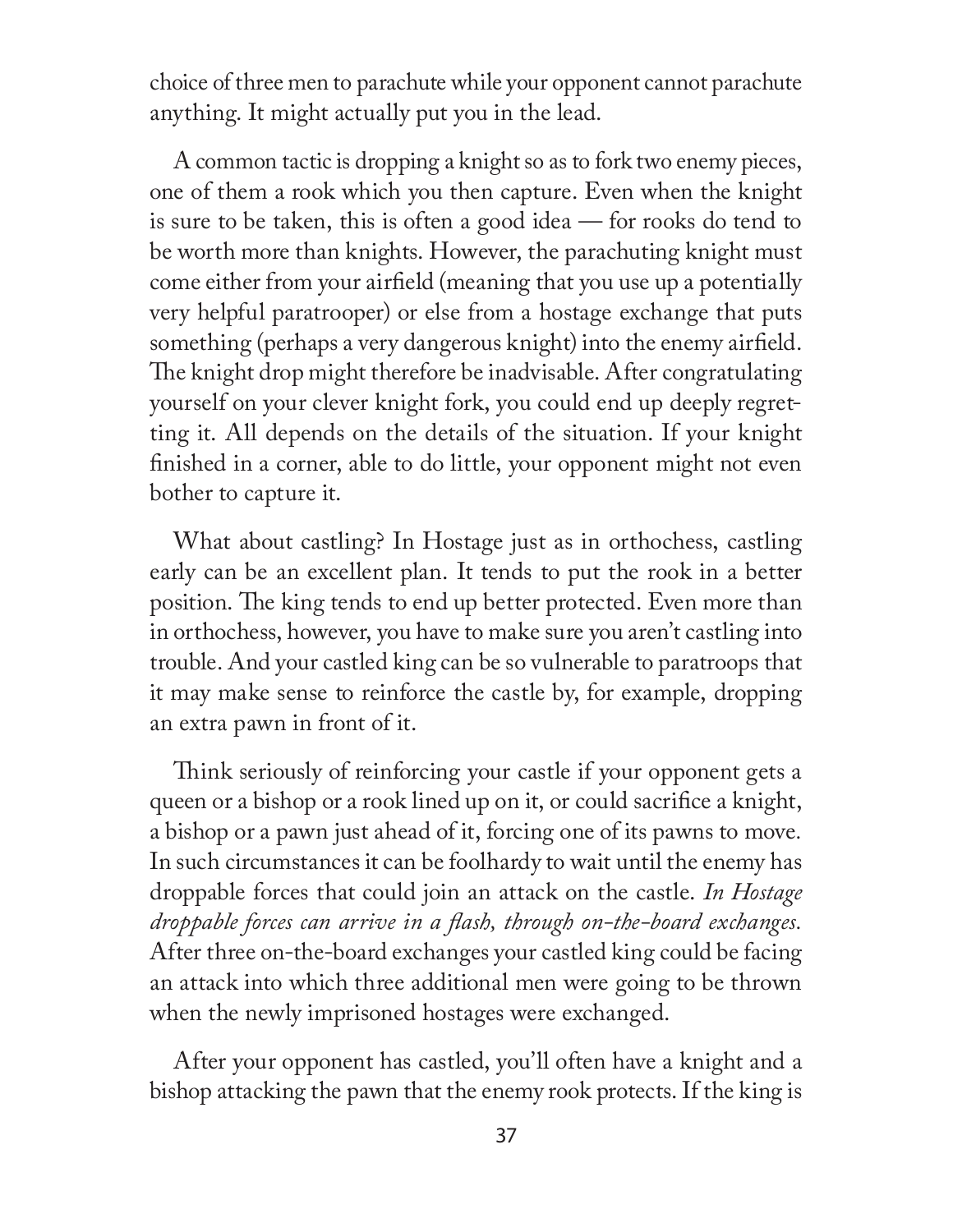its only other protection, how about capturing that pawn? When the little skirmish ended, an enemy pawn and rook would have entered your prison while your knight and bishop had entered the enemy's prison. Who would have gained from the skirmish?

In orthochess capturing rook and pawn in return for knight and bishop usually means getting a bad bargain, but in Hostage evaluating the bargain becomes very complicated. (i) One factor is that the rook might at any stage ransom either the knight or the bishop, pieces that could parachute powerfully. In contrast, the knight or the bishop could ransom only the pawn, not the rook, and swapping an imprisoned knight or bishop for a mere pawn is usually a poor idea. As holder of the rook and the pawn, you could benefit from the resulting tension for quite a long period during which nobody ransomed anything. (ii) Then, too, you must consider such sequels as the following. An enemy pawn captures a pawn of yours. Your opponent expects you to recapture, which would allow time for guarding against a pawn-for-pawn hostage exchange by which you could cause havoc. Because of the little skirmish, however, your prison already includes a pawn to fuel such an exchange. You therefore proceed with it immediately, causing the havoc.

#### **The Bishop**

Like rooks, bishops tend to be less strong than in orthochess. The board seldom empties enough to give them full freedom of movement. Pawn drops can trap them, or at least block their lines of attack. They are even none too strong as paratroops. If a dropped bishop attacks a man, the defender can often get rid of the threat by dropping something to block the bishop's line of fire  $\frac{1}{2}$  a solution unavailable when the attacking piece is a knight instead. Admittedly bishops can be especially useful because they can parachute onto any empty square regardless of its color. In practice, though, this is often of little help. For one thing, when you have bishops of the same square-color then half the squares on the board cannot be reached by them. Sure enough,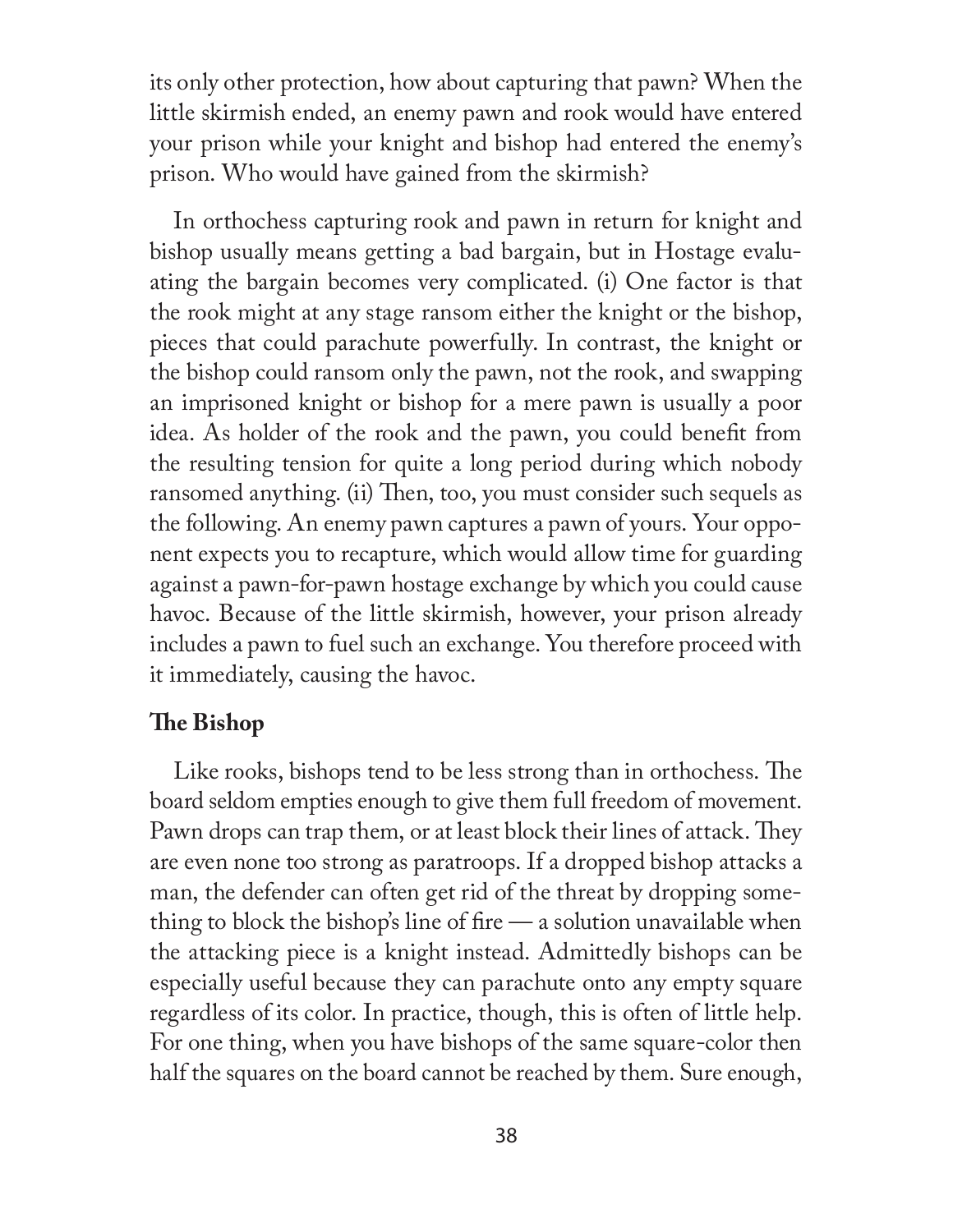they can protect each other — but so, too, can one of them obstruct the other when it wants to retreat. As droppable pieces, therefore, bishops tend to be less useful than knights.

This means it is often best to get your knights forward quickly *and then lose them in exchange for your opponent's bishops*. Always bear in mind that when your opponent captures a knight while you capture a bishop, *you are the one getting the knight to parachute* if hostage knight and hostage bishop are exchanged.

Once again, though, all depends on the details of the situation. A bishop drop will sometimes be much more useful than a knight drop. In a far forward position and in company with a friendly pawn, a dropped bishop can be very powerful, perhaps immobilizing the enemy king.

A dropped bishop can also be used to pin the enemy queen. You can sometimes set up a fatal pin *in two stages*. First you drop a bishop onto a protected square, pinning the queen "absolutely": it cannot legally move out of the line of fire since the bishop would then be giving check. Your opponent drops a knight, say, on the square between the bishop and the queen. You capture the knight with the bishop. The queen, capturing your now unprotected bishop, *is thereby drawn forward*. And you next use the captured knight as cash for ransoming the bishop — which you drop onto the same protected square as before. It is now right up against the drawn-forward queen.

#### **The Knight**

Droppable knights are wonderful things to have. When you attack by dropping some other piece, an enemy man can often block the attack: it can be used to shield the king, for instance. A dropped knight simply cannot be countered in this way. It can be lethal either by itself or in company with a second dropped man. Followed or preceded by a dropped queen, a dropped knight is often decisive.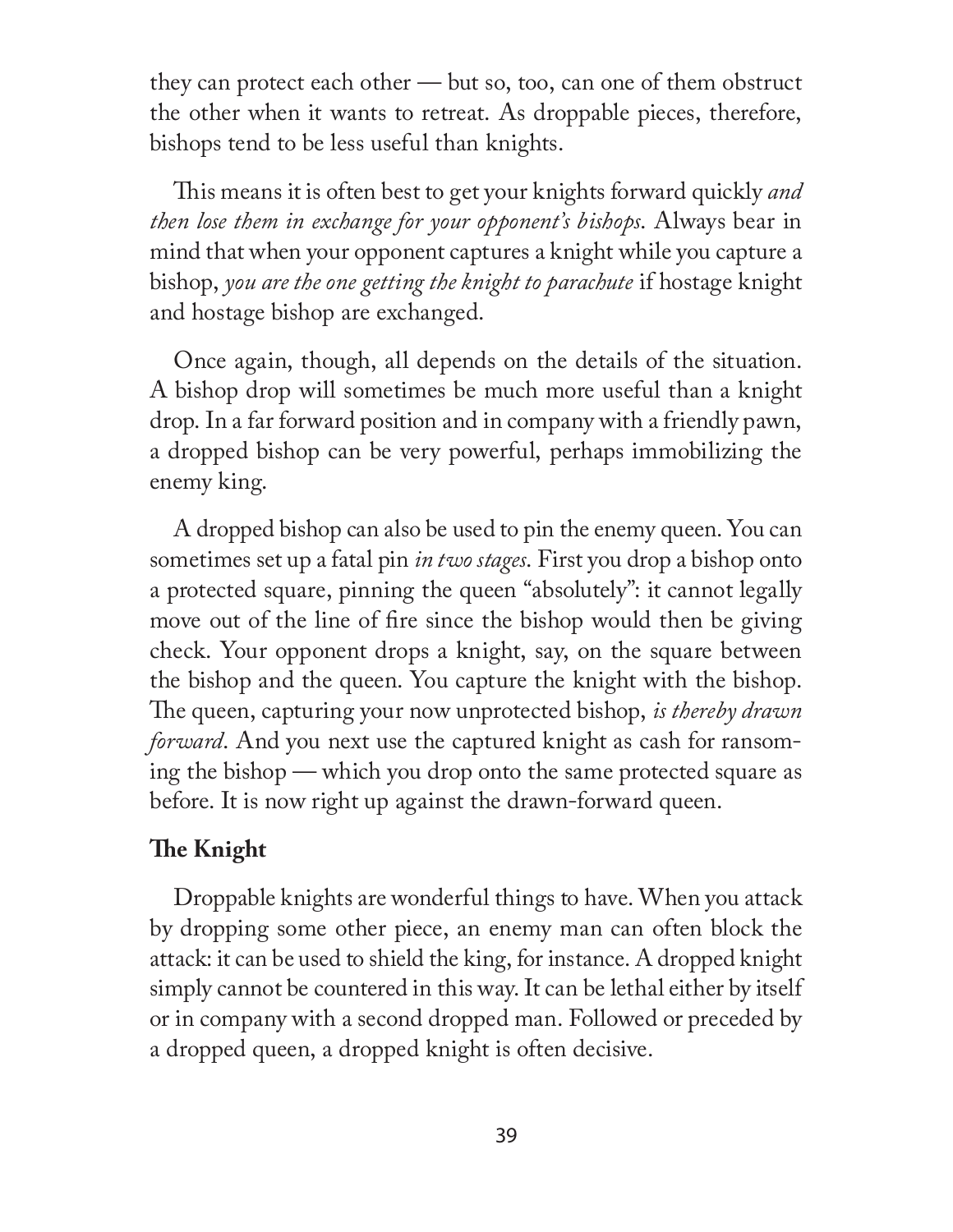Dropped knights can fork devastatingly. When a knight is in the enemy airfield, would you be likely to place your king and queen so that the knight could attack them simultaneously. Not unless it was your first game of Hostage! When the enemy airfield is empty, however, it is easy to become careless. A knight takes a bishop of yours, perhaps. You capture the knight. Your opponent captures something protected by your queen. And now you see, too late, that if the queen recaptures then it will fall to a bishop-buys-knight hostage exchange and a fork from the knight when it parachutes. The knight entered your prison as a bomb ready to be bought and then dropped on your head.

A parachuting knight can be particularly powerful if it lands on a square protected by a fellow knight. If the parachuted knight is captured, the fellow knight captures the capturer — and can now proceed to do whatever the parachuted knight had been threatening to do. The success of knight forks very often depends on this trick. So does the effectiveness of knight attacks on the castled king.

Again, knights can quite often "rampage" as effectively as queens, for in many positions capturing them would lead only to being forked, to being checked and chased into danger, or to suffering smothered mate as in Diagram 6:



A black knight has just been captured — but it can be ransomed. Black starts by playing **...**R**\*g1+**. When the white rook takes the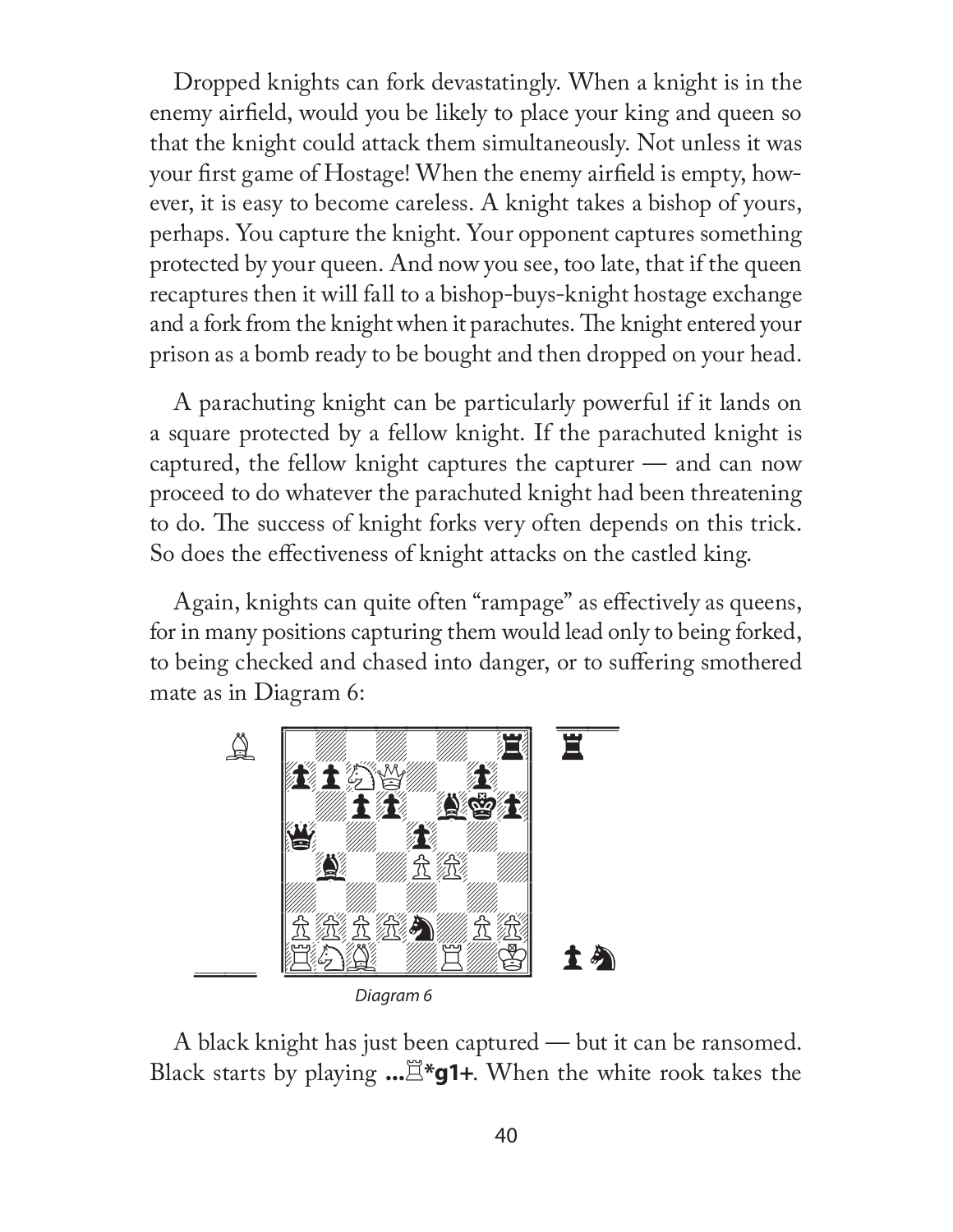intruder, Black's answer is **...(**B**)**N**\*f2 mate**.

The power of knights dropped one after the other features dramati**cally in the following game: 1 e4 e5 2**  $\angle$  **<b>f3**  $\angle$  **c6 3**  $\angle$  **c3**  $\angle$  **f6 4 d3 d5 5 exd5** N**xd5 6** N**xd5** Q**xd5 7 (**P**)\*e4** Q**e6 8** B**d2 g c5 9 a3 \*g4 10 2g1 O-O 11 g3 2d4 12 ge3 (2) 2\*f3+ 13** N**xf3** N**xf3+ 14** K**e2 (**N**)**N**\*g1+ 15** R**xg1** N**xg1+ 16** K**d2**  N**f3+ 17** K**c1** B**xe3+ 18 fxe3 (**B**)**B**\*d2+ 19** K**b1** B**xe3 20 b3** ( $\ddot{\Xi}$ ) $\odot$ \*c3+ 21  $\ddot{\Xi}$ b2  $\odot$ xd1+ 22  $\ddot{\Xi}$ xd1 a5 23 c3  $\odot$ d2 **24 c4**  $\triangle$ **d4+ 25**  $\triangle$ **c2**  $\triangle$ **xf1.** (Black has missed a quick win, for 25 ... $\mathcal{L}$ xc4+ would have made his queen a rampager. If captured by 26 bxc4, it could have parachuted back through a queen-for-queen **hostage exchange, ...**( $\mathbb{Z}/\mathbb{Z}$ \*b2 mate.) **26**  $\mathbb{Z}$ **xf1 (** $\mathbb{Z}/\mathbb{Z}$ **\*e3+ 27**  $\mathbb{Z}$ **b1**  $\mathscr{C}$ **xc4** (Diagram 7)



Diagram 7

Black has at last remembered that queens can rampage. Capture of the queen would once again be answered by ...( $\mathbb{Q}$ ) $\mathbb{Q}^*$  b2 mate. But his move *was not a check* and therefore White can now launch an attack. With two knights in his airfield, he springs into action: **28** N**\*e7+** K**h8 29** N**\*g6+ hxg6 30** N**xg6+ fxg6 31** R**xf8+**  Q**g8 32 (**N**)**N**\*f7+** K**h7 33 (**R**)**N**\*g5 mate**.

Suppose the airfields are empty. One side has imprisoned a bishop and a knight. The other side's prison contains two knights. Knowing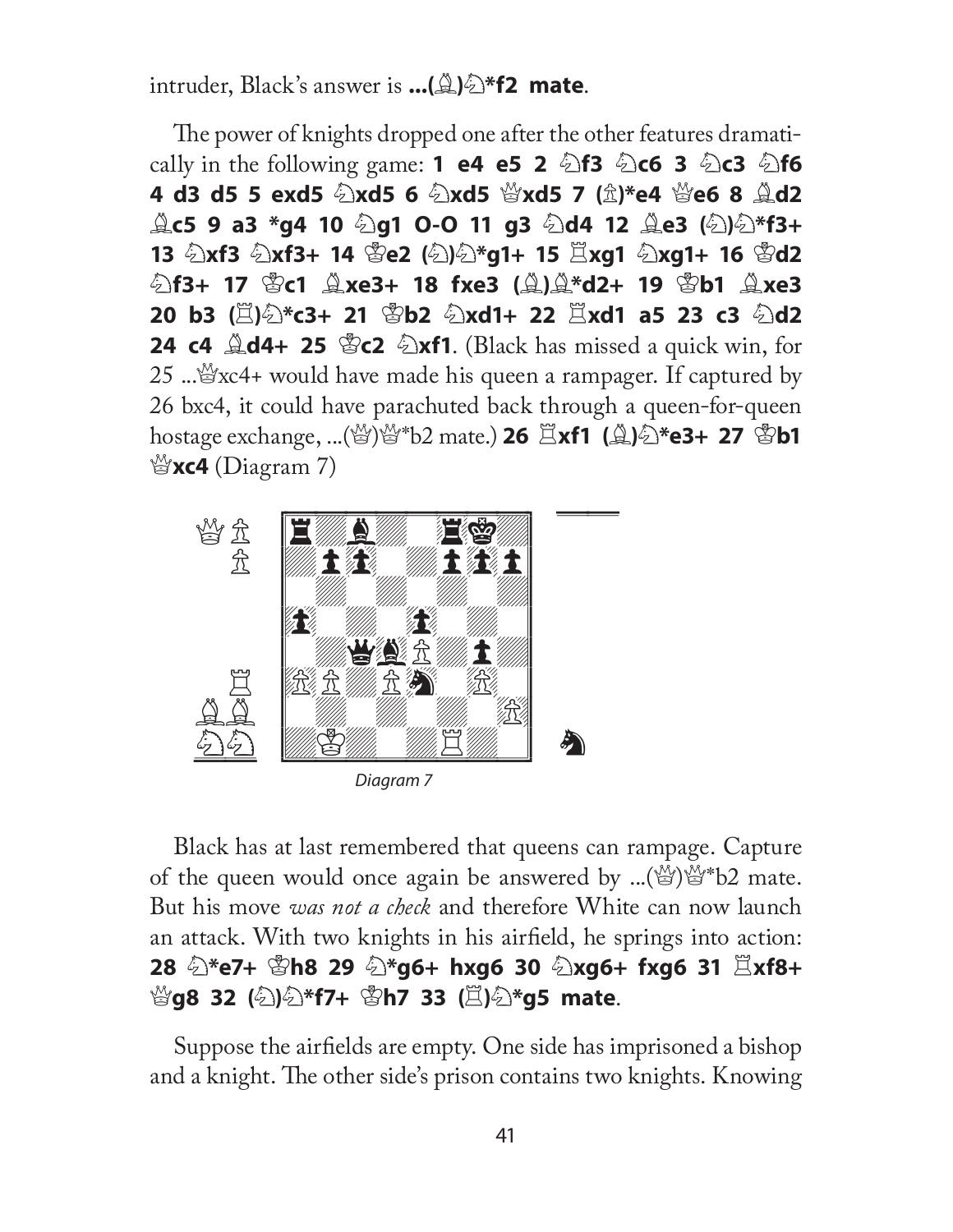nothing else about the situation, which player should you prefer to be? It is hard to say. One player has two droppable knights — knights simply needing to be purchased with the "cash" of the knight and the bishop. Since dropped knights tend to be so strong, that looks very attractive. However, the other player can drop knight or bishop, or first the one and then the other. Well, having more choice of what to drop can be quite an advantage.

#### **The Pawn**

Dropped pawns can be surprisingly effective. Naturally, they are especially useful when placed so that they might soon promote. Enemy pieces may then be rendered almost useless through having to keep an eye on them. Again, a parachuting pawn may fork two pieces. Or it could disorder a king's defenses, for instance by appearing right in front of the monarch's castle. Or perhaps an exposed king will have a pawn dropped at it with check. It may then have to become yet more exposed by moving forward to capture the pawn, as in the following game: **1 e4 d5 2 exd5** N**f6 3 d4** N**xd5 4** N**f3** B**g4 5** B**e2 e6 6 O-O**  B**d6 7** N**e5** B**xe5 8 dxe5** B**xe2 9** Q**xe2** N**c6 10** R**d1** Q**h4 11 (**B**)**B**\*g3** Q**e7 12 (**P**)\*d6** Q**d7 13 c4** N**b6 14 dxc7** N**d4 15** R**xd4** Q**xd4 16 (**B**)**N**\*d6+** K**d7 17** B**e3** B**\*d3 18** Q**d2**   $\hat{\mathbb{E}}$ xc4 19  $\hat{\mathbb{E}}$ xd4  $\hat{\mathbb{E}}$ xd2 20  $\hat{\mathbb{E}}$ xd2 \*h3 21  $\hat{\mathbb{E}}$ xf7 ( $\hat{\mathbb{E}}$ ) $\hat{\mathbb{E}}$ \*e2+ **22 \Subset hxg2+ 23 \Steps 22** (Diagram 8)



Diagram 8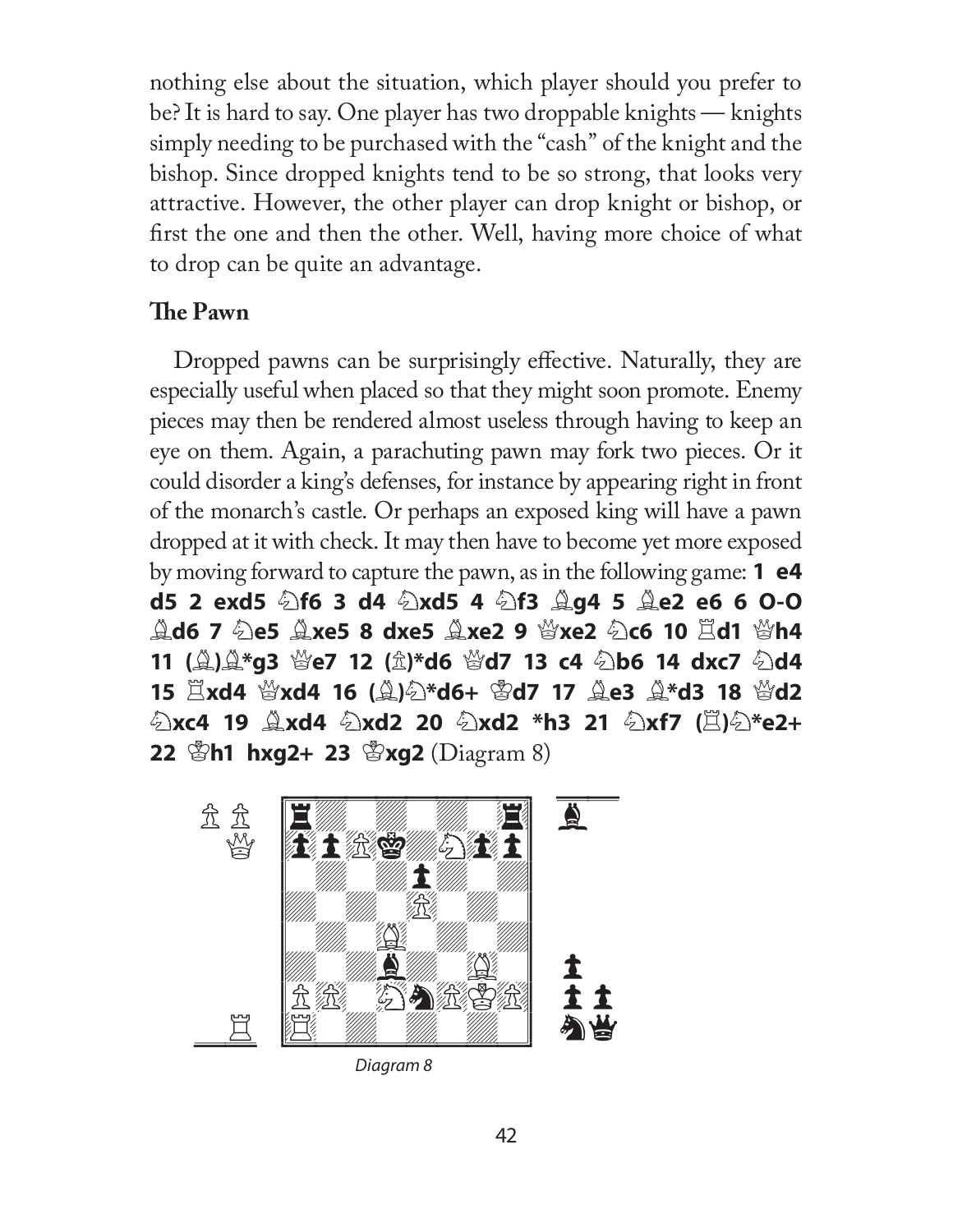# Here Black sees a chance to parachute a pawn check which draws the white king forward into a mating attack: **23 ...**( $\hat{\mathbb{Z}}$ )\*h3+ **24**  $\hat{\mathbb{Z}}$ xh3  $\hat{\mathbb{A}}$ f5+ 25 \*g4 (營)營\*h5+ 26  $\Xi$ \*h4  $\hat{\mathbb{A}}$ xg4+ 27  $\mathbb{E}$ g2  $\hat{\mathbb{A}}$ \*h3+ **28** K**h1** B**f3+ 29** N**xf3** Q**xf3+ 30 (**P**)\*g2** Q**xg2 mate**.

In some cases a king will be forced to capture a pawn even if it is not giving check, because if left un-captured it would protect the drop of some more powerful man. And sometimes two pawns will drop one after the other, the first drawing the king forward and the second bringing it still further forward or kicking it sideways to somewhere more dangerous for it.

This sort of thing can of course happen to other pieces as well. Dropped pawns can draw them forward or kick them sideways, getting them to where they are useless or endangered.

Again, pawns may be very threatening when dropped close to the enemy king or anywhere behind the enemy front lines. The threat can be particularly severe if a first pawn makes its appearance and a second then arrives to protect it, or perhaps to stand next to it on the seventh rank so that there are two pawns ready to be promoted: if one then promotes and is captured, the other promotes by capturing the capturer. A player will often have to lose a rook to get rid of such invaders.

Pawn drops can be helpful, as well, for guarding squares; for trapping unwary bishops; for compelling pieces to move so that they no longer protect others; for blocking the lines of enemy bishops, rooks or queens, or stopping the advance of enemy pawns; for cutting connections between enemy pieces. In all such cases, the fact that pawns are humble things makes them doubly useful. You want, for example, to block the file down which an enemy rook is glaring. Parachuting a mere pawn blocks it — and if the pawn is then at once taken by an enemy pawn, so what? The enemy pawn now does the blocking and you've lost only a pawn.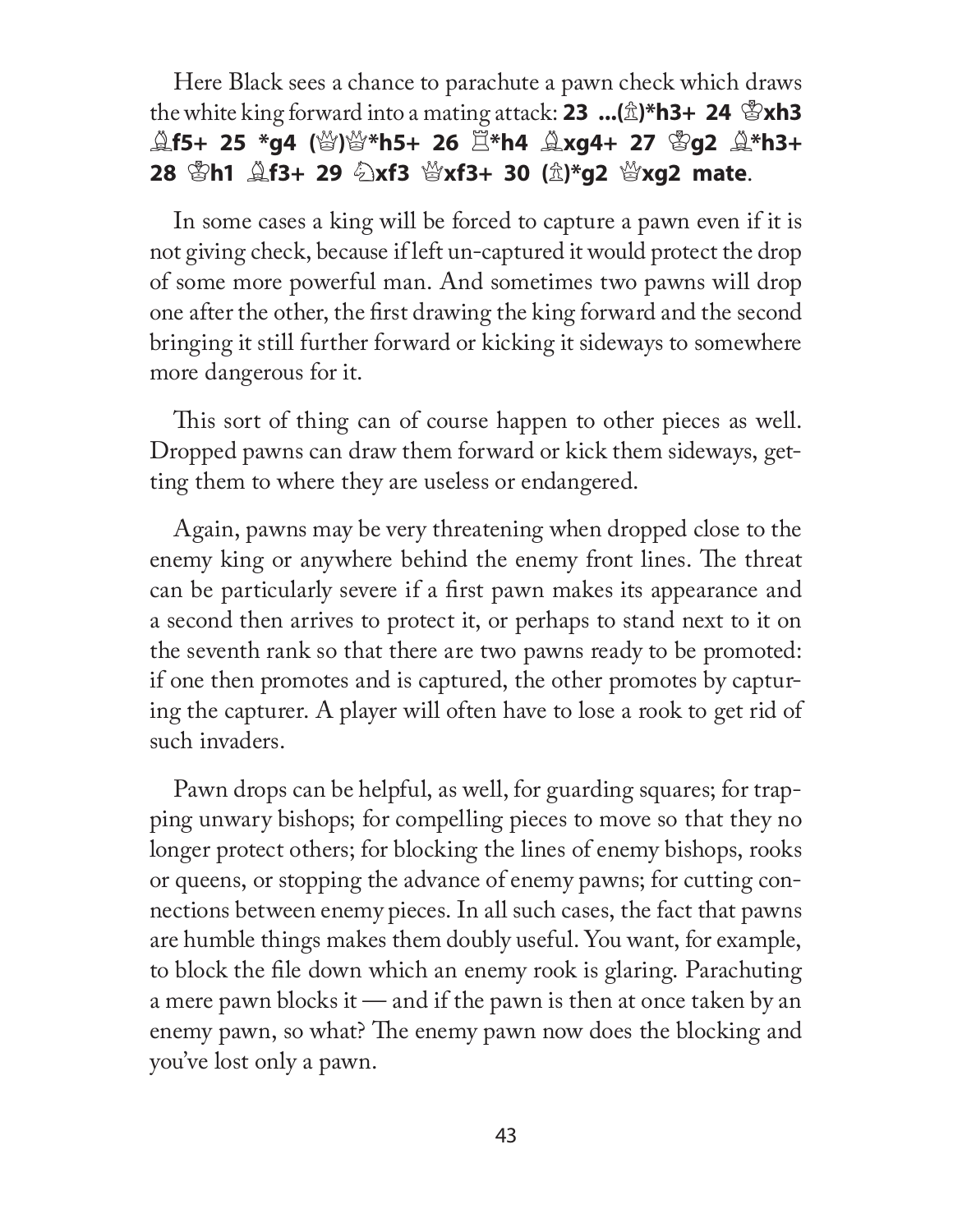*"Drop where your opponent wants to!"* is important advice. If you've filled a square with a paratrooper, no enemy man can parachute there. Pawns are the men most often used in this connection. When wishing to deny landing places to enemy paratroops, why use valuable pieces if lowly pawns can do the job? An example comes from Diagram 9:



Diagram 9

Black has just dropped a pawn on h3. He threatens to mate by dropping another on g2. But White drops where the enemy wants to,  $(\hat{\mathbb{Z}})^*$ **g2**, and this gives him a fighting chance.

What if your opponent has tried out a gambit on you, sacrificing a pawn to get a positional advantage? Gambits do sometimes work well since Hostage Chess is such an attacking game. However, the player who gambits away a pawn will typically find that the enemy then gets the first opportunity to make a pawn-for-pawn hostage exchange. Well, in Hostage having the first chance of doing something can often be profitable. And of course, one thing which a pawn-for-pawn exchange might achieve is reconstruction of a shattered position.

Next imagine that, playing Black, you have castled kingside. Protected by a bishop, a pawn from the enemy airfield parachutes onto h6 to attack the castle. You play  $\ldots$  g7xh6. The protecting bishop captures on h6. You next play ... $(\hat{\mathbb{Z}})^*$ g7, driving the bishop back to its original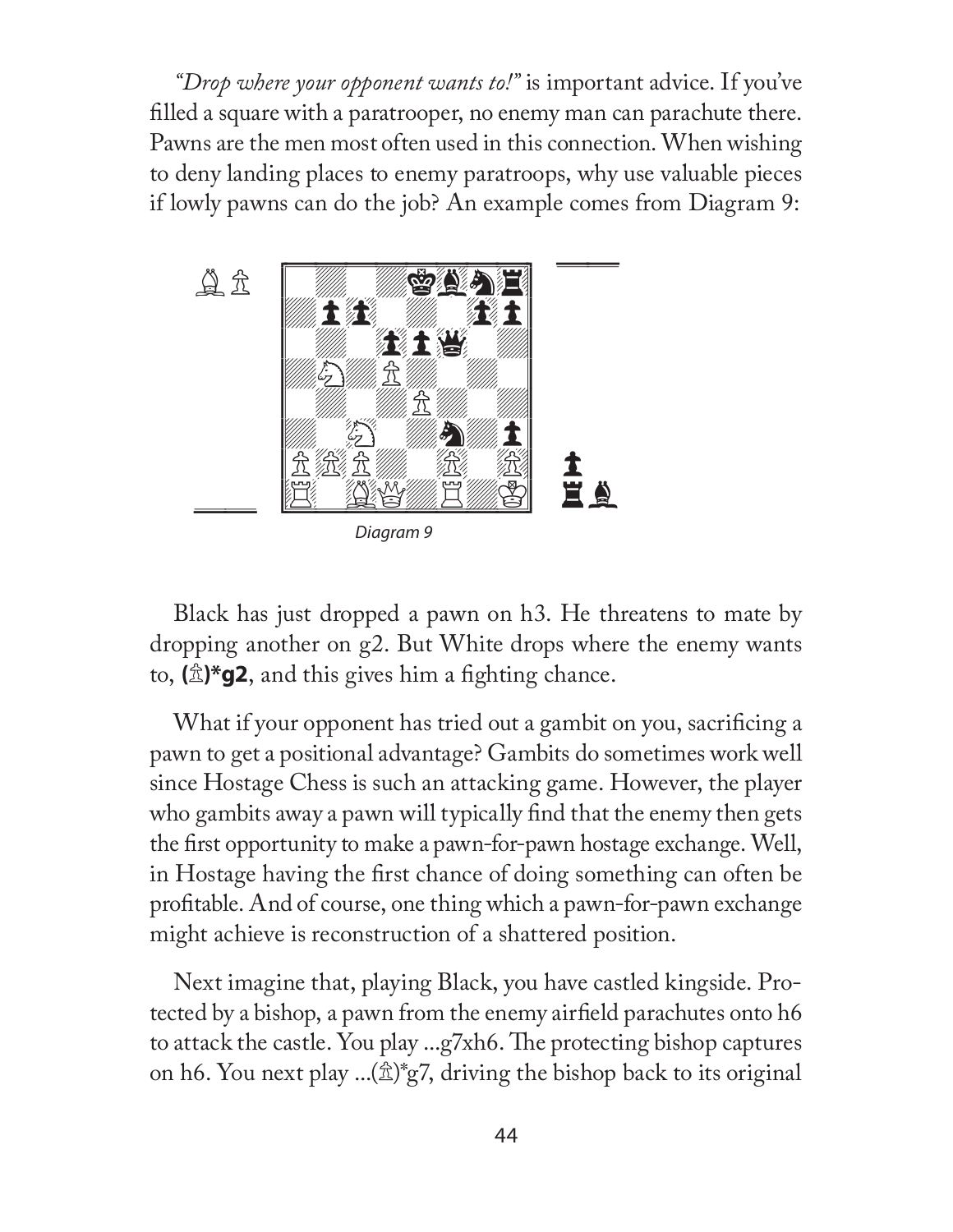position and rebuilding the damaged castle. Things are exactly as they used to be except that you have "gained a tempo" since it is now your turn to move, not your opponent's.

Draw all the profit you can from the details of the pawn promotion rule. In one game a pawn forked my rooks on their home rank. In reply, I got rid of the sole piece in my prison — got rid of it by pushing it into the enemy airfield, that's to say, since I used it for ransoming a hostage. The pawn *was no longer able to capture anything because now there was nothing to which it could be promoted*. (Remember always that a pawn one step away from promoting *can make a capture only if able to promote*, and that it can promote only by changing places with an imprisoned piece.) This little trick left me feeling so smug that in the very next game I overlooked something crucial. An enemy pawn promoted to knight. At once I took the knight with my queen. As I saw things, moving my queen to a less threatening position had been the enemy's sole purpose in promoting that pawn. But unfortunately the pawn had ended up where the promotion rule had sent it. I now held it hostage in my prison. My opponent had been longing for a pawn he could ransom. He had one now, and his next move was a dropped-pawn checkmate.

Be sure you know all about pseudo-checks. When can a pawn, one step from the far end of the board, give genuine check to a king who stands there? Only when there is at least one "promotion piece" — an imprisoned queen, rook, bishop or knight — with which the pawn could in theory change places. And remember, a genuine check becomes a mere a pseudo-check when the very last "promotion piece" leaves its prison through an exchange of hostages. Here is a remarkable case where a player, *turning a check into a pseudo-check*, *manages to deliver mate in the very same move*. **1 e4 e5 2 d4 exd4 3**  $\mathcal{L}\times\mathbf{d4}$  $\mathcal{L}\times\mathbf{d6}$ **4** Q**a4** B**c5 5 c3** N**f6 6** B**g5 O-O 7 (**P**)\*d4** B**e7 8** B**xf6 Axf6 9 2d2 d6 10 Ad3 Ad7 11 營c2 g6 12 2(g)f3**  $\Xi$ **e8**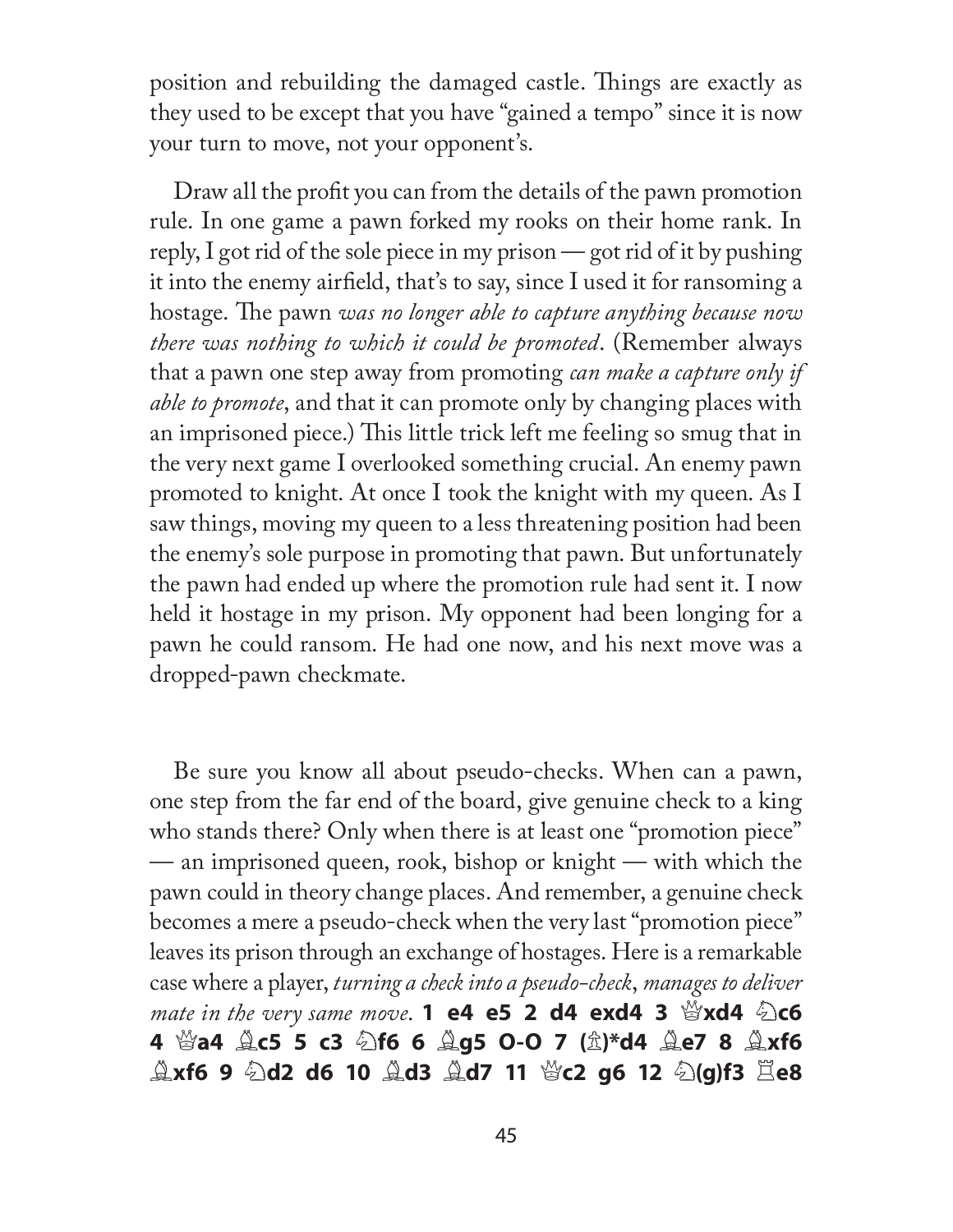**13 O-O-O a6 14** R**(d)e1 b5 15 h4** B**g7 16 h5 \*h6 17 hxg6 fxg6 18 d5 (②)仑\*b4 19 cxb4 ④xb4 20 營b1 (** $\hat{\mathbb{Z}}$ **)\*c3 21 bxc3**  $\hat{\mathbb{L}}$ xc3 22 \*b2  $\hat{\mathbb{L}}$ g7 23 ( $\hat{\mathbb{L}}$ )\*c3  $\hat{\mathbb{L}}$ xd3 24  $\hat{\mathbb{Q}}$ xd3 \*g4 25  $\hat{\mathbb{L}}$ d4 (②)公\*f4 26 營f1 g5 27 g3 公xd5 28 ③\*b7 公b4 29 cxb4 B**xd4 30** B**xa8** B**xb2+ 31** K**xb2** Q**f6+ 32** B**\*c3 (**N**)**N**\*a4+ 33**  $\mathbb{E}$ **b1**  $\mathbb{E}$ **xc3 34**  $\mathbb{\hat{D}}^*$ f6+  $\mathbb{E}$ **h8 35** ( $\mathbb{\hat{A}}$ )\*g7+ (Diagram 10)



Diagram 10

Black decides to end the check by leaving the g7 pawn with nothing to which it could in theory be promoted. He releases the imprisoned white bishop, playing  $\ldots$ ( $\triangle$ ) $\cong$ **\*a3+**, and right away the game is over. Because it no longer has the bishop as "promotion piece", the white pawn has become frozen. It no longer attacks the black king — so it's White who is in check, and checkmated!

Promoting, since it involves changing places with an imprisoned piece, is sometimes a shabby affair: promotion just to bishop, perhaps. It can even be impossible until something new has entered the enemy prison. A common tactic, then, is sacrificing a piece to make a promotion possible — the piece returns to the board when the pawn promotes — or to allow a promotion to be splendid instead of shabby. A queen, for instance, takes a protected rook and is itself taken immediately, but it returns to the board through a pawn promoting to queen.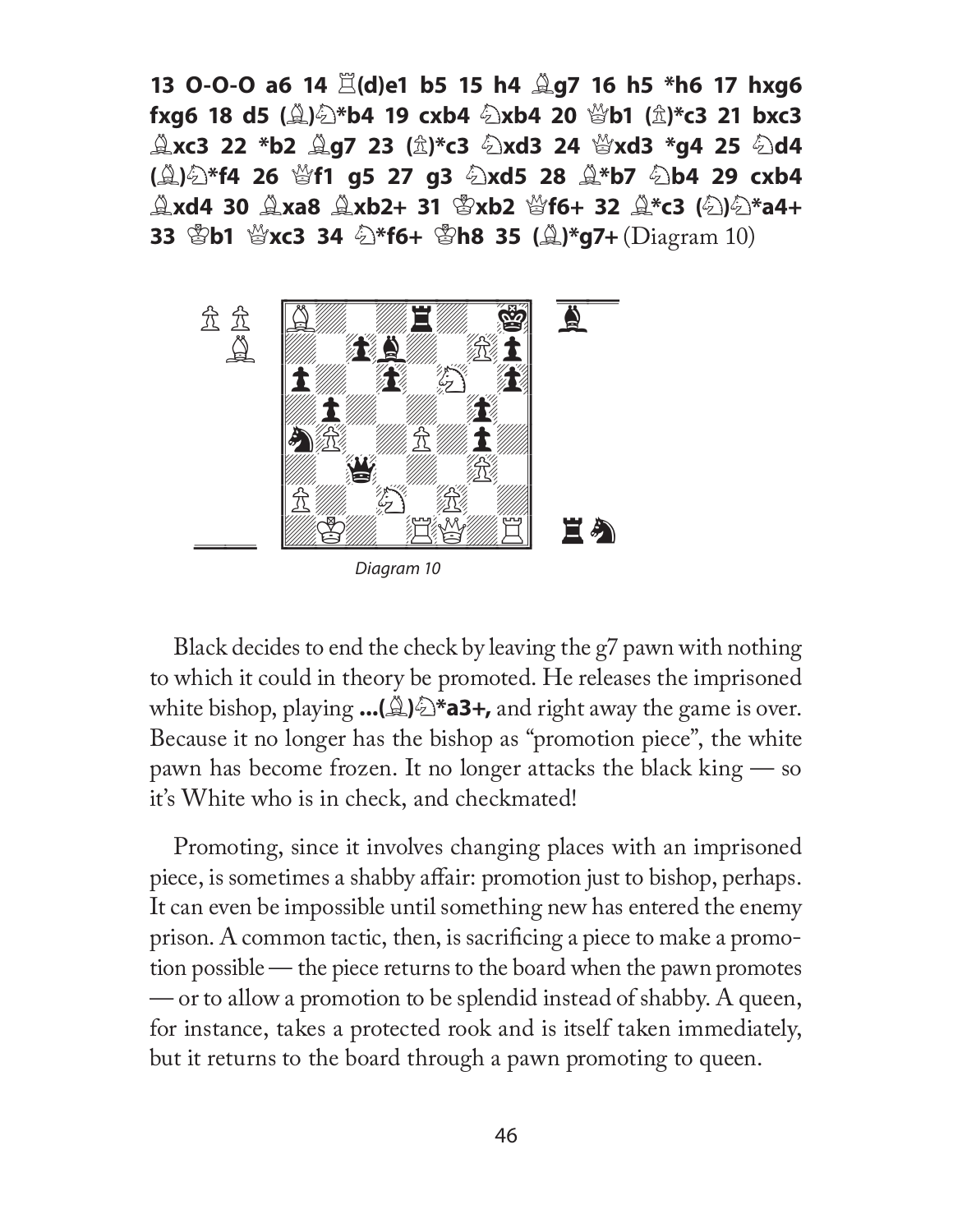#### **Standard Chess Openings Can Fail**

Orthochess openings often run into quick trouble, usually starting with a dropped pawn. Here, for example, a normally successful handling of the Queen's Gambit Declined leads to Black's ruin: **1 d4 d5 2 c4 e6 3**  $\&$  **c3**  $\&$  **f6 4**  $\&$  **g5**  $\&$  **(b)d7 5 cxd5 exd5 6**  $\&$  **xd5 Exd5** (in the standard western game this works beautifully, but we are about to see that in Hostage it fails) **7** B**xd8** B**b4+**. If the white queen now had to block the bishop's line of fire, it would be captured with check so that Black gained the time needed for capturing the **d8** bishop. This being Hostage, however, White can play **8** ( $\hat{\mathbb{Z}}$ )\***d2** so the loss of Black's queen remains unavenged.

Next, a Staunton Gambit leads to disaster. **1 d4 f5 2 e4 fxe4 3** N**c3** N**f6 4 f3** N**c6 5 d5** N**e5 6 fxe4 d6 7** B**f4** N**g6 8** B**b5+** B**d7 9** B**xd7+** Q**xd7** (Diagram 11)



Diagram 11

Instead of defending with the move recommended in orthochess, N(g)e2, White can play **10 (**P**)\*f7+**, with the threat of dropping a bishop on e6. It's no use replying **10 ...(**B**)**B**\*g8** to turn the check into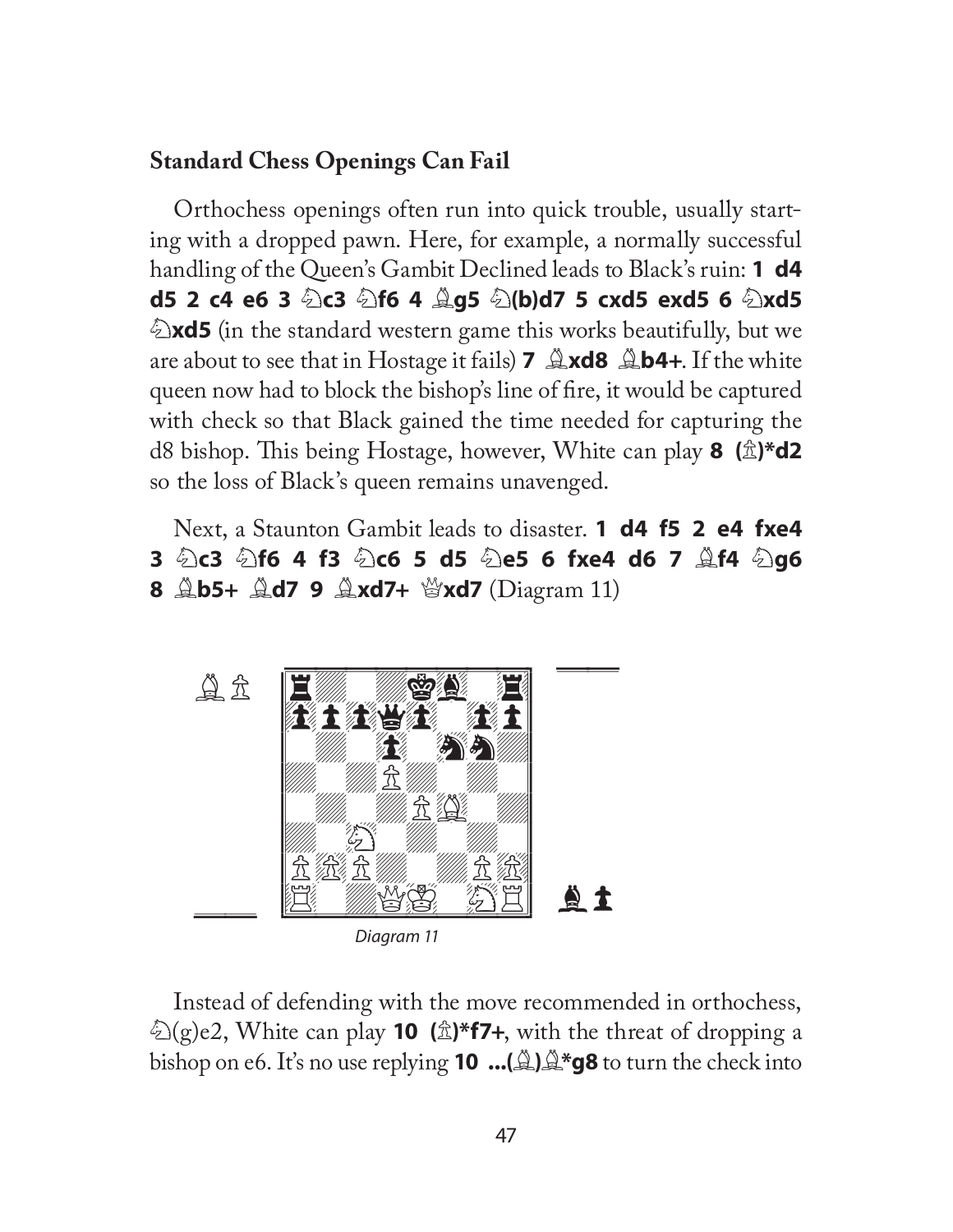a pseudo-check and attack the pawn, for this just leads to **11**  $\mathbb{Q}^*$ e6  $\mathcal{L}$ **d8 12 Axd6**. The bishop now cannot legally be captured since this would turn the pseudo-check back into a real one. It can next move to c7; the knight can advance to b5; etcetera.

Finally, here are three ways in which White can get into hot water when playing the Ruy Lopez:

In the first example a queen is lost to a dropped knight: **1 e4 e5 2** N**f3** N**c6 3** B**b5 a6 4** B**a4** N**f6 5 O-O** B**e7 6 d4 exd4 7 e5**  $\triangle$ **e4 8**  $\triangle$ **xd4** (good in orthochess, bad in Hostage) ... $\triangle$ **xd4**, after which recapturing with **9** Q**xd4** means that the queen can be forked by **...(**N**)**N**\*e2+**.

The second case features an exchange of hostage queens: **1 e4 e5 2**  $\&$ f3  $\&$ c6 3  $\&$ b5 a6 4  $\&$ xc6 dxc6 5 d4  $\&$ g4 6 dxe5  $\&$ xd1 **7**  $\mathbb{Z}$ **xd1 O-O-O+ 8**  $\mathbb{Z}$ **e1** (successfully played by Lasker against Marshall, but in Hostage it is a beginner's blunder)**...(**Q**)**Q**\*d1 mate**.

In the third instance a minor piece finds itself unable to escape: **1 e4 e5 2 ②f3 ②c6 3 ③b5 a6 4 ④a4 ④f6 5 O-O ②xe4 6 d4 d5 7 dxe5** (in orthochess this would be fine) **7 ...b5 8**  $\triangle$ **b3 (**P**)\*c4** and now the bishop attacked by the pawn cannot retreat.

# **Trapping**

We have just seen a bishop being trapped: a pawn pestered it, and after it moved it was attacked by a second pawn arriving by air. Next, **here is a parachuted bishop helping to trap a queen. <b>1 e4 e5 2**  $\triangle$  **f3** N**c6 3** B**c4** B**e7 4 O-O** N**f6 5** N**c3 O-O 6 d4 d6 7** B**g5**  B**g4 8** B**xf6** B**xf6 9 h3** B**xf3 10** Q**xf3** N**xd4 11** Q**g4 (**B**)**B**\*e6 12** B**xe6 fxe6 13** B**\*c4 (**B**)**N**\*f4 14 (**B**)**N**\*h5** N**xh5 15**  $\mathscr{L}(\mathbb{Z})\widehat{\otimes}$ \***f4 16**  $\mathscr{L}(\mathbb{Z})$  (Diagram 12)

Black plays **...**B**\*h5**, attacking the white queen and adding to the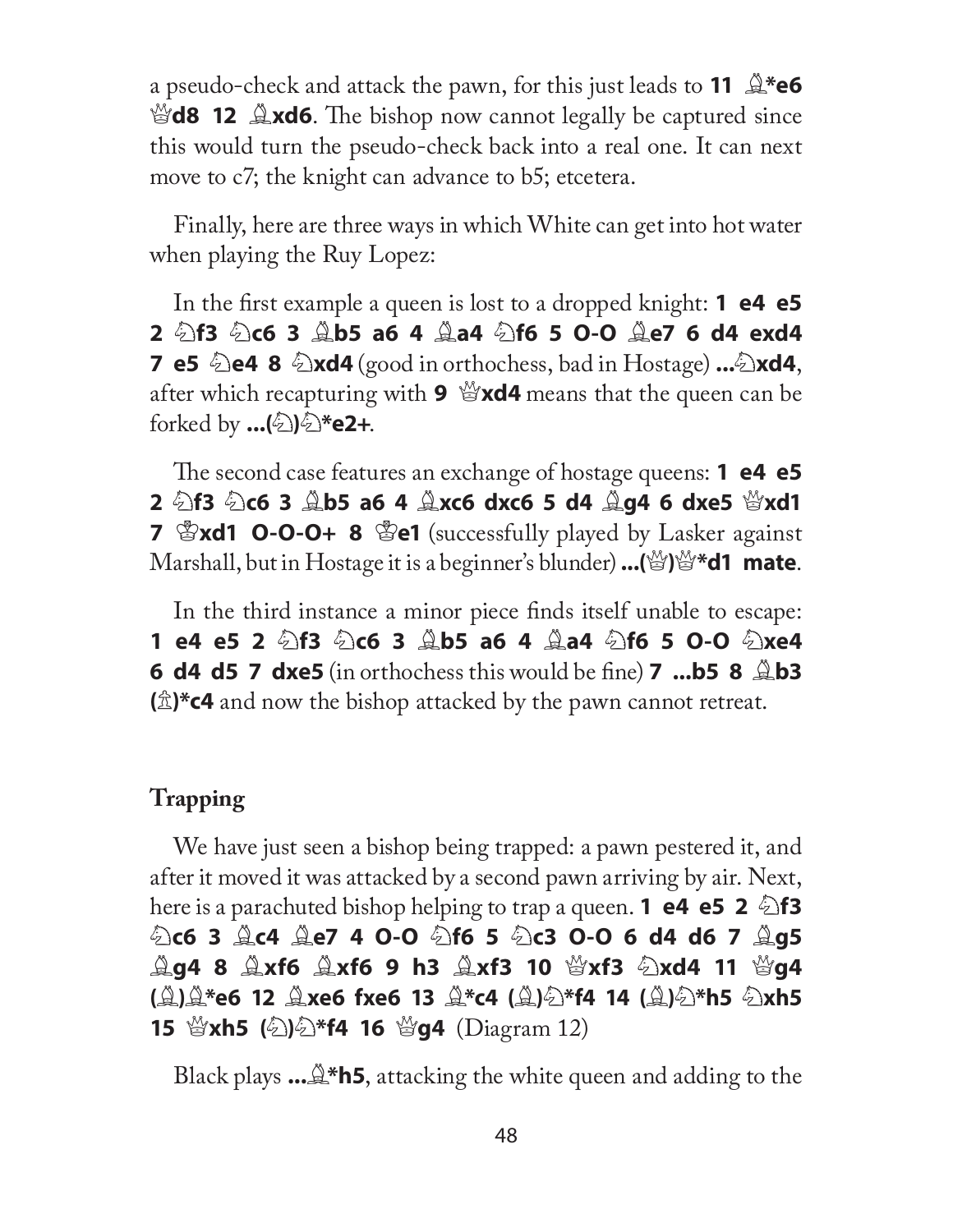

Diagram 12

pressure building up around the white king. White replies **17** B**xe6+**  in the hope of deflecting one or other of the black knights. But Black simply steps out of check, **...**K**h8**, and now 18 Qg3 cannot save the queen because of ... $\&set( d) e2+ 19 \&set xe2 \&set xe2+ 20 \&set xe3$ . White thinks it best to lose the queen right away, playing **18**  $\mathscr{L}$ **xf4**. The **game is soon over: ...exf4 19**  $\triangleq$  **c4 f3 20 g3**  $\triangleq$  **d7 21**  $\triangleq$ **\*f4**  $\triangleq$ **xh3 22** N**xh3 (**Q**)**Q**\*g2 mate**.

#### **Exchanging Hostages to Limit Your Opponent's Options**

Imagine that at some point you fear a knight drop much more than a bishop drop. By making a hostage exchange, you may be able to do something about it. Let's say you've imprisoned a bishop and a knight. The enemy prison contains only a bishop. The hostile airfield is empty, but the knight in your prison could mate you if ransomed. What if you now exchange hostage bishop for hostage bishop? Your opponent will then no longer hold an imprisoned bishop for use in ransoming the knight*.*

Again, imagine that the airfields are empty; that you have a knight and a pawn in your prison; and that a pawn has just entered the previously empty enemy prison. Looking to see what damage you could suffer through an exchange of the hostage pawns, you find two places where a pawn drop would really hurt you. Exchanging the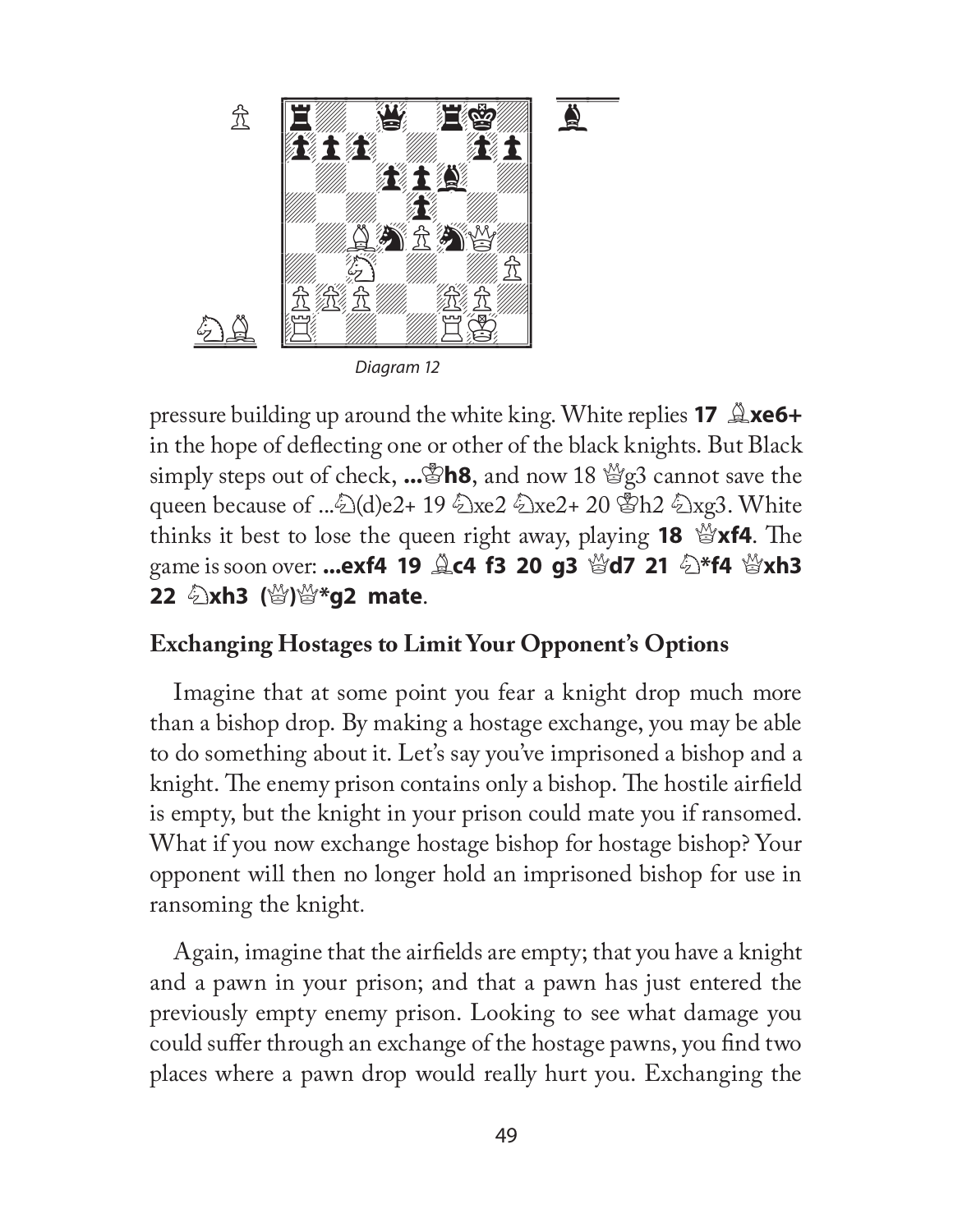pawns and then following the rule *"Drop where your opponent wants to!"* therefore cannot help you. You can, however, buy the pawn in the enemy prison with your knight, leaving your opponent without any "cash" for a pawn-purchase.

Bear in mind, too, that you may want to exchange hostages so as to make an enemy pawn unable to promote, or so as to leave nothing powerful to which it could be promoted. By exchanging hostage queens, for instance, you would stop the pawn promoting to queen. Or, after exchanging off the only piece in your prison, you could surprise your opponent by castling out of trouble, your king passing over a square which the enemy pawn had previously controlled. Suddenly unable to promote, the pawn would only give pseudo-check to the king as it crossed that square.

# **Sacrificing**

In Hostage, sacrifices are frequent. In the following game a queen is sacrificed to kill a knight that guards a square. A piece then drops **onto the square, lethally: <b>1 d4**  $\bigcirc$  **6 2**  $\bigcirc$  **c3 d5 3**  $\bigcirc$  **f3 e6 4**  $\bigcirc$  **f4 a6 5 e3 c5 6 dxc5**  $\triangle$ **xc5 7 (** $\triangle$ **)\*d4**  $\triangle$ **d6 8**  $\triangle$ **xd6**  $\triangle$ **xd6 9 (**B**)**B**\*e5** Q**d8 10** B**xf6 gxf6 11** B**e2** R**g8 12** N**h4** N**c6 13**  $\mathcal{L}\left(\mathcal{L}\right)$  b5 14 O-O-O b4 15  $\mathcal{L}\left(\mathcal{L}\right)$  a4  $\mathcal{L}\left(\mathcal{L}\right)$  a5 16 b3  $\mathcal{L}\left(\mathcal{L}\right)$  a1  $\mathcal{L}\left(\mathcal{L}\right)$ (Diagram 13)



Diagram 13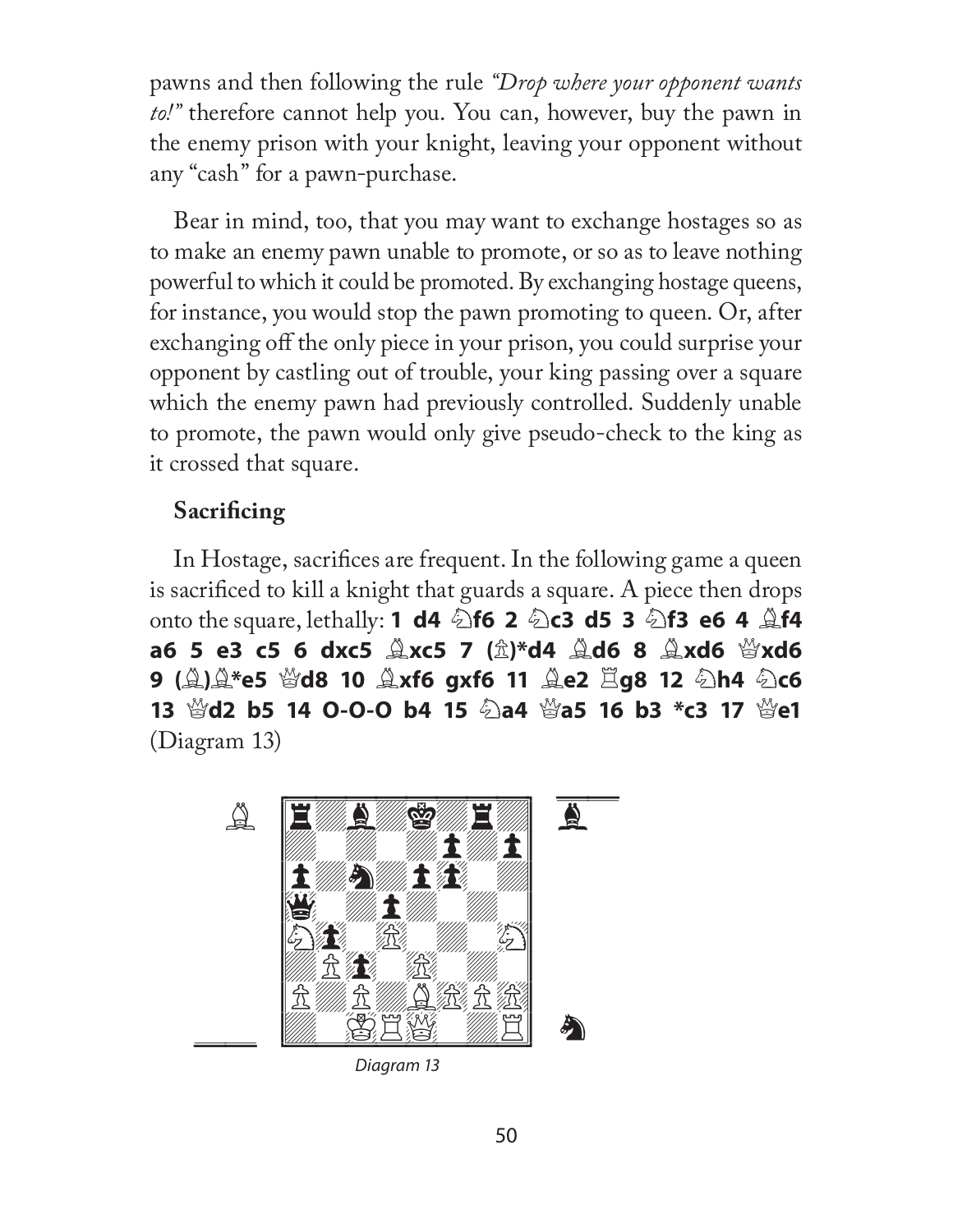# **Black plays ...**\**xa4**. The sequel is **18 bxa4**  $\&$ **\*b2+ 19** \**btheta (**N**)**N**\*a3 mate.**

Another reason for sacrificing is that you want to capture some piece, any piece, so as to be able to ransom something the enemy has imprisoned — something you cannot ransom at present because your own prison contains absolutely nothing to give in exchange. You capture, say, a bishop with your rook, at once losing the rook. The bishop was doing you no harm, so your rook-for-bishop sacrifice could seem senseless. However, the captured bishop is the cash you needed for buying a knight. Ransoming and dropping the knight, you win quickly. To get the bishop for buying the knight, you would happily have sacrificed your queen.

The reverse of this coin is that whenever your opponent has just captured something you must ask yourself what this something could ransom. In the next game Black blundered disastrously when he took the enemy queen. His thinking was that the queen had captured a knight in order to prevent a quick mate*.* Well, so it had, but that was no excuse for grabbing the queen without asking what the newly imprisoned knight could ransom. The game started as follows: **1 e4 e5 2** N**f3** N**f6 3** N**xe5 d6 4** N**c4** N**xe4 5** N**c3** N**xc3 6 bxc3** B**e7 7 d4 O-O 8 (**P**)\*h6 g6 9** B**d3 \*e4 10** B**xe4 d5 11 ②xd5 ③xd5 12 ②e3 ④e4 13 (②)③\*g7**  $\Xi$ **e8 14 Napple** Q**h4 15 O-O** B**d6 16 g3** Q**h3** (Black has here missed 16 ...N\*f3+ 17  $\mathcal{L}_{g2}$   $\mathcal{L}_{xh2+}$  18  $\mathcal{L}_{xf3}$   $\mathcal{L}_{g4+}$  19  $\mathcal{L}_{xg4}$   $(\mathcal{L})\mathcal{L}_{g2}^*$  mate.) **17 f4 b6 18 幻d5 幻d7 19 營b5 幻\*e2+** (Diagram 14)

The dropped knight can be captured not just through desperation but in complete safety: **20**  $\mathcal{L}$ **xe2**. White has now lost a queen, but the enemy knight he has just gained can be used to ransom something sitting in Black's prison. The beauty of parachuting a knight onto a square protected by a fellow knight is about to be demonstrated: **21 (**N**)**N**\*f6+** N**xf6 22** N**xf6 mate**.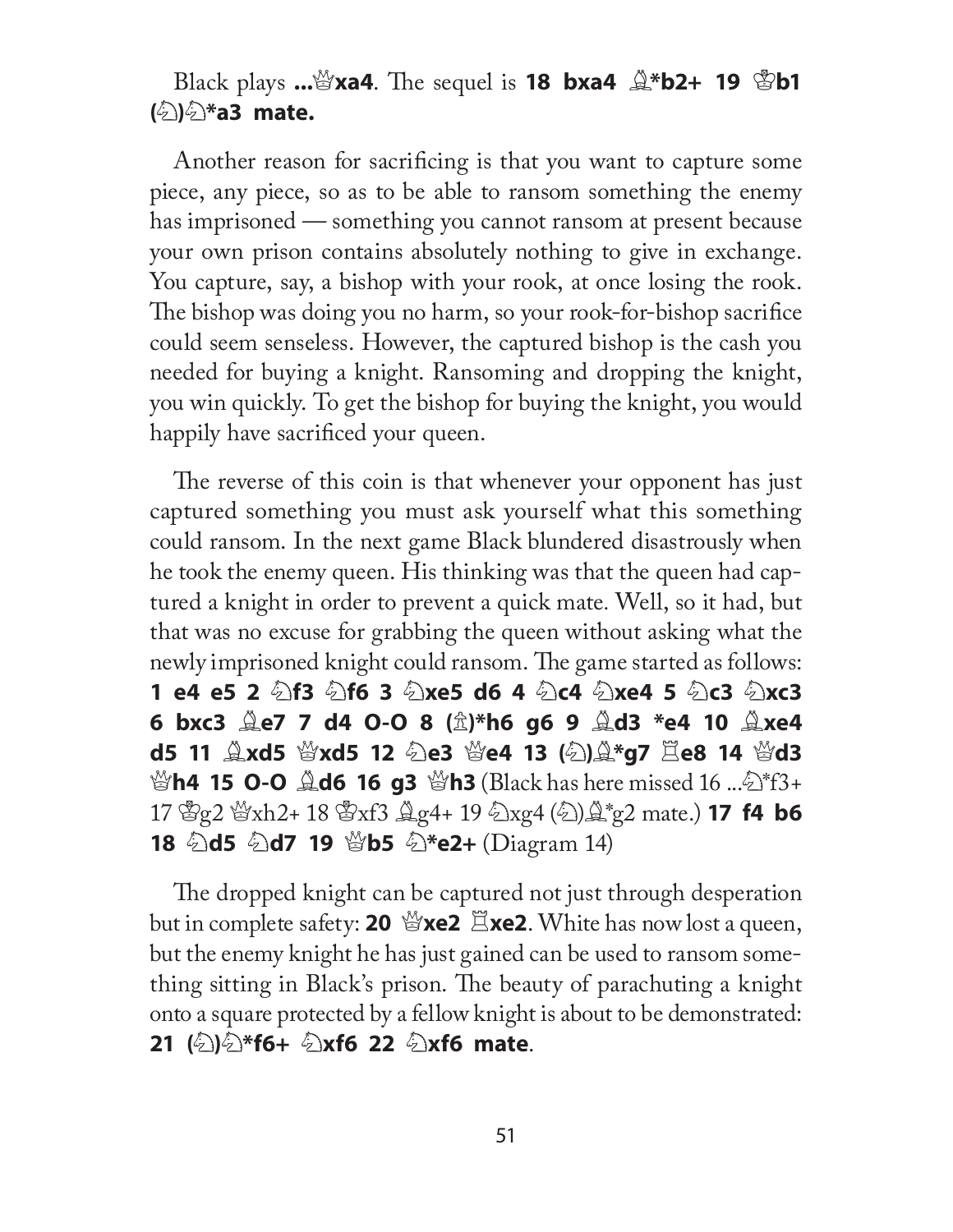

Playing Hostage Chess at a friendly pace, almost anyone could blunder as Black did. Note, by the way, how Black's king has been fenced in by a parachuted bishop protected by a parachuted pawn. Similar formations, sometimes with pawn ahead and bishop behind, are fairly common.

#### **Exchanging Downwards**

"Exchanging downwards" when you exchange hostages is sacrificial play of an often useful type. Giving up a queen to purchase a mere knight makes perfect sense if checkmating then comes quickly or (as in this next game) immediately: **1 d4 d5 2 2 c3 e5 3 dxe5 d4 4 2f3 2c6 5 e3 dxc3 6**  $\frac{10}{2}$ **xd8 7 bxc3**  $\frac{10}{2}$ **d7 8**  $\frac{10}{2}$ **c4** N**e6 9 O-O** N**h6 10** R**d1** B**e7 11** B**xe6 fxe6 12 e4** N**f7 13** B**e3** B**c6 14** N**d4** B**d7 15 (**N**)**B**\*h5 g6 16** B**g4** N**\*c5 17** B**xe6** N**xe6 18** N**xe6** B**xe6 19 (**N**)**N**\*g7+** K**f8 20** N**xe6+**  K**e8 21 (**Q**)**N**\*g7 mate**.

Now, here is a game which sees hostage bishop exchanged for **hostage pawn, again during a mating attack: <b>1 d4**  $\triangle$  **f6 2**  $\triangle$  **c3 d5 3** B**g5** B**f5 4 f3** N**(b)d7 5** B**xf6** N**xf6 6 (**N**)**B**\*g5 h6 7** B**xf6**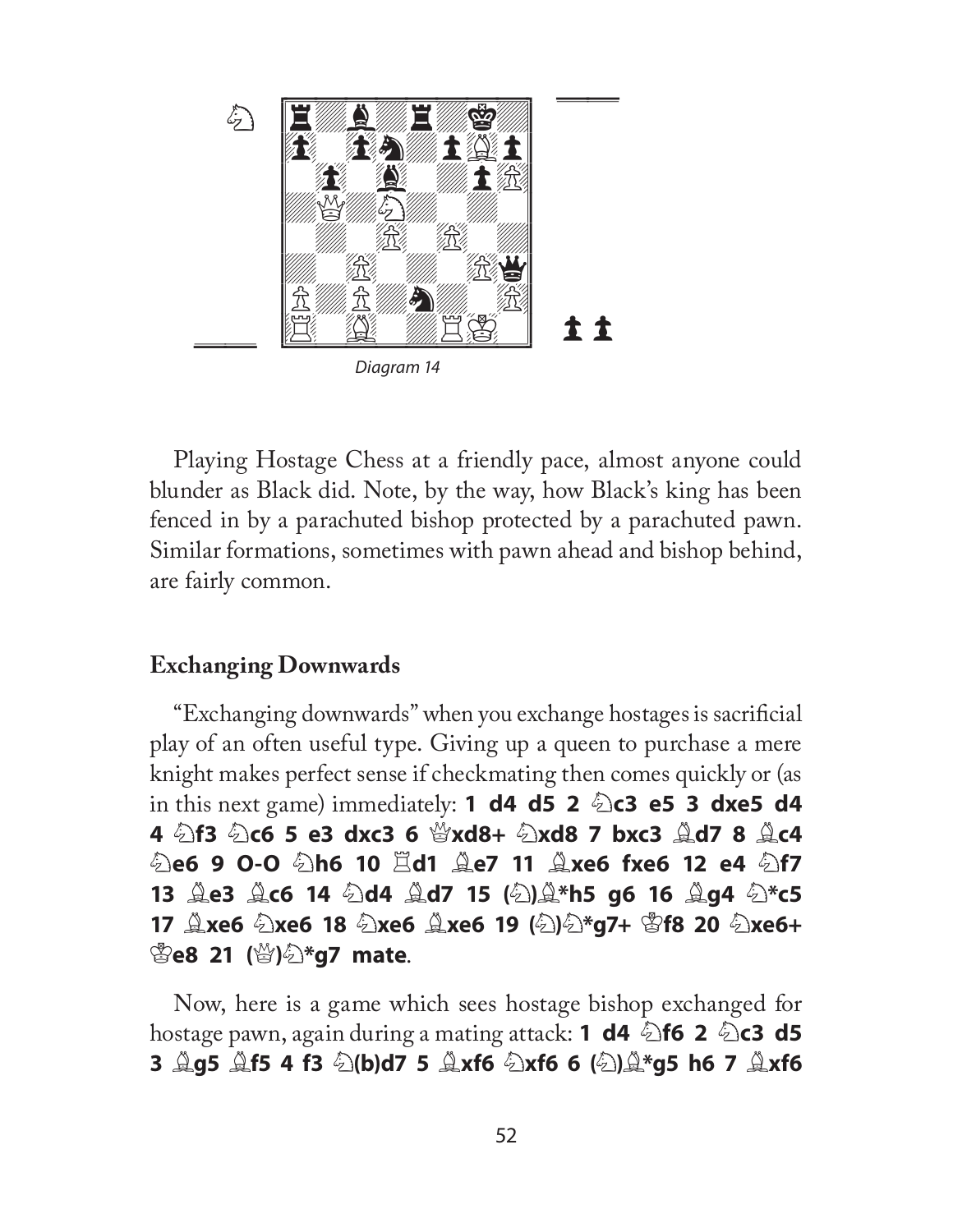N**\*e3 8** Q**cl** N**xc2+ 9** K**dl exf6 10 e4 (**B**)**N**\*e3+ 11** K**e2 dxe4 12 fxe4** ( $\hat{\mathbb{Z}}$ )\*d3+ 13  $\hat{\mathbb{Z}}$ f2  $\hat{\mathbb{Z}}$ xd4 14  $\hat{\mathbb{Z}}$ \*f4  $\hat{\mathbb{Z}}$ g4+ 15  $\hat{\mathbb{Z}}$ g3 *\***\ef2+ 16 \enderal**  $\hat{\mathbb{B}}$  **h3**  $\hat{\mathbb{B}}$  **e6 17 \*f5**  $\hat{\mathbb{C}}$  **xal 18 fxe6 h5 (Diagram 15)** 



Diagram 15

**19 (** $\triangle$ **)\*d7+** (the sacrificial exchanging downwards) ... **8d8 20** B**xc7+** K**xc7 21** N**d5+** K**d6 22** Q**c7+** K**xe6 23 (**P**)\*f5+**  *\***\ee{\stat{\stat{\stat{\stat{\stat{\stat{\stat{\stat{\stat{\stat{\stat{\stat{\stat{\stat{\stat{\stat{\stat{\stat{\stat{\stat{\stat{\stat{\stat{\stat{\stat{\stat{\stat{\stat{\stat{\stat{\stat{\stat{\stat{\stat{\stat{\st** exchanging downwards). This last game is fascinating for its marked reversal of fortunes. White looked just about as beaten as you can get. In Hostage, always think long and hard before resigning.

#### **Dying So As To Return By Air**

Maybe the most important type of sacrifice involves losing a man which then returns to the board through an exchange of hostages. Queens and knights are not the only men able to "rampage". Rooks and bishops can rampage as well. You sometimes even see a pawn rampager: a pawn that would be ransomed as soon as it was captured,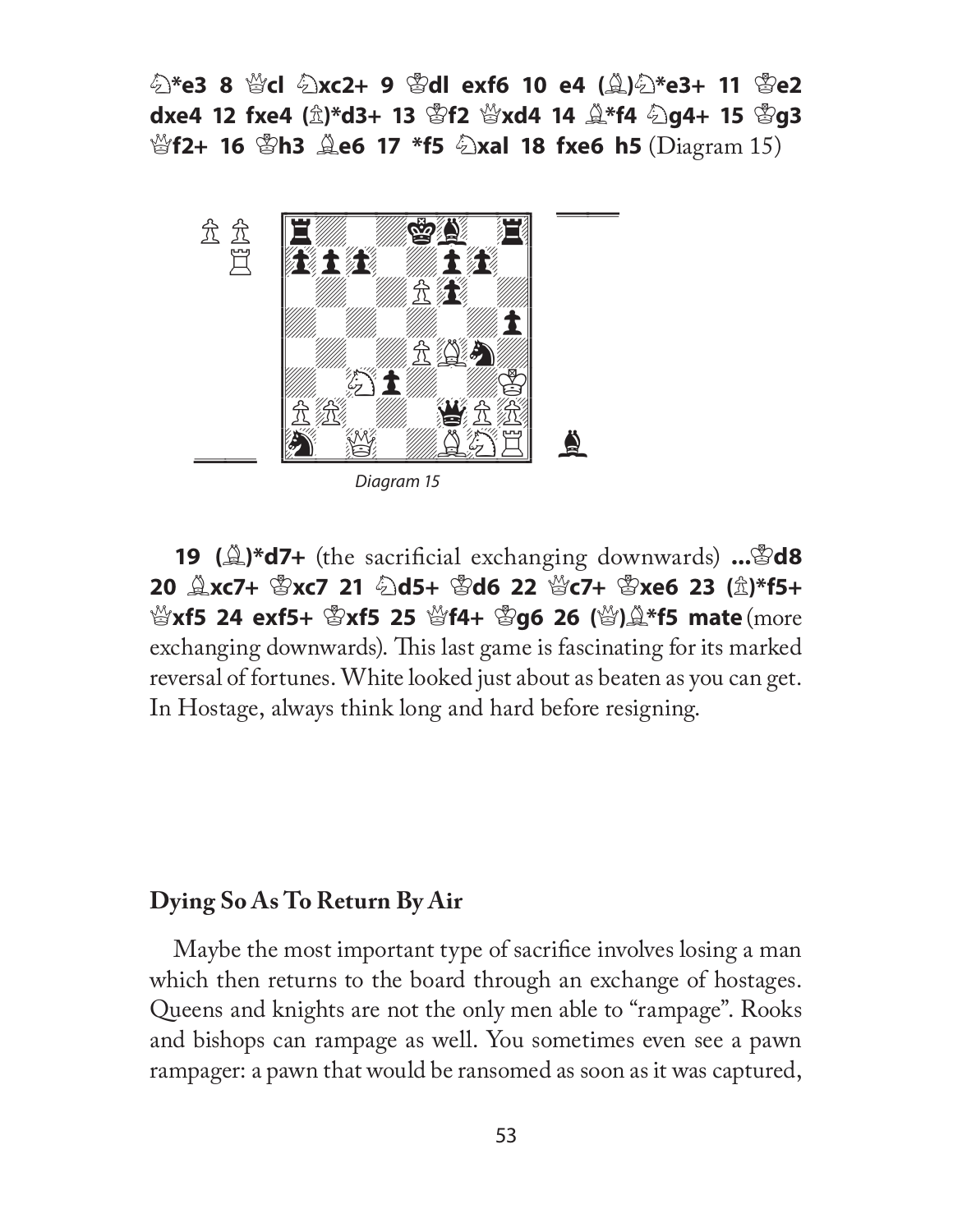then doing decisive damage. If this sort of thing occurred often enough, you'd hardly ever dare capture anything. Luckily it doesn't. The vast majority of good orthochess captures would be good in Hostage Chess as well. Taking a rook at the cost of a mere bishop, or a queen at the cost of a mere rook, is almost always worthwhile. Still, forcing the capture of something which then returns to the board in some crushing fashion is a classic Hostage Chess stratagem. Correspondingly, a classic Hostage Chess blunder is taking something which then returns to mate you  $\sim$  or, less dramatically, noticing too late that the something had better not be taken, "too late" perhaps meaning when you want to avenge the capture of a man.

The thing to remember is that when your opponent holds prisoners which could be used for ransoming what you capture, you have to look carefully before capturing anything. You don't want to imprison something that will quickly be ransomed in a way you'll regret. In Diagram 16, an incautiously captured bishop returns to checkmate



Diagram 16

the capturer. White has just made his nineteenth move. Black replies **19** ...  $\triangle$ **xe3** (the incautious capture of the bishop). We then get **20 (**B**)**N**\*h6+** K**f8 21 (**N**)**B**\*g7 mate**.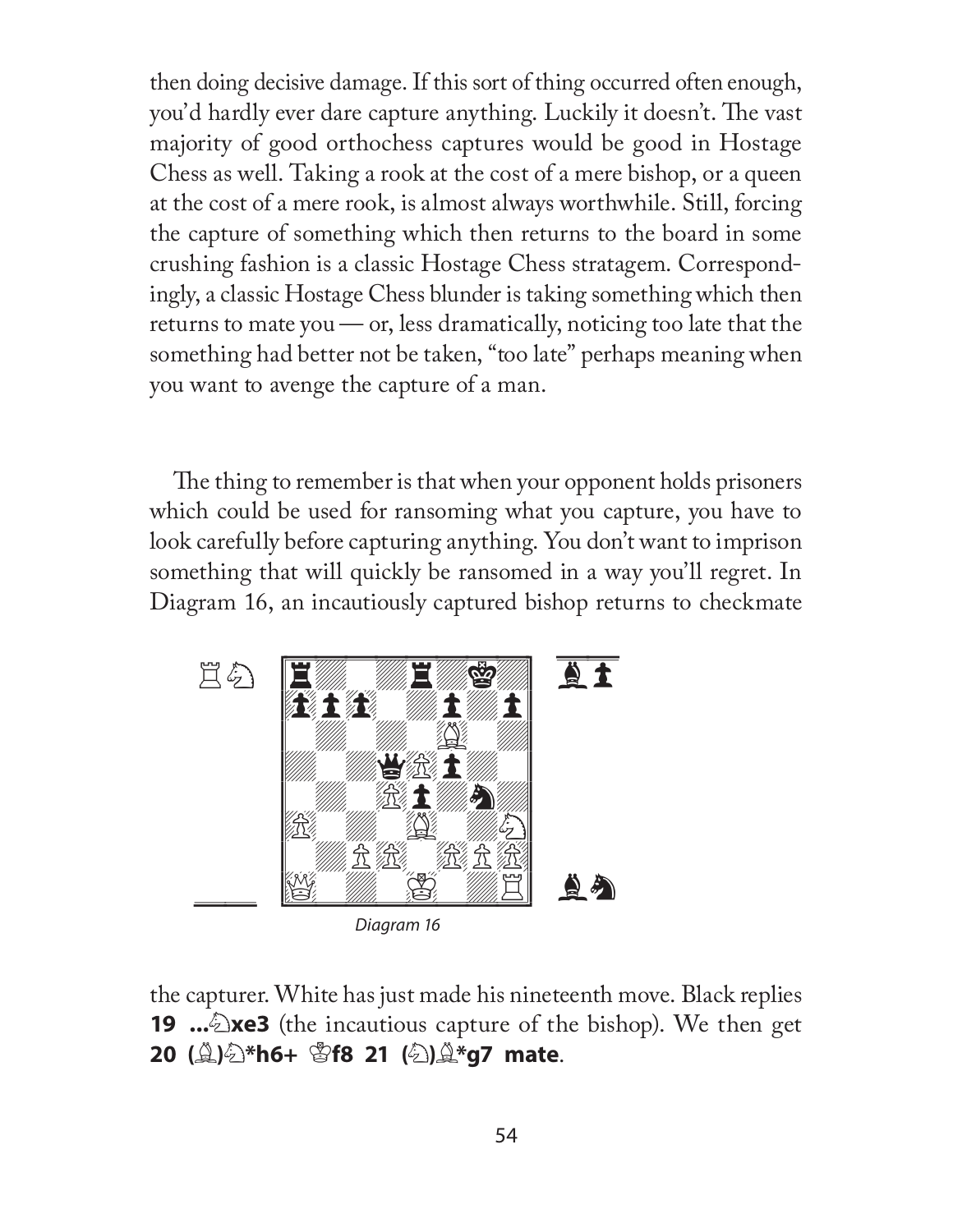#### **Attacking and Defending**

In Hostage, the scales of fortune can swing wildly in reflection of who has the attack. Aggression is usually the key to success, particularly for the weaker player. The tree of possible moves branches explosively, and by attacking you keep the explosiveness under your own control. If challenged by a much stronger opponent, play aggressively or not at all. A large proportion of all Hostage games end in flurries of checks, with men parachuting one after another. You want to be the one who does the checking.

Parachuting can add remarkably to the fury of a mating attack. Again and again, the attacker will have a wide choice of where to drop a man. The defender will typically have little or no choice of how to reply. The attacker's message is "Move your king to such and such a square, or else position a man between it and my attacking man! Your only alternative is immediate defeat." But the king that moves obediently is at once re-attacked. And when something is instead placed between attacking man and king, this something can often be captured. No doubt whatever makes the capture will next itself be captured, but in that case each prison will have gained a new inhabitant so that the attack can probably begin once more, fueled by a new hostage exchange.

An assault may therefore involve many more acts of parachuting than you'd have dreamed possible. It isn't enough to count just the droppable men—men in airfields and men available for ransoming—that the attacker can call upon initially. In a game in the next chapter, White begins his attack with nothing but a rook and two pawns he could ransom, plus an airfield bishop. *Fourteen successive checks follow*, the last one being a mate. Fully eight of the checks are by paratroopers. The series of drops is constantly extended with the help of new captures, new hostage exchanges.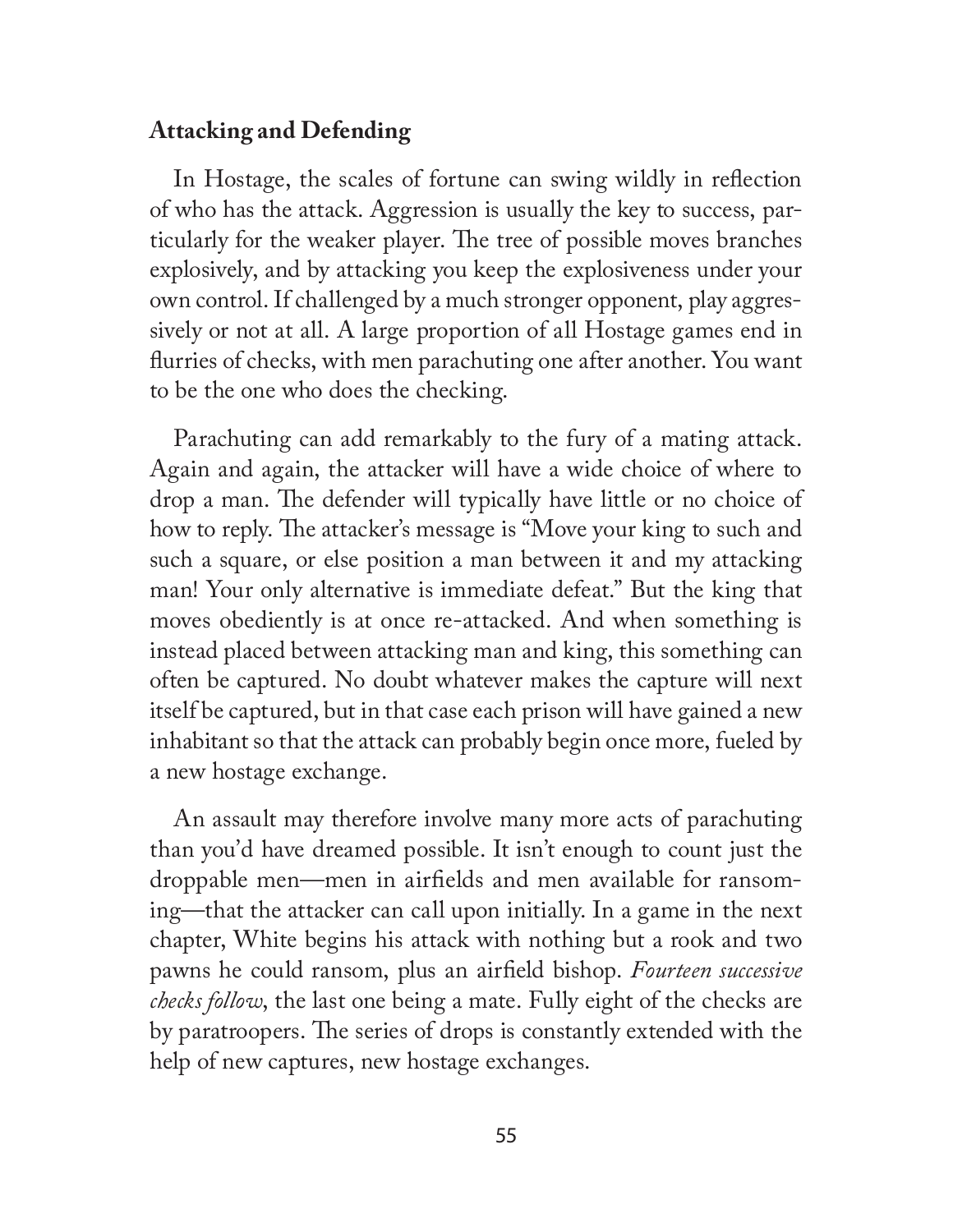Generally, the details of a long attack cannot be worked out in advance. Hostage simply isn't that sort of game. Its complexities are altogether too great. For the reasons just now given, however, the attacker tends to have quite an advantage. Attack, therefore, even if you cannot predict exactly what will happen. Attack unexpectedly after exchanging two or three men on the board — for men exchanged on the board become new hostages ready to be ransomed. Remember that you can often force a succession of exchanges on your opponent because whenever a man is captured any failure to avenge the capture means falling behind in material. Suppose, then, that you have *two* men in your airfield and see *three* possible on-the-board exchanges, each able to add a new inhabitant to the enemy prison while at the same time giving you a hostage to use in ransoming that new inhabitant. This means you could well have *five droppable men* for an airborne assault.

Correspondingly, if the enemy airfield also contained two men then your opponent could probably mobilize an equally great force for an airborne assault on you, unless you attacked first. Now, would your king survive being assailed by five successive paratroopers?

Attacking, you will probably need to keep exchanging hostages, and you may sometimes have to "exchange downwards" as when you use a rook to ransom a bishop. All this will tend to build up a powerful army in the enemy airfield. Meanwhile your own store of droppable men will be shrinking, possibly all the way to zero. Never mind, for with any luck you'll soon be checkmating. Admittedly an attack can fail, and then woe to the attacker who now faces numerous airfielders and has nothing to drop in self-defense! But if regularly unwilling to risk attacking, you will lose just as regularly. Hostage Chess seldom rewards the meek.

Here come two games in which one side triumphs very quickly through launching a series of checks. Please don't think that most Hostage struggles are as brief as these. A typical contest between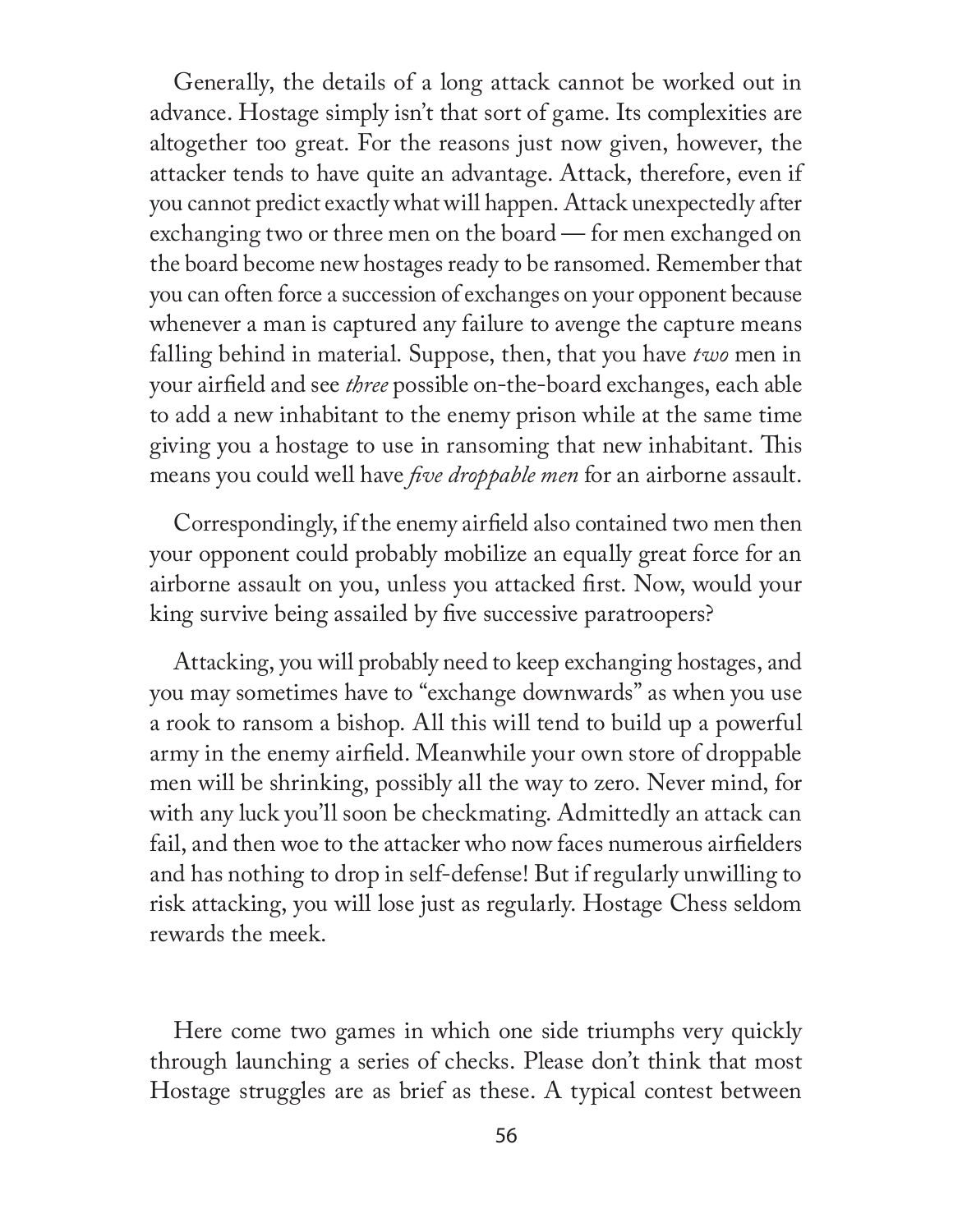experienced players lasts a good twenty-five moves, and quite often forty or fifty. Still, a flurry of checks will occasionally decide matters at a very early stage. In the first game White wins in sixteen moves **only: 1 e4 e5 2 ②f3 ②c6 3 d4 d6 4 ③b5 a6 5 ③xc6+ bxc6 6 dxe5 dxe5 7**  $\mathcal{L}$ **xd8+**  $\mathcal{L}$ **xd8 8**  $\mathcal{L}$ **g5+ f6 9**  $\mathcal{L}$ xe5  $\mathcal{L}$ e7 **10 (**Q**)**Q**\*f7+** K**d6 11** N**c4+** K**c5 12 b4+** K**xb4 13 a3+**  K**b5 14** N**c3+** K**c5 15 (**N**)**B**\*b4+** K**d4 16** B**e3 mate**.

The second game is won by Black with almost equal rapidity: **1 d4 d5 2** B**f4** N**f6 3** N**c3 c5 4** N**f3** N**h5 5** B**xb8** R**xb8 6** (公)②\*b5+ △d7 7 △xd7+ ☆xd7 8 公e5 ☆c7 9 公xd5 Q**a5+ 10** Q**d2** Q**xd2+ 11** K**xd2** N**\*e4+ 12** K**d3 (**Q**)**Q**\*d2+**

**13** K**xe4** Q**xd4+ 14** K**f3 (**B**)**B**\*e4+ 15** K**g4** B**xd5+ 16**  $\mathbb{S}$ **g5**  $\mathbb{S}$ **f4+ 17**  $\mathbb{S}$ **xh5 (** $\hat{\mathbb{Z}}$ **)\*g6+ 18**  $\mathbb{S}$ **xg6 hxg6 mate. For a** king, being drawn forward can be disastrous.

Next, here is a case where a player's attack has failed. Fearing the counterattack that is brewing, he resorts to an unusual defensive measure. Diagram 17 shows the position after White's twenty-sixth move:



Diagram 17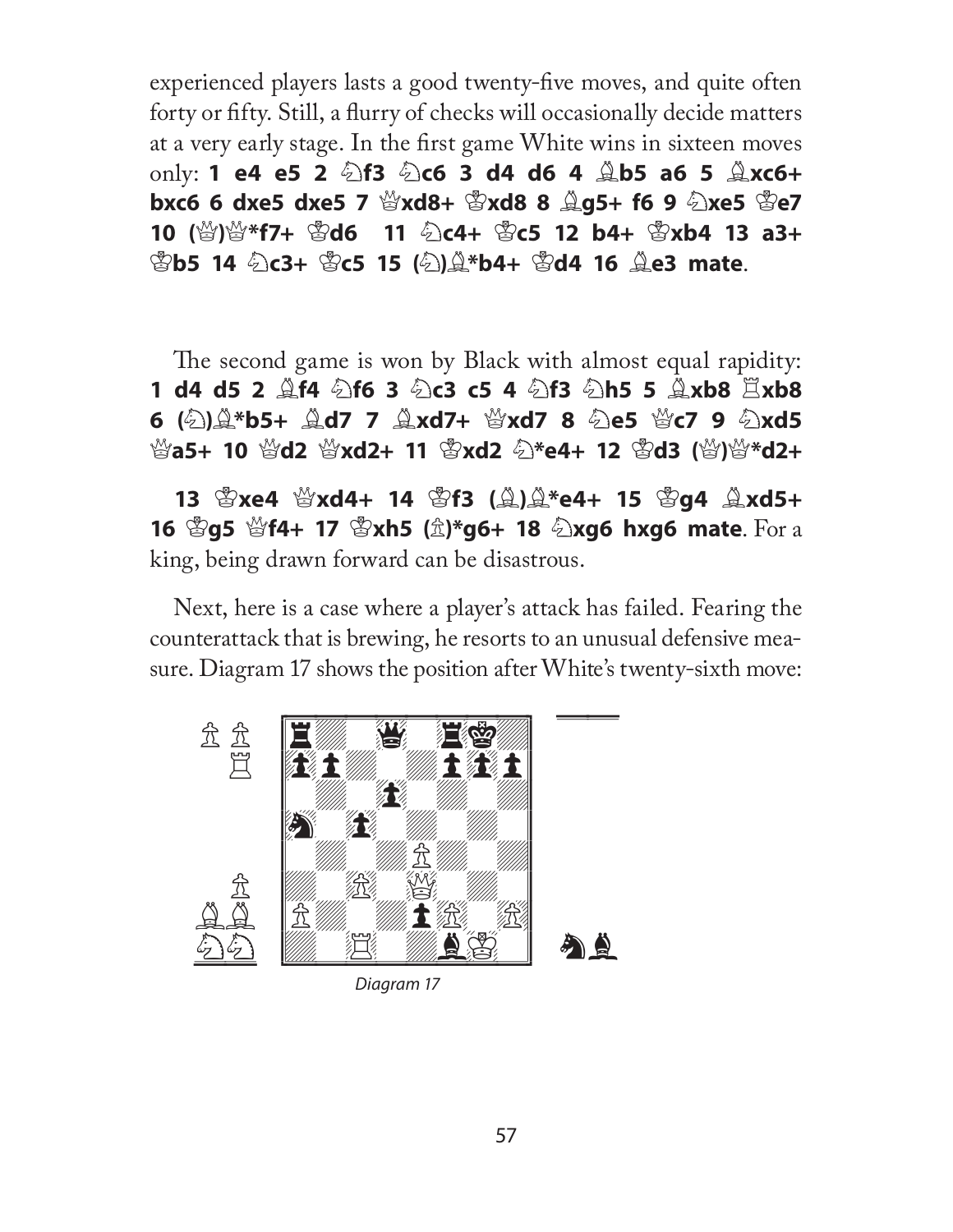Despite having his bishop right next to the white king, Black judges his assault has faltered, and he fears the large force in White's airfield plus the two pawns that White could ransom. He therefore plays **26 ...**\ge\ge\ge\ge\sqrt{simple end leads to a draw as **follows: 27 營xg5 (買)公\*h3+ 28 ೪h1 公xf2+ 29 ೪g1 公h3+ 30** K**h1** N**f2+ etc**.

A draw like that, by perpetual check, is available only rarely. What's to be done when no such draw can be had? It is usually worth battling onwards, hoping that the opponent's counterattack will fail. Wait till it seems to falter, then start attacking again. Even when nobody blunders, some strange changes of fortune occur in this deeply mysterious game.

Defending instead of attacking can sometimes be an excellent idea. Don't just get securely castled. Drop a pawn in front of the castle; drop a knight nearby; close any gaps in your position that are invitations to enemy paratroops; and so forth. But all this takes time, and in Hostage Chess time is in short supply. *"Attack's the best defense"* should therefore often be your maxim.

#### **Space, and getting a man near the enemy king**

Pushing the enemy army back can cramp it, giving you "a space advantage". Yet there can be an accompanying disadvantage, often fatal. Your position comes to contain more landing spots for enemy paratroops. More important, almost always, than gaining space, is controlling squares close to your opponent's king — possibly from a distance but often better from nearby so that no drops can get in your way. Yes, Hostage Chess attacks can seem to materialize out of thin air. It helps make this game exciting even when beginners play experts. But when one or two enemies enter the air around a king, it is already getting too thick for him to breathe.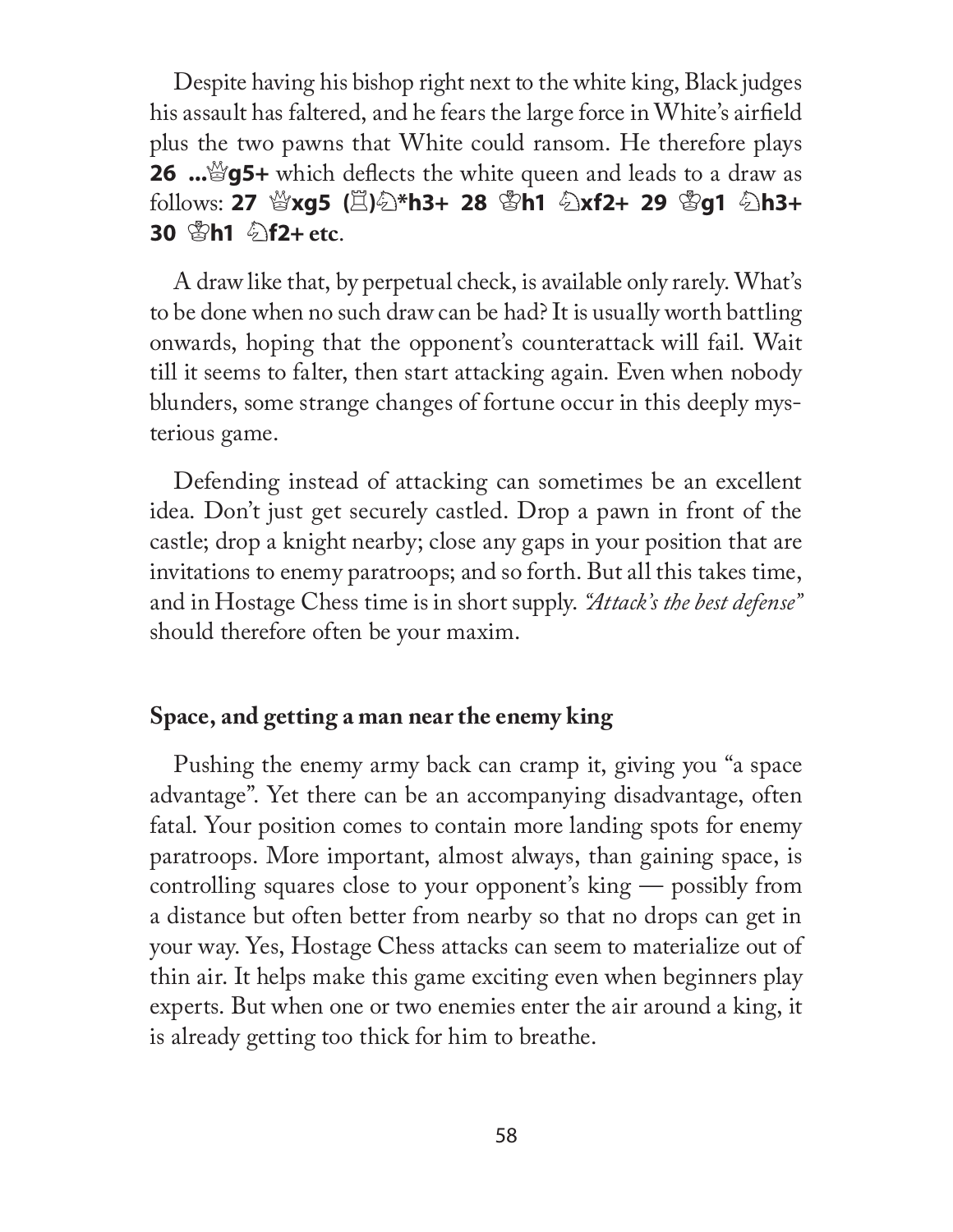# Chapter 4

# Illustrative Games

I played in some of these games. For their spirited play and for suggested annotations, warm thanks to the other players — Hal Bond, Peter Coast, Tom Leslie, Frank Parr, David Pritchard, Roger Smook, Paul Yearout.

**Game (i):** Short and sweet. White faces an opponent skilled enough to win a large majority of their games. This, though, is one of his defeats, brought about by White's aggressiveness. Whenever given an opportunity the weaker player must attack. **1 d4 f5 2**  $\triangle$ **f4**  $\triangle$ **f6 3 haca e6 4 hall b6 5 e3 <b>Ab7**. A bishop fianchetto like this tends to work poorly in Hostage: the bishop often gets traded away, after which the square it used to occupy becomes a weakness begging to be exploited by pawn drops or knight drops. **6 <b>Ad3 Ae7 7 b5 d6 8**  $\frac{1}{2}$ **d2**  $\frac{1}{2}$ **h5 9**  $\frac{1}{2}$ **g3**  $\frac{1}{2}$ **xg3 10 hxg3**  $\frac{1}{2}$ **d7 11 O-O-O**  $\frac{1}{2}$ **f6 12** 2**g5** (Diagram 18)



Diagram 18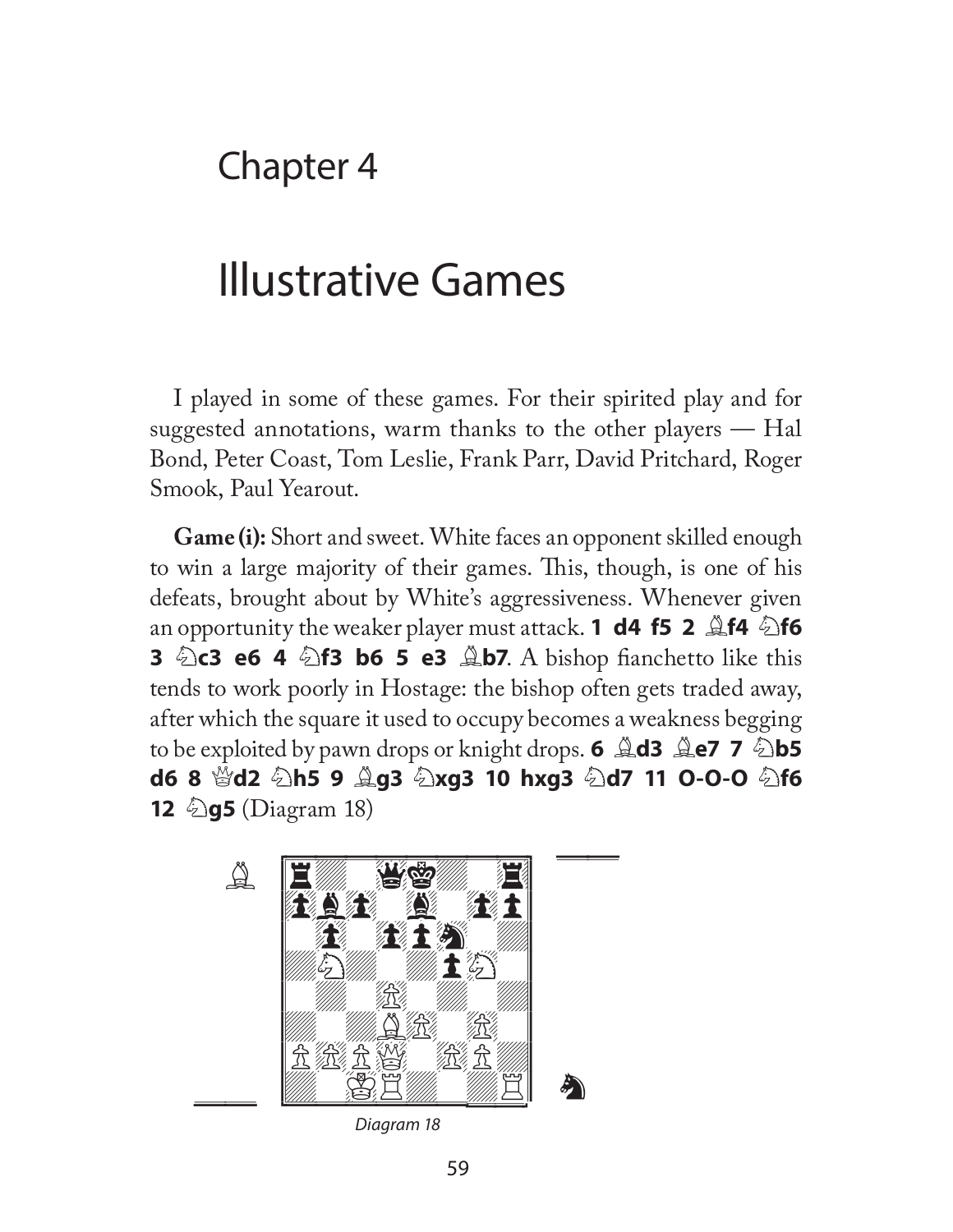Black has stumbled into a severe problem. Defending his threatened pawn with ...\didated would be useless since White's knight would capture it anyway; the recapture ... xe6 would be answered by  $\&$ xc7+, a knight fork which wins the queen. He tries **12...(**B**)**N**\*f8** but soon **gets into a mess: 13**  $\triangle$ **\*f7+**  $\triangle$ **d7 14**  $\triangle$ **c3**  $\triangle$ d5. The attack on the white queen threatens to win the g5 knight, but White replies vigorously: **15**  $\triangle$ **xe6**. White has concluded that his king is more secure than Black's so that capturing second in an exchange of queens, and therefore giving his opponent the first opportunity to exchange queen hostages, will not put him at a disadvantage. Well, Black now doesn't like playing ... $\triangle$  xe6 instead of going ahead with the queen exchange, for White's  $\triangle x$ e6+ would then draw the black king forward. So play continues as follows: **15...**N**xc3 16** N**xd8** R**xd8** (White was threatening (營)營\*e8+ 當c8 18 2c6+ 營\*d8 19 2xe7+ 曾b8 20 營xd8+ and mate next move) **17** B**xf5+ (**N**)\*e6 18** B**(5)xe6+** (keeping up the checks so as to restrict Black's options, a typical Hostage Chess procedure) **18...**N**xe6 19** B**xe6+** K**xe6** (the king has now been drawn forward dangerously, but playing ...Ke8 instead would have been answered by  $(\mathcal{L})\mathcal{L}^*$  f7 mate). White now has so much he can  $\alpha$  parachute — the airfield knight, plus a bishop and a queen which can be rescued through exchanging hostages — that Black's position looks fairly hopeless. (Diagram 19)



Diagram 19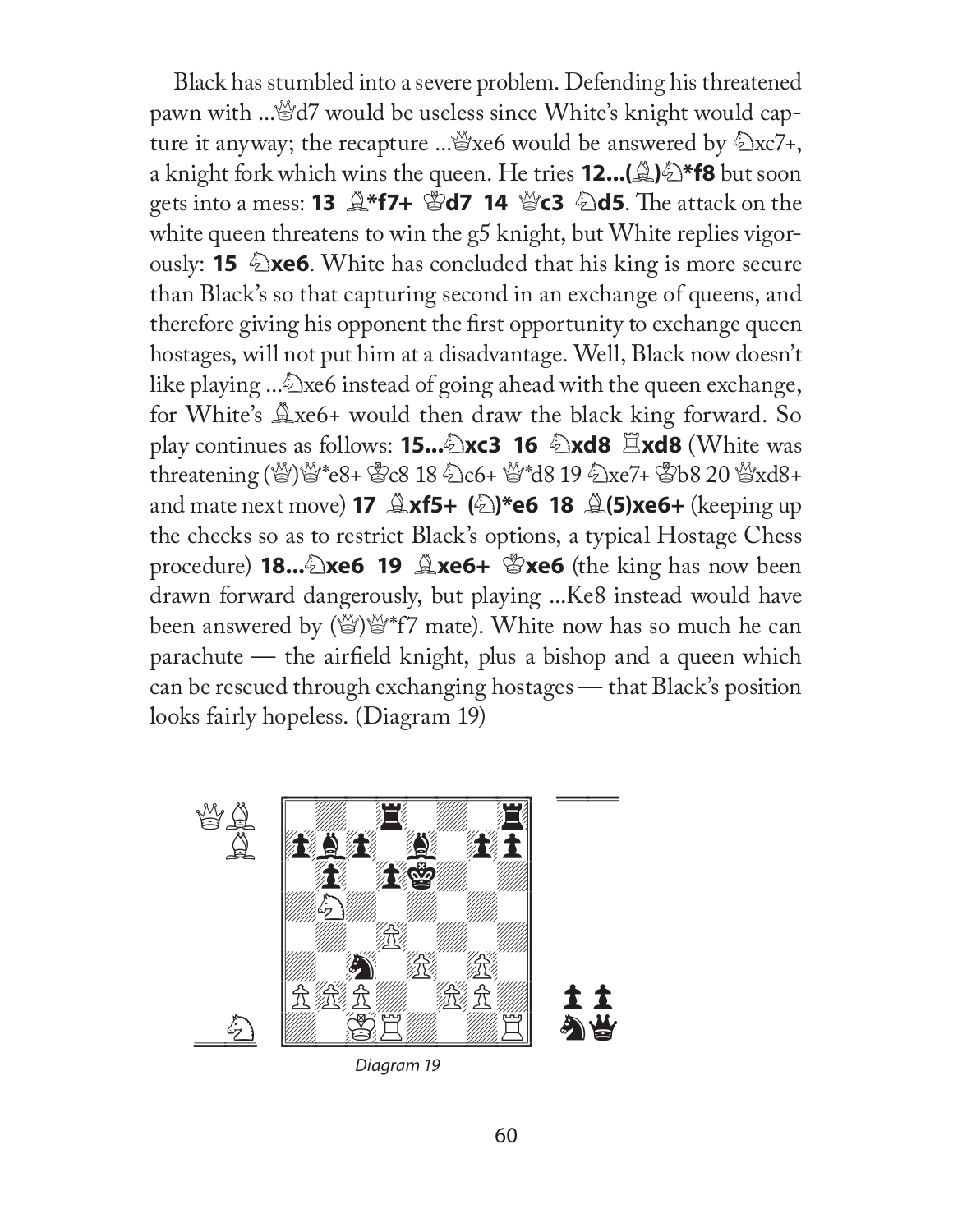Black is all the more clearly in trouble after **20**  $\&$  \***f4+**. He could try 20 ... \$16 or ...\$15 (both answered by  $(\mathcal{Q})^{\mathcal{Q}}$  to  $\mathcal{E}$  and mate next move by the rook) or 20...  $\mathbb{S}d7$  (answered by 21  $(\&) \mathbb{A}^*e6+$  and then either ... Exectors, with mate by  $\ln 2x$ , or else ... Exectors with mate by  $(\mathcal{L})\mathcal{L}^*$  (F7). What actually happened was **20... f7 21** (2)  $\mathcal{L}^*$  **e6+ E f8 22** (s) <sup>w</sup> f7 **mate**. White's onslaught ended with six checks in a row, Black never getting a chance to counterattack. Notice how quickly the black king was caught after being drawn forward.

**Game (ii):** An immensely interesting and exciting contest between strong players. The winner, a chess professional, is very keen on Hostage Chess, but the loser defeats him more often than not. **1 e4**  $\triangle$  **f6 2 e5** N**d5 3 d4 d6 4 f4 dxe5 5 fxe5 c5 6 c4** N**b6 7 d5**  B**f5 8** B**d3 e6 9** B**xf5** Q**h4+** (by attacking instead of obediently taking the bishop, Black demonstrates that he knows a thing or two about Hostage) **10 g3** Q**xc4 11** B**d3 (**P**)\*g2** (Diagram 20)



Nice! Black threatens not only to take the rook but also to promote to queen if his queen is now captured. **12**  $\triangle$ **f3**  $\triangle$ *xd3* (with the same threat) 13  $\Sigma$ g1 營xd5 (probably stronger would be 13...................... 14  $\mathbb{Z}_{\text{xd1}}$  (營)營\*f1+) **14**  $\mathbb{Z}_{\text{Xg2}}$  **營xd1+ 15**  $\mathbb{Z}_{\text{xd1}}$  **(營)營\*f1+. (What** if White had played 14  $\frac{M}{2}$ xd5? It looks better. After 14...exd5 15  $\Xi$ xg2 the black queen would not have been able to parachute where it did, and nowhere else seems as good. Parachuting on e4, for instance, could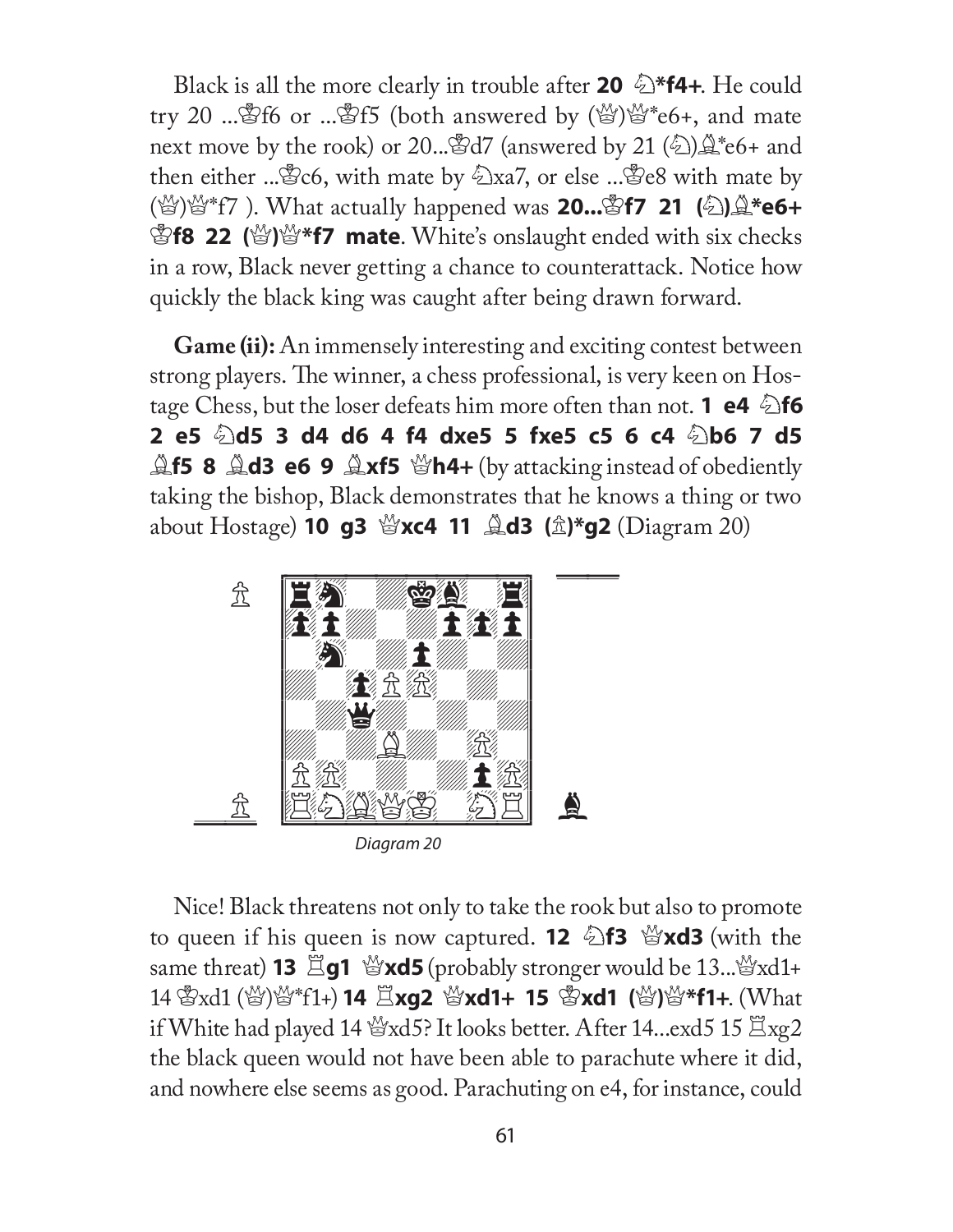be answered by \*e2.) **16** N**e1 (**P**)\*f2 17 (**B**)**B**\*b5+** (Diagram 21)



White felt forced to sacrifice the bishop in this way, to break Black's attack. 17... @xb5 18  $\Xi$ xf2 2c6 19 2c3  $\Xi$ d8+ 20 \*d6 @c4 **21 \*f4** (as well as defending the e5 pawn, this restricts the movements of Black's queen) 21...  $\triangle x$ d6 (with this sacrifice Black's attack starts up anew) 22 exd6  $\Xi$ xd6+ 23 ( $\hat{\mathbb{Z}}$ )\*d3  $\Xi$ xd3+ (violence, establishing once again that Black knows about Hostage) 24  $\triangle$ xd3  $\triangle$ xd3+ **25**  $\Xi$ **d2**  $\mathcal{L}$ **f1+** (Diagram 22)



Diagram 22

**26** K**c2** B**\*d3+ 27** K**b3** N**a5+ 28** K**a3 \*b4 mate**.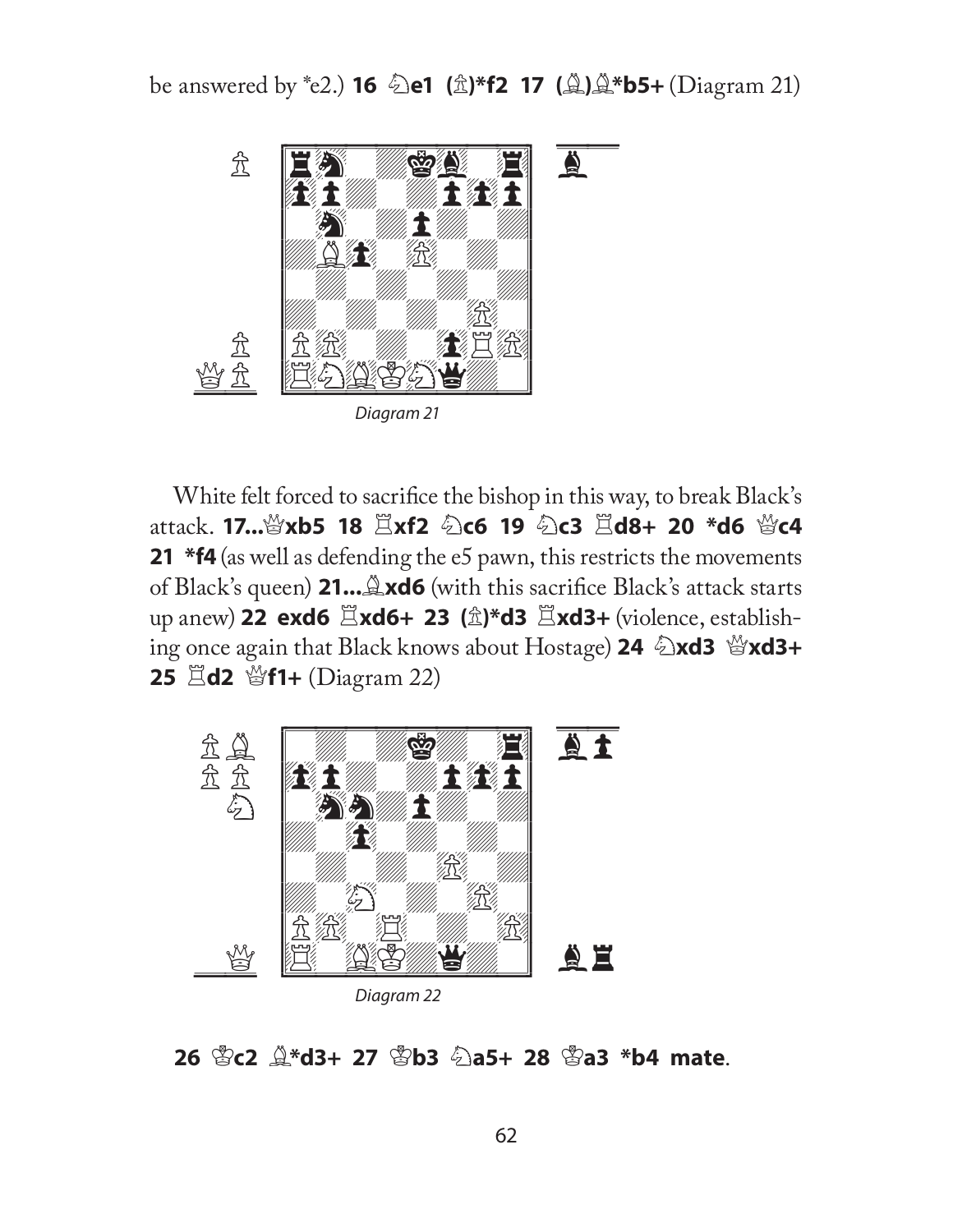**Game (iii):** Played by post, and with a major reversal of fortunes at the end. **1 d4 d5 2 2f3 c5 3 dxc5 @a5+ 4 2c3 2f6 5 2e3 e5 6**  $\triangle$ **xe5**  $\triangle$ **xc5 7**  $\triangleq$ **xc5**  $\triangleq$ **xc5**. If White next played 8  $(\triangleq)\triangleq$ <sup>\*</sup>a3 to attack the queen, the reply  $\ldots(\hat{\mathbb{Z}})^*$ b4 would fork his knight and the attacking bishop, so instead we get: **8**  $\triangle$ d3  $\triangle$ e7 9 ( $\triangle$ )\*e5 **Exthe** 10  $\triangle$ **xd5**. Black had in fact seen this far, and even further: he expected 10...\*d2+ 11 \frac{Y}xd2 {\deta>xd2 12 {\deta>xe7 (so both queens would have been taken hostage) ..... e4. He now changes his mind, however, deciding that after the continuation 13 ( $\mathcal{L}$ )  $\mathcal{L}^*$  a4+  $\mathcal{L}$ xe7 14  $\mathcal{L}$ xe4 his exposed king would be in too much trouble; he pictures such things as a ransomed white bishop dropping on d6. Hence he saves his queen with **10...** a**d8**. (Diagram 23)



Diagram 23

Yet now comes **11 e3**, making an escape square for the king, and Black sees too late that the knight on d5 is invulnerable because its death through .....  $\mathcal{L} \times \mathcal{L}$  would be followed immediately by its rebirth, (B)N\*c7+, a knight fork of king and queen. So play proceeds: **11 ...\*d2+ 12 \ead (A)\ \end{A+\ead{\end{A}{C4}** (threatening to capture the knight with the bishop instead) **13 f3** (if you take my knight, I'll take yours, giving **h** me the chance to capture that horrible pawn)  $\ldots$   $\mathcal{L}$ **xd5 14 fxe4**  $\mathcal{L}$ **xe5**  $\therefore$   $\mathcal{L}$  xe4 would have led to  $\langle \hat{\mathcal{L}} \rangle$   $\mathcal{L}^*$  d6+ and loss of the queen) **15**  $\mathcal{L}^*$  d4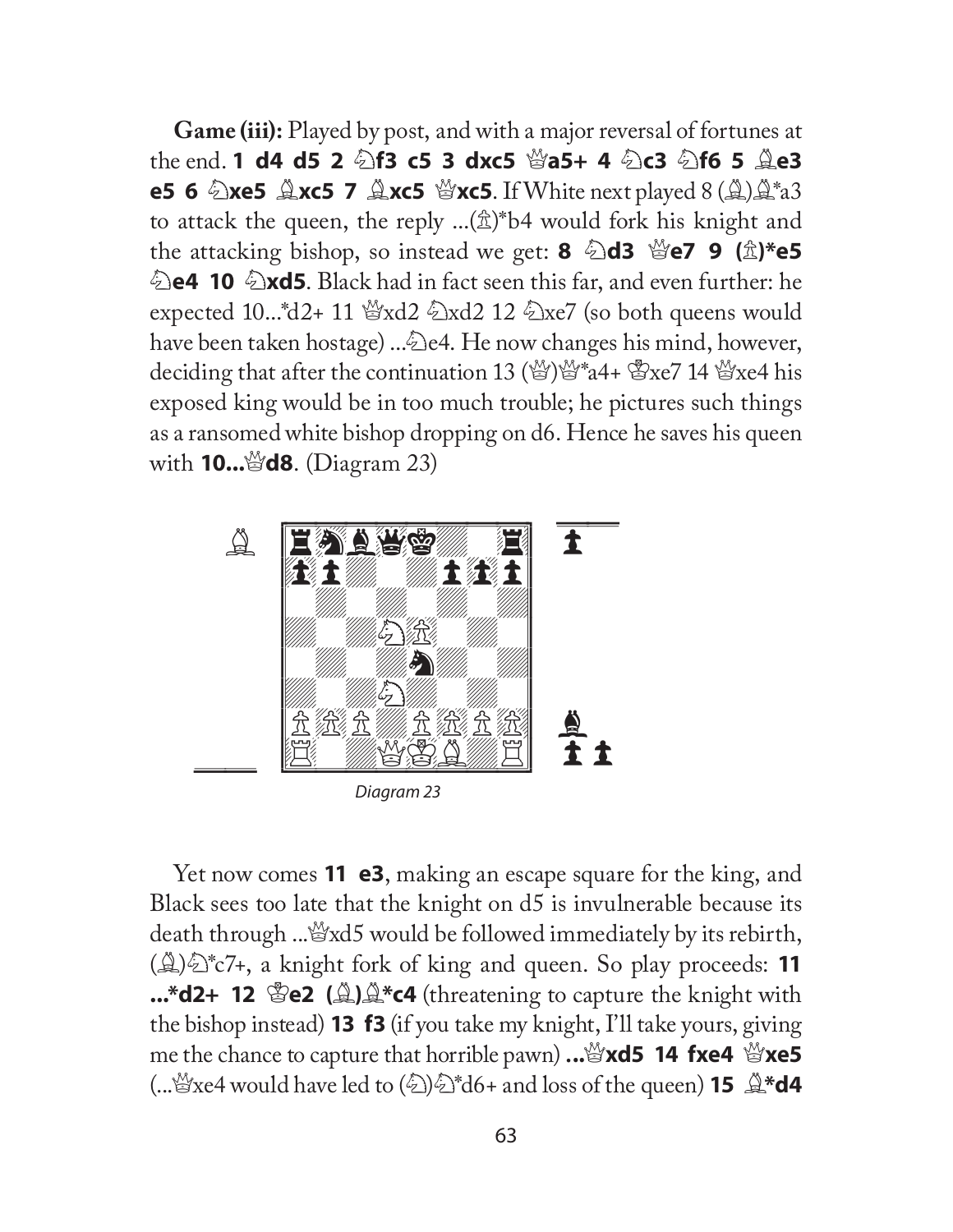Q**h5+** (Black hopes that 16 Kxe2 Qxd1+ would be dangerous to White, although 17  $\Xi$ xd1 could be an adequate reply)

**16** ( $\hat{\mathbb{Z}}$ )\***f3** (seeming to agree about the dangerousness) ...( $\hat{\mathbb{Z}}$ ) $\hat{\mathbb{Z}}$ \***g3+ 17 hxg3**  $\mathcal{C}$ **xh1 18**  $\mathbb{Z}^*$ **d6+**  $\mathbb{Z}$ **f8 19**  $\mathbb{Z}$ **xc4**. White allowed the exchange of knight and rook so as to gain time for dropping his airfield knight and capturing the c4 bishop. Looks good! **19...**  $\odot$  **c6 20**  $\odot$  **c5+ Eg8** (forced to bottle up his h8 rook, Black appears far along the **road to defeat) 21 \$7xd2 <b>Question 22**  $\odot$  (c)e5  $\odot$  xe5 23  $\odot$ xe5  $\ddot{\Xi}$ d8+ (desperation?) **24** B**d3** (looks very reasonable, but the sequel suggests it is a game-losing move)  $\ldots$   $\mathbb{Z}$ **xg2+ 25**  $\mathbb{Z}$ e2 (Diagram 24)



White thinks Black must now exchange queens; the black attack will then have failed. But Black has a magnificent move up his sleeve: **25...**Exd3+. Black has concluded that all three possible ways in which his opponent could capture the rook do not work, despite the fact that once it has been captured he must keep going check, check, check, to avoid being mated by  $(\Xi)\Xi$ \*f8+. His numerous and varied possibilities of parachuting will give him an irresistible attack. What in point of fact followed was **26**  $\triangle$ **xd3** ( $\triangle$ ) $\triangle$ **\*c4+ 27 Resigns**. A short finale would have been 27  $\mathcal{L}(\mathbb{A})\mathcal{L}^*d2+28\mathcal{L}b3*_{a4}+29\mathcal{L}xa4$  $(\Xi)\Xi$ <sup>\*</sup>a5+ 30 \&B3 (\\\end{2})<sup>\*</sup>a4 mate. Or there might have been this superb sequence:  $27$   $C_1$   $d2+28$   $D_1$   $(2)$   $c3+29$  bxc3  $(E)Z$   $c1+30$   $C_1$ xc1  $dxc1=\mathbb{E}+31$   $\&xc1$  ( $\hat{x}$ )\*b2+ 32  $\&b1$  bxa1= $\mathbb{E}+33$   $\&xa1$  ( $\mathbb{E}$ ) $\mathbb{E}$ \*c1+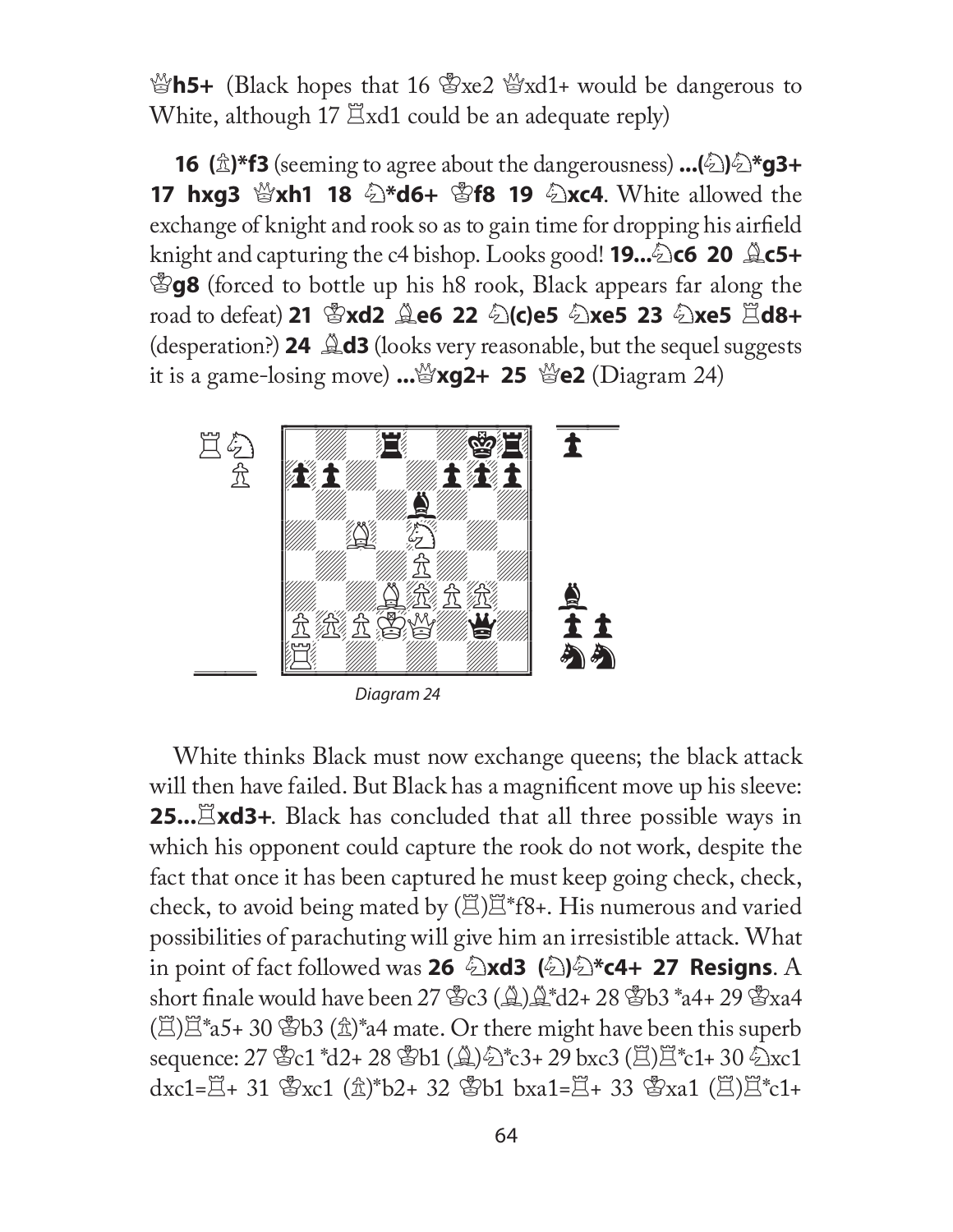34  $\mathbb{Z}^*$ b1 ( $\mathbb{\LARGE{\LARGE\!\!\!\triangleq}}$ )\*b2 mate.

**Game (iv):** Here a Hostage enthusiast beats a real expert by attacking repeatedly. The game ends with fourteen successive checks. **1 e4** N**f6 2 e5** N**d5 3 d4 d6 4 exd6 cxd6 5** B**c4** N**b6 6** B**b5+**  B**d7 7** B**xd7+** Q**xd7 8** N**c3 e6 9** N**f3** B**e7 10** B**g5 (**P**)\*g4**. Black's move could seem a good one — if the knight retreats then the bishop loses its protection — but it gives White an airfield pawn and this, the previous chapter suggested, could be worth twice as much as a pawn on the board.

**11 <u>Axe7</u> gxf3** (....\coweral safer for Black, who is about to find himself in difficulties) **12** \***f6** (nicely illustrating the uses of an airfield pawn; White would meet the reply ...gxf6 by playing  $\triangle x$ f6, attacking the rook; if it moved, White could take his pick of  $(\hat{\mathbb{Z}})^*$ e7 and  $(\hat{\mathbb{Z}})^*$ g7 and  $(\hat{\mathbb{Z}})^{\mathbb{Z}}$ g7+ and  $\mathbb{Z}$ xf3 ) **12...fxg2 13**  $\Xi$ **gl**  $(\mathbf{A})\mathbf{A}^*$  at the cost of giving White an airfield bishop, Black makes the white king almost as insecure as the black one) **14 fxg7** (abandoning the bishop so as to attack the black rook; this time, the result of **moving the rook would be (** $\mathbf{A}\otimes\mathbf{A}^*$ **)** which wins the queen) **...**  $\mathbf{A}\otimes\mathbf{A}$ **15 gxh8**= $\mathcal{Q}$  (remember, the promoting pawn goes to Black's prison, replacing the bishop to which it has been promoted) **15...** $\mathcal{L}(\mathbf{8})\mathbf{d7}$ , guarding against a bishop drop on f6. (Diagram 25)



Diagram 25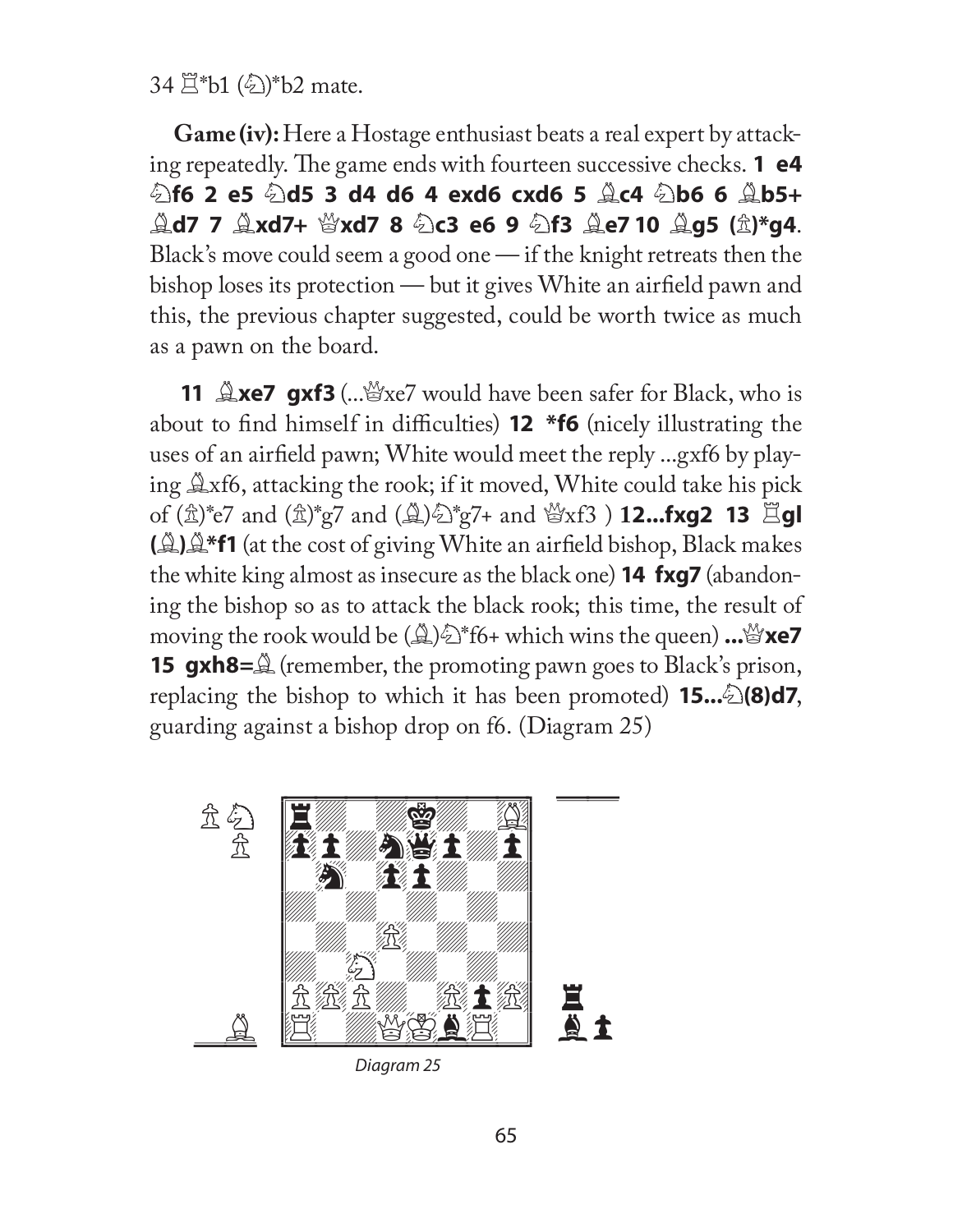Now the question is whether Black's growing attack can beat White's large material advantage (which includes, don't forget, the advantage of having that bishop in the airfield where it is likely to be more powerful than on the board). **16 (**B**)**N**\*c7+** forks king and rook. The game continues: **16...**\\\\end{B\ad8 17 \\\\end{\mata\fack \times is threatening \end{B}\$  $\ldots(\hat{\mathbb{Z}})^*d2+$ , which wins White's queen)

**18 Exg2** (so that the queen need not lay down her life in defense of the king) **18...**B**xg2** (which fails to worry White, for he expects that the captured rook will soon return to the board) **19** ( $\hat{\mathbb{Z}}$ )\***c7+** (beginning the fourteen successive checks) **...**K**c8 20 (**R**)**R**\*d8+**  Q**xd8 21 cxd8=**R**+** K**xd8**. As well as still having the airfi eld bishop, White has a queen, a rook and a pawn in his prison, while Black's prison contains just a rook and two pawns. But with a rook, a bishop and a pawn in his airfield, Black's total dropping power (for you have to include things available through exchanging hostages) is two rooks, a bishop and two pawns. White therefore decides he must keep checking:





Diagram 26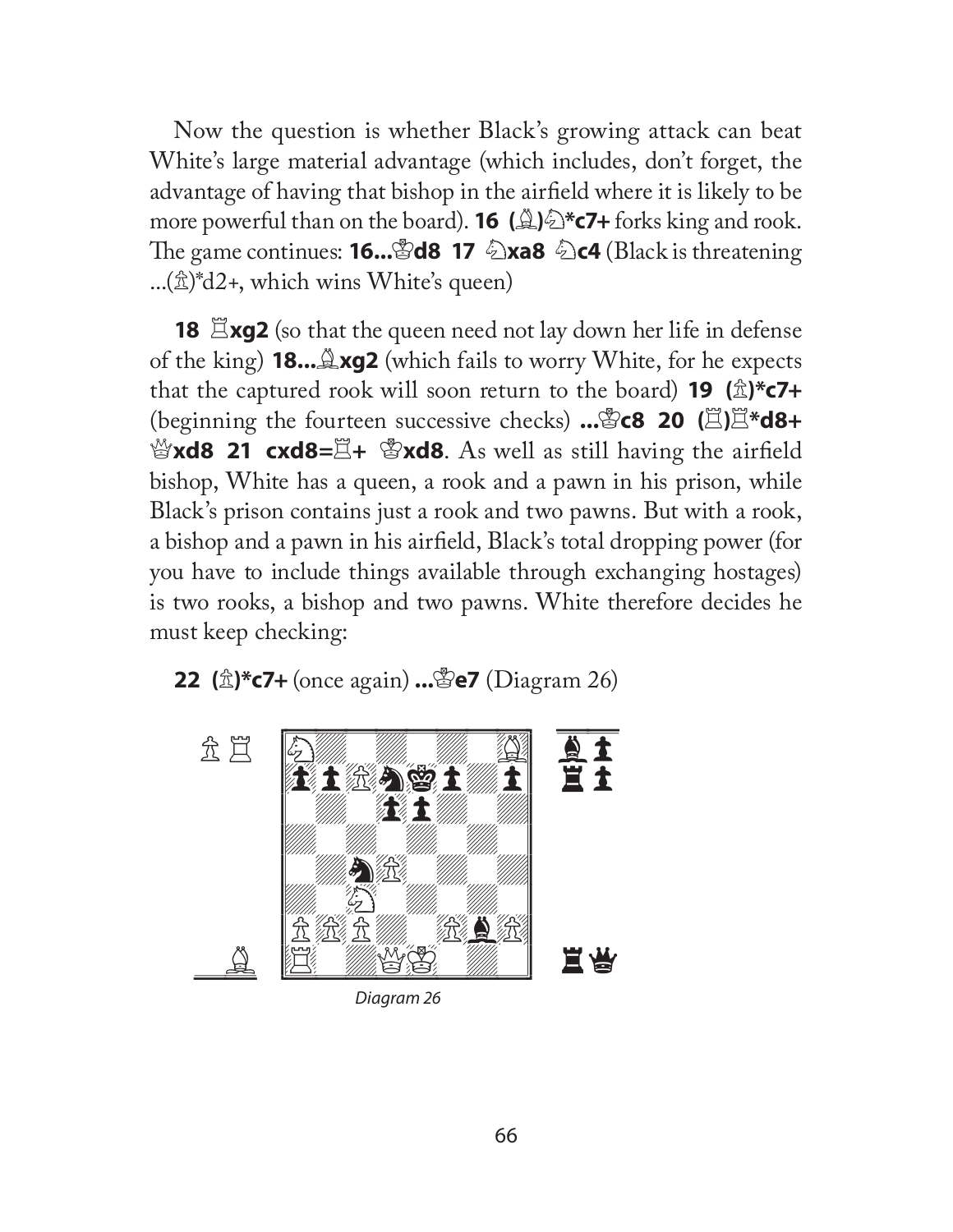(Had Black played ...  $\mathbb{E}e8$ , we'd then have seen 23 ( $\mathbb{E}$ ) $\mathbb{E}^*d8 + \mathbb{E}e7$ 24  $\&$  f8+  $\&$  xf8 25 ( $\&$ ) $\&$  f6 mate.)

**23**  $\mathbf{A}^*$ **d8+**  $\mathbf{B}$ **f8**. (Well, how about ...  $\mathbf{B}$ e8 at this point instead? Unfortunately it would fail to solve Black's problems, for the sequel would be 24  $(\mathbb{Z})\mathbb{Z}^*$  e7+  $\mathbb{Z}$ f8 25  $\mathbb{Z}$ xf7+, after which there are forced mates using the fact that White's queen can rampage, returning at once if captured. For instance, we might see 25 ...  $\mathbb{Z}$ xf7 26  $\mathbb{Z}$ h5+  $\mathbb{Z}^*$ g6 27 營xg6+ (rampaging) ...hxg6 28 (營)營\*g7+ 營e8 29 營e7 mate.)

After this, Black is checked again and again, all the way to checkmate: **24 <u>Ag</u>7+ &xg7** 

**25 曾g4+**  $\Xi^*$ **g6 26 營xg6+ hxg6** (White doesn't care, confident that his queen will soon be reborn)

# **27 (**R**)**B**\*f6+** N**xf6 28** B**xf6+** K**xf6**

**29 (**N**)**B**\*d8+** (Diagram 27)



Diagram 27

**29...** $\mathcal{L}$ **g7** (if Black instead interposes something, perhaps playing  $\ldots(\hat{\mathbb{Z}})^*$ e7, then the white bishop simply captures it; a recapture by the **king results in (@)\"d8 mate) 30 (\")\"\"f6+ \"\"be \tengleffect** then **A**e<sup>7+</sup> leads to mate next move by a ransomed rook) **31** ( $\Xi$ ) $\Xi^*$ h5+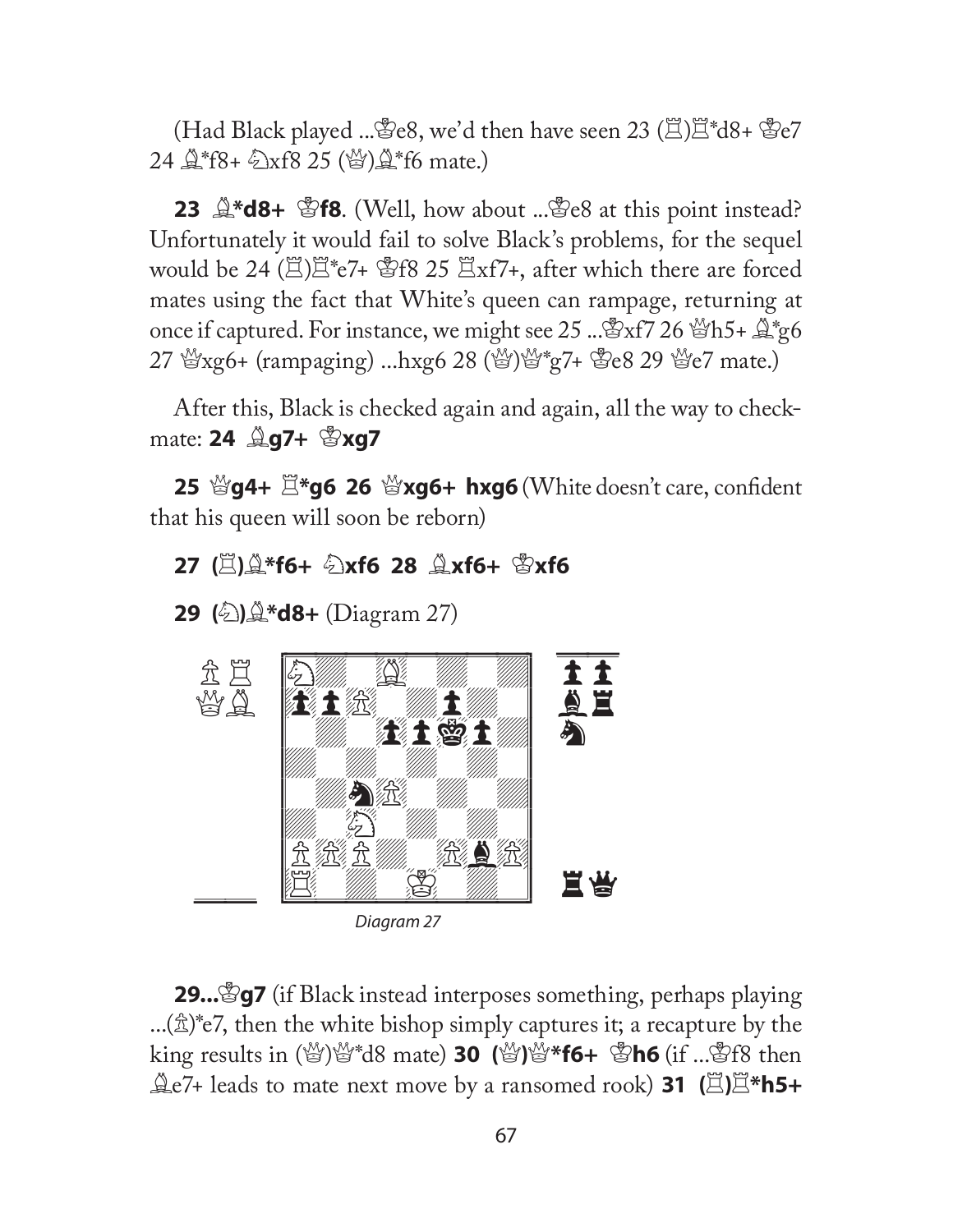(a neat fi nal sacrifi ce) **...**K**xh5 32** Q**g5 mate**.

Although Black ended with enormously much in his airfield, accumulating this huge force was useless because of White's constant checks. Captures made during an attack are wood for feeding its fires, but when the attack fails the player who launched it can be in deep trouble.

**Game (v):** Historic: the first game to feature two players very strong at orthodox western chess, and also the first experience that these players had of Hostage — yet they managed to create a beauty. **1 d4 d5 2 c4 dxc4 3**  $\triangle$ **c3 e5 4 d5** (If White played dxe5 instead, Black could gain central control and development by harassing the knight with  $4...(x)$ <sup>\*</sup>d4. Alternatively, might Black even exchange queens on  $d1$  ? This would give him the first opportunity to parachute a queen after a hostage exchange. Is that important here? Probably not, for a pawn grabbed after a forking check by the parachuted queen could be poor compensation for putting a queen into the enemy airfield.) **4...c6 5 e4 b5 6 dxc6 (**P**)\*d4 7 \*d7** (Diagram 28)



Diagram 28

**7...** Exc6. This last move exploits the fact that Black is only in pseudo-check since the white pawn cannot promote — there is no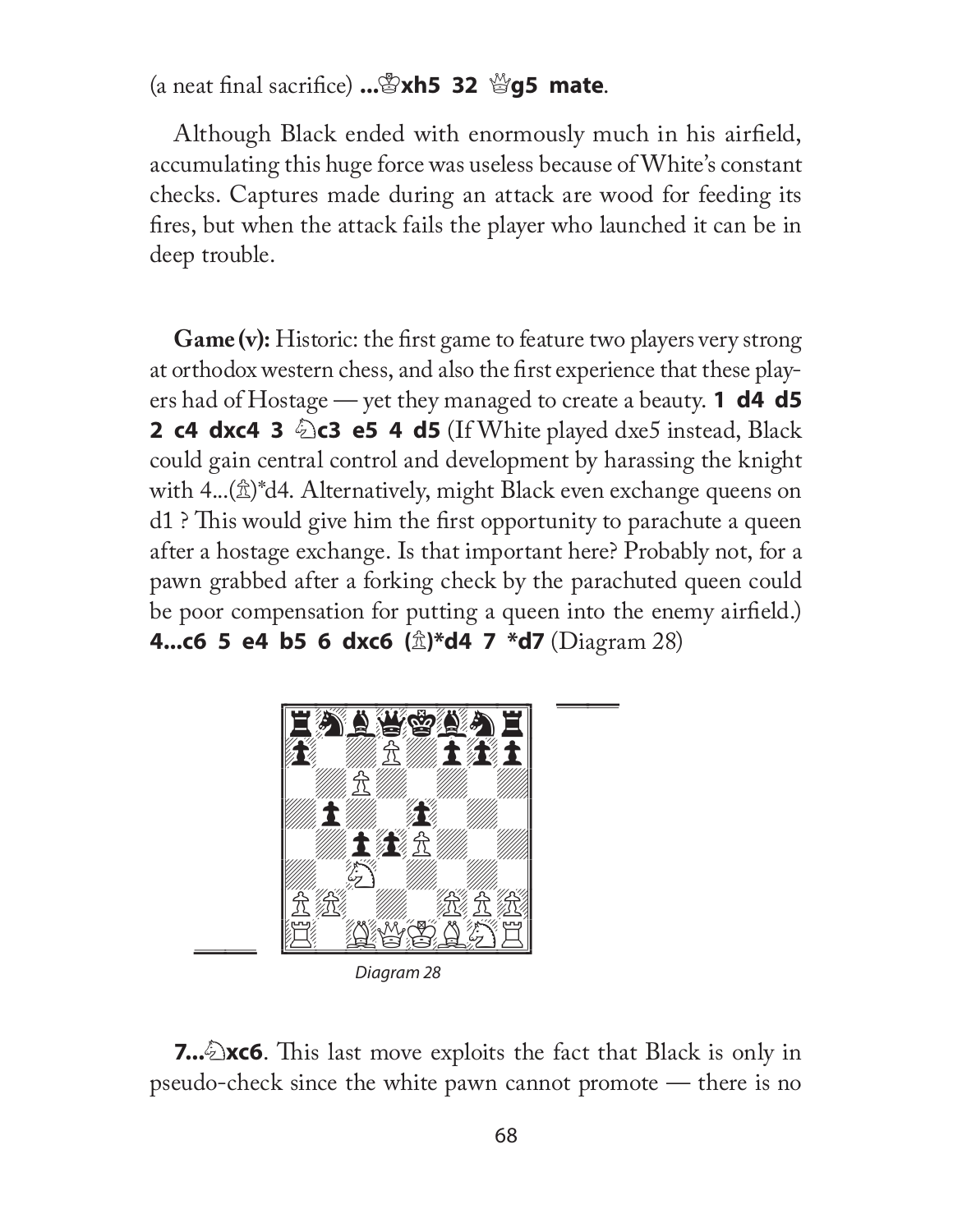imprisoned piece with which it could in theory change places — and so cannot move forward or give check. Taking advantage of that feature of the pawn promotion rule tends, however, to be very dangerous. **8**  $\mathbb{S}$ **xd4**: an example of the sort of danger you run into. The queen has become "a super-rampager". Black cannot legally capture it. Sending it to his prison would be giving check to himself because the d7 pawn, at present delivering pseudo-check only, would then be made in theory promotable—promotable to queen—and so would deliver a real check. 8...  $\triangle x$ d7 (capturing the pseudo-checking pawn, and **consequently making it legal to capture the queen) <b>9**  $\mathcal{L}$ **d1** (hurried **retreat of Her Majesty, therefore) ...(** $\hat{\mathbb{Z}}$ **)\*d4 10**  $\hat{\mathbb{Z}}$ **d5**  $\hat{\mathbb{Z}}$ **b4+ 11**  $\hat{\mathbb{Z}}$ **d2 Axd2+ 12**  $\mathcal{L}\times\mathcal{L}$  **<b>Axd2**  $\mathcal{L}\times\mathcal{L}$  **Black**'s ingenious next moves will show that the pawn should have gone to a3 instead) **13...** Axd5 **14 exd5** ( $\triangle$ ) $\triangle$ \***b4 15 \*c3 dxc3 16 bxc3**  $\triangle$ **xc3** (White's queen, pinned by the sacrificial bishop, will be drawn forward to its doom) (Diagram 29)



Diagram 29

**17**  $\mathscr{L}(\mathbb{Z})\mathscr{L}^*$ b4 (the drawn-forward queen is attacked again, and this time the attack is a fatal one)

**18**  $\mathbb{I}$ **xb4**  $\mathbb{I}$ **xb4**. As reward for his ingenuity, Black has taken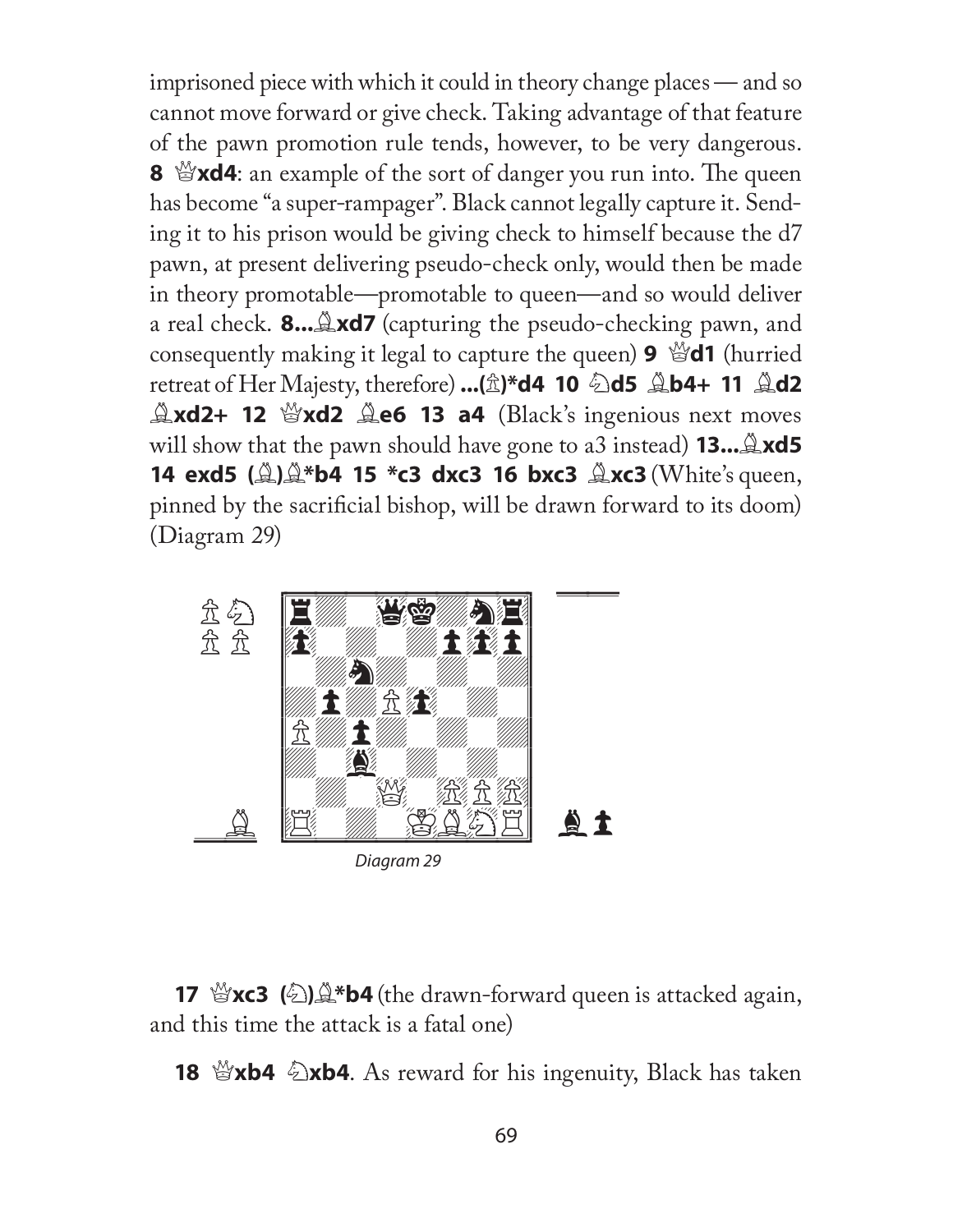White's queen. Looking just at the prisoners, we might judge him well ahead in material. However, his advantage is reduced by the fact that two white pieces are now airfielders and therefore stronger than if they were on the board. Further, he could be unlikely to want to exchange the imprisoned queen for a mere bishop or pawn. White, in contrast, might usefully exchange bishop for pawn so as to have two pawns dropping in swift succession, or could even give up both hostage bishops to buy pawns; hence his total dropping power is knight, bishop, pawn, pawn, pawn. He might still win, therefore, because Hostage Chess is so full of tricks. **19** R**bl (**P**)\*d2+** (Diagram 30)



**20**  $\mathbb{E}$ **xd2**: it was the king's turn to be drawn forward, this time by a sacrificial pawn. An alternative was  $\mathbb{S}$ d1, taking refuge behind the pawn, but one problem with this was that Black's queen could then rampage since its capture would be followed by its immediate return to the board, ...( $\mathbb{S}^n$ ) $\mathbb{S}^*$ e1 mate. Hence the queen could, for instance, capture the d5 pawn without fearing the knight fork  $\mathcal{L}^*$   $\mathcal{C}$ 7+. Putting the king on d2, however, has its own big disadvantage, which is that the queen captures on d5 *with check*: **20...** $\mathbb{X}$ **xd5+**. The end now comes quickly. **21** \  $\mathcal{L}$  (dropping the airfield pawn on d3 would have been **somewhat better) ...2a2+ 22 含c2 (** $\hat{\mathbb{Z}}$ **)\*b3+ 23 含b2 (營)** $\hat{\mathbb{Z}}$ **\*c3+** (I said Black could be unlikely to exchange queen for bishop, but there he's done it) **24 \ellection b4 mate**. White's total dropping power was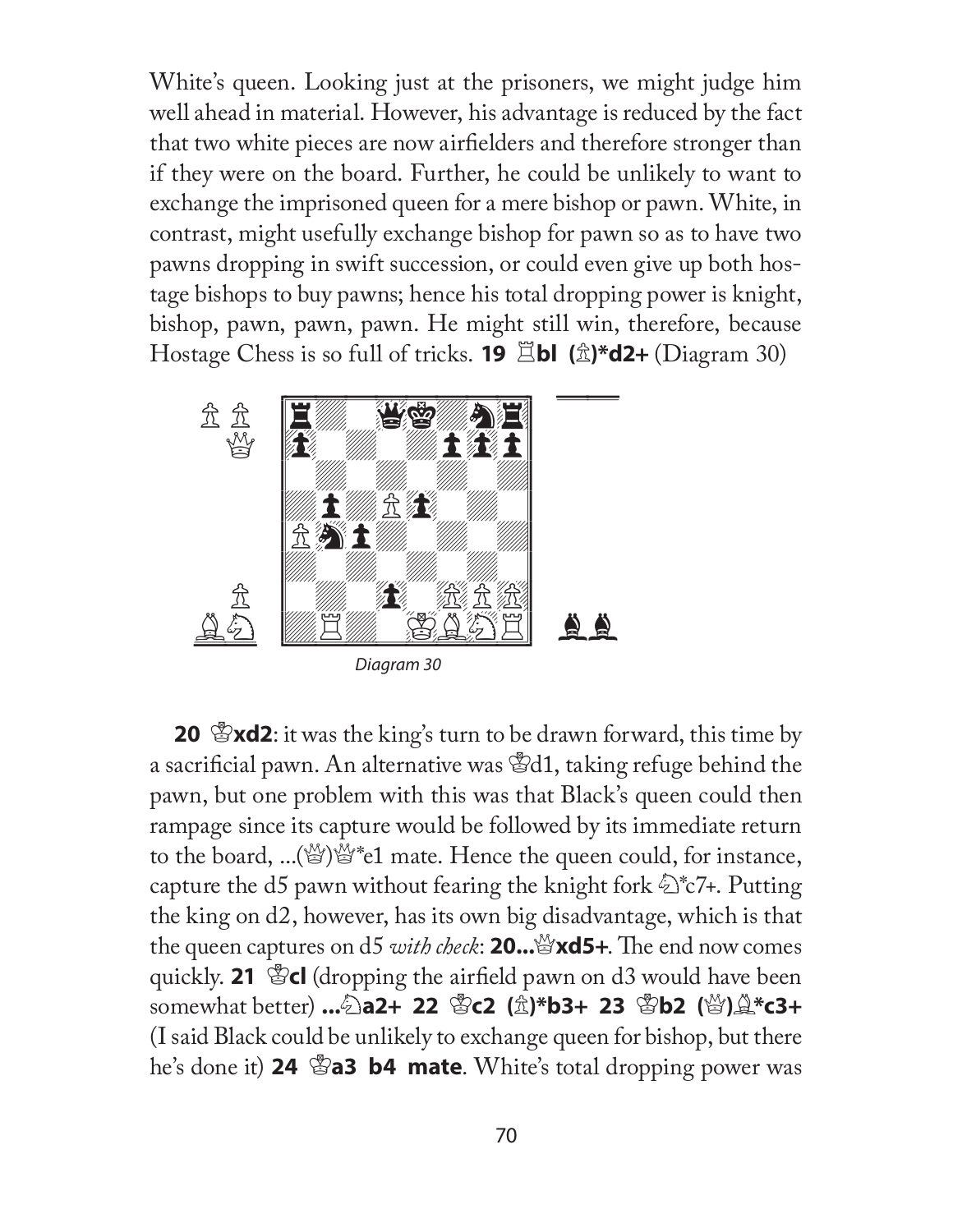great enough to make Black extremely keen to keep checking again and again.

**Game (vi):** Seizing a chance to go on the offensive, White outplays a vastly stronger opponent. The game ends with an interesting queen **sacrifice. 1 e4 e5 2**  $\circledcirc$  **f3**  $\circledcirc$  **c6 3**  $\circledcirc$  **c4**  $\circledcirc$  **c5 4 d3 d6 5**  $\circledcirc$  **c3 Ag4 6 h3 Ah5 7 g4 Ag6.** White may have advanced his kingside pawns a little recklessly. His vague hope was that the black bishop would one day find itself trapped by a dropped pawn. **8**  $\triangle$ d5  $\triangle$ a5 **9 <u>Ag5</u> f6 10 Ad2**. That White is the weaker player seems to have been illustrated here. Black's pawn push has opened a square for the bishop, which need no longer fear being trapped. It has also given Black a tempo, used at once for a maneuver which should have been guarded against: **10...**N**xc4 11 dxc4** B**xe4**. As well as gaining a pawn, Black has exchanged his knight for an enemy bishop. That, remember, is usually a good idea (because ransoming and dropping a knight tends to be better than ransoming and dropping a bishop). What's more, White now feels forced to put the knight into Black's airfield, making it worth about a rook on the board, for he plays **12** (2)  $\mathbb{R}$ **\*f5** to get rid of the e4 bishop. Black, however, does not bother about his threatened bishop. Instead he at once uses his new airfielder to attack: **12...**  $\mathbb{Z}^*$ **g2+**. The trouble with this, though, is that White **manages to defend well: <b>13**  $\mathbb{E}$ **f1**  $\mathbb{E}$ **xf3** 14  $\mathbb{E}$ **xf3**  $\mathbb{E}$ **h4 15**  $\mathbb{E}$ **g3 Exf5 16 gxf5**. Black, it seems, has accomplished nothing. Instead he has used up that nice knight drop, and he faces a highly charged situation. Because of the hostage knights and bishops waiting to be exchanged, each side now has a dropping power of knight plus bishop, and White might even instead drop knight plus pawn or bishop plus pawn (which shows that even being a pawn down can sometimes have its advantages since a pawn in the enemy prison is a pawn you might usefully ransom). Worse still, there is the white knight on d5, a bone in Black's throat, and the white pawn on f5 which controls the empty, unprotected square e6. Finally, the position of White's queen means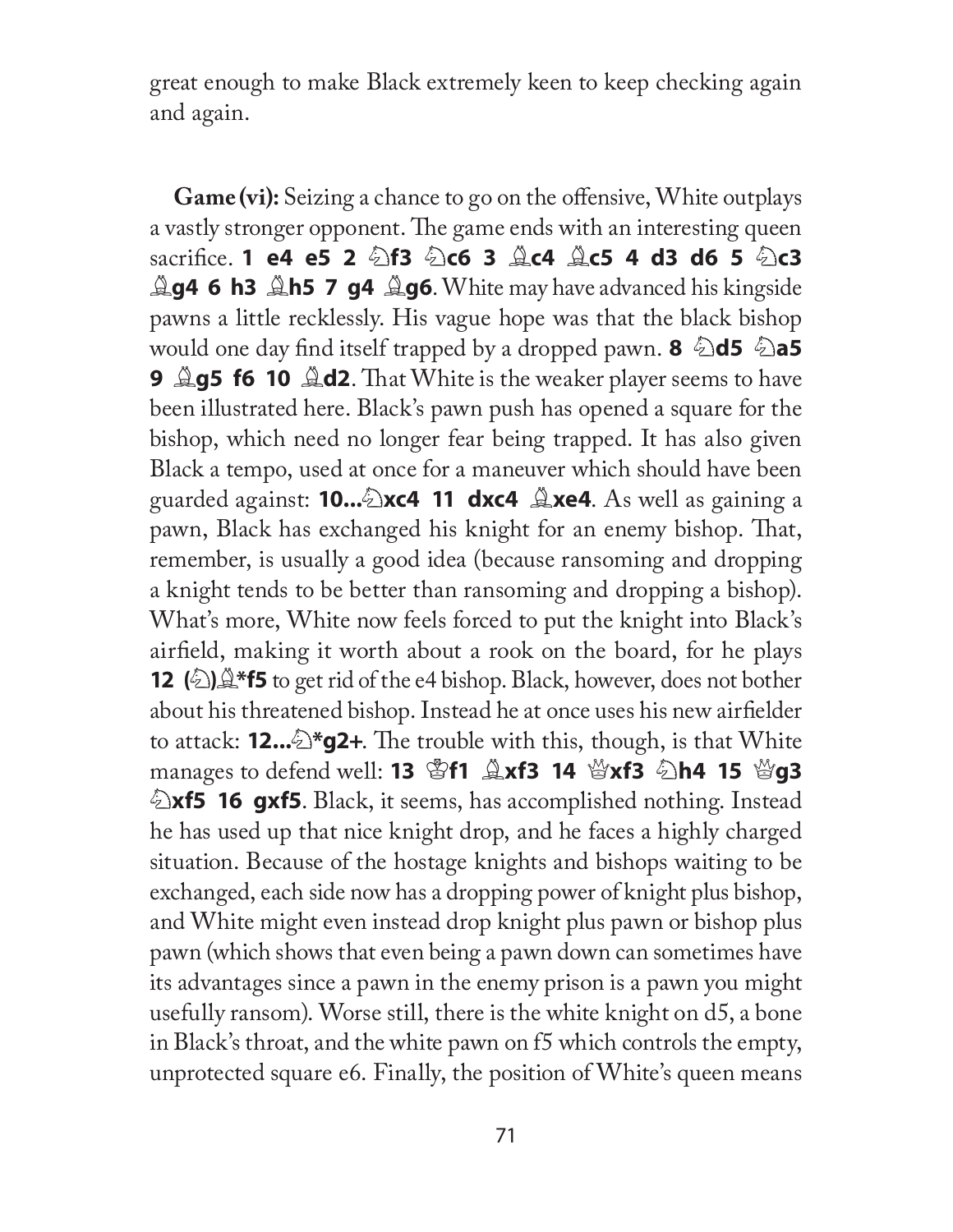that castling kingside could turn out badly. In this crisis Black tries **...**Q**d7** but that only leads to **17 (**B**)**B**\*e6** (Diagram 31)



The dropped bishop rips open the black position. The black queen runs away, **17...** $\mathcal{A}$ a4 (if running to c6, the queen would be trapped by  $\binom{2}{2}$ \*b5; playing ...\dotas instead would invite  $\binom{2}{2}$  \dotas for king queen and rook and forcing the queen to escape to the useless square b8; in contrast, on a4 it at least threatens to grab the pawn on c4, delivering **check).** But then comes **18**  $\triangle$ **xc7+**  $\triangle$ **f8** 

**19** (2)  $\triangle$  \***d7+**, and now Black judges he had better exchange his queen for one of those menacing knights: **19...**Q**xd7**

**20 Axd7**. And next he feels he must also use up his airfield bishop; he plays  $\ldots \overset{\triangle}{\sim}$  **\*f7**, guarding against 21  $\overset{\triangle}{\sim}$  e6+  $\overset{\triangle}{\approx}$  e7 22  $\overset{\triangle}{\approx}$  xg7+  $\mathbb{R}^*$ f7 23  $\mathbb{S}$ xf7+  $\mathbb{S}$ xf7 24 ( $\mathbb{S}$ ) $\mathbb{S}^*$ g7 mate. Has he earned himself time to catch his breath? If so, he could still win. Since the knight in his airfield is worth more through being there, not on the board, he may be less than a rook's-worth down in material; he is an alarmingly strong player; and this is Hostage Chess, not orthodox western chess where being even a pawn down can be fatal.

Thinking it best to attack while still able to, White makes a bold sacrifi ce: **21** Q**xg7+** (Diagram 32)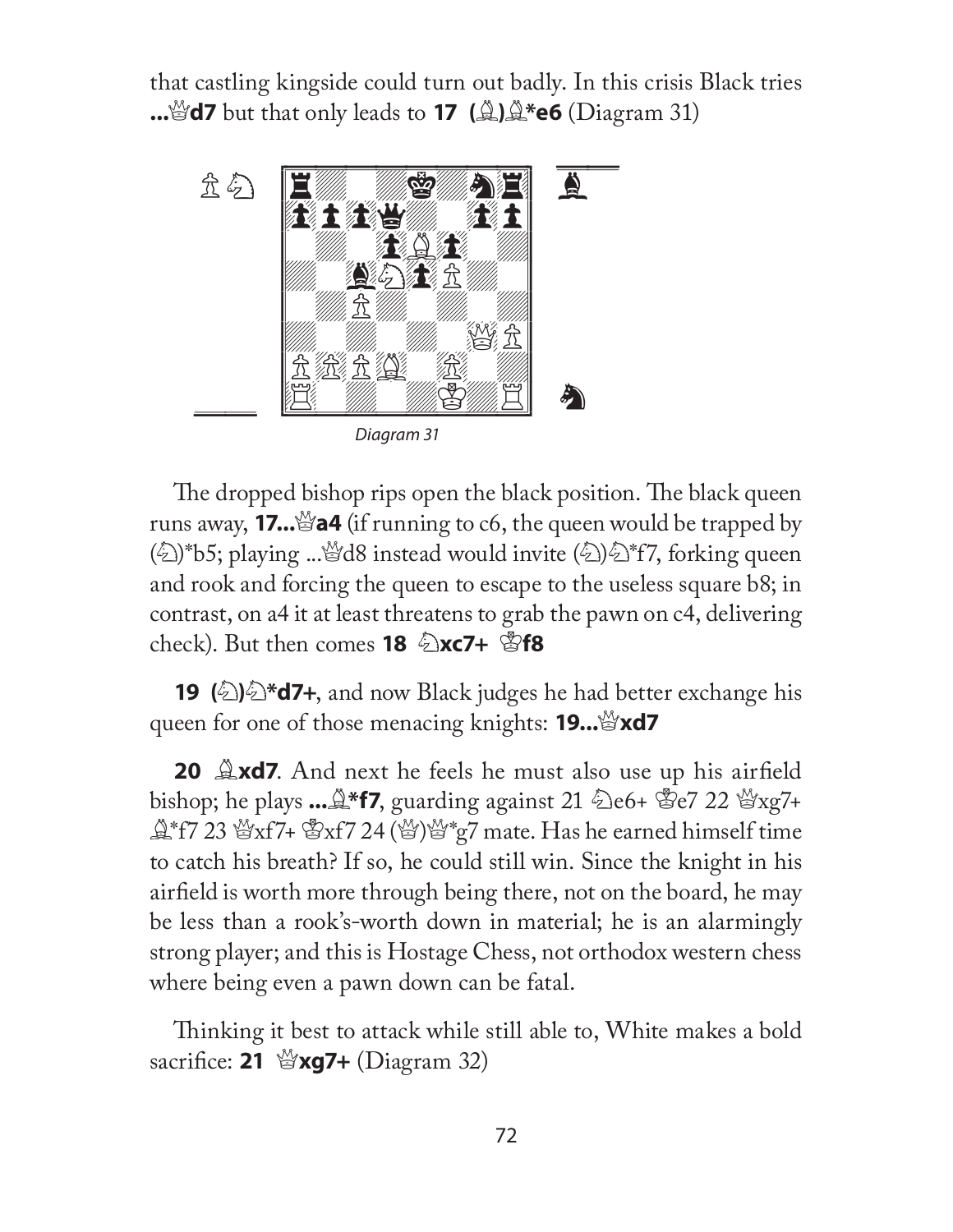

The players are moving quickly so White has not worked everything out, but experience tells him his sacrificial queen will probably soon **parachute back into the game. There follows 21... \mathbb{E} \times \mathbb{E} \times \mathbb{E} \times \mathbb{E} \times \mathbb{E} \times \mathbb{E} \times \mathbb{E} \times \mathbb{E} \times \mathbb{E} \times \mathbb{E} \times \mathbb{E} \times \mathbb{E} \times \mathbb{E} \times \mathbb{E} \times \mathbb{E} \times \mathbb{E} \times \mathbb{E} \times \mathbb{E} \times \mathbb{E} \times \mathbb{E} \times \mathbb{E} \times \math** *A***xh6 23 Axh6+ &xh6 24 (A)**<sup>2</sup>\*g4+ Resigns. Black's alternatives to resignation were moving the king forward, into  $(\mathcal{L})\mathcal{L}^*$  h6 mate, or instead returning it to g7 and therefore into 25 (\eftasify\)  $\mathcal{L}^*$  h6+  $\mathcal{L}_g$ g8 26  $\mathcal{L}_g$ xf6 mate.

**Game (vii):** Here the loser of that last game shows how he normally treats its winner. His swift victory ends with a furious attack: eight checks in an unbroken row, with superb sacrifices. **1 e4 e5 2**  $\triangle$  **f3** N**c6 3** N**c3** B**c5 4** B**b5** N**d4 5** N**xe5** Q**e7 6** N**xf7**. Although Hostage Chess can reward the bold, White's play is altogether too impertinent when he faces an opponent as powerful as this one. Still, he gets the satisfaction of seeing the black king strangely placed after the next few moves: **6...**K**xf7 7** B**c4+** K**f8 8 d3 g6 9** B**xg8**  R**xg8**. Now, though, he judges that his kingside is under threat. Also that provoking an exchange of knights on the board could usefully reduce the imbalance in dropping power that his impertinence has produced (for at present exchanging hostages would give him only one man to drop, whereas Black could drop a knight and a pawn). This leads him to play **10**  $\&$  **e2**, rather a passive move:  $\&$ d5 or  $\&$ h6+ could be better. Instead of playing .... Exe2 as White hoped, Black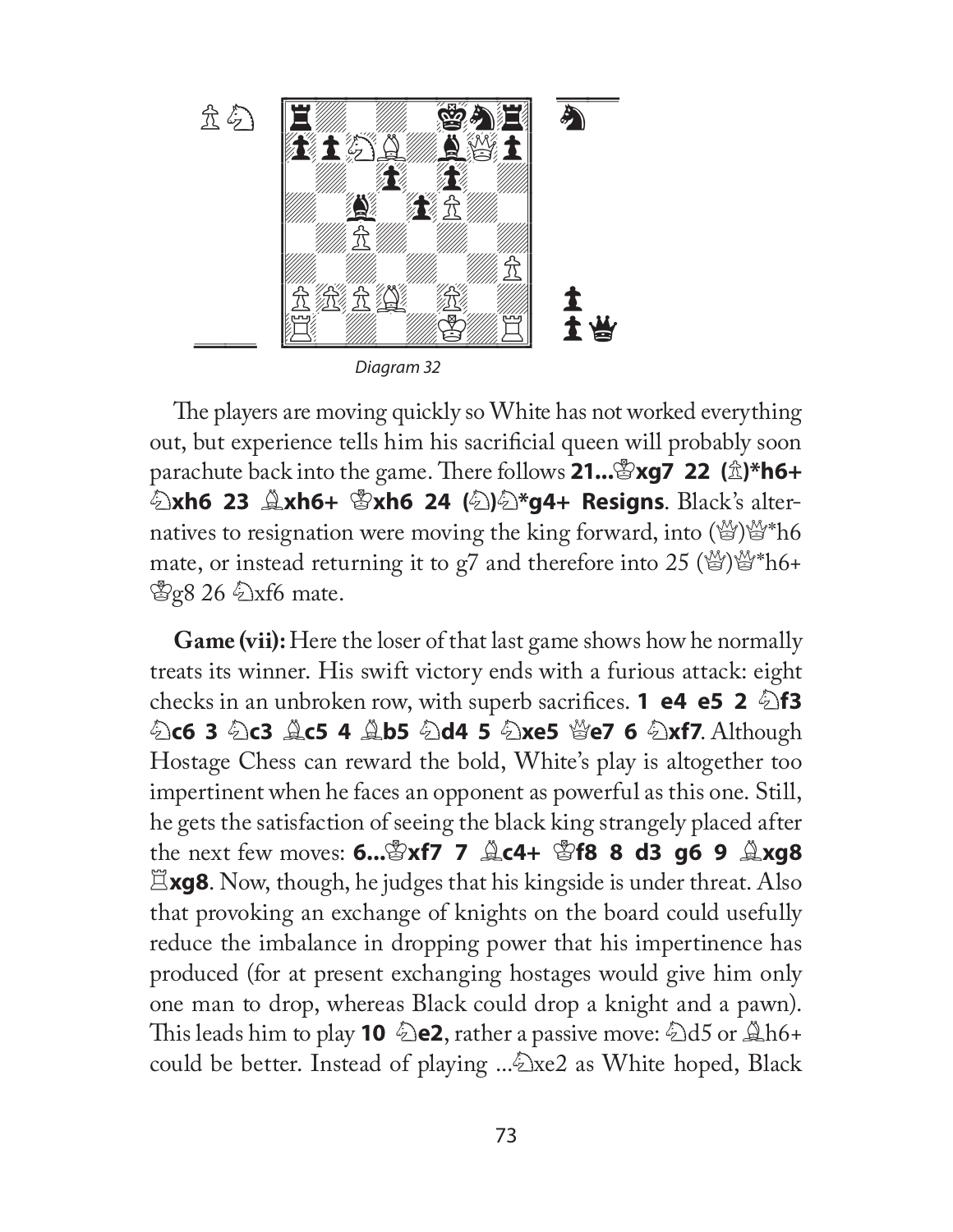**attacks with ...(2)**  $\triangle$  **\*f3+**. Then, following **11 gxf3**  $\triangle$  **xf3+ 12**  $\triangle$  **fl** Q**h4**, the white king is clearly in danger. Yet **13 (**P**)\*g3** prevents the threatened mate on f2, and after **...**Q**h5 14** N**\*f4** White fancies he has broken the attack and started to harry the black queen. (Diagram 33)



But now comes the first of the eight checks: **14...** $\triangle$ xh2+. Next **we get 15**  $\mathbb{E}$ **gl (** $\mathbb{L}$ **)** $\mathbb{\odot}$ **\*f3+ 16**  $\mathbb{E}$ **g2 \*h3+ 17**  $\mathbb{\odot}$ **xh3, and then** the splendid sacrifice ...  $\mathbb{S}$ **xh3**+. After taking the queen, **18**  $\mathbb{S}$ **xh3**, White's king is seriously exposed, yet how can Black possibly exploit this? Answer: by a discovered check, **18...d5+**. How does that help? Blocking the bishop's line of fire with **19** ( $\hat{\mathbb{Z}}$ )\***f5** strikes White as perfectly adequate. (Diagram 34)



Diagram 34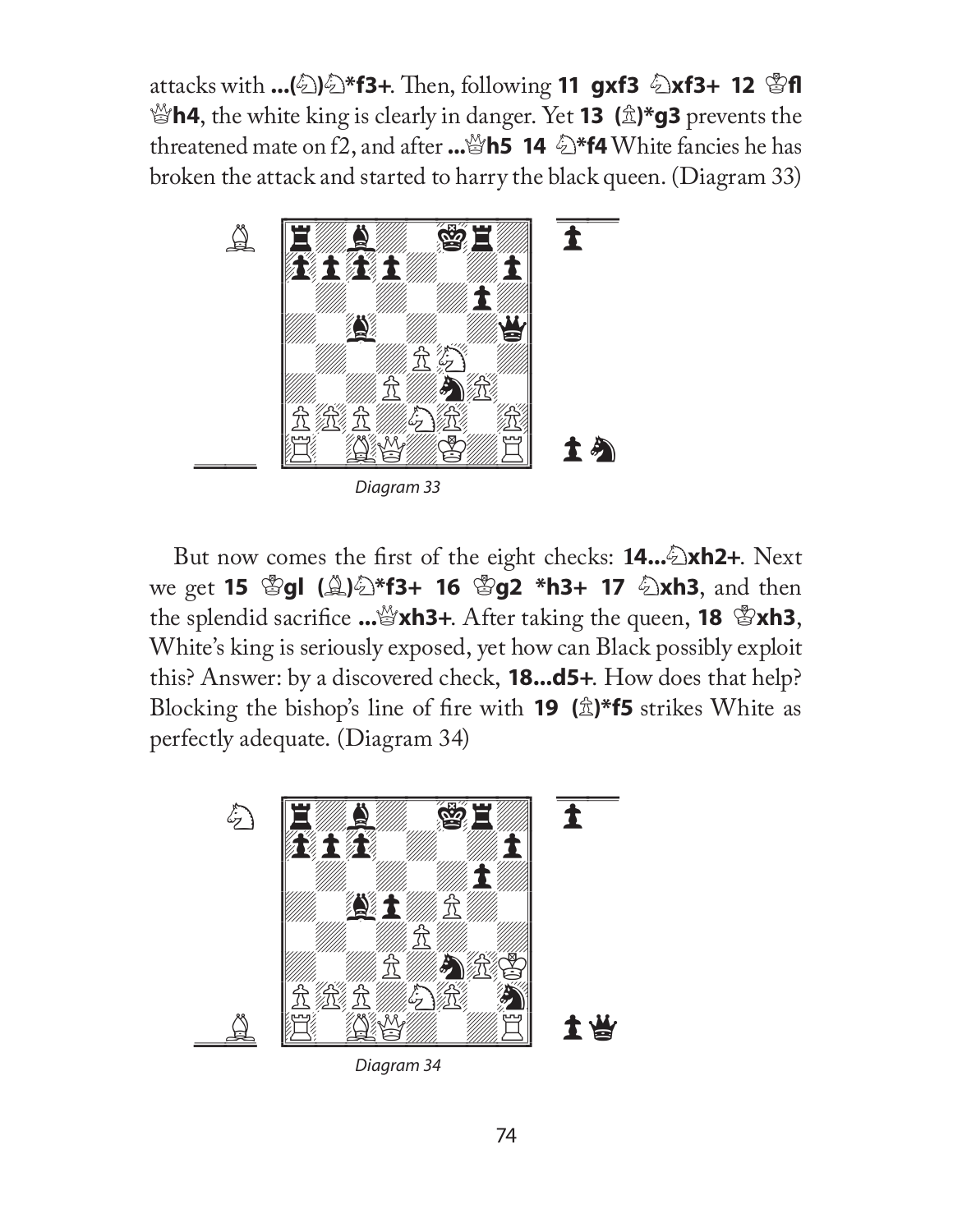Ah, but the bishop is now sacrificed (with yet another check) so that it can later be ransomed and dropped! Black plays **...**B**xf5+**, and after **20 exf5 \*g4+ 21 \Sig2** the bishop returns with  $\ldots$ (2) \Sumpthend **mate**.

See what I meant by Black's strength? White did have to hurry in order to win game (vi) before this formidable adversary got his breath back.

**Game (viii):** Conducted across the Atlantic, and by post rather than e-mail. A long and intricate game in which one player got far ahead in material but failed to develop well enough, his opponent then **mobilizing just enough force for an elegant win. <b>1 e4 e5 2**  $\triangle$  **f3 hereform** 3  $\angle$  **C4**  $\angle$  **h6 4**  $\angle$  **c3**  $\angle$ **xe4**: a standard sacrifice. White could now play  $\triangle x f$ 7+, taking the knight only after this check — a sequence probably stronger than in orthodox chess because in Hostage it leads to richer chances of pestering the king. In fact, however, this is what happens: **5** ②**xe4 d5 6 ③xd5** ③**xd5 7** ④c3 ③a5 8 O-O ( $\hat{\mathbb{Z}}$ )\*d4 (establishing a strong center, but giving White a useful airfielder) **9 De4 Quare 10 h3 Quarea** blunder, as White will now demonstrate) **11 g4** (the useful airfielder will trap the bishop if it retreats) **11...f5** (counterattacking, to make the best of a bad situation) **12 gxf5 O-O-O 13 \*g4**  $\triangle$  **<b>f7 14** ( $\triangle$ ) $\triangle$  **\*e6+** (the developing move d3 would have been better; one reason, in fact, for White's eventual loss of this game is that the d-pawn remains motionless to the bitter end) **14 ...Lxe6 15 fxe6**  $\triangle$ \***f4**. Now White rather regrets not having played d3. As well as attacking two pawns, the parachuted knight threatens to support a drop of bishop or of pawn on e2. **16**  $(\mathcal{L})\mathcal{L}^*d7+$ (keeping up the pressure)  $\ldots \mathbb{E} \times d7$  (reasoning that a bishop so close to the king must be removed) **17 exd7+**  $\mathbb{E}$ **xd7 18 (** $\mathbb{\hat{E}}$ **)\*e2** ("Drop where your opponent wants to!") **...**B**\*g2 19** R**e1** B**xf3 20 exf3 \*e2** (so the black pawn gets to drop on this spot after all) **21**  $\mathbb{E}$ **xe2 Exe2+ 22** \right **22** (D) \times **f4**. The knight has returned to the same nice placement, but now White, instead of tamely saving his queen,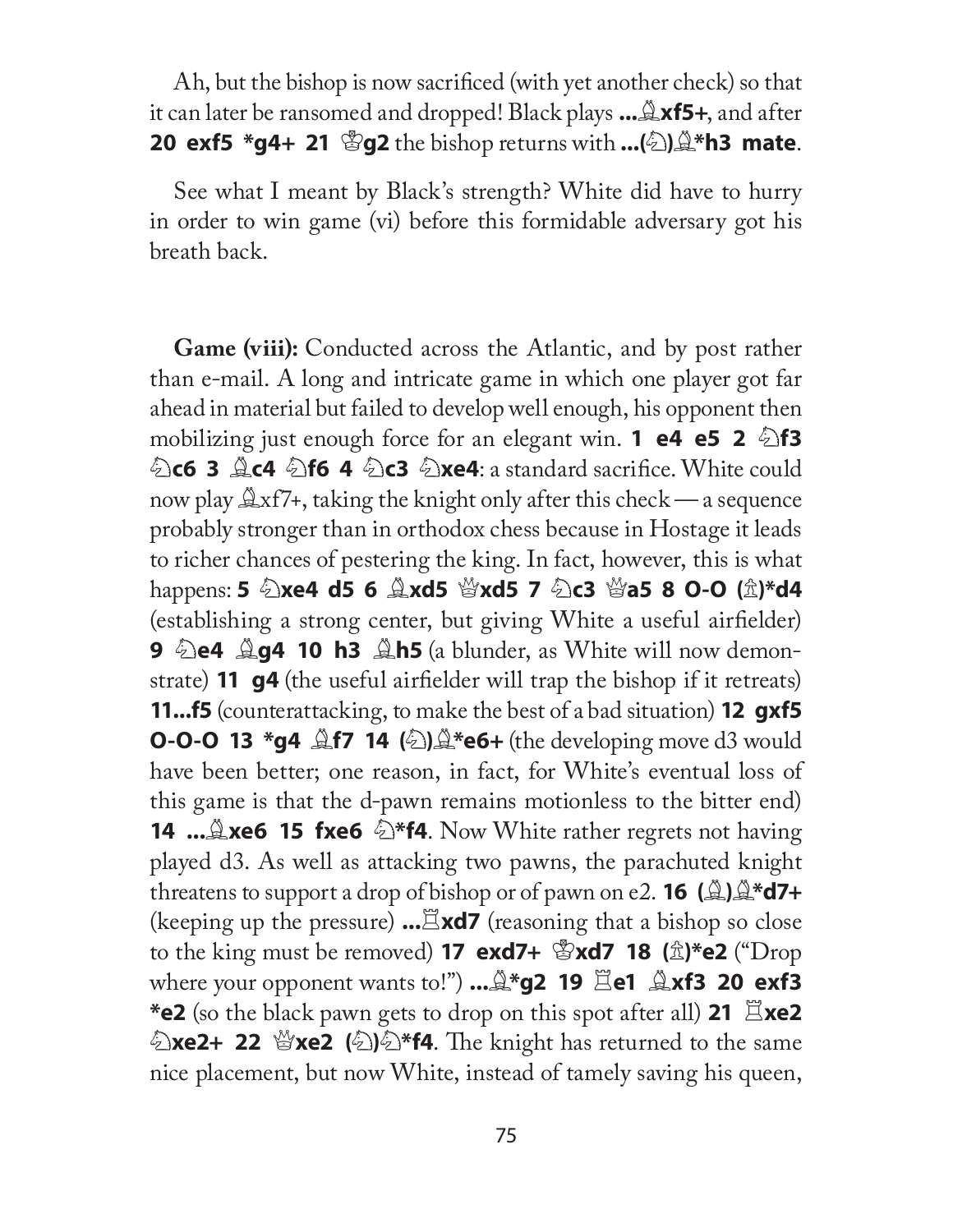

Black might next take the rook, 24...exf4, but White could reply 25 ( $\Delta$ ) $\Delta$ \*f5+. Blocking with ... $\Delta$ \*e6 would then be bad for Black: imagine 26 2c5+ @xc5 27 @xe6+ @e8 28 @d7+ @f7 (since ...@f8 loses the queen to  $\hat{\mathbb{Z}}^*$ e6+) 29  $\hat{\mathbb{Z}}^*$ g5+  $\hat{\mathbb{Z}}$ g8 (once again ... $\hat{\mathbb{Z}}$ f8 loses the queen, while ...  $f$ 6 leads to ( $\hat{\triangle}$ )  $\hat{\triangle}$  \*e4+  $\hat{\triangle}$ e5, and then  $\hat{\triangle}$ e6 mate) 30  $\mathcal{L}$  e6+, with mate next move. The black king would therefore need to retreat. If the retreat were 25...  $\&$ d8 then 26  $\&$ \*f7+ would fork king and rook; yet why not  $25 \dots 8e8$  instead? A continuation might be 26  $\triangle$ f6+ gxf6 27  $\triangle$ \*g7+ but it is hard to see any winning White attack starting from there — particularly as any failure to keep checking would give Black a chance of using the material advantage he'd have been accumulating (the knight and rook in Black's prison frowning across at the mere knight and pawn in White's, plus the rook and the bishop in Black's airfield, each worth more than if it had remained on the board). Black's next move, **24...d3**, therefore seems an act of uncalled-for desperation. One idea behind it is that cxd3 would be answered by ...( $\triangle$ ) $\triangle$ <sup>\*</sup>c2, and if White now moved his threatened rook then  $\mathbb{R}^*$ e1+ would win the queen.

To add to his difficulties, Black next blunders rather badly. He answers **25** Q**xd3+** with **...**R**\*d5**. What was needed was ...R\*d4, as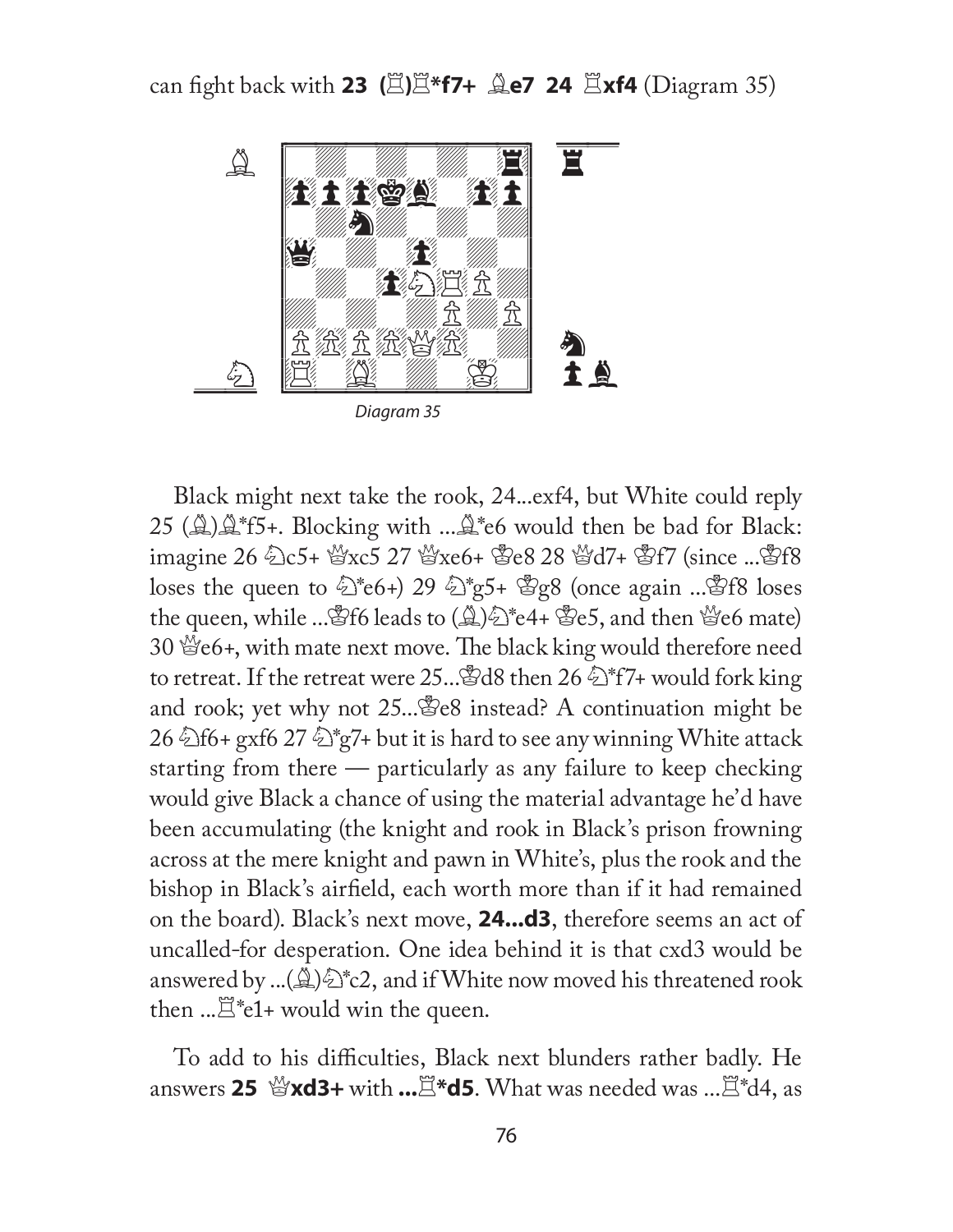becomes clear when **26**  $\triangle$ \***c5+** has been hurried to him by aircraft, train and postal van. His opponent has cut the connection between the queen and the rook — and with a check, too. The rook is pinned, so Black plays **26...**K**c8** and White duly takes the rook, **27** Q**xd5**. Black replies **...**R**d8**, hoping to capture the f4 rook after the queen moves away, or even for the queen-winning sequence  $28 \, \text{W}$ e6+  $\text{Bb}8$ 29 Rf5 (B)B\*d5. But White's answer is **28 (**B**)**B**\*d7+**. Th e black king takes flight, ... **b8**, and White saves his rook with **29 Ef7**. The defeat of the black forces appears virtually complete. White has a rook, a knight and two pawns as prisoners, while Black has none. Hostage Chess, however, offers remarkably many resources to players who have fallen behind, and Black does have in his airfield the bishop that White has just now placed there. He proceeds to make fine use of it, playing **29...**B**\*g8** (Diagram 36)



Diagram 36

At this point it becomes White's turn to go wrong. Best for him could be 30 b4. If Black replied ... xxb4 we could next see 31 2a6+ bxa6 32  $\triangle x$ c6 ( $\triangle$ )\*b7 (because if ... $\Xi$ xd5 instead, then this would be answered by  $\Xi$ f8+ since capturing the rook would simply invite it to return through a rook-for-rook hostage exchange) 33  $\langle \text{E} \rangle$   $\langle \text{E} \rangle$   $\langle \text{E} \rangle$   $\langle \text{E} \rangle$  +, after which White would seem able to crash through in one way or another: perhaps we would get  $33...Z$ xd7 34  $Z$ f8+  $Z$ xf8 35 ( $Z$ ) $Z$ \*c8+  $\mathcal{L}$ xc8 36  $\mathcal{L}$ xd7+  $\mathcal{L}$ b8 37 ( $\mathcal{L}$ ) $\mathcal{L}$ \*c8 mate. But instead White plays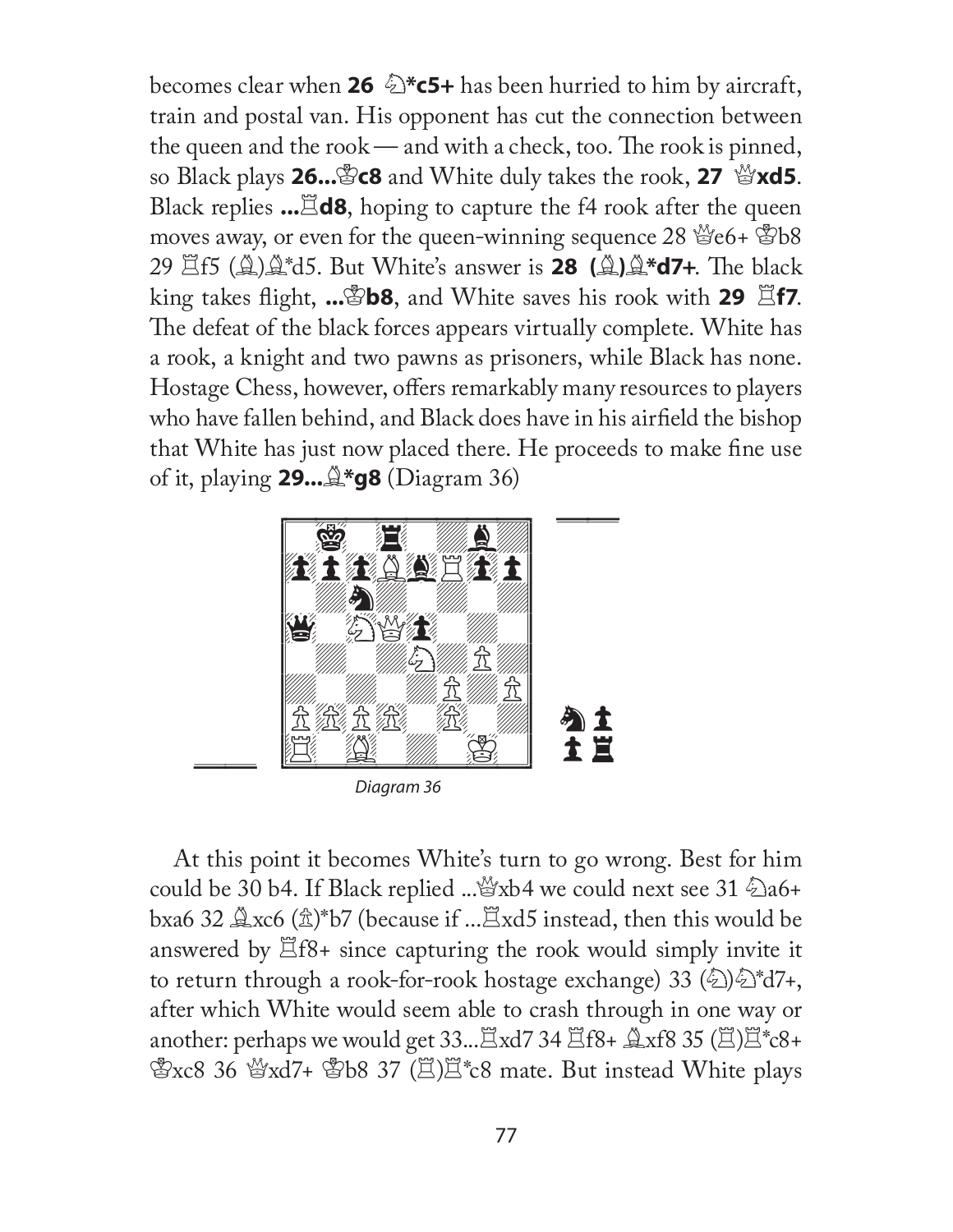**30 Le6** with complicated ideas about a back rank mate, ideas not worked out in enough detail. Black takes the queen as anticipated, **30...** Exd5, and White pushes on with his ideas, producing 31  $\Xi$ f8+. Yet now instead of kindly taking the rook, a move rather too clearly asking for a checkmate in next week's mail, Black plays **31...** $\triangle$ **d8**. **White then tries 32**  $\triangleq$ **d7+.** Black replies **...** Exd7. White now takes the rook, **33 Axd7**, but Black promptly makes an escape square for his king with **33...a6**, thereby preventing  $34 \times 10^{8}$   $\text{M}8 + \times 10^{8}$   $\text{M}8$   $35 \times 10^{8}$   $\text{M}8$ mate. And here White can think of nothing better than the leisurely **34** Exg8, adding another bishop to his prisoners. Sorry, but that isn't quite good enough, even though it leaves him with a marked material advantage.

The trouble is that White's a1 rook and c1 bishop are "undeveloped". Never having moved, they are doing hardly any work. Black now comes up with **34...** $\mathcal{A}$ **d5**. Besides attacking the g8 rook and the c7 bishop, this puts the exposed white king in grave danger. For one thing, the black queen could soon rampage, sacrificing herself so as to return through a queen-for-queen hostage exchange. White, though, seems **blind to his peril and the game continues like this: <b>35**  $\Xi$ **xd8+**  $\Omega$ **xd8 36 (E)E<sup>\*</sup>c8+ \Sequent** 37 Exd8. White's activities have maintained his material advantage, but Black is about to prove that this doesn't count for much: **37...(**N**)**N**\*e2+ 38 Resigns**. (Diagram 37)



Diagram 37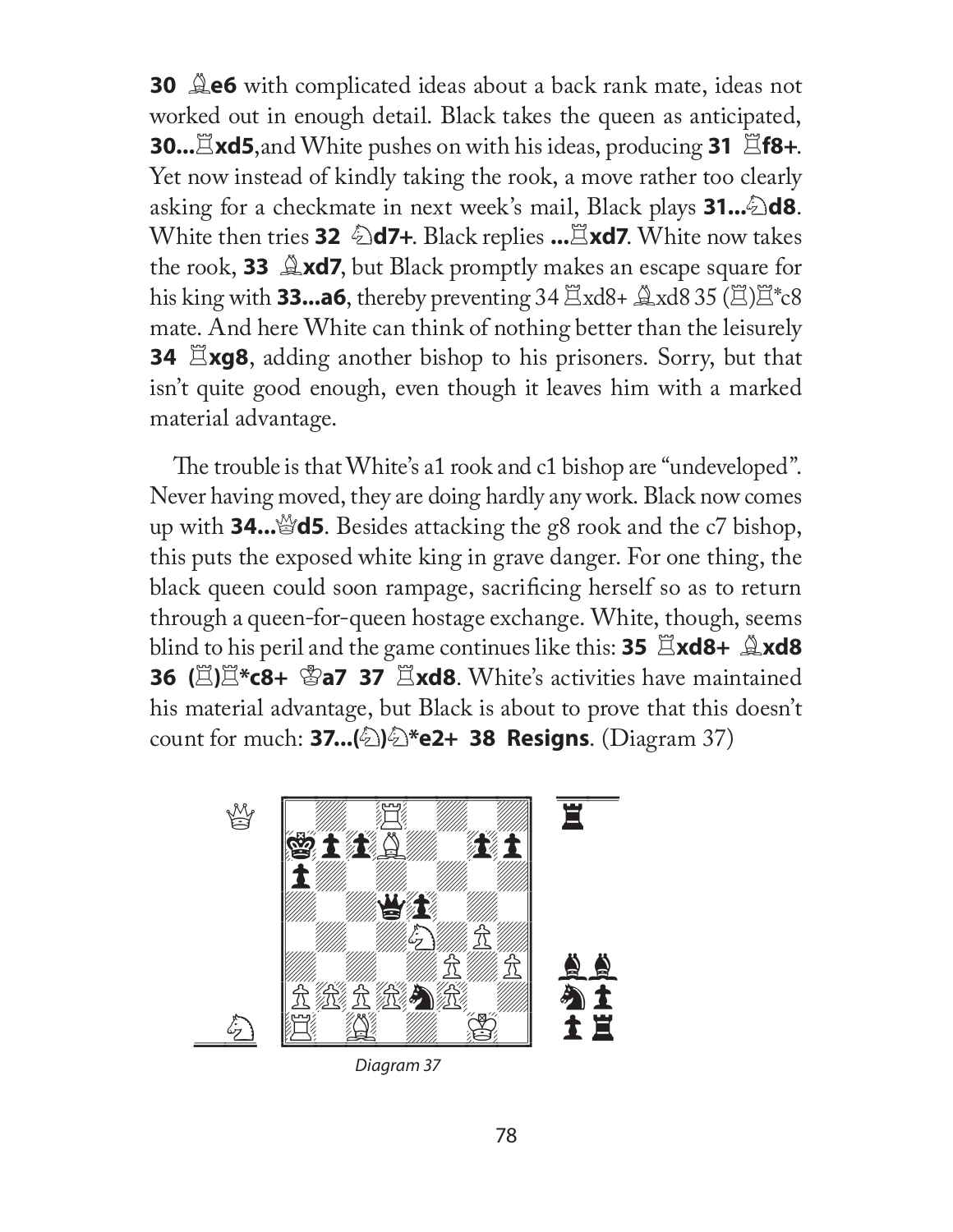The longest alternative to resignation was 38  $\mathscr{E}f1 \n \mathbb{E}^*g1+ 39 \mathscr{E}xe2$  $(\mathcal{L})\hat{\Sigma}^*$ f4+ (possible since the d2 pawn never moved) 40  $\mathcal{L}$ e3  $\mathcal{L}$ d4 mate. Shorter was 38  $g_2$   $\Xi$ <sup>\*</sup>g1+ 39  $g_2$ h2 ( $g_1$ - $g_2$ ) $g_1$ <sup>\*</sup>f1 mate. Or again, there was 38  $\mathbb{S}h2$  ( $\mathbb{S}$ )  $\mathbb{\geq}$  f1+ 39  $\mathbb{S}g2$  (or  $\mathbb{S}h1$ )  $\mathbb{Z}^*g1$  mate.

**Game (ix):** A brevity showing what can be in store when you exchange hostage queens and then launch an attack that fails. **1 d4 d5 2** N**c3 e5 3 dxe5 d4 4** N**e4** Q**d5 5 f3** Q**xe5 6 (**P**)\*e3** (White feared that the simple pawn push e3 would lead to losing a pawn through 6...dxe3  $\frac{10}{2}$ xe3  $\frac{10}{2}$ xb2, but the move he chose instead leaves him with a badly blocked position as well as giving Black an airfi elder) **...**B**b4+ 7** B**d2 dxe3 8** B**xb4** Q**xe4** (a clever sequence, for fxe4 would be punished by ...\*f2 mate) **9**  $\mathscr{A}$ **d3** (vacating d1, so that now dropping the black pawn on f2 would only win a knight) **...** $\mathbb{Z}$ **xd3**. As will shortly become plain, capturing the dangerous bishop would have been far better. Or else ...\*d2+ which could lead to  $10 \Delta x d2 \Delta x d3 11 \text{ c} x d3 \text{ e} x d2 + 12 \Delta x d2 (\Delta x)^* e3 + 13 \Delta x e3 (\Delta x)^* c5 +$ 14  $d4 \triangleq xd4$ , and then if 15  $d4 \triangleq xd4$  we get ...  $d2c6$  + to attack the very **badly exposed king. 10 cxd3 (營)營\*f2+ 11 §d1 營xf1+ 12 §c2** Q**xa1** (Diagram 38)



Diagram 38

Black has won a rook — but White has avoided using up his airfielder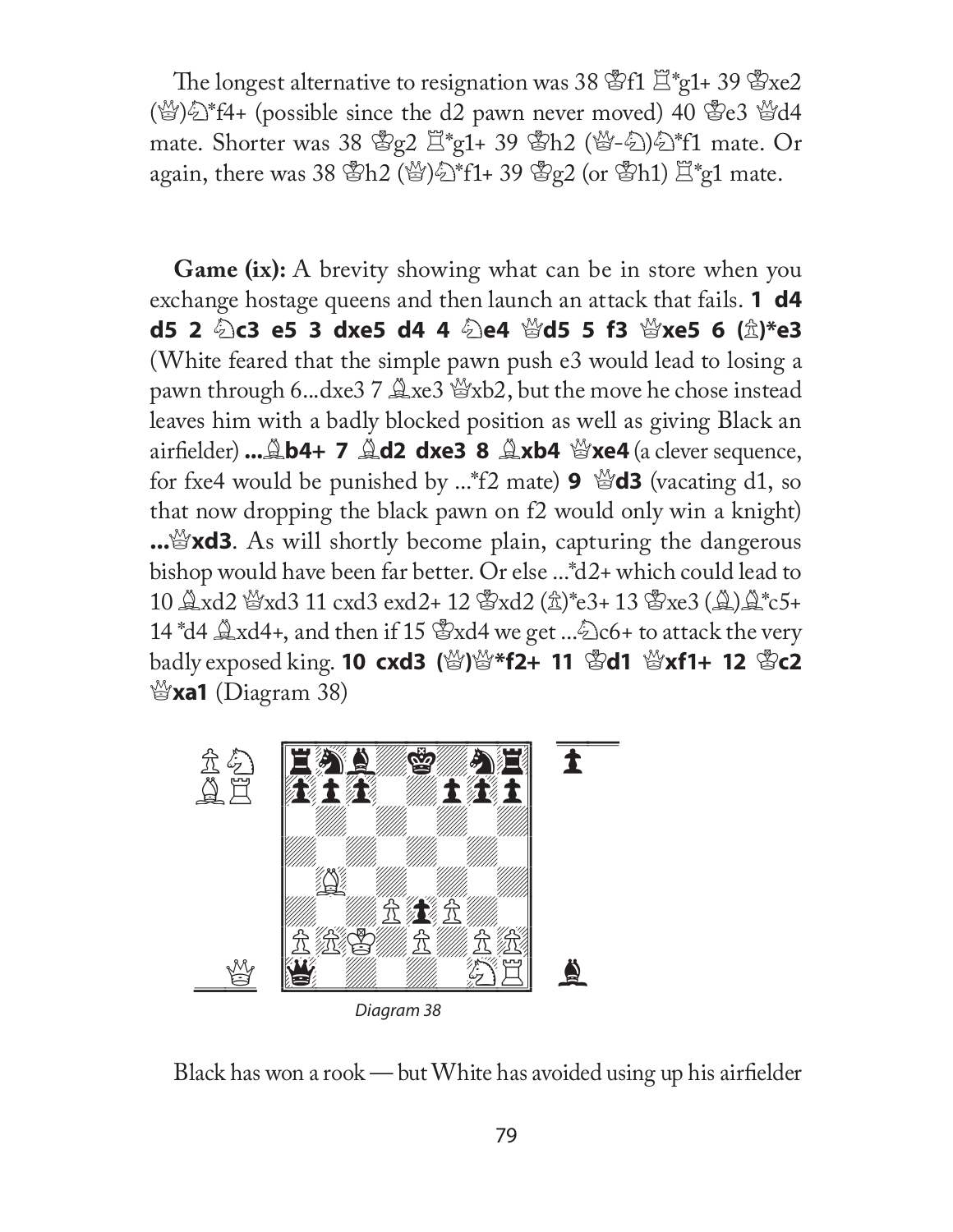in the sequence 12  $\mathbb{Q}^*$ e1  $\mathbb{Q}$ xe1 13  $\mathbb{Q}$ xe1 or  $\mathbb{Q}$ xe1. The airfielder can therefore now begin a mating attack in which the black king's every move is dictated: **13** 營\*f8+ 當d7 14 (負) 笔\*e5+ 當e6 15 營xf7+ K**xe5 16 f4+** K**d4 17 (**P**)\*c3 mate**.

**Game (x):** Another demonstration of how swiftly storm clouds can gather in Hostage Chess. **1 e4 e6 2 d4 d5 3 c4 dxe4 4** N**c3** N**f6 5** B**g5** B**e7 6 f3 exf3 7** N**xf3 O-O 8** B**d3** N**g4 9**  $\triangle$ **xe7**  $\triangle$ **xe7** (better would have been ...( $\triangle$ )\*f2+ before White could prevent it) **10**  $(\hat{\mathbb{Z}})^*f2$  (to stop Black dropping pawn or bishop here) **...\*e3 11** ( $\triangleq$ ) $\triangleq$ \*h4 exf2 (it's only pseudo-check for there's no imprisoned black piece with which the pawn could in theory change places if it moved forward — but remember, until the pseudo-check is ended no black piece can legally be captured) **12** K**e2** (capturing the pawn,  $\triangle xf2$ , would have been safer)  $\ldots \triangle yb4$  13  $\triangle yc2 \triangle xg6$ **14 h3** (fearing that  $\triangle$ xg6 would lead to ...fxg6, bringing the rook to bear on the weak white position, and next perhaps to  $...(A)A*e1$ , reinforcement for the irritating pawn) **14...**B**xd3+ 15** K**xd3 e5 16 (A)**  $\mathbb{A}^*$  **c5**: though this looks attractive, capturing the dangerous knight, hxg4, is what was needed — for Black is about to disregard the attack on his queen, reckoning that attacks on kings are what are **crucial. <b>16...**  $\triangle$  **f5+ 17**  $\triangle$  **e4**  $\triangle$  **xe4+ 18**  $\triangle$  **xe4**. The king is now dangerously drawn forward. (Diagram 39)



Diagram 39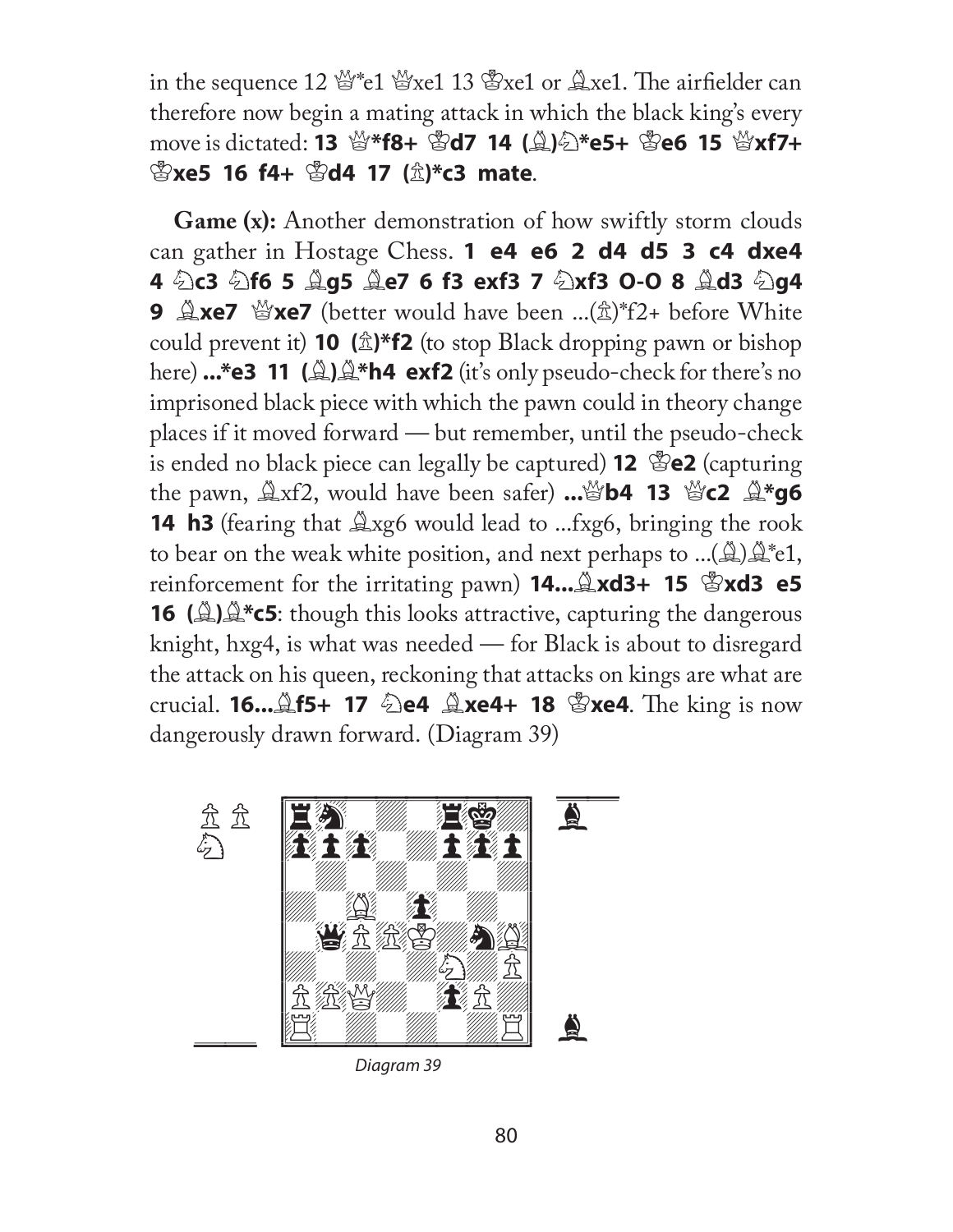**18...f5+ 19** \\ \ **10 C** (reasoning that \\ \ 3d3 would mean losing the queen through ... $\mathbb{Q}^*$ e4 20  $\mathbb{Z}$ e2  $\mathbb{Z}$ xc2, after which taking the enemy queen in return, Bxb4, just yields ...(Q)Q\*d3 mate) **19...**B**\*c6+ 20** ③e6 **Qd7+ 21** ③e7 (②) **4\*d8 mate**, the alternative being 21  $\mathscr{L}d5$  ( $\mathscr{L}$ ) $\mathscr{L}$  c6 mate.

**Game (xi):** Played quickly (maybe it took forty minutes) and with victory going to the weaker player after an attack launched at the right moment. **1 e4 e5 2** B**c4** B**c5 3 b4** B**xb4 4 c3** B**c5 5** N**f3** N**c6 6 O-O** N**f6 7 d4 exd4 8 cxd4** B**b6 9 e5** N**e4 10** R**e1 (**P**)\*g4 11** R**xe4 gxf3 12** B**xf7+** K**xf7 13 (**N**)**N**\*g5+ Eg8 14 Exf3**. White now has a very aggressive position thanks to his sacrificial bishop, following up the pawn sacrifice he made on his third move so as to gain an advantage in development. He actu**ally threatens to mate next move. <b>14...** $\triangle$ \***h6 15 \*c5**  $\triangle$ **xc5** (Black argues that having a bishop and two pawns to rescue and drop will reduce White's pressure on him) **16 dxc5** ( $\hat{\mathbb{Z}}$ )\***b2** (if the white bishop **captures this pawn, White's knight will be taken) <b>17**  $\mathcal{L}(\hat{\mathbb{Z}})$ **e6 18 \andom 18 \andom 2.** Black might seem to have pushed away the danger, but at great cost. He has put two pawns into White's airfield, and his former advantage in material has been replaced by being a pawn down. **18...d6 19 exd6 cxd6 20 2xe6 2xe6 21 2xh6 gxh6**. Here, instead of just capturing the bishop, White plays **22 (**B**)**B**\*f6** (Diagram 40)



Diagram 40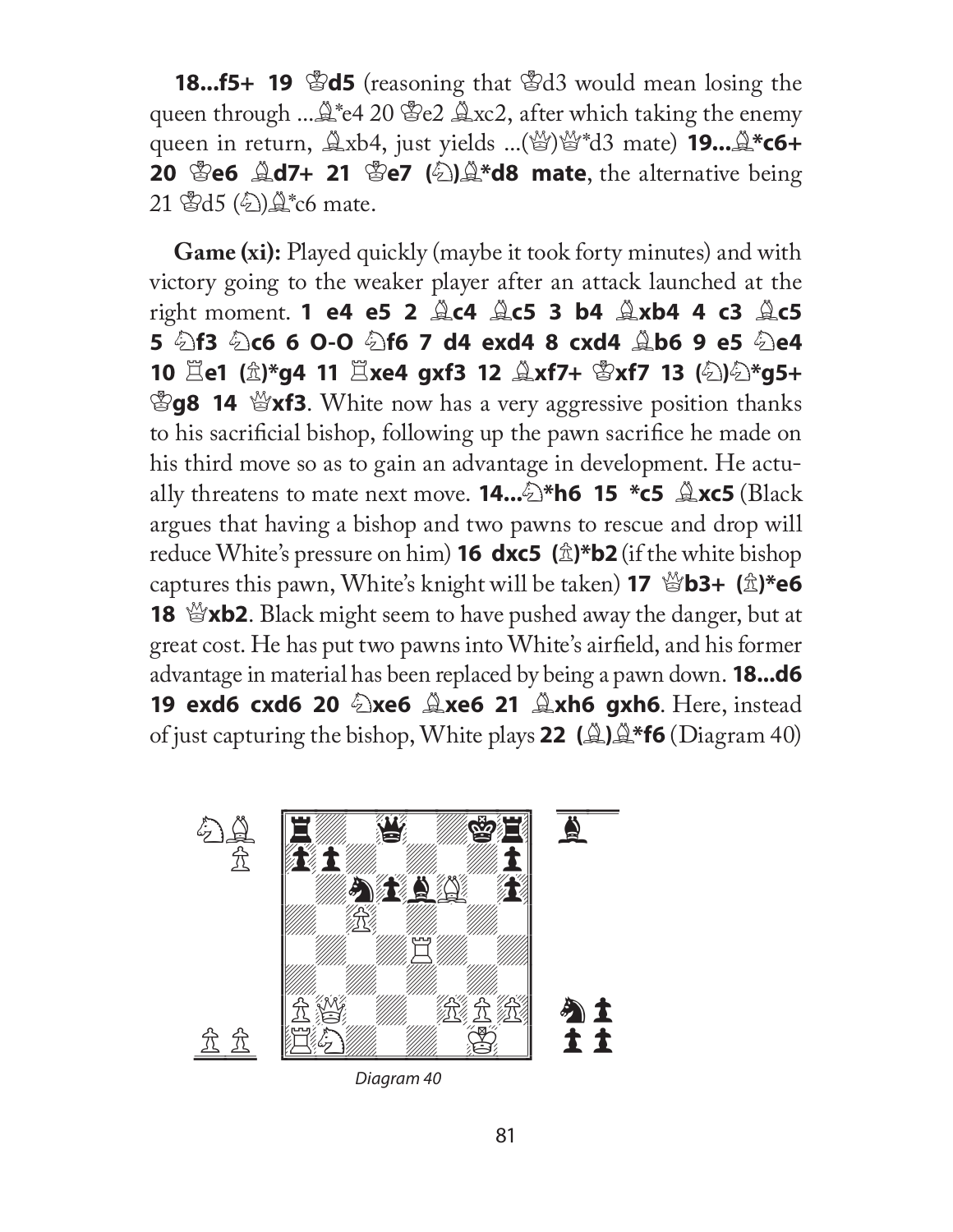With king exposed and rook about to be taken, Black looks in a terrible state. He finds a superb answer, however. Disregarding the attack on his queen, he plays **22...**B**\*e5**. Besides cutting the connection between the white queen and bishop, this attacks the queen, making White wish he had played 22 \*g7. Judging that it would be poor to take the black queen, losing his own and then no doubt the **rook as well, White replies 23**  $\triangle$ **xe5**. Next comes **...dxe5 24**  $\triangle$ c3 **(**P**)\*b4 25** R**d1 (**B**)**B**\*d4** (blocking the attack on the queen and **pinning the white knight) 26**  $\Xi$ **(d)xd4**  $\triangle$ **xd4 27**  $\triangle$ **\*d6 (attack**ing the e5 pawn, blocking the black queen's fire and entering Black's camp very aggressively) **...bxc3 28** Q**xb7 (**B**)**N**\*e2+** (Diagram 41)



Diagram 41

Black thinks of himself as lashing out wildly, but White, expert enough to recognize trouble when he sees it, starts shaking his head and groaning. The game continues with 29  $\Xi$ xe2. (White feared ... $\Xi$ b8 if the king moved. Playing 30  $\&$ xb8 would then yield ...( $\&$ ) $\&$ <sup>\*</sup>g1 mate, yet if he instead moved the queen out of danger ... <sup>[2]</sup>b1+ looked very threatening.) **29...**N**xe2+ 30** K**f1 (**N**)**N**\*d2+** (correctly keeping up the checks instead of saving the knight) 31  $\mathbb{E}$ xe2  $\mathbb{L}$ c4+ 32  $\mathbb{E}$ e1 (fearing that if  $d3$  instead, then Black would reply ... $\triangle xd3$ , sacrific**ing the bishop to draw the king forward) <b>32...(** $\circled{2}$ ) $\circled{2}$ **\*d3+ 33**  $\circled{2}$ **d1 Exf2+ 34 \Se1 \end3+ 35 \Septement (\flumbare)\*e2+ 36 \Sec2 (the alternative \)**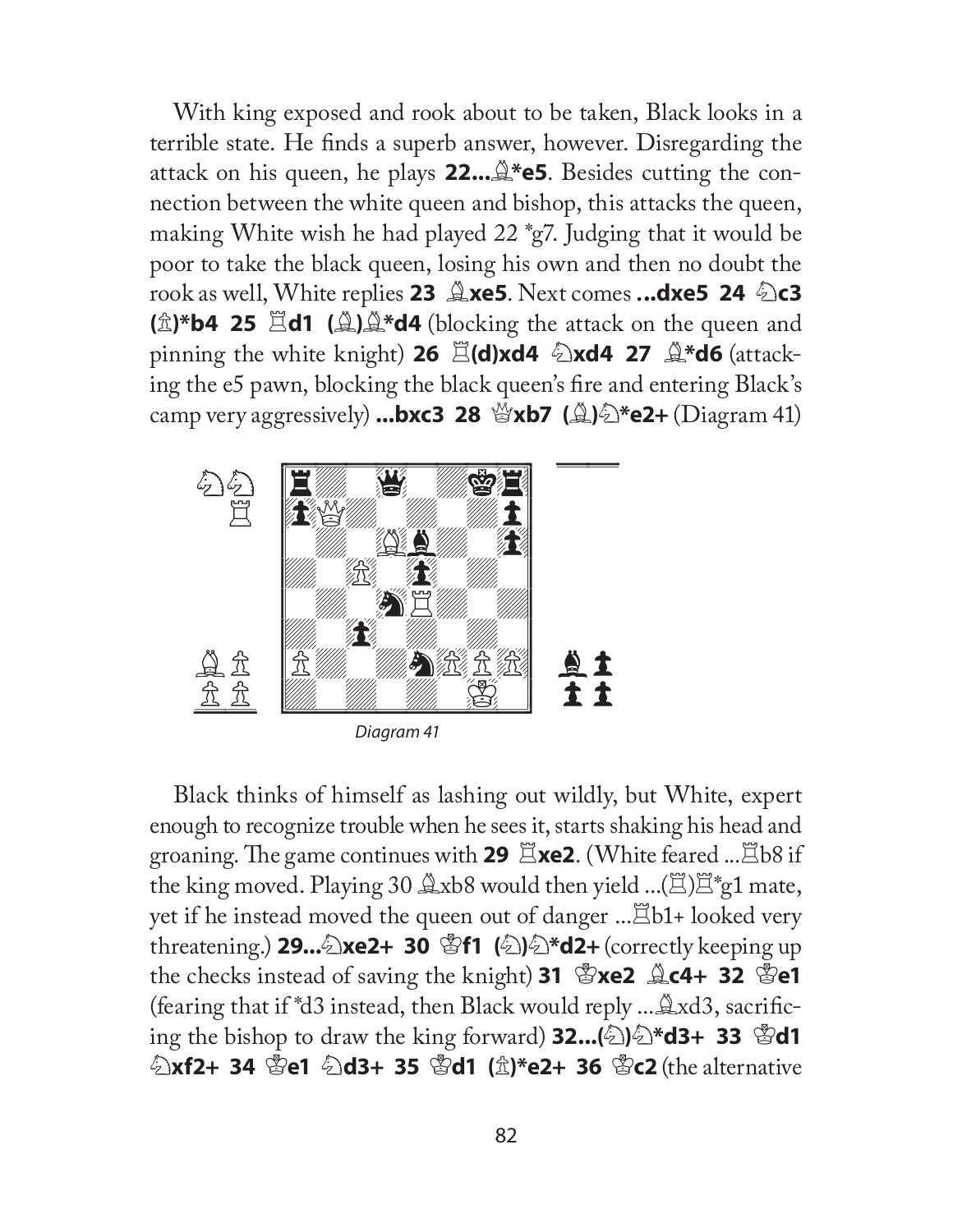loses the queen) **...(**R**)**B**\*d1+** (this, the ninth check in an unbroken series, had better lead to victory soon, for the force in White's airfield has become gigantic) **37**  $\mathscr{L}$ **xc3**  $\mathscr{L}$ **a5+** (so now White might mate with  $\hat{\mathbb{S}}^*$  f6 if given an opportunity) **38**  $\hat{\mathbb{S}}^*$  **b4**. This looks adequate, but is refuted by a fine sequence in which the black queen dies when capturing a bishop which is then used to ransom a crucially important pawn:

**38...**\\'\'\**xb4+ 39** \\'\text{\mata}\stand{\mata}\sqrt{\mata}\sqrt{\mata}\sqrt{\mata}\sqrt{\mata}\sqrt{\mata}\sqrt{\mata}\sqrt{\mata}\sqrt{\mata}\sqrt{\mata}\sqrt{\mata}\sqrt{\mata}\sqrt{\mata}\sqrt{\mata}\sqrt{\mata}\sq alternative was 38  $\mathbb{Z}^*$ b4  $\mathbb{Z}$ a3+ 39  $\mathbb{Z}$ xd2  $\mathbb{Z}$ c1 mate.

**Game (xii):** A contest between close relatives, with two thousand miles of Canada dividing them. They are playing on the board at a Hostage Chess website set up by Fergus Duniho:

http://play.chessvariants.org/pbm/presets/hostage\_chess.html

Filled with ingenious moves, the game has one king castled while the other is stuck in the center. What's more, that is the situation after a heavily sacrificial capture of a queen. Everything is therefore **weirdly out of balance. <b>1 e4 e5 2 harash 2 c6 3 <b>Ac4 d6 4 d3 Ag4 5 h3 Axf3 6**  $\mathbb{S}$ **xf3**  $\mathbb{S}$ **f6 7 (A)** $\mathbb{S}$ **\*g5**  $\mathbb{S}$ **d4 8**  $\mathbb{S}$ **d1 d5 9 exd5**  $\triangle$ **b4+**. This seems to be asking to lose material, yet Black has worked everything out. (Diagram 42)



Diagram 42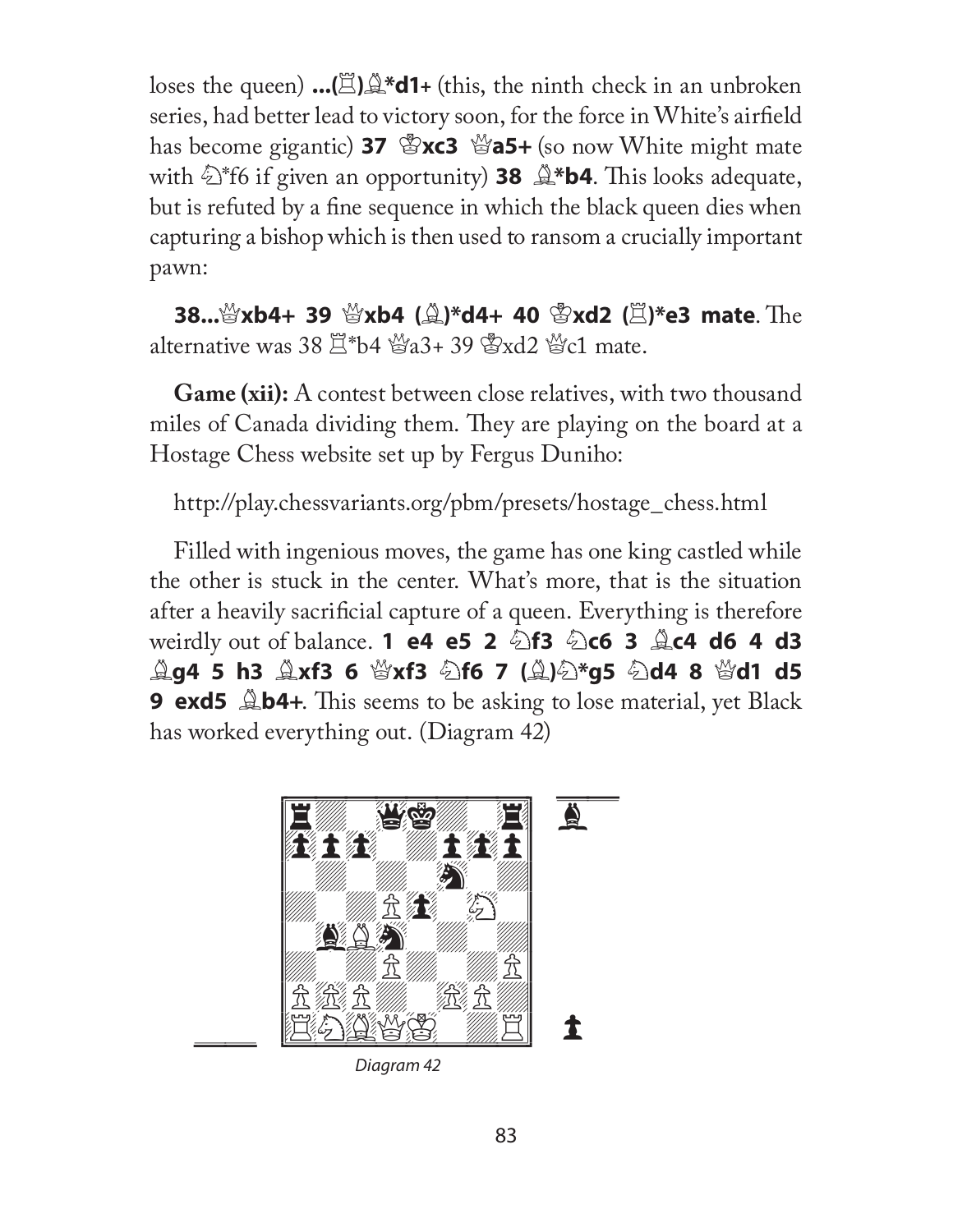**10 c3** B**xc3 11** N**xc3 (**P**)\*c2 12** Q**d2** B**\*f4 13 \*e3** B**xg5 14 b5** (to get rid of that aggressively placed black knight) ... **e4** (another startling move, but once again Black has worked out everything) (Diagram 43)



**15 dxe4 (**N**)**N**\*f3+ 16 gxf3** N**xf3+ 17** K**e2** N**xd2 18** B**xd2**. Although the queen-grab took place exactly as planned, it has cost Black two knights in addition to moving an imprisoned knight into White's airfield. In compensation, the white position has been made to stagger drunkenly; White's king cannot castle; and Black can hope for a "queen rampage" since capture of his queen could be followed at once by a queen-for-queen hostage exchange. **18...O-O**

**19 ②a3 a6 20 ③b3 b5 21 ④xc2 營d6 22**  $\Xi$ **(a)g1 營f6** (an unfortunate move, as the dramatic sequel shows)

**23**  $\triangle$ \***f3**  $\triangle$ **h4**, since moving to h6 would be answered by  $(\triangle)$ <sup>\*</sup>g5. **24 2xh4 \Pright 25**  $\Xi$ **xg7+** (safe because ...\Pright xg7 would be answered by  $\mathbb{\hat{D}}^*$  f5, forking king and queen; this gave Black quite a surprise) **...**\\\**h8 26**  $\Xi$ **g4** (Diagram 44)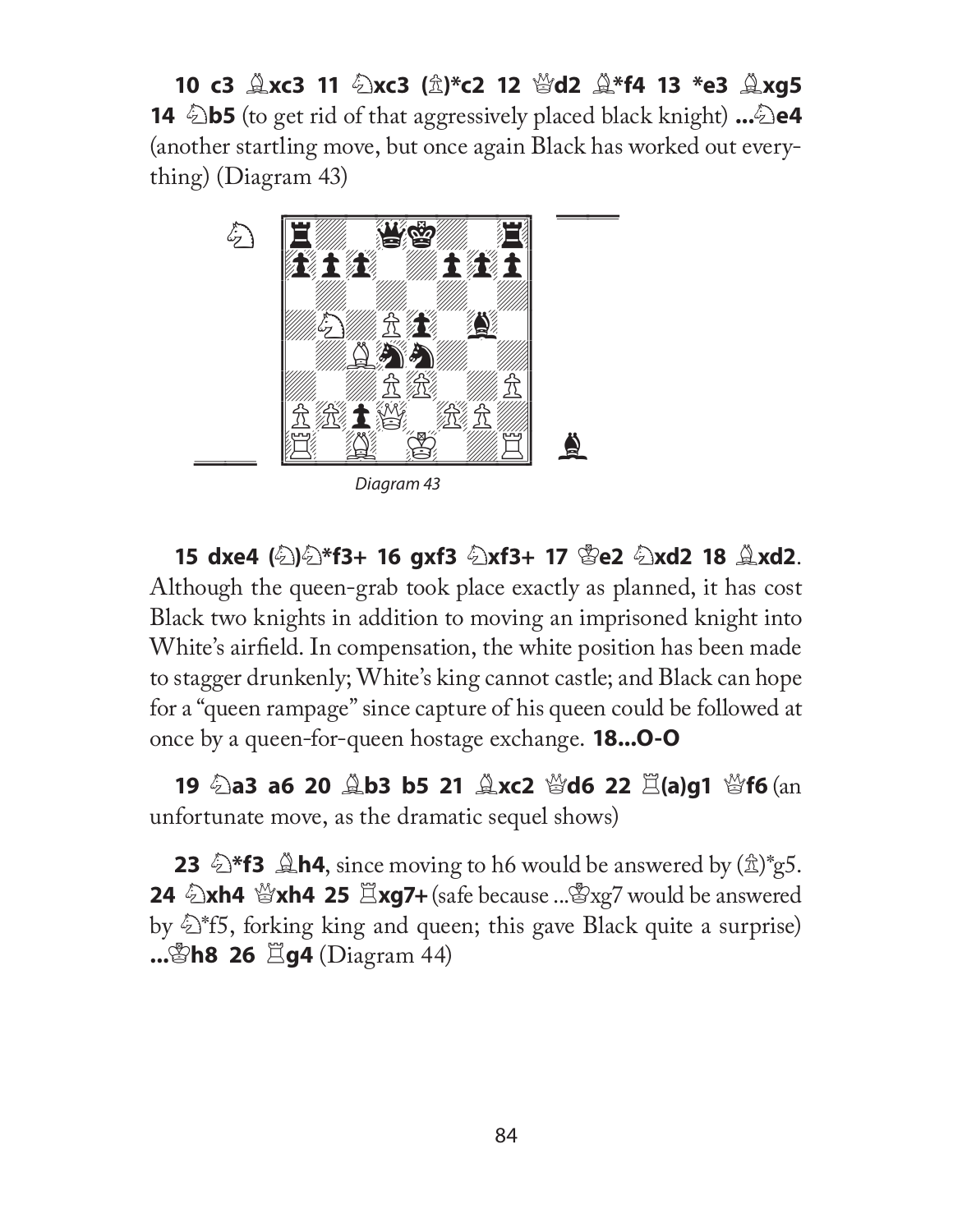

Black is in trouble, for if he saves the queen then his king can be attacked by  $(\hat{\mathbb{Z}})^*$ g7+. If he next moves the king back to g8, he risks getting mated by a knight dropped on h6 or on e7, or first on one of those squares and next (after being captured and then ransomed) on the other. The mate could be prevented by having the queen flee to f6 or h6 so as to cover g7, but when the pawn dropped the queen would have to capture it and die.

**Still, Black thinks he sees a solution: 26...(** $\hat{\mathbb{Z}}$ **)\*f3+.** The idea is that if White plays 27  $\mathcal{L}$ <sub>3</sub>xf3 the black queen can escape to f6 *with check*, gaining the tempo needed for repairing the king's weakened position. Even better for Black would be if White tried 27 \frac{3}3. This would lead into ...( $\triangle$ ) $\triangle$ \*e2+ 28 \&c3 \&xg4, after which White couldn't afford 29 hxg4 because of ...( $\mathbb{S}$ ) $\mathbb{S}$ \*c5 30 \*c4 ( $\mathbb{E}$ )\*b4 31  $\mathbb{S}$ b3  $\mathbb{R}$ xc4  $32 \text{ } \&$  xc4 mate.

In fact White plays 27  $\mathscr{B}$ d1 instead. None the less Black continues to see hope: **27...**Q**xg4 28 hxg4 (**N**)\*e2+**

**29** \\\,\effect{\mated at once by a parachuted knight} **...**(營)쌀**\*f1+** (Diagram 45)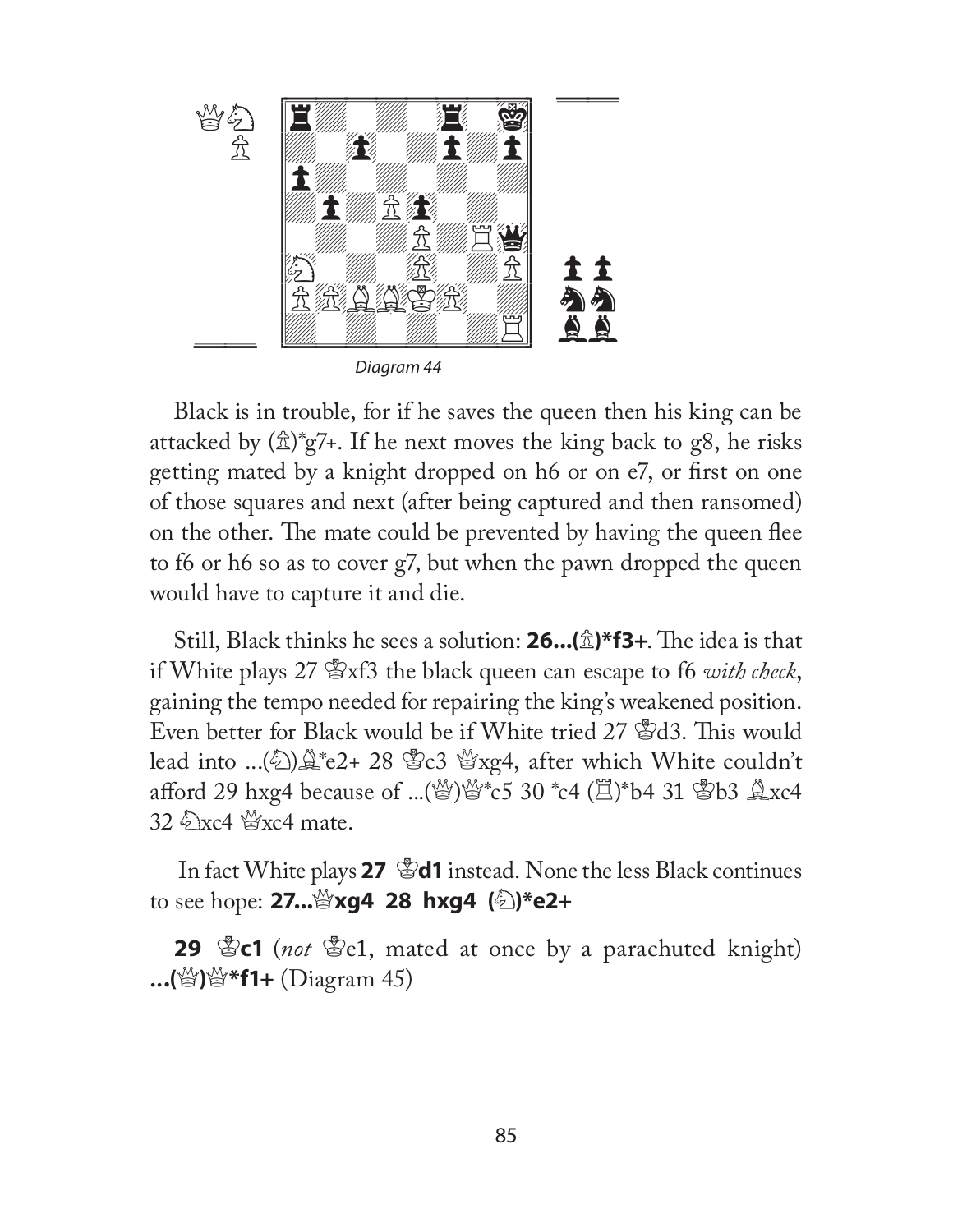

If the rook now sent the queen to prison, the pawn would take the rook and promote by changing places with her.

Unfortunately White just blocks the check with **30**  $\triangle$ **e1**. The rook protects the bishop by an "X-ray" through the black queen. Black's response is **...**Q**xh1**, allowing a short ending: **31 \*g7+** K**xg7 32**  $\circled{}^*$ **f5+**  $\circled{}^*$ **f6 33**  $\circled{}^*$ **g7 mate. There were several alternative** responses but none would have done more than delay the defeat.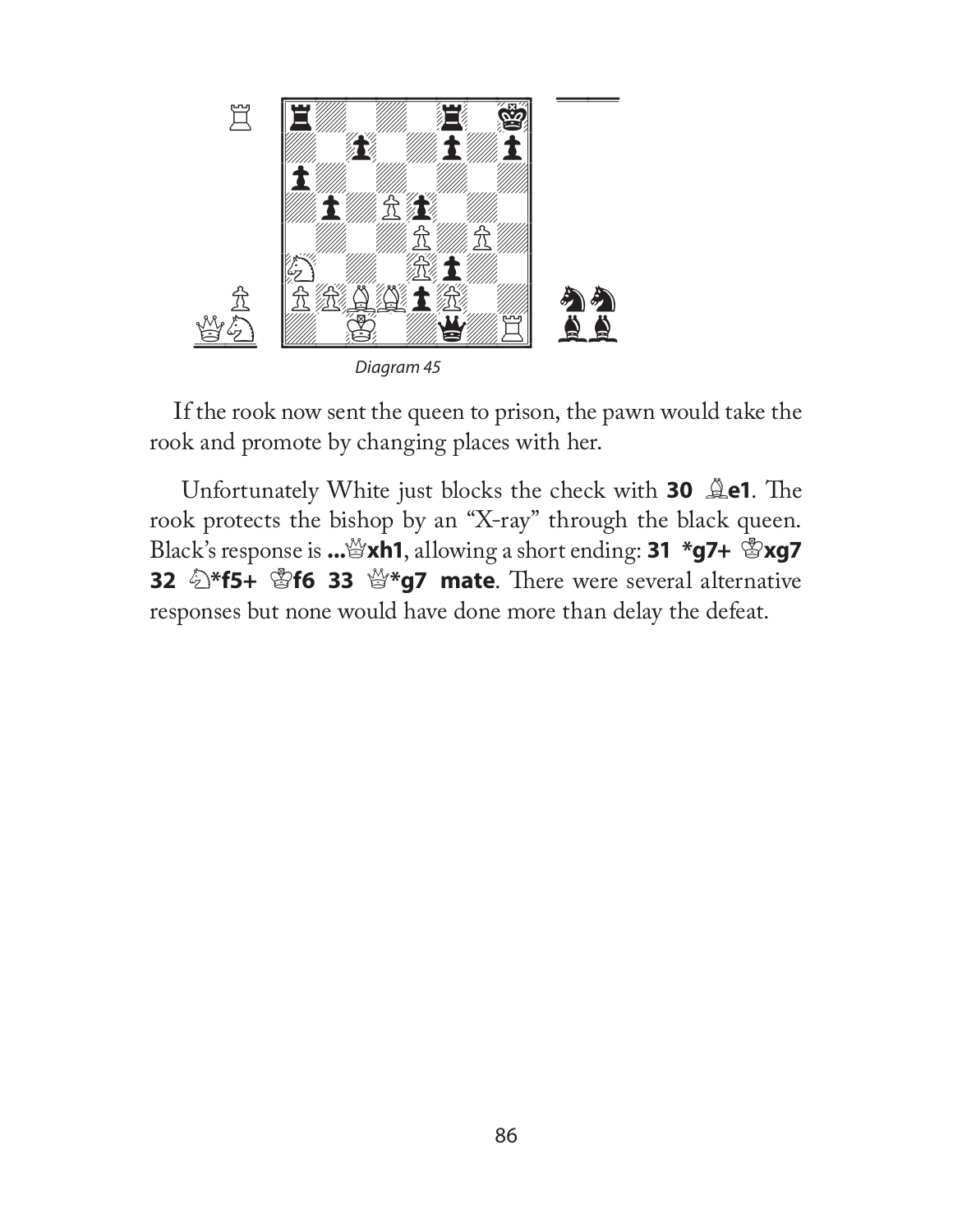Chapter 5

# A Chess Master in Trouble

Here a very good chess-player, a strong International Master, lost to David Pritchard who took White.

The loser fully understood the Hostage Chess rules allowing men to parachute back onto the board. However, having had too little practice meant he wasn't sufficiently alert to the effects of hostage exchanges. He tried to play a normal Scotch Opening. The game began as follows: **1 e4 e5 2 2 f3 2 c6 3 d4 exd4 4** 2xd4 **Ac5 5** 2xc6 \f6 (Diagram 46)



87 That's a standard move in this opening. It threatens mate by  $Qxf2$ . The idea is that when White guards against the mate, Black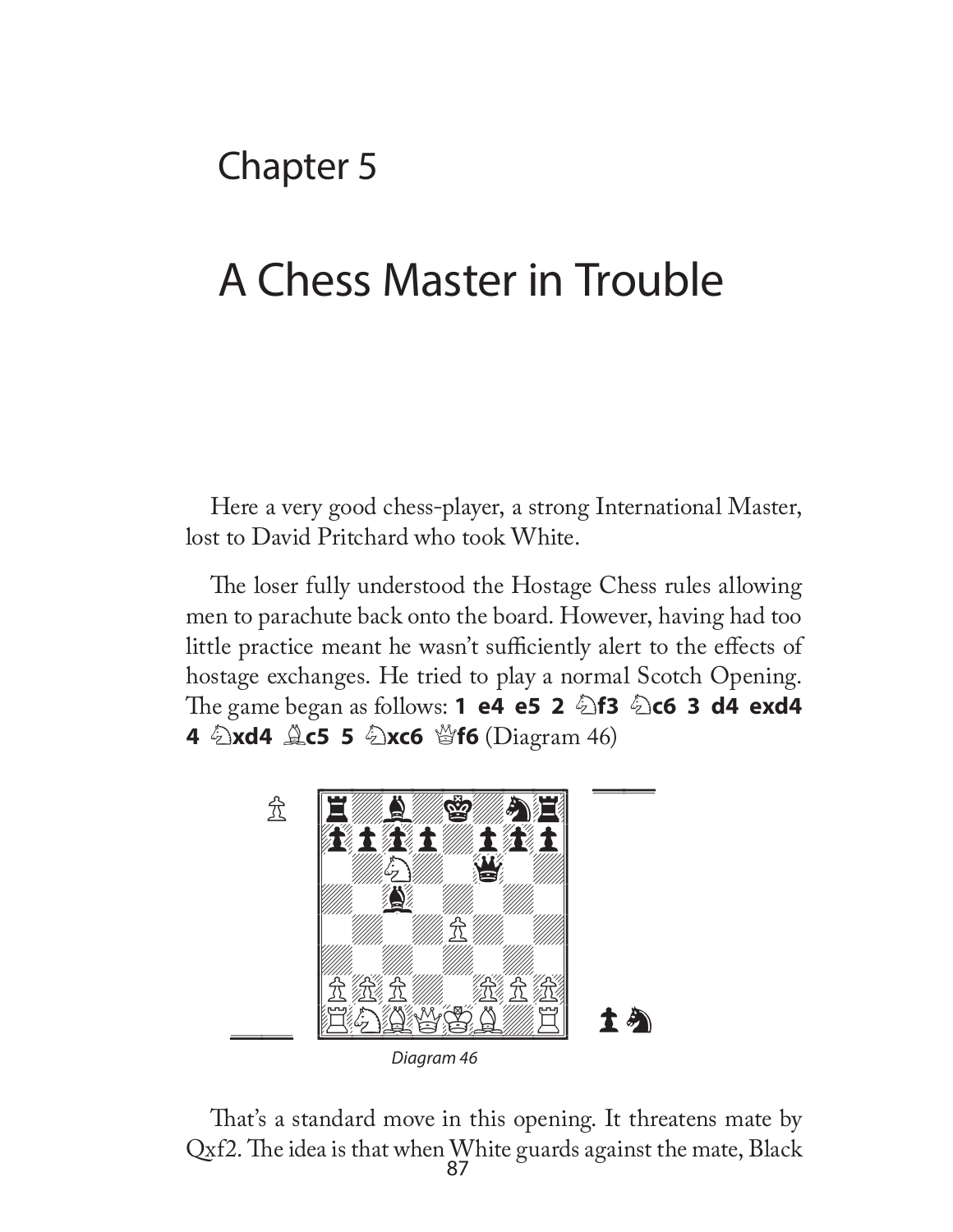will capture the knight with the queen instead of with a pawn so that he avoids "doubling" his pawns (putting one in front of the other on the same file). Well, the move loses a piece in Hostage Chess. White played **6 (**P**)\*d4** and the dropped pawn, protected by the knight, both guarded against the mate and attacked Black's bishop. Take the knight and lose the bishop? Save the bishop and let the knight escape? Doubled pawns would have been far preferable! Th e game continued: **6 ...**Q**xc6 7 dxc5** (adding a whole bishop to the knight in White's prison) **...** Q**xe4+** (picking up a **mere pawn, not nearly enough compensation) 8**  $\mathcal{L}$  **<b>e2**  $\mathcal{L}$  **xe2+ 9 Axe2**. Two hostage queens were now waiting to be exchanged, so the players needed to be extremely careful.

Then came **9 ...**  $\triangle$  **f6 10 O-O**  $\triangle$  **e4** (hoping for an attack before White became developed enough to make use of his advan**tage in material) 11 <b>Qe3 O-O 12 Qd2 f5 13 Qc4+ \Subset** (Diagram 47)



Sadly, that was inadequate. Something had to be parachuted so as to block the bishop's line of fire. Black's move got him smothered immediately: **14** (營)營**\*g8+**  $\Xi$ **xg8 15** (鱼)名**\*f7 mate**. (Diagram 48)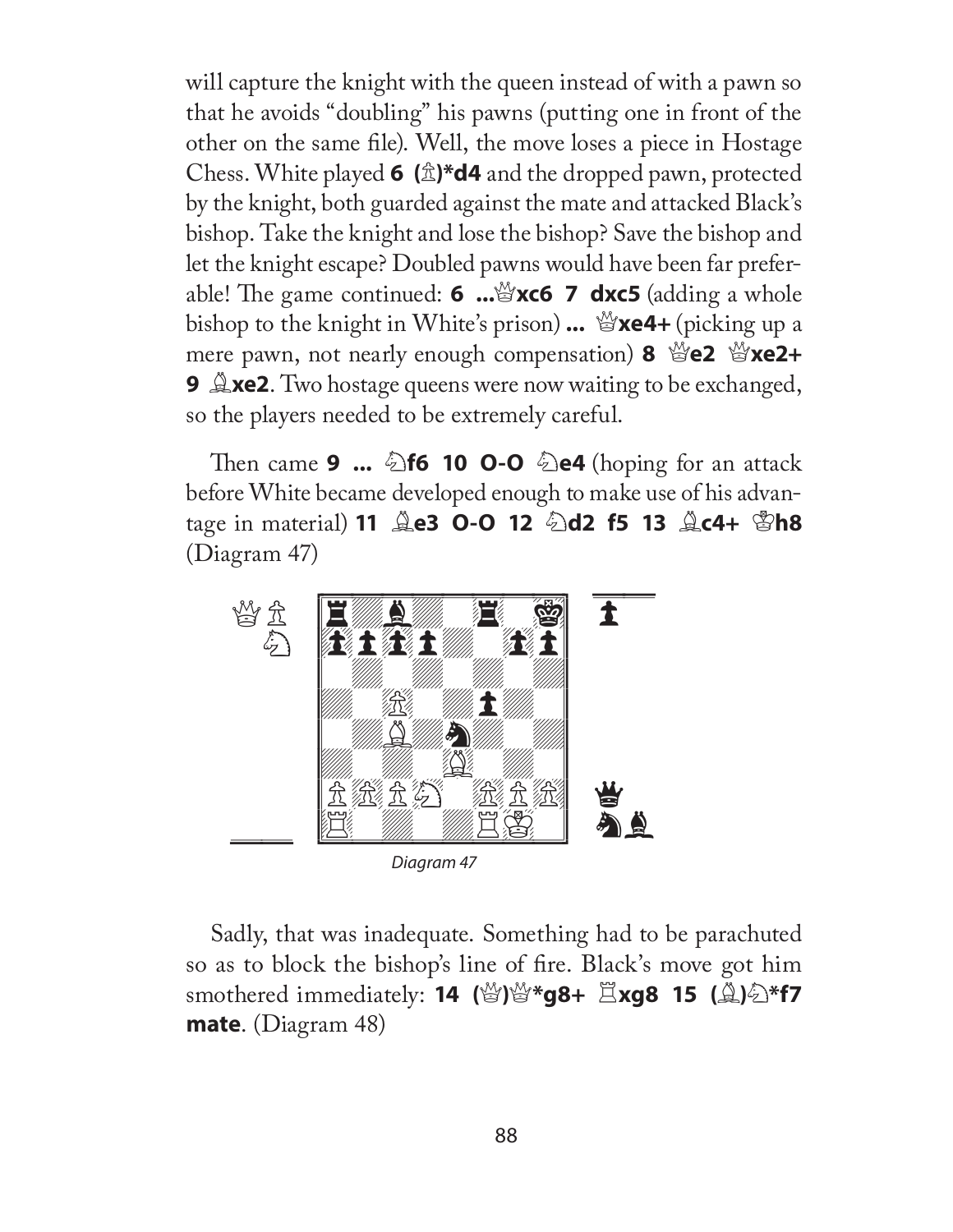

What moral can we draw? That even chess champions will find this field too difficult? Of course not. Mistakes like those are made by everyone who is fairly new to Hostage Chess. After building up a little experience you will make far fewer of them. Your skill at normal western chess should then make itself felt very strongly. At that stage it would be kind if you warned newcomers of the perils of Hostage. Remember, after only fifteen moves a master of the standard game had his king in the top right corner of Diagram 48.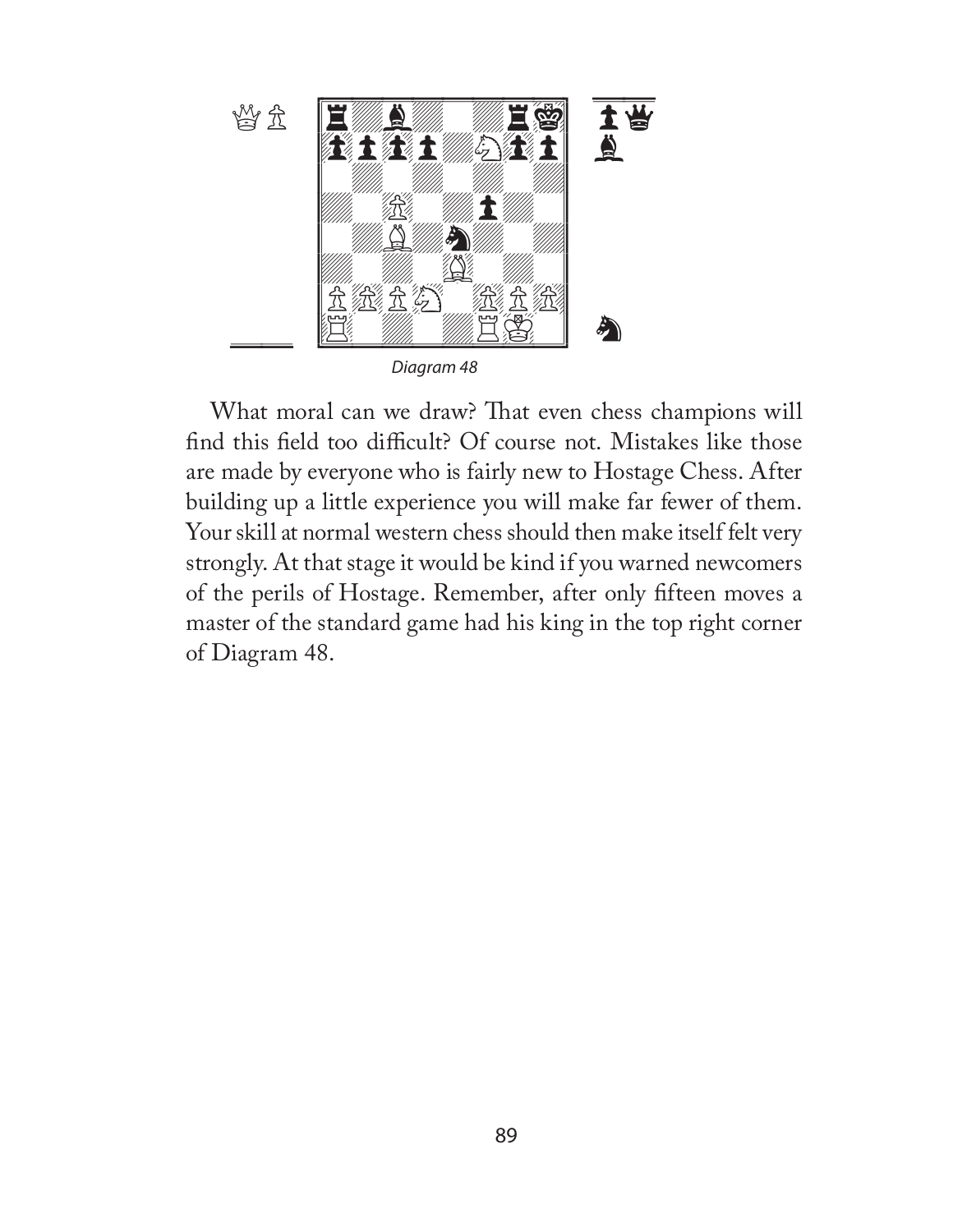## Chapter 6

## More Master Games

The chapter begins with FIDE Master Robert Hamilton fighting first against Grandmaster Kevin Spraggett, then against International Master Lawrence Day. Next there are games between Ray Kaufman, another International Master, and his father, Grandmaster Larry Kaufman.

#### **Game (I.):** *White* **FM Robert Hamilton** *Black* **GM Kevin Spraggett**

After warming up by playing several games at speed, the contestants feel ready for something serious. **1 e4 b6 2 d4 <b>Ab7 3 Ad3 e6 4**  $\frac{1}{2}$ **f3 d6 5 c3**  $\frac{1}{2}$ **d7** 

**6**  $\mathbb{Z}$ **e2**  $\mathbb{Z}$ **e7**. Spraggett seems to think it wise for Black not to push forward quickly in Hostage Chess. Light-square weaknesses have appeared in his queenside, however, and Hamilton at once exploits them.

**7** B**a6** Q**c8 8** B**xb7** Q**xb7 9 (**B**)**B**\*a6** Q**b8 10 e5 dxe5** (opening up the position in this way leads Black into difficulties, so **10...d5** might have been preferable) **11**  $\triangle$ **xe5**  $\triangle$ **xe5** 

**12**  $\mathbb{Q}$ **xe5 (** $\hat{\mathbb{Z}}$ **)\*b7** (White might have played ( $\hat{\mathbb{Z}}$ )\*b7 himself instead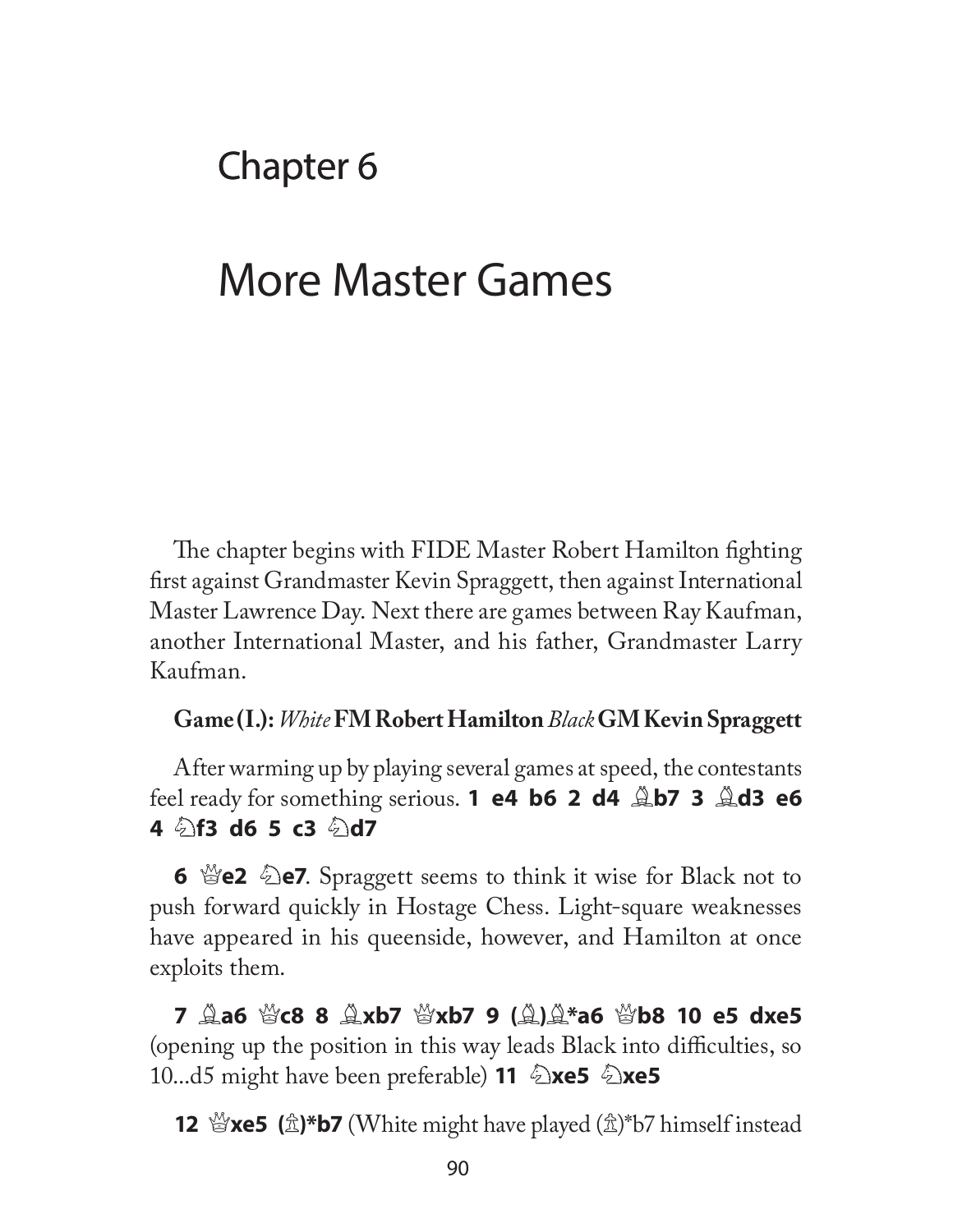of  $\mathcal{L}$ xe5; Black has now prevented it, using the principle of dropping where your enemy wants to. Black could alternatively have forked White's king and a rook with  $12...(2)$  $2^*c2$ +, which is Peter Coast's suggestion. Then, Peter writes, we might have seen 13 \frac{3}{3}{d1}  $\&$  \small Xxa1} 14  $(\hat{\mathbb{Z}})^*$ b7 \*c2, or else perhaps 13  $\hat{\mathbb{Z}}$ d2  $\hat{\mathbb{Z}}$ xa1 14  $(\hat{\mathbb{Z}})^*$ b7  $\hat{\mathbb{Z}}^*$ f4+ 15  $\mathscr{B}xf4 \times \mathscr{B}$  h6, pinning the white queen disastrously; any attempt to save it with 16  $\Im$ \*g5 only leads to the return of the pin through ... $\triangle$ xg5 17  $\cong$ xg5 ( $\triangle$ ) $\triangle$ \*h6.)

**13**  $\triangle$ **b5+**  $\triangle$ \*c6. (Rather a waste of a bishop drop? Might 13... $\triangle$ c6 have been better? The resulting pins, of Black's knight and of his e6 pawn, could have proved troublesome. Still, trying to exploit them by playing 14 d5 would have been a mistake because—hard to spot and beautiful—Black could have replied ...( $\&$ ) $\&$ <sup>\*</sup>d3+, attacking the queen. If the bishop captured the parachuted knight to prevent it from killing her, then the job could instead be done by the other knight, **now released from the pin.) <b>14** \*h6 (a fine idea) ...  $\triangle$ xb5

**15**  $\mathcal{L}$ **xb5+** ( $\mathcal{L}$ ) $\mathcal{L}$ **\*c6**. The simple pawn block, 15...c6, was quite an attractive alternative, creating weaknesses but freeing the black queen and putting no knight in White's airfield; or again, there was the possibility of  $15...(A)A*{c}6$ , attacking the white queen.

**16**  $\bigcirc$ **\*h5**  $\bigcirc$ **f5 17 d5** ( $\bigcirc$ **)** $\bigcirc$ **\*a6** (trying to end the pin, now at the cost of giving White an airfield bishop)

**18 hxg7,** threatening to become a queen on h8 if Black captures and imprisons the white queen — for only then could the pawn promote to queen, which it would do by changing places with the royal prisoner. The rule, remember, is that a pawn can step forward to promote only if able to change places with an imprisoned piece. If unable to do this, it is powerless even to threaten squares on the opponent's back rank — so that, for example, any check which it seems to deliver is a pseudo-check, not a real check. **18...**B**xg7** (Diagram 49)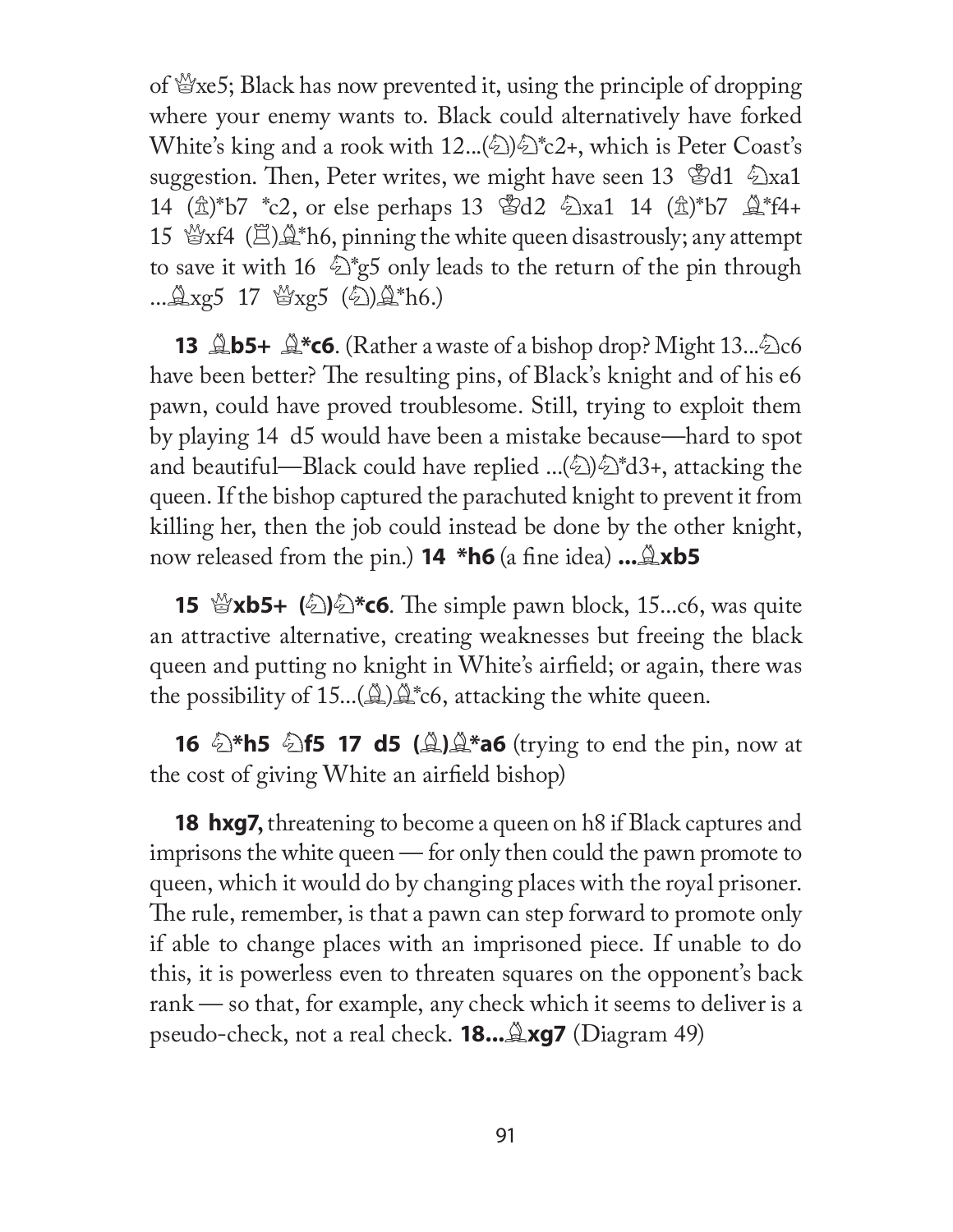

**19**  $\mathcal{L}$ **xa6 exd5**. Whew! White concluded that giving up his queen for a bishop plus a knight would be worthwhile, granted that Black's queen was so decentralized. Black then thought it best not to take the queen; he saved his knight instead! Correct reasoning by both players? Examining dozens of variations, Roger Smook (Solutions Editor for *The Problemist Supplement* and knowing all about detailed chess analysis) judged that Black's positional weaknesses probably spelled defeat whether or not the queen was taken — but who can ever be sure when evaluating long sequences in Hostage? An alternative line was 19...bxa6, capturing the queen, followed by 20 dxc6  $\mathcal{A}8$ 21  $\mathbb{Q}^*d7$ +  $\mathbb{Z}$ f8. This would have left Black all broken up, but where is any obvious way in which White could have exploited it?

**20** \\\\eq e2+ (\\\\\)\*e4 21  $\&^*f6 \xrightarrow{E} g8$  (Black's king looks in grave danger) **22** B**(c)g5** B**f8 23 \*g7** B**xg7**

**24 Axg7** Exg7. Then comes 25 **Af6+**, to which Black replies **...**Sf8 because not wanting to move into the bishop's line of fire. (Diagram 50)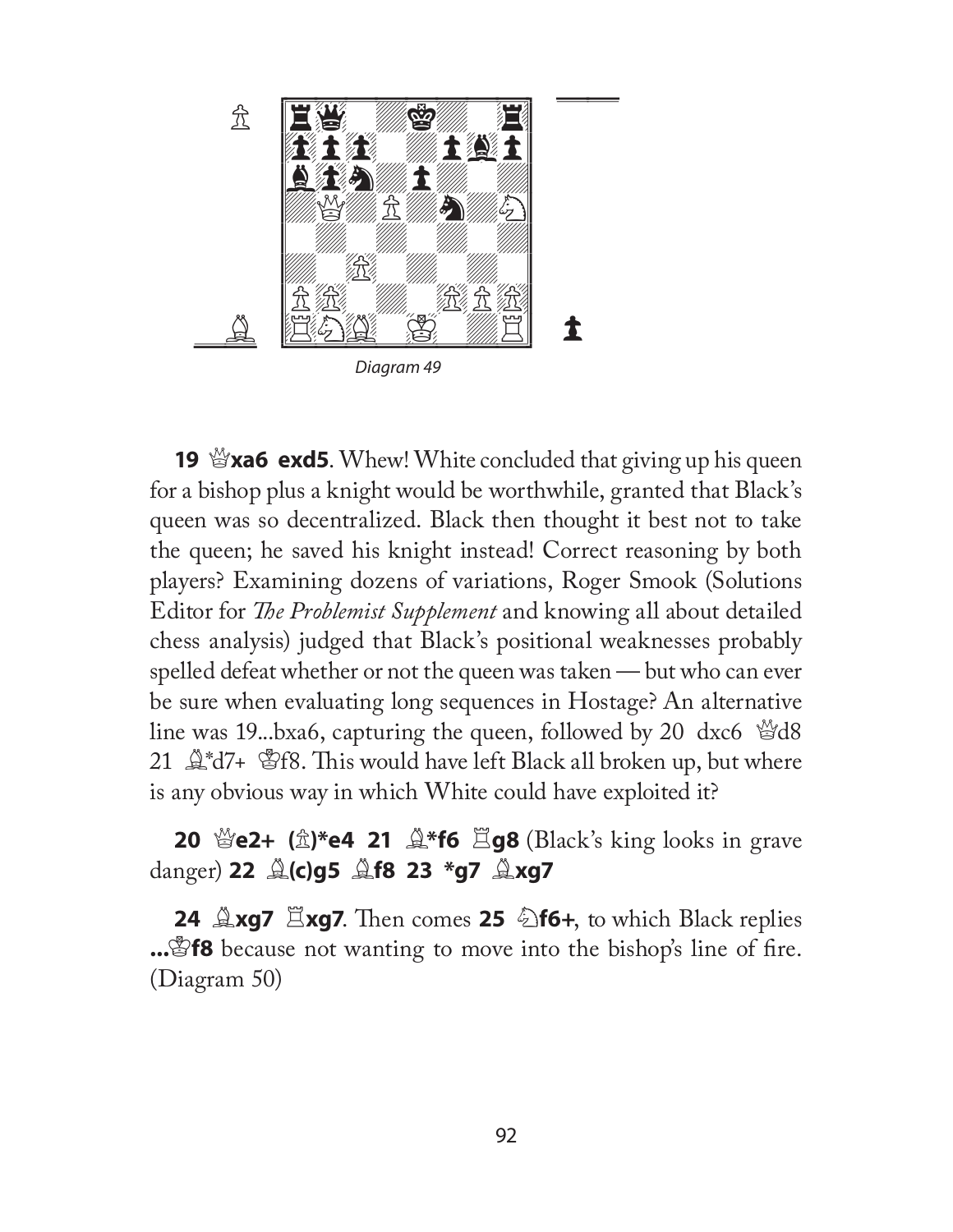

Diagram 50

The knight can now fork queen and king, yet White instead chooses to try for a mate: **26 (**B**)**B**\*a3+** B**\*c5 27** B**xc5+ bxc5** (White's last two moves seem only to have helped Black)

**28 (A)A\*h6 De5** (at least temporarily ending the possibility of the knight fork)

**29 <u>A</u>xg7+ \$xg7 30 2xe4 dxe4** (we can see one reason White had for sacrificing the knight; it has become available for rescuing and dropping) **31 (**B**)**B**\*f6+** K**f8**

**32 (** $\hat{\mathbb{Z}}$ **)\*g7+**  $\hat{\mathbb{Z}}$ **xg7** (Why did White sacrifice the pawn? Black is about to find out.) **33**  $\mathcal{L}$ **xe4**  $\mathcal{L}$  e8 (centralizing the queen at last, but too late)

**34 (** $\hat{\mathbb{Z}}$ **)\*e7+ <sup><</sup>g8 35 (** $\Xi$ **)乞\*h6+** (possible since White's pawn sacrifice at move 32 deflected Black's knight from guarding h6) **...**K**h8 36** B**xg7+** K**xg7**

**37**  $\mathscr{L}$ **xe5+** (Why not  $(\mathscr{L})\mathscr{L}$  f6 mate? Look again at how the promotion rule can restrict a pawn's power to move forward or give check!) **...**K**g6 38** Q**f6+** K**h5 39 g4 mate**. (Diagram 51)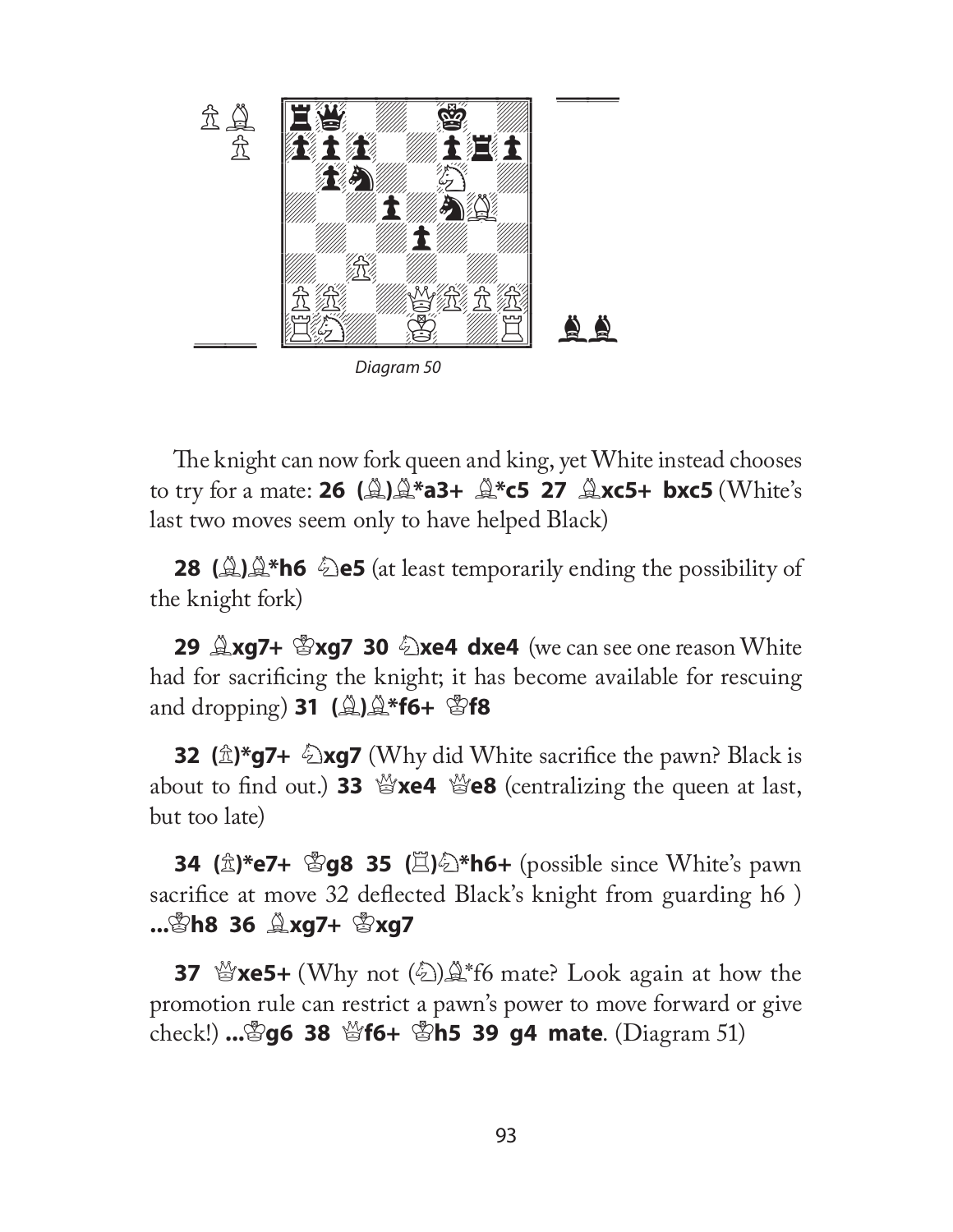

Black saw the end coming but played onwards to allow White to complete the fine mating combination. A very interesting struggle, with the players concentrating so much on attack and defense that they seemed to pay scant attention to the value of material. Yet that can sometimes be right in Hostage. Particularly in the orgy of parachuting that so often ends a game, queens, rooks, knights, bishops, pawns, can seem all about equally strong. A check arriving by air is a check, no matter which man delivers it.

## **Game (II.):** *White* **GM Kevin Spraggett** *Black* **FM Robert Hamilton**

**1 c4 c6 2** N**c3 d5 3 cxd5 cxd5 4 d4** N**f6 5 (**P**)\*e5** N**e4 6 ②xe4 dxe4 7 ④④\*c3 e3 8 ③xe3 ④\*g4 9 替d2 ④c6 10**  $\triangle$ **f3**  $\triangle$ **xe3 11 fxe3** (if White captures with the queen instead, **Black plays ...(** $\mathbb{A}$ **)**  $\mathbb{R}^*$  to 2+, forking king and queen) **11...\*f2+ 12**  $\mathbb{B}$ **xf2** (through the maneuvers starting at his seventh move, Black has prevented castling and drawn the white king forward, but at the cost of two pawns) **12...g6 13 h3** B**h6 14 g4** B**xg4 15 hxg4 (**P**)\*b4**. This pawn drop was what Black had in mind when making the bishop sacrifice, which gave him a pawn as "cash" with which to pay for it.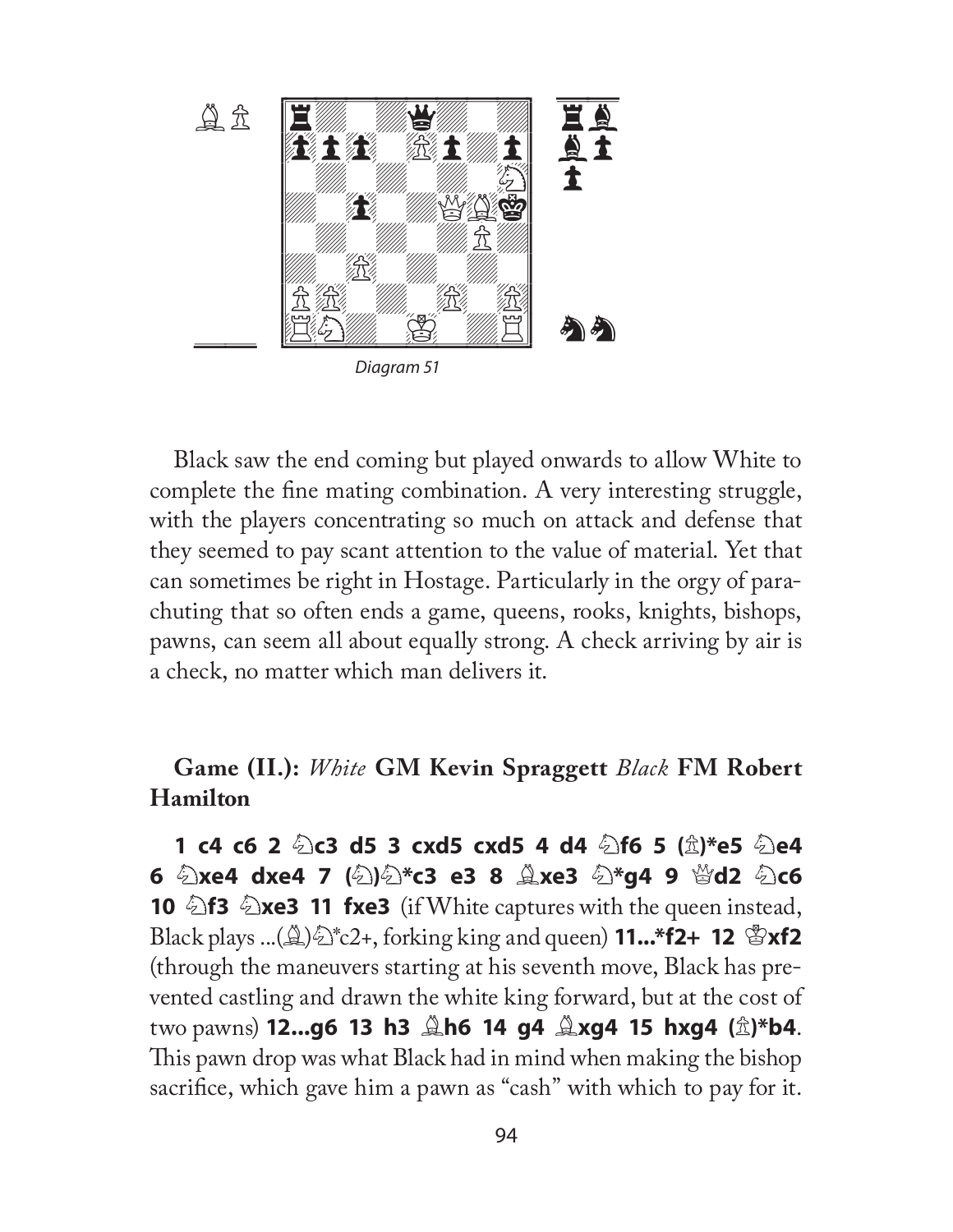White now risks losing his queen to the knight drop ...( $\mathcal{L}\$ )  $\mathcal{L}$  +4+, but he prevents this by moving his threatened knight to the square the enemy knight would like to land on:

**16**  $\triangle$ **e4**. He has a material advantage of a knight plus a pawn, and also a pawn usefully in his airfield instead of on the board. Play **continues: 16.... g7 17 \*h6**  $\triangle$  **f8 18**  $\Xi$ **c1 (** $\triangle$ **)** $\triangle$ **\*d5** 

**19**  $\Xi$ **xc6 bxc6**. White's exchange of rook for knight has broken up Black's position: the black king has come to look as dangerously exposed as the white one. (Diagram 52)



Diagram 52

**20**  $\mathbb{Q}^*$ **b3**  $\mathbb{Q}$ **c8** (... $\mathbb{Q}$ xe4 would just have walked into 21  $\mathbb{Q}$ xf7+, the reply... $\mathbb{E}$ xf7 then being answered by 22  $\mathbb{E}$ g5+ which forks king and bishop)

## **21** B**xd5 cxd5 22 (**B**)**B**\*a4+** B**\*c6 23** N**d6+ exd6**

**24** ( $\triangle$ ) $\triangle$ \***f6**+ As well as attacking with a check, White has kept his grip on e4, preventing the loss of his queen through ... $(\mathbb{E})\hat{\otimes}^*$ e4+ 24… *Pd8* 

**25** B**xc6** Q**xc6 26** N**g5 dxe5**

**27 dxe5 (** $\hat{\mathbb{Z}}$ **)\*c3 28 bxc3 bxc3 29**  $\hat{\mathbb{Z}}$ **xf7+**  $\hat{\mathbb{Z}}$ **c8 (Diagram 53)**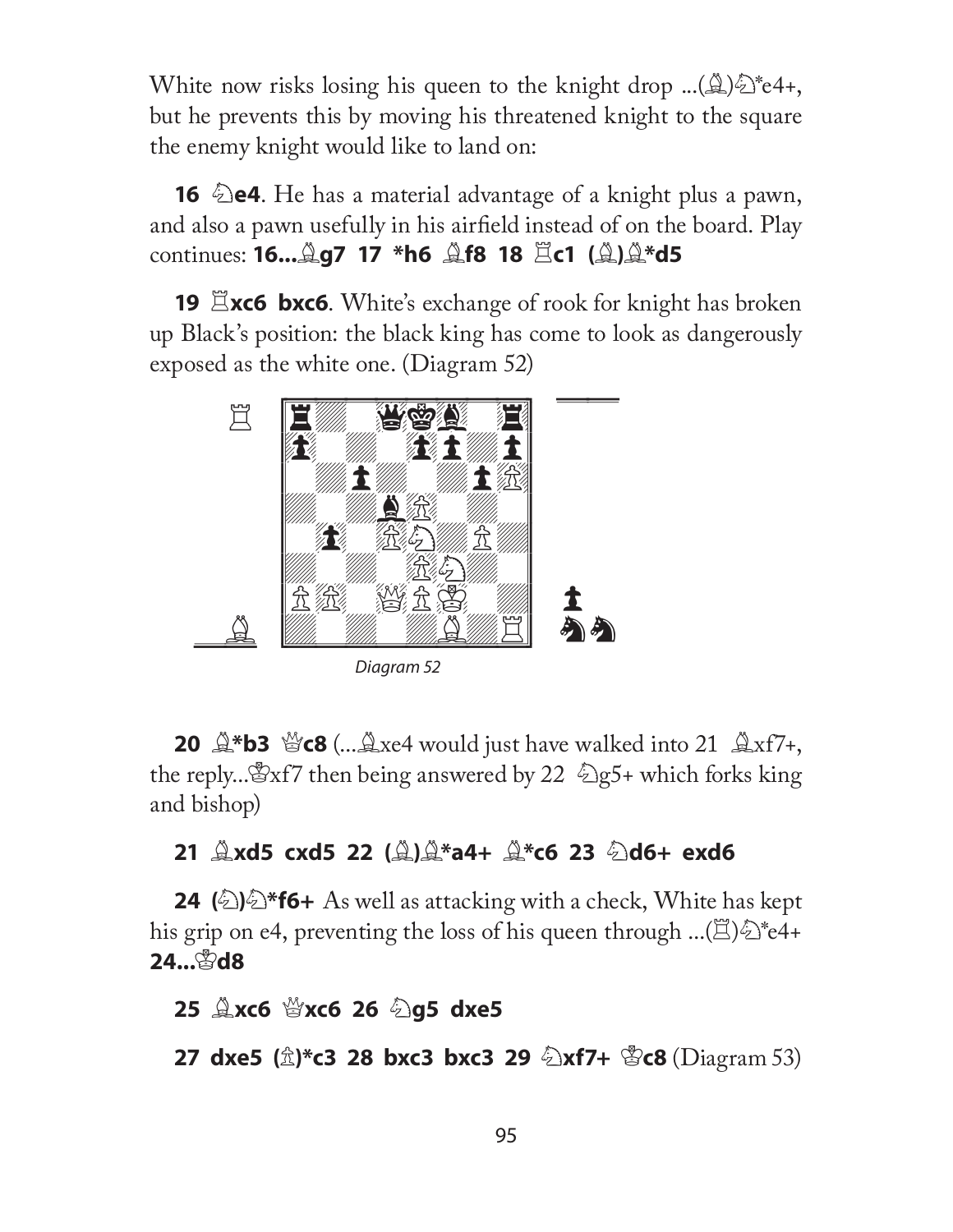

Diagram 53

Now 30 (B)B\*d7+ would win the black queen, and if Black immediately countered by taking the other queen then White would get the first chance to exchange hostage queens and attack. But White thinks he can do better than that, for the game goes as follows: **30 \*d7+** K**b7 31 (**P**)\*a6+** K**xa6 32 (**P**)\*b5+** K**xb5 33 a4+ Ea5 34 (A)A\*c7+** (trying to tempt Black into playing... Yxc7 so that he can reply Qxd5+ ) **34...**K**xa4 35** Q**a2+** B**a3** (Black could drop something on a3 instead, but he wants to save up his drops for counterattacking) **36 (**P**)\*b3+** K**b5 37** N**d6+** (Diagram 54)



Diagram 54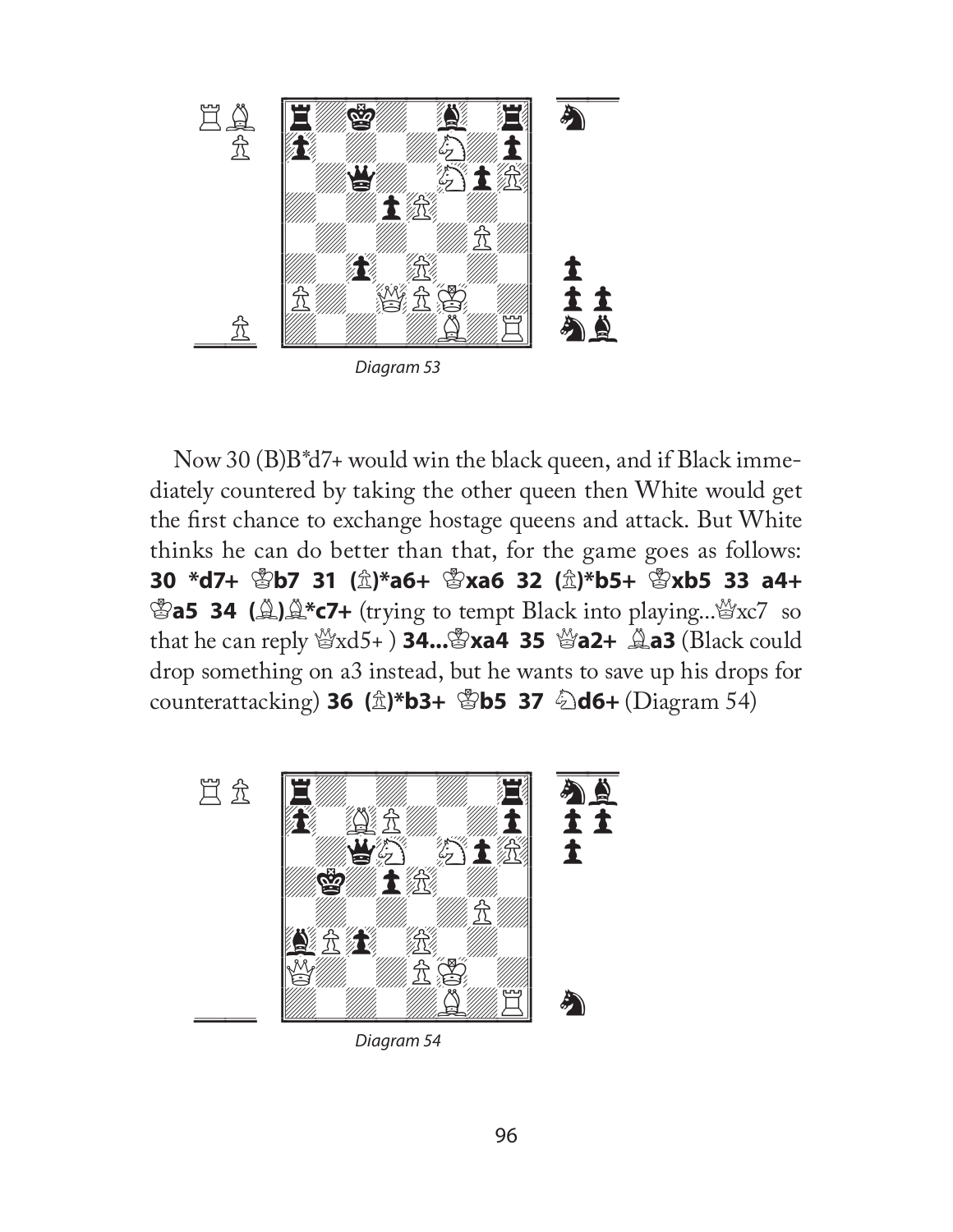**37...** $\mathbb{X}$ xd6. By offering his queen, Black hopes to gain the tempo needed to start a powerful counterattack. White thinks it fairly safe to accept the offer, so we get **38 exd6** and the black attack then gets moving: **38...**N**\*d1+ 39** K**f3 \*e4+ 40** K**g2** N**xe3+ 41** K**f2**  B**\*e1+ 42** K**g1** B**f2+ 43** K**xf2 (**N**)**N**\*d1+ 44** K**g1 \*h2+ 45**  $\Xi$ **xh2**  $\&$  **c2** (an admission that White's careful play has made the attack fizzle) **46**  $\mathbb{Y}$ **xa3** ("rampaging"; if ... $\mathbb{\&}$ xa3, then White would play ( $\mathbb{Q}^*\$  a4+, and next either  $\mathbb{Z}^*$ b7 mate or  $(\mathbb{\hat{Z}})^*\,d4$  mate) **46...**( $\Xi$ ),  $\Delta$ \***b6+ 47**  $\Phi$ **h1** (Diagram 55)



Diagram 55

**47...Resigns** because ...Nxa3 remains pointless and ...Nf2+ leads nowhere.

## **Game (III.):** *White* **FM Robert Hamilton** *Black* **GM Kevin Spraggett**

This time a counterattack will produce a superb change of fortune. **1 e4 d5 2 exd5** Q**xd5** 

**3** N**c3** Q**d8 4** B**c4 e6 5 d4 (**P**)\*d5 6** B**d3 c5 7** B**f4 cxd4 8 ②b5 ③b4+ 9 ③f1 ④a6 10 \*d6 Nh4 11 ③g3 Nh6 12 hata hf3 hata 13**  $\bigcirc$  **b**)xd4 **O-O 14** ( $\triangle$ )\*g5 (Did the Grandmaster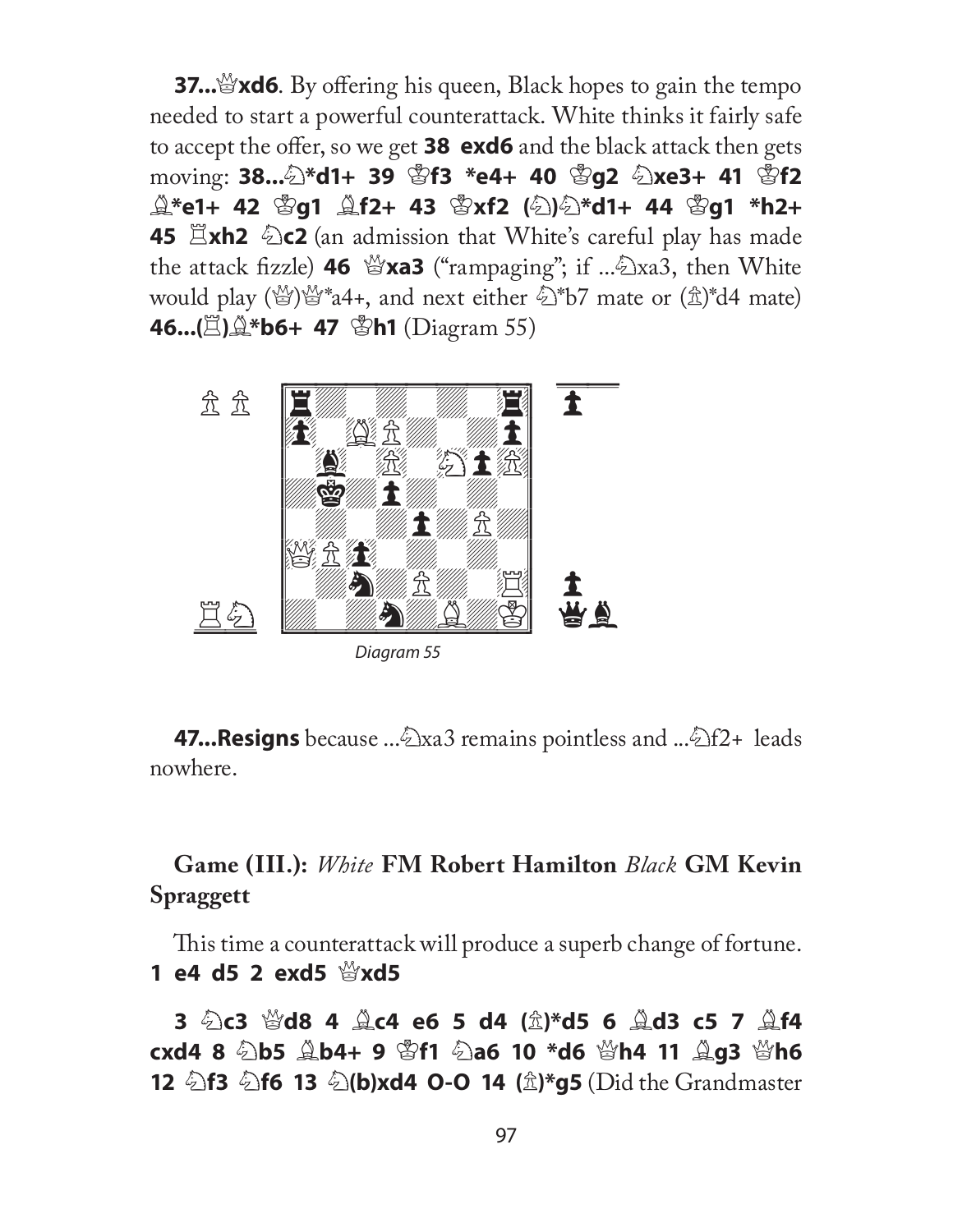see this pawn fork too late? When it was time to select his thirteenth move, it had become urgent for him to castle before a pawn drop on e7 caught his king in the center; hence he was forced to walk into **the fork.) 14...** $\mathcal{L}$ **h5 15 gxf6 gxf6 16**  $\mathcal{L}$ **xa6 bxa6 17**  $\mathcal{L}$ **c6**  $\mathcal{L}$ **c5 18 De7+ Ph8 19 De5 @xd1+ 20**  $\Xi$ **xd1** (Diagram 56)



Diagram 56

Now White threatens to force Black down a thorny path. He dreams of 21  $\leftrightarrow$ xf7+  $\circ$ g7 (*not* ... $\Xi$ xf7, which invites 22 ( $\circ$ g) $\circ$ g8 mate) 22 (2) 4\*h6+ \$xf7 23 (4) 4\*g7+ \$e8 24 4xf8+ \$d7 25  $(\hat{\mathbb{Z}})$ \*c6 mate. But instead of defending, Black tries for mate himself: **20...\*e2+**

**21** K**e1** (not wanting to be drawn forward with Kxe2) **...**B**b4+** (it might at first seem better to play ...exd1= $\mathbb{S}$ +, but then the reply  $\mathcal{L}$ xd1 puts the white king on a safer square)

**22 Exe2** (because now feeling compelled to play this; note, for a start, that moving the pawn from c2 could be just asking for a black knight to parachute there) 22...( | | | | | |  $\mathbb{Z}$  **\*e4+ 23** ( $\hat{\mathbb{Z}}$  ) \*e3 |  $\mathbb{Z}$  xc2+

**24 (** $\triangle$ ) $\triangle$ \***d2**  $\triangle$ \***c1**+ (are you wondering why White doesn't **resign?) 25**  $\Xi$ **xc1 營xd2+**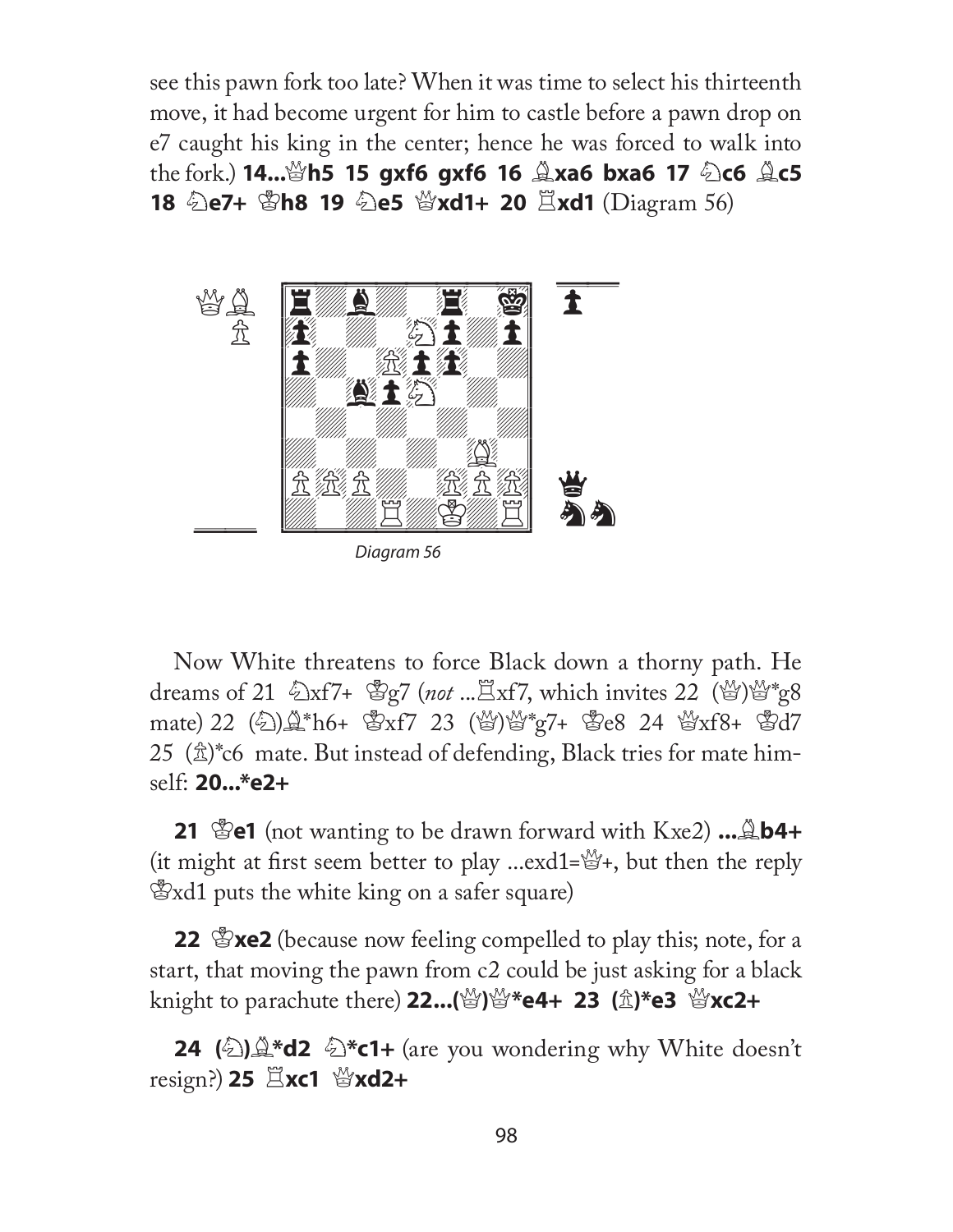**26** K**f3 (**B**)**N**\*g5+ 27** K**g4** Q**e2+ 28** K**h4** (Diagram 57)



And now Black, seeing no further check he can usefully give, plays **28...\*g7** to defend his king. White has survived and can counterattack, relying on the airfield forces built up during Black's failed onslaught. **29** *N***f7+** *N***f7** (since, just as before, ... Exf7 means getting mated **by a parachuted queen) <b>30** (2)  $\angle$  **hxg6 + hxg6 31**  $\angle$  **xg6+**  $\angle$  **g8 32** B**\*h7+** K**xh7 33** N**xf8+** K**g8 34 (**P**)\*h7+** (Diagram 58)



Diagram 58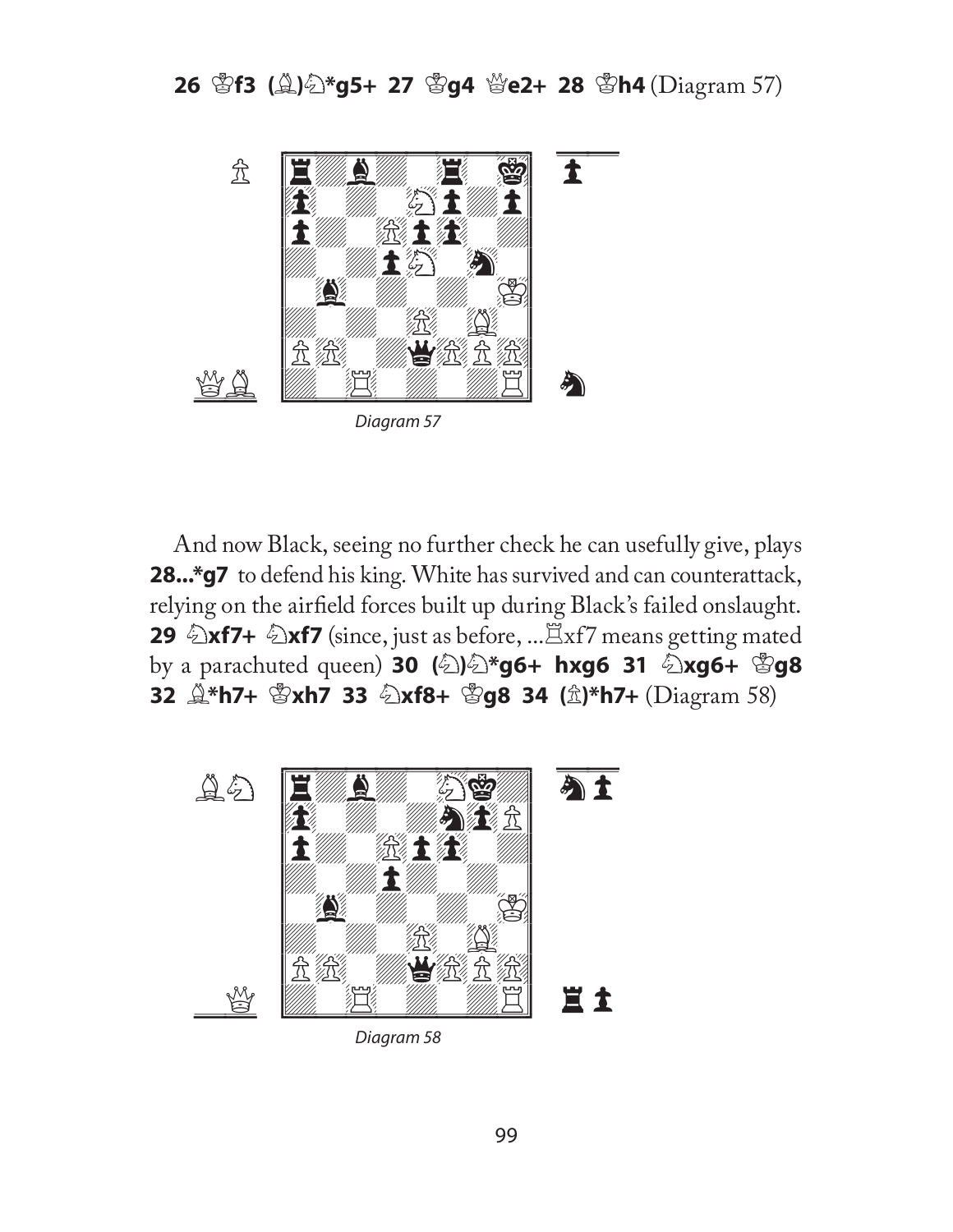— at which point **Black resigns**, for if ... \$xf8 then 35 \frac{y\*e7} mate; or if  $B$ h8 instead, then

35  $\mathcal{L}$  s<sub>g</sub><sup>8</sup> mate. A fine confirmation that in Hostage you shouldn't give up quickly. Just look where White's king ended up, and yet he won!

#### **Game (IV.):** *White* **IM Lawrence Day** *Black* **FM Robert Hamilton**

A game finishing with an interesting mate of a king that had been pushed forward. **1 165 d5** 

**2 d3**  $\triangle$ **f5 3 c3 c6 4**  $\triangle$ **f4 e6 5**  $\triangle$ **xb8**  $\triangle$ **xb8. This was** probably a poor exchange for White. He can now buy and drop a bishop only, while Black can buy and drop a knight which, remember, is usually better. Also Black's queen seems fairly well placed for attacking him. And there's worse to come: **6** N**(b)d2** B**d6 7 e4 Ag6 8** (2)  $\rightarrow$  **g3** (so that now White has even used up his option of dropping a bishop, while Black has the knight powerfully in his airfi eld) **8...**B**xg3 9 hxg3 dxe4 10 (**B**)**B**\*f4 exd3** (Diagram 59)



Diagram 59

Ingenious play by Black, as his next moves show:

**11**  $\triangle x$ **b8**  $\triangle^*c2+$  **12**  $\triangle^*xc2$  **dxc2**. With those captured queens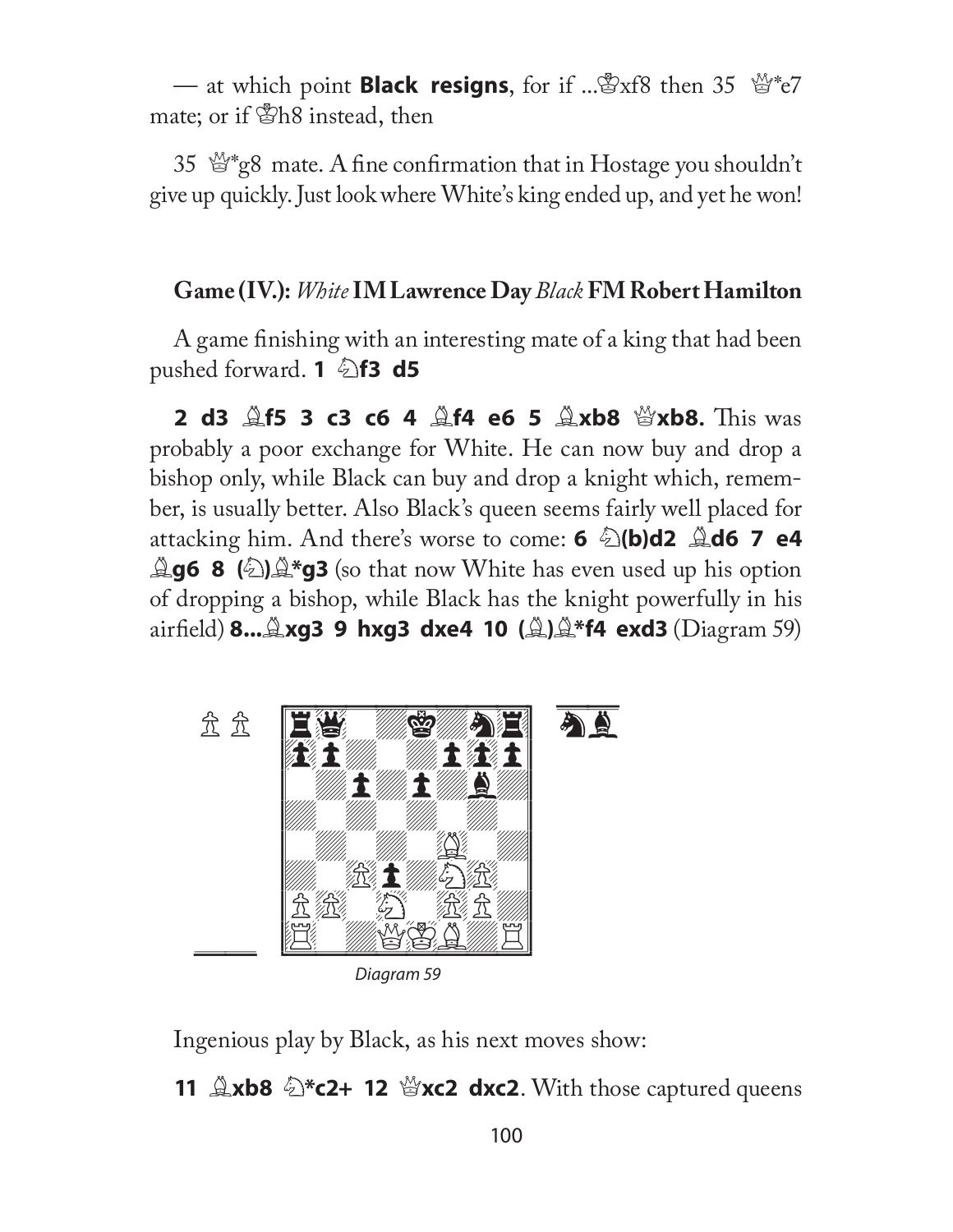now longing to spring into action, both players must exercise caution.

## **13 (**Q**)**Q**\*c8+** B**\*d8 14** B**b5** R**xb8 15** Q**xb8 cxb5**

**16**  $\mathbb{Q}$ **xb7** ( $\hat{\mathbb{Z}}$ )\*e3: Not cautious enough! Black's idea is that 17 fxe3 would lead to ...( $\triangle$ )  $\triangle$ \*d3+ and then... $\triangle$ \*f2 mate. Unfortunately, though, his move has given White the tempo needed for an attack by paratroops:

**17 \*d7+** K**e7 18 (**N**)**B**\*c5+** K**f6 19 (**R**)**B**\*g5+** K**f5 20** Q**e4+ mate**. (Diagram 60)



Not at all bad, as Day's first major game of Hostage Chess! But he'd had plenty of highly relevant practice. He'd been influential in giving popularity to "Bughouse" (otherwise known as "doubles", "tandem chess", "Siamese"). That's a game played by two teams. Men you capture on one board become paratroops for your ally who is fighting on another board.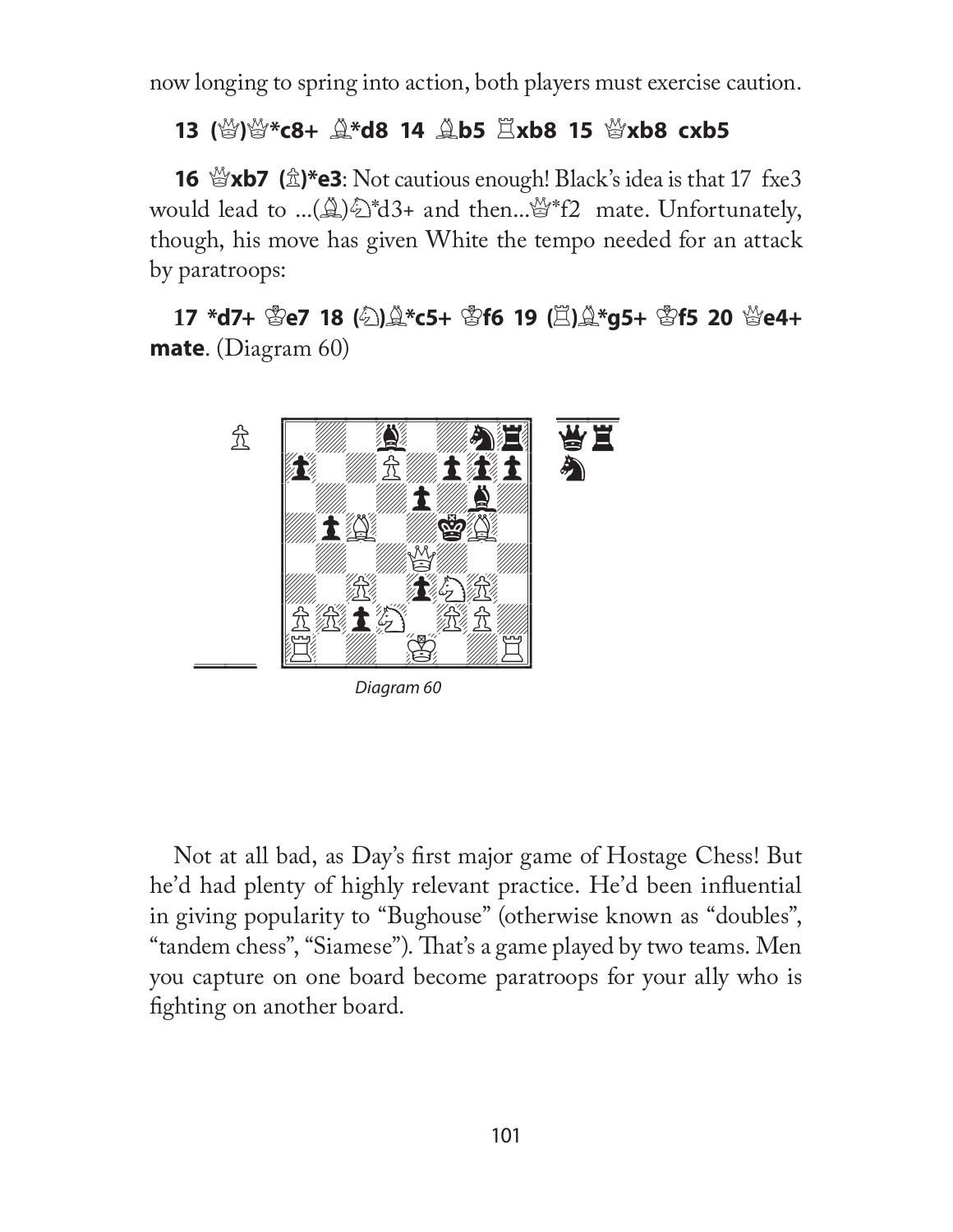## **Game (V.):** *White* **FM Robert Hamilton** *Black* **IM Lawrence Day**

A still more interesting mate of a pushed-forward king. This time **Lawrence is the victim. 1 d4 d5 2 <b>Qg5**  $\mathcal{L}$ **d6 3**  $\mathcal{L}$ **c3**  $\mathcal{L}$ **f5 4 e3 a6 5** B**d3** B**xd3 6** Q**xd3 (**B**)**B**\*g6 7** Q**d2** N**c6 8** N**f3 e6 9 h4 f6 10**  $\triangle$  **f4**  $\triangle$  **d7 11 h5**  $\triangle$  **f7** 

**12 a3**  $\bigcirc$  (g)e7 13 h6 gxh6 14  $\bigcirc$  xh6 ( $\bigcirc$ )\*g7 (thanks to White's pawn-pushing on the h-file, his airfield now holds a bishop and a pawn, which seems to put him ahead)

## **15** B**f4** N**g6 16** B**h2 h5 17** N**a4** R**d8 18 \*b6 e5**

**19 bxc7**  $\mathbb{Z}$ **xc7 20 dxe5**  $\mathbb{Z}$ **(c)xe5 21**  $\mathbb{Z}$ **xe5 fxe5 22 (** $\mathbb{Z}$ **)\*f5 Eh4 23** ( $\hat{\mathbb{Z}}$ )\*e6, so that now two pawns are threateningly close to Black's king. (Diagram 61)



Diagram 61

## **23...**N**xg2+**

**24** K**d1** (because not keen on moving the king to f1, afterwards **having to face checks arriving by air) <b>24...**( $\triangle$ ) $\triangle$ \***e4** 

**25 exf7** (a pseudo-check but not to be disregarded, and capturing the white queen would actually be illegal because turning it into a real check) **25...**K**xf7**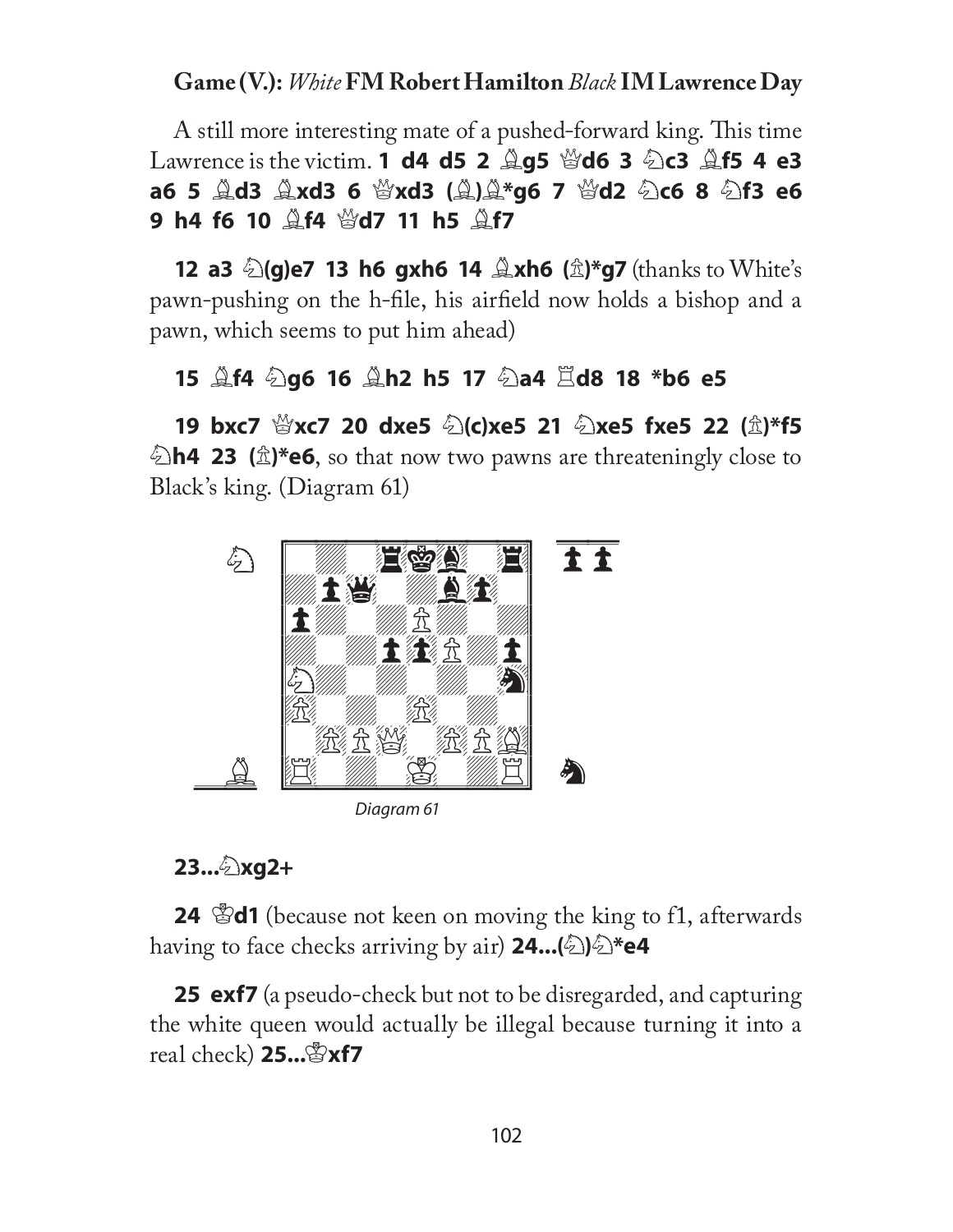## **26**  $\triangle$ **\*e6+**  $\triangle$ **f6.** Then come

**27 f4 \*f3**, moves so dramatic that we definitely need Diagram 62:



Why on earth didn't Black capture the queen? Well, both players judged that capturing it would have involved him in disaster, starting with exactly the same move as White now makes: **28 fxe5+**. Black replies ... 895 and the game then develops like this: 29  $\mathscr{L}$ xg2+ fxg2 **30**  $\triangle$ **f4+**  $\triangleq$ **g4 31 (** $\triangleq$ **)\*f3+**  $\triangleq$ **xf3 32**  $\triangleq$ **\*h2+**  $\triangleq$ **f2 (Diagram 63)** 



Diagram 63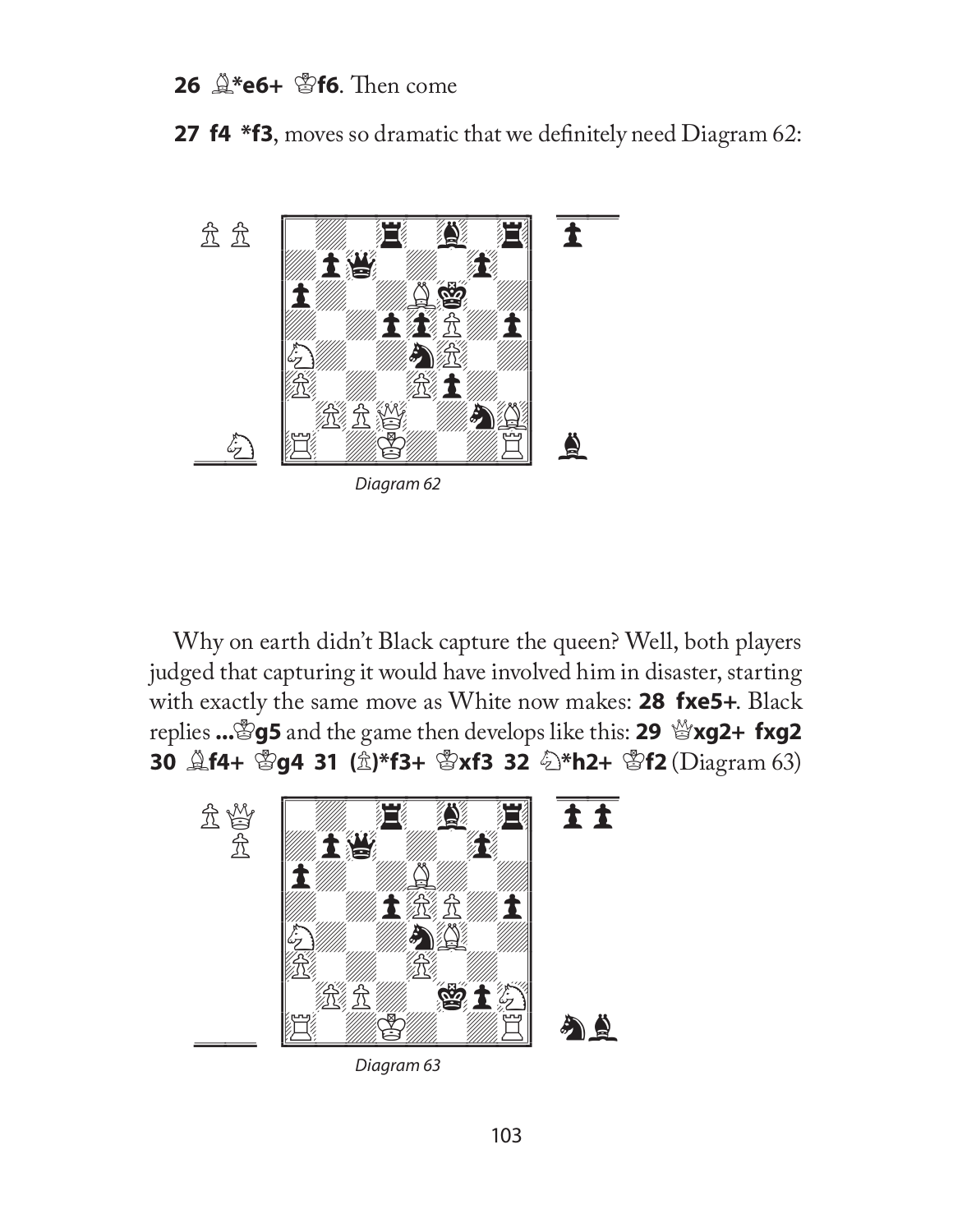Now comes 33  $\Diamond$ g4+, and Black has met with disaster anyway. Black resigns. The choice was between, first, ... \$f3 34 ( $\triangle$ )\*e2+  $\mathcal{L}_{Xg4}$  35 ( $\langle \rangle$ )\*f3 mate, and second, ...hxg4 34 ( $\langle \rangle$ ) $\langle \rangle$ \*d3+  $\langle \rangle$ f3 35  $(\frac{\sqrt{2}}{2})$ <sup>\*</sup>e2 mate.

#### **Game (VI.):** *White* **IM Lawrence Day** *Black* **FM Robert Hamilton**

**1** N**f3 d5 2 d3 c5 3 c3** N**c6 4** B**f4 f6 5** N**(b)d2 e5 6** B**g3**  B**e6 7 e4** N**(g)e7 8 exd5** N**xd5 9 d4 (**P**)\*e3 10 dxe5 exf2**. The black pawn gives only *a pseudo-check*, because there is no imprisoned black piece to which the pawn could in theory be promoted if it stepped forward. Promotion is always by changing places with an imprisoned piece *—* and the rule says that even this pawn attempting to give check must be treated as "trying to promote". Still, White is very wise to capture the pawn: **11**  $\triangle$ **xf2**. We then get  $\ldots$ ( $\triangle$ )\*e3 once more, which helps explain why Black hadn't earlier played ...exd2, **capturing a knight, instead of capturing a pawn with ...exf2. <b>12 g3 exd2** (another pseudo-check, but these things can be almost as forcing as real checks) **13** Q**xd2** N**xe5 14** B**b5+ (**P**)\*c6 15** B**xe5** (Diagram 64)



Diagram 64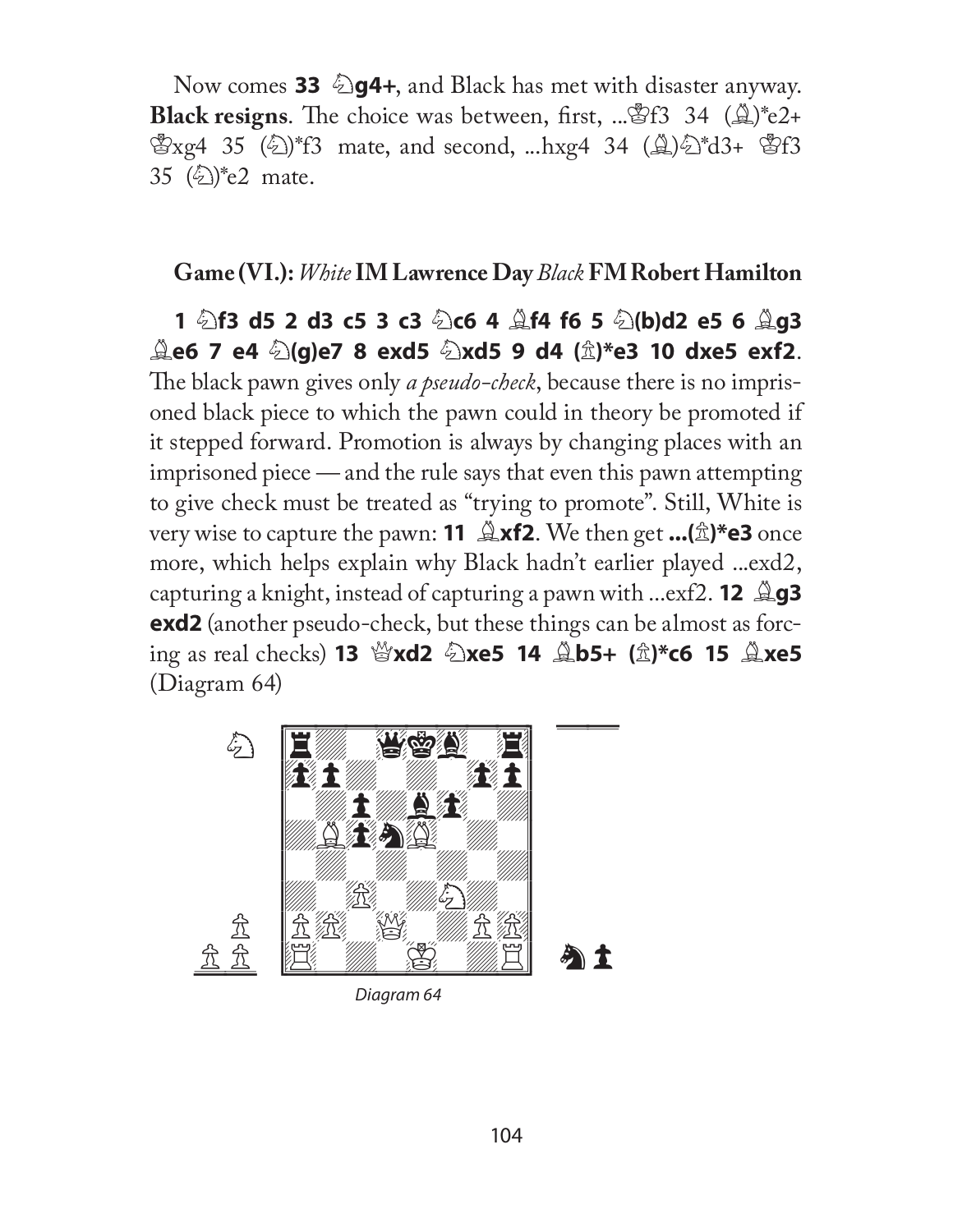A tense situation. White has three pawns in his airfield rather than on the board; well, does that compensate for being about to lose a bishop? Or could this be one of those situations in which pawns would actually be better on the board, where they can prevent acts of parachuting, block lines of attack, and stand ready to capture things immediately? Play proceeds **15...cxb5 16 \*e4 fxe5 17 exd5 (②)** $\triangle$ \*c4 18 營c2 (③) $\triangle$ \*e3 19 營e2 營xd5 (possible because Black put only bishops into White's airfield on his previous two moves; if he had put a knight into it, he'd now lose his queen to  $\hat{\Sigma}$ \*c7+) **20 b3 (**P**)\*d2** (pseudo-check yet again) (Diagram 65)



Looking at all those men in White's airfield, Black has to feel a bit worried even though he's attacking.

## **21** K**f2** N**g4+ 22** K**g3** N**d6 23** N**g5** N**f5+**

**24** K**h3 O-O-O** (rushing for safety since his king-chase has run out of steam?)

**25**  $\mathbb{Q}^*$ e4, answered by ... $\mathbb{Z}$ f2+ (this vigorous reply to the attack **on his queen shows that Black still has some steam left!) 26**  $\mathcal{L}\times\mathbf{X}$ **(**2) 2 **f4** +

**27 \Part4 exf4 28**  $\triangle$ **xd5**: needing to catch up, and begging Black to blunder? (Diagram 66)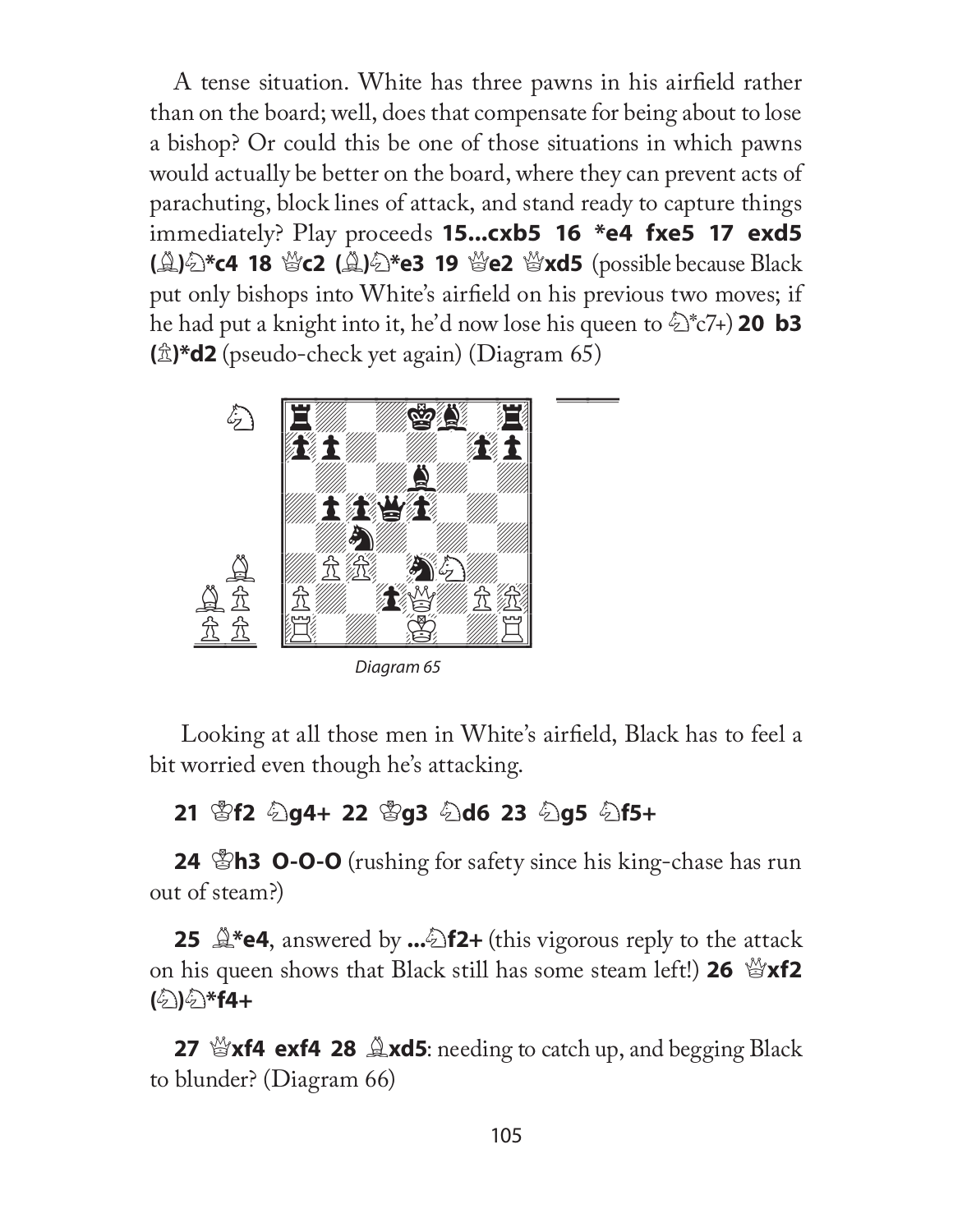

Black didn't, so we got ...( $\frac{M}{2}$ ) $\frac{1}{2}$  \*f2 mate. The three pawns remained inactive in the airfield, White never getting a good chance to use them even for defense.

**Game (VII.):** Grandmaster Larry Kaufman and his son Ray, a newly minted International Master, have much experience of kinds that are helpful in Hostage. For a quarter of a century Larry has been the world's strongest non-Japanese player of Shogi, the great chess game with parachuting from which Hostage took its inspiration. Ray is experienced both at Shogi and at "Bughouse", the chess variant where the men you capture can be parachuted onto another board by your team-mate.

 Our two contestants have played several games at speed, and a comparatively slow game which was marred by a blunder. (Loss of a queen through forgetting how much damage a captured man can do when it has been rescued.) Now, here is their second fairly slow game. Each player gets forty-five minutes, plus thirty seconds for every move played. Larry's victory has a Capablanca-like elegance.

## *White* **GM Larry Kaufman** *Black* **IM Raymond Kaufman**

**1 e4** N**f6 2 e5** N**d5 3** N**c3 e6 4** N**f3 d6 5** B**c4** N**b6**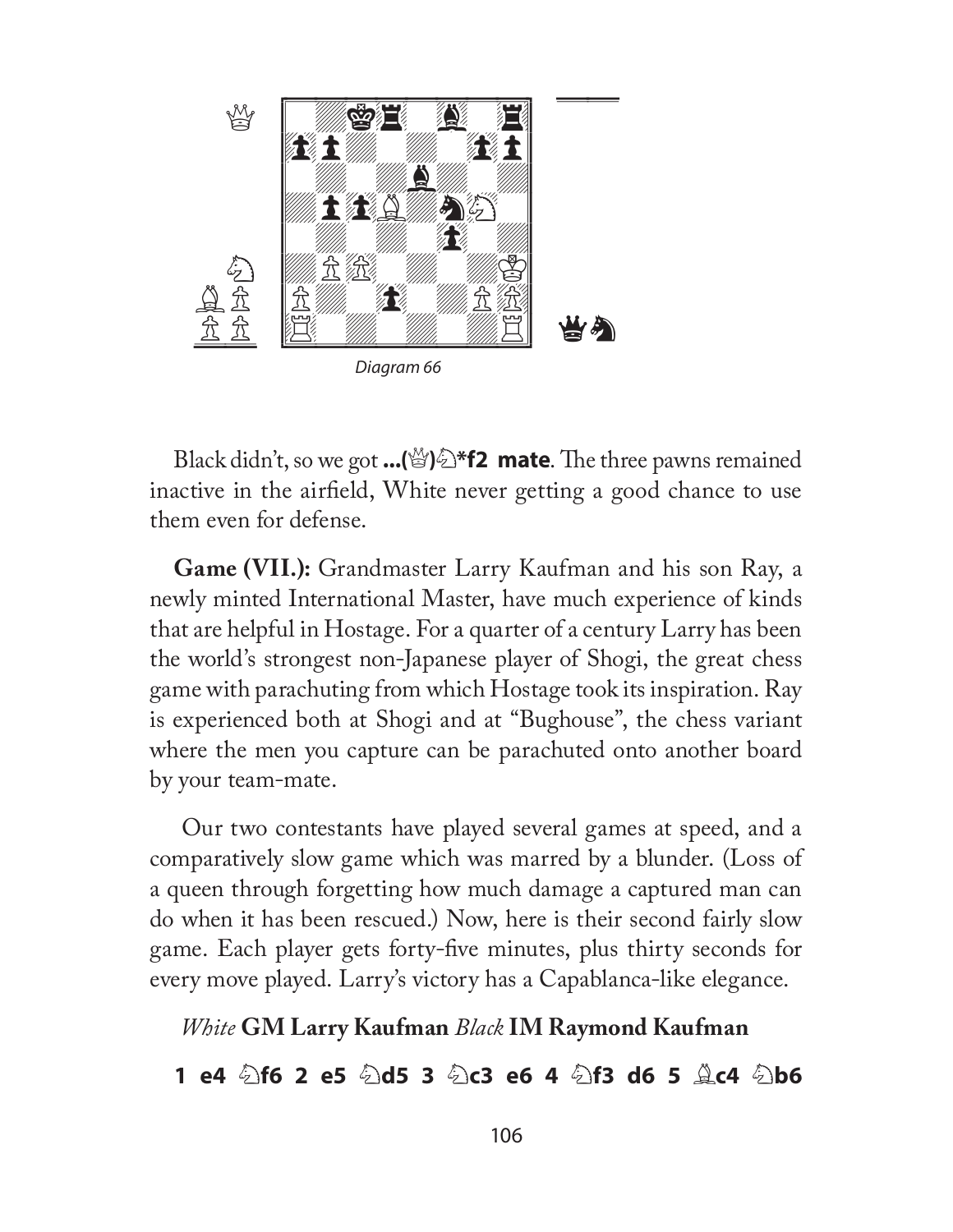**6** B**b5+** B**d7 7 O-O** B**e7 8 d4 O-O** (Larry thinks Black should **instead have traded bishops) <b>9 Ad3 <b>Ac6 10 Ale1 Axf3 11**  $\mathcal{L}$ **xf3** (Black has captured knight for bishop and that, as Larry points out, is usually a poor idea because rescued knights tend to drop more powerfully than rescued bishops) **...dxe5 12 dxe5 (**N**)**B**\*c6**. Can this bishop drop have been wise? It has put a knight into White's airfield where it could form a long-lasting threat, and maybe it is pushing the white queen to where she wants to go. However, the bishop is frowning across at the castle in which White's king has taken refuge. **13** \**Base** ( $\triangle$ )\***f5 14 \*g4** (Black's pawn-drop stopped an immediate mate, but White is now winning in Larry's judgment) (Diagram 67)



Diagram 67

**14...**  $\mathbb{E}(\mathbf{8})$ **d7 15 gxf5 exf5 16**  $\mathbb{E}(\mathbf{8})$ **\*g6** (killing the attack?) **17**  $\triangle$ **d3**  $\triangle$ c5 **18**  $\triangle$ **f1** (useful against that frowning black bishop) **...**Q**d7 19** Q**xd7** N**(b)xd7**. Black's decision to provoke an exchange of queens looks like desperation. True, he could now buy and drop a queen in his defense. But White, besides having a knight and a pawn to drop without needing to buy them, could buy and drop a queen during a renewal of the attack. **20 \*h6 gxh6 21** B**xh6 (**P**)\*g7** ("Drop where your opponent wants to drop an immediate mate!") **22 Lag7** (a fine sacrifice, keeping up a vicious onslaught) ...  $\mathbb{Z}$ **xg7** (to avoid another immediate mate by dropped queen) **23 \*f6+** B**xf6**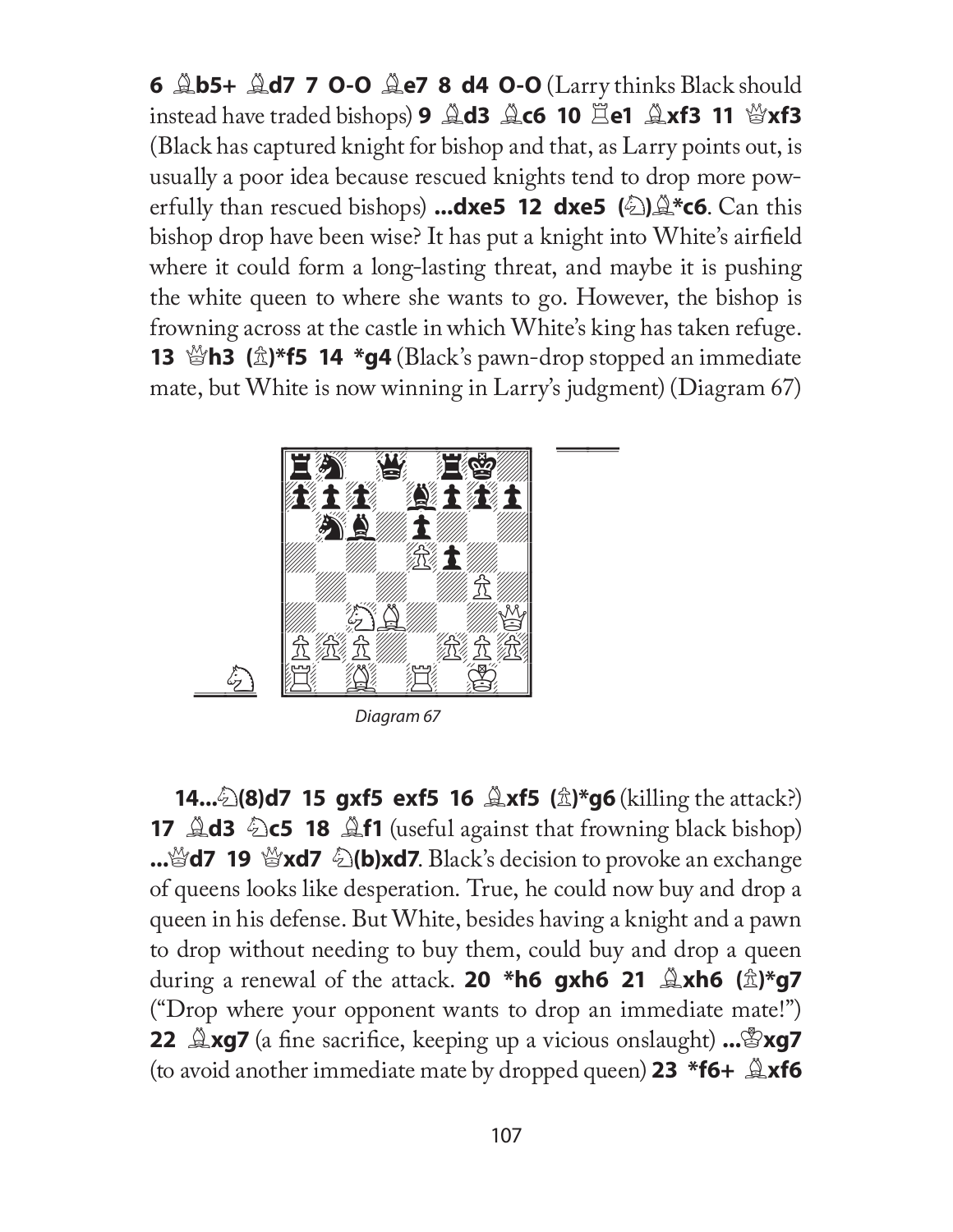**24 exf6+**  $\triangle$ **xf6**. Black had to decide whether the first of those two pawn-captures would be made by the knight or the bishop. The result of his choice is that a knight now stands on f6. A bishop standing there instead could cover g7 and g5. Bear it in mind when you see what happens next: **25 (**P**)\*h6+** K**xh6 26 (**P**)\*g5+** K**xg5** (Diagram 68)



Diagram 68

Why did the king move forward? Answer: retreat would have meant being smashed by a bishop parachuting onto h6, then a queen landing on g7.

- **27 (**B**)**B**\*d2+ \*f4**
- **28** B**xf4+** K**xf4**. Here Larry sees a clear win. He plays
- **29** (營)營\*e5+ <sup>B</sup>g4
- **30 2\*e3+ 图h4**

**31 g3 mate** instead of searching for anything faster.

Let's now ask what would have happened if Ray had played so as to get his bishop to f6, rather than his knight:  $23...\&trsim x66$  24 exf6+  $\triangle$ xf6 (Diagram 69)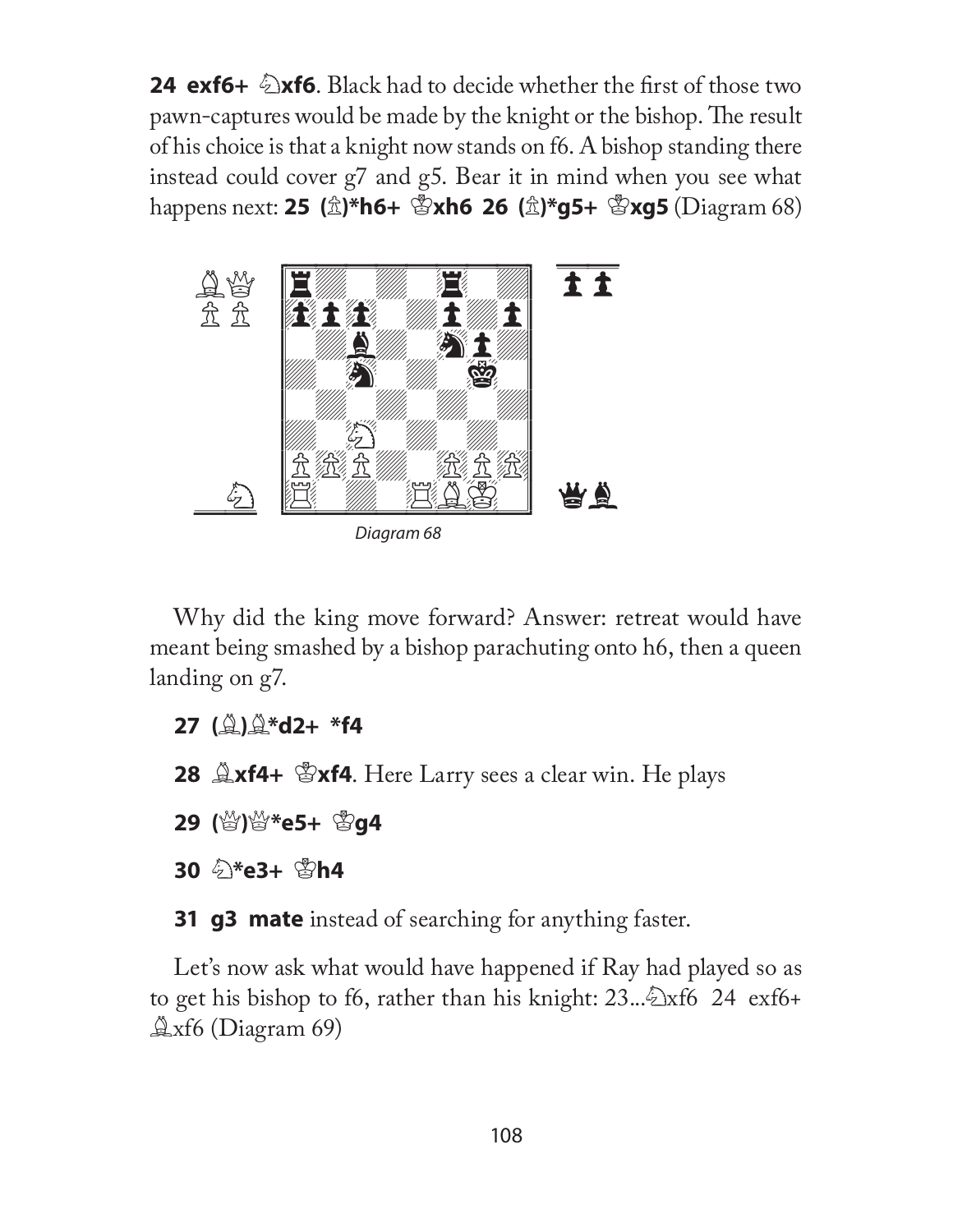

Diagram 69

Once again the white assault can start with 25  $(\hat{\mathbb{Z}})^*$ h6+. And despite how the bishop is now there to guard g7 and g5, it turns out that Larry can again get a fast victory. If Ray's answer is ...  $g_8$ 8, then there is 26 ①\*e7+ 图h8 27 ( $\hat{\mathbb{Z}}$ )\*g7+  $\hat{\mathbb{Z}}$ xg7 28 hxg7+  $\mathbb{Z}$ xg7 29 ( $\hat{\mathbb{Z}}$ ) $\hat{\mathbb{Z}}$ \*f6+ (a Hostage trick worth remembering) ...  $\mathbb{E}x$  fo 30 ( $\mathbb{Y}$ ) $\mathbb{Y}^*$  e5 mate. If instead Ray chooses ...  $\mathbb{Z}$ xh6, there is 26  $\mathbb{Z}$ \*g4+  $\mathbb{Z}$ g7 27 ( $\mathbb{Z}$ ) $\mathbb{Z}$ \*h6+  $\mathcal{B}_{h8}$  28 ( $\mathcal{L}\$ ) $\mathcal{L}_{g7}^*$   $\mathcal{L}_{g7}$  29  $\mathcal{L}_{xg7}$   $\mathcal{L}_{g7}$  (those last two white moves, sacrificing first the bishop and then the queen, could deliver quite a jolt) 30  $(\triangle) \triangle * f6 + \triangle g8$  31  $\triangle$ h6 mate. However, it would have been fairly easy to go wrong here. Ray might therefore have won, using the force you so often build up while beating off an attack.

**Game (VIII.):** Larry and Ray, continued. With an elegant attack which maybe shouldn't have worked, Ray wins this exciting game.

*White* **IM Raymond Kaufman** *Black* **GM Larry Kaufman** 

**1 e4 e5 2** N**f3** N**c6 3** B**b5 a6 4** B**a4** N**f6 5 O-O** B**e7 6 <u>A</u>xc6 dxc6 7**  $\hat{\mathbb{E}}$ **xe5**  $\hat{\mathbb{E}}$ **xe4 8**  $\hat{\mathbb{E}}$ **e2**  $\hat{\mathbb{E}}$ **d6 9 d4 O-O 10**  $\hat{\mathbb{E}}$ **d2 Ale6 11 Are1 Alle8 12**  $\triangle$ **f1**  $\triangle$ **f5 13 c3 c5** (Ray thinks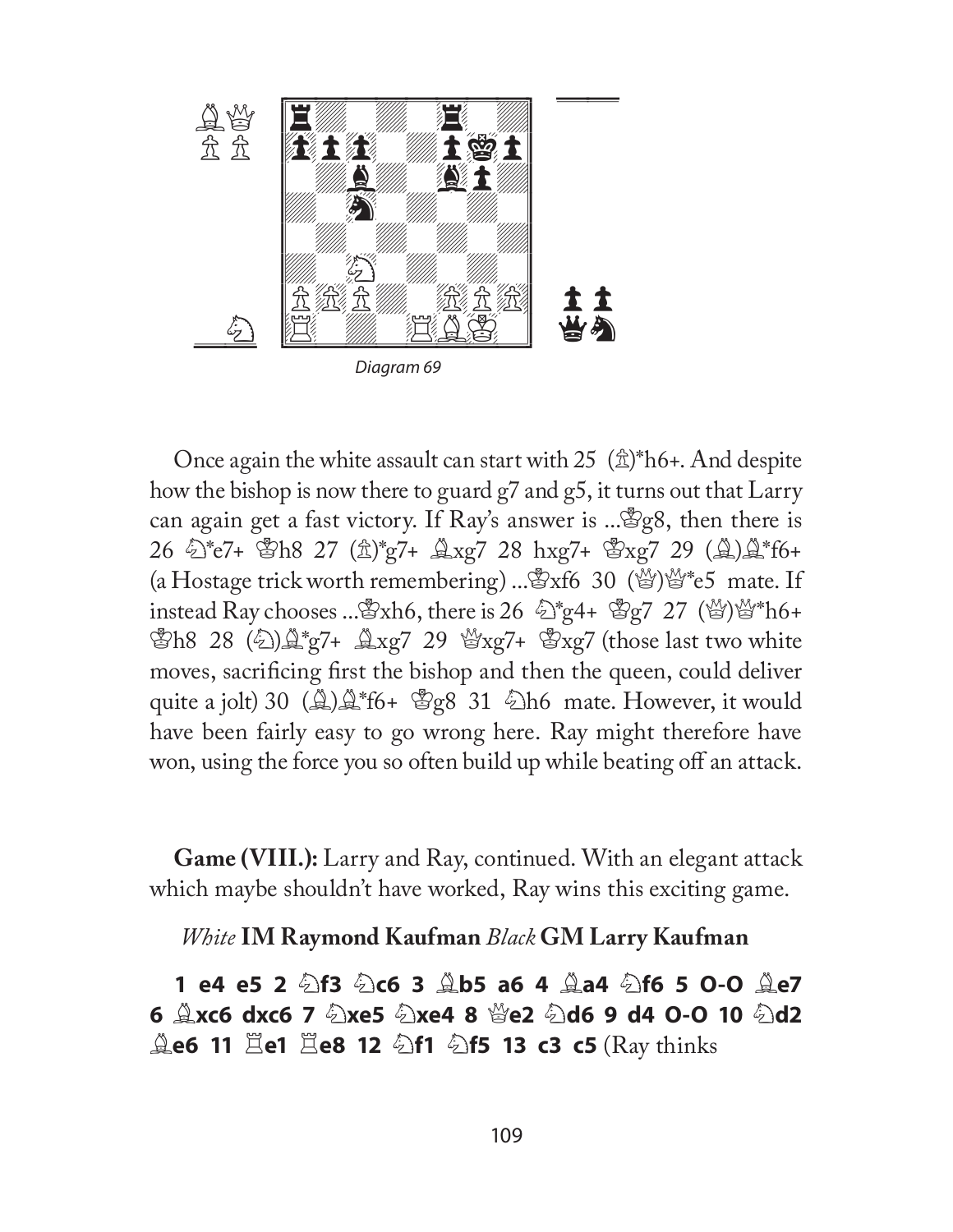13...( $\hat{x}$ )\*f6 best) **14**  $\hat{\Phi}$ e3 (14 ( $\hat{x}$ )\*e4  $\hat{\Phi}$ h4 15 d5 also looked promising) **14...cxd4** (could look good, but this somewhat slow move got Black into great difficulties: Ray suggests instead ...  $\triangle$ xe3 15  $\triangle xe3$  ( $\triangle xf6$ ) **15**  $\triangle xf5$   $\triangle xf5$  **16**  $\triangle xf7$ , starting the elegant attack. (Diagram 70)



Diagram 70

**16...** $\mathscr{B}$ **c8**. (A sad move to have to make; but if 16... $\mathscr{B}$ xf7 then Larry saw himself running headlong into 17 (2) $\triangle$ \*e6+  $\triangle$ xe6 18  $\triangle$ xe6+ **\$f8** 19 (公)公\*g6+ hxg6 20 (公)公\*h7 mate.) **17 (**岔)\*f6. (Here 17 ( $\Diamond$ ) $\Diamond$ \*h6+ could have been better, Larry suggests. Play might then have continued: 17...gxh6 18  $\&$ xh6+  $\&$ f8 19  $(\&)$ \*g7+  $\&$ xg7 20  $(\textcircled{2})\textcircled{2}^*h5+ \textcircled{2}f8$  21  $(\textcircled{2})^*g7+$ . Isn't that mate? No, for it can be answered by 21 ..( $\triangle$ )\*e3. This *turns the pawn's check into a pseudo-check*: when the bishop leaves the prison there's no longer any white piece to which the pawn could in theory be promoted. However, it makes Black legally incapable of answering White's next move, 22  $\mathcal{L}$  exe3, by capturing the queen, because a captured queen would be something for that pawn to promote to! What's threatened, therefore, is that White will continue with 23  $\mathcal{L}$  mate, once again using the fact that Black while in pseudo-check can't capture the queen. And parachuting again and again on the e-file can do no more than delay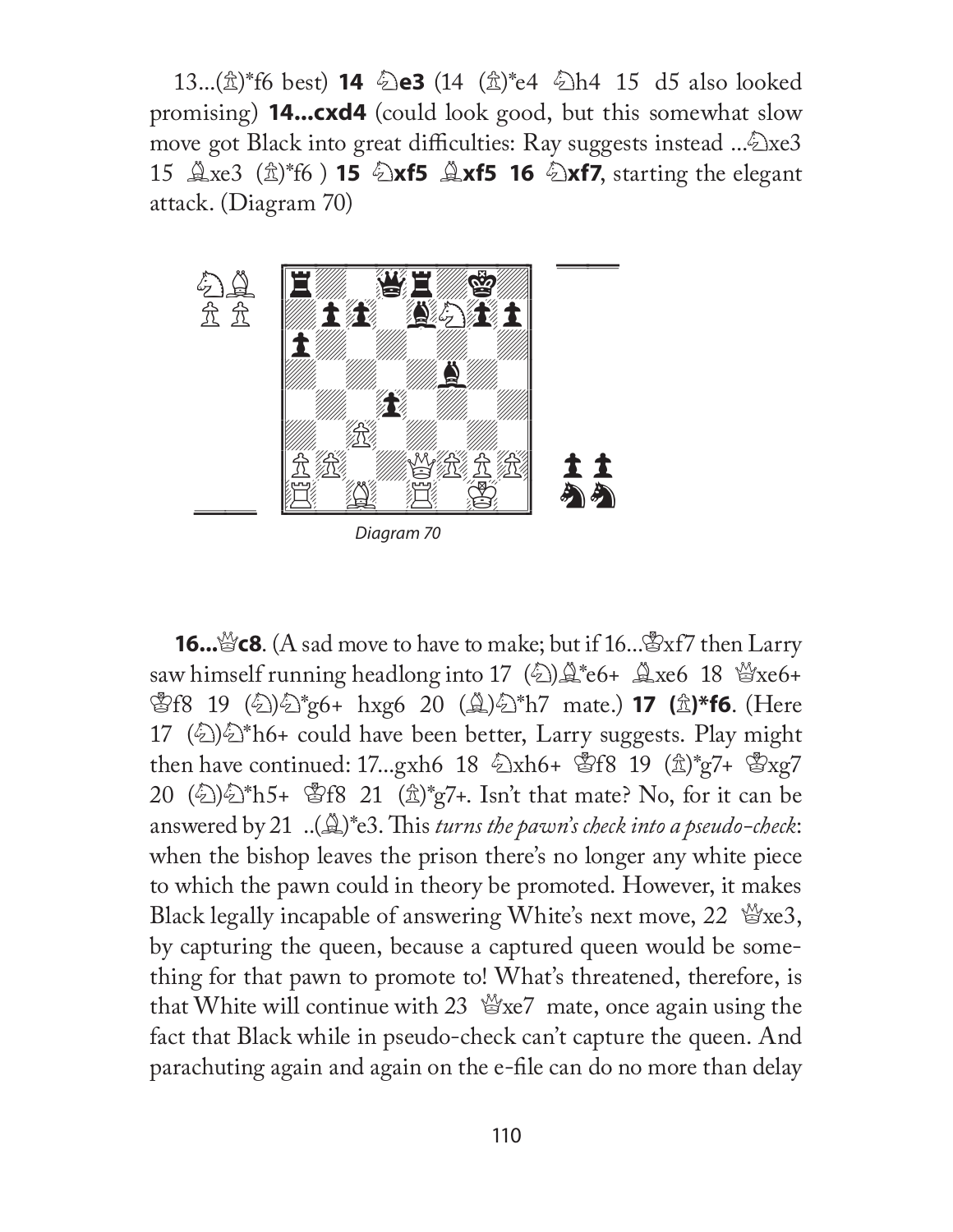the queen's fatal advance.)

Black's response cannot be 17...gxf6 because  $18 \text{ h}$  h6+ would then finish the game quickly: for instance, through  $18...$  \$h8 19 ( $\hat{\mathbb{Z}}$ )\*g7+  $\&$ xg7 20 ( $\&$ ) $\&$ <sup>+</sup>h5+ and then either 20... $\&$ h8 21 ( $\&$ )<sup>\*</sup>g7 mate (for here the check can't be turned into a pseudo-check) or else 20... Kg6 21 (N)B\*f7 mate. And his actual next move, **17...**B**xf6**, seems a mistake (Larry thinks 17.... £18 would have been better, after which Ray suggests 18  $(\hat{\mathbb{Z}})^*$ e7 as the strongest continuation). The point is that White can now keep attacking with check: **18**  $\mathbb{Q}$ **xe8+**  $\mathbb{Q}$ **xe8 19** R**xe8+** R**xe8 20 (**N**)**N**\*h6+ gxh6 21** N**xh6+** (which wouldn't work if 17...Bf8 had been played ) **...**K**h8 22 (**P**)\*g7+** (Diagram 71)



Diagram 71

**22...Resigns**. Because if  $22 \dots 2x$  g7 then  $23 \quad \textcircled{k}$  f7 mate. And if instead 22...  $\mathbb{Z}$ xg7 then 23 ( $\mathbb{Z}$ ) $\mathbb{Z}^*$ f7+  $\mathbb{Z}$ h8 24  $\mathbb{Z}$ xf6+  $\mathbb{Z}^*$ g7 (or something else landing on that square) 25  $(\textcircled{\scriptsize\stackrel{\scriptsize\diagup}{2}})^*$ f7 mate. The prisons had become filled with lots of stuff for buying, plus lots of cash for buying it.

The game was certainly a fine win for White, but maybe Black fled at a crucial stage from an imaginary danger. Look again at that first diagram. Would 16...  $\mathbb{R}$ xf7 truly have meant disaster? After it had been followed by 17  $\binom{5}{2}$   $\stackrel{?}{\leq}$  \*e6+, what if the move Larry thought necessary, 17... $\triangle$ xe6, had been replaced by 17... $\triangle$ f8 ? This replacement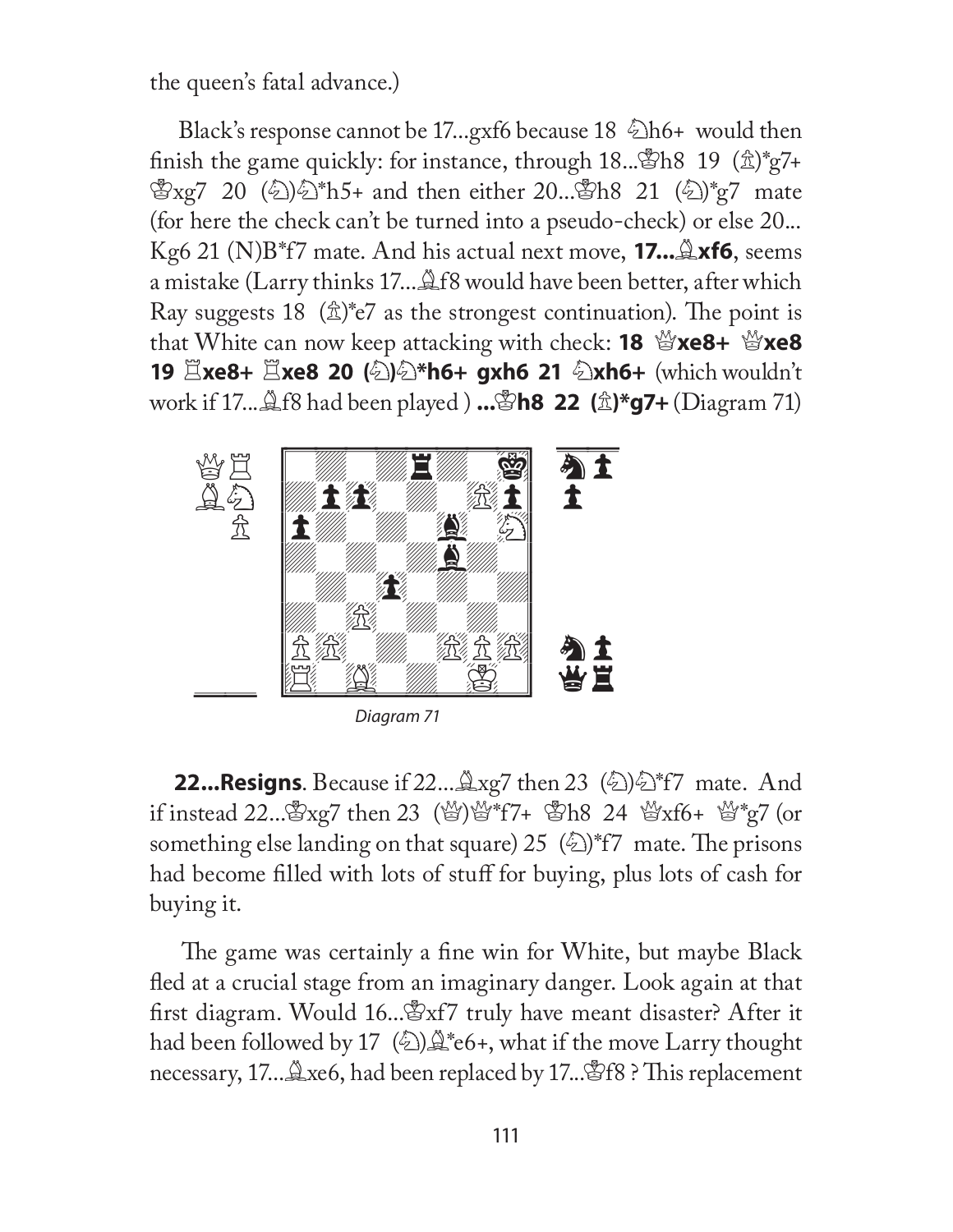move would immediately have been punished by the loss of the black queen: 18 (N)N\*d7+ Qxd7

19  $\&$ xd7. Still, would losing the queen have been so very terrible? Black could now play

19...Bxd7. And then, while White would have imprisoned two pawns plus a queen, Black's prison would hold two pawns plus two knights and a bishop: not at all bad, surely. When you consider the other two knights, the two that had just entered Black's airfield, each worth maybe as much as a rook on the board, Black might well seem to be winning.

**Game (IX.)** Ray wins what Larry rightly calls "a very beautiful sacrificial game ... a real gem".

### *White* **GM Larry Kaufman** *Black* **IM Raymond Kaufman**

**1 e4 d5 2 exd5**  $\circledcirc$  **f6 3**  $\circledcirc$  **f3**  $\circledcirc$  **xd5 4 d4**  $\circledcirc$  **f5 5**  $\circledcirc$  **c4: Larry** comments, "in standard chess 5  $\triangle$ d3 is thought best, but here it would lose a piece": Black could reply ... $(\hat{\mathbb{Z}})^*$ e4, forking knight and bishop. **5...e6 6 O-O** B**e7 7** R**e1 (**P**)\*e4 8** N**e5** B**d6 9** B**f1** N**d7** 

**10**  $\triangle$ **c4** (Ray judges that 10 <sup>\*</sup>f4</sup> would have been best, to guard against what's coming next) **10...**B**xh2+** (Diagram 72)



Diagram 72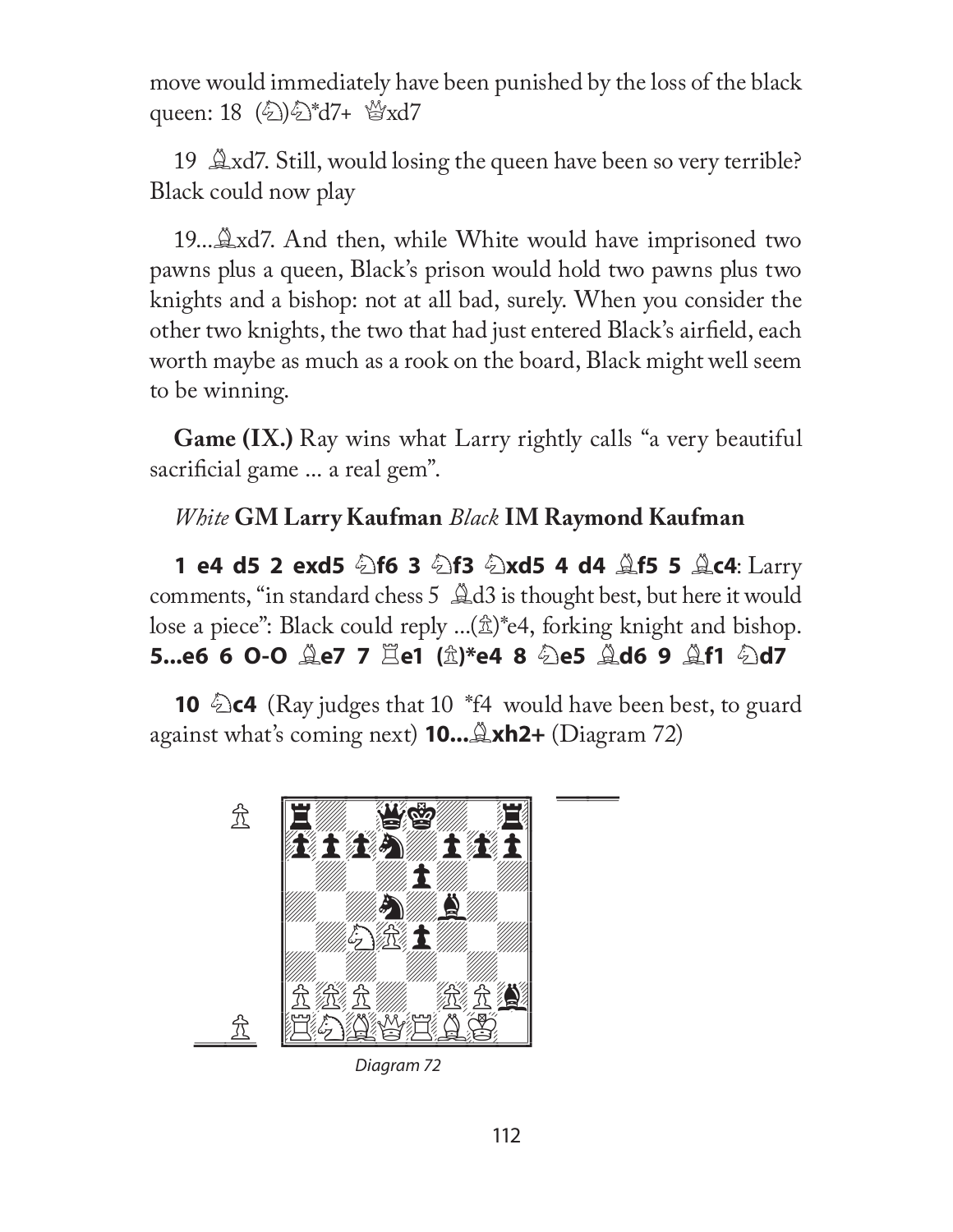Naturally the Grandmaster had looked at the attack starting with this violent bishop sacrifice, but his conclusion was that Black couldn't get enough material to make it work. However, it's very hard to be sure of this sort of thing. In Hostage an attacker tends to acquire new material as quickly as the old is used up.

**11**  $\mathscr{L}$ **xh2**  $\mathscr{L}$ **h4+ 12**  $\mathscr{L}$ **g1 e3** (aggression, excellent) **13**  $*$ **g3 exf2+ 14**  $\mathbb{E}$ **xf2 (** $\hat{\mathbb{Z}}$ **)\*e3+** (this pawn can count as "newly acquired material" for it has only just now become available for rescuing and dropping)

**15 <u>Axe3</u>**  $\&$ **xe3** (you're attacking my queen, but I'm attacking yours as well) **16**  $\&$ **xe3**, correctly rejecting a queen exchange in which Black's queen-capture would have been made *with check* in a tense situation (consider

16 gxh4  $\infty$ xd1+ 17  $\infty$ xd1 ( $\infty$ ) $\infty$ \*a1+ 18  $\infty$ g1 ( $\infty$ )\*f2+ 19  $\infty$ xh1 (Q)Q\*g1 mate) **16...(**B**)**N**\*e4+** (an attack "paid for" by a bishop that was newly acquired material)

**17** K**e2** Q**xg3 18** N**xf5** (since otherwise the bishop might soon have given a very nasty discovered check) ...  $\mathscr{B}f2+ 19 \ \mathscr{B}d3 \ \text{exf5}$ **20 \*f3**  $\triangle$ **e5+** (Diagram 73)



Diagram 73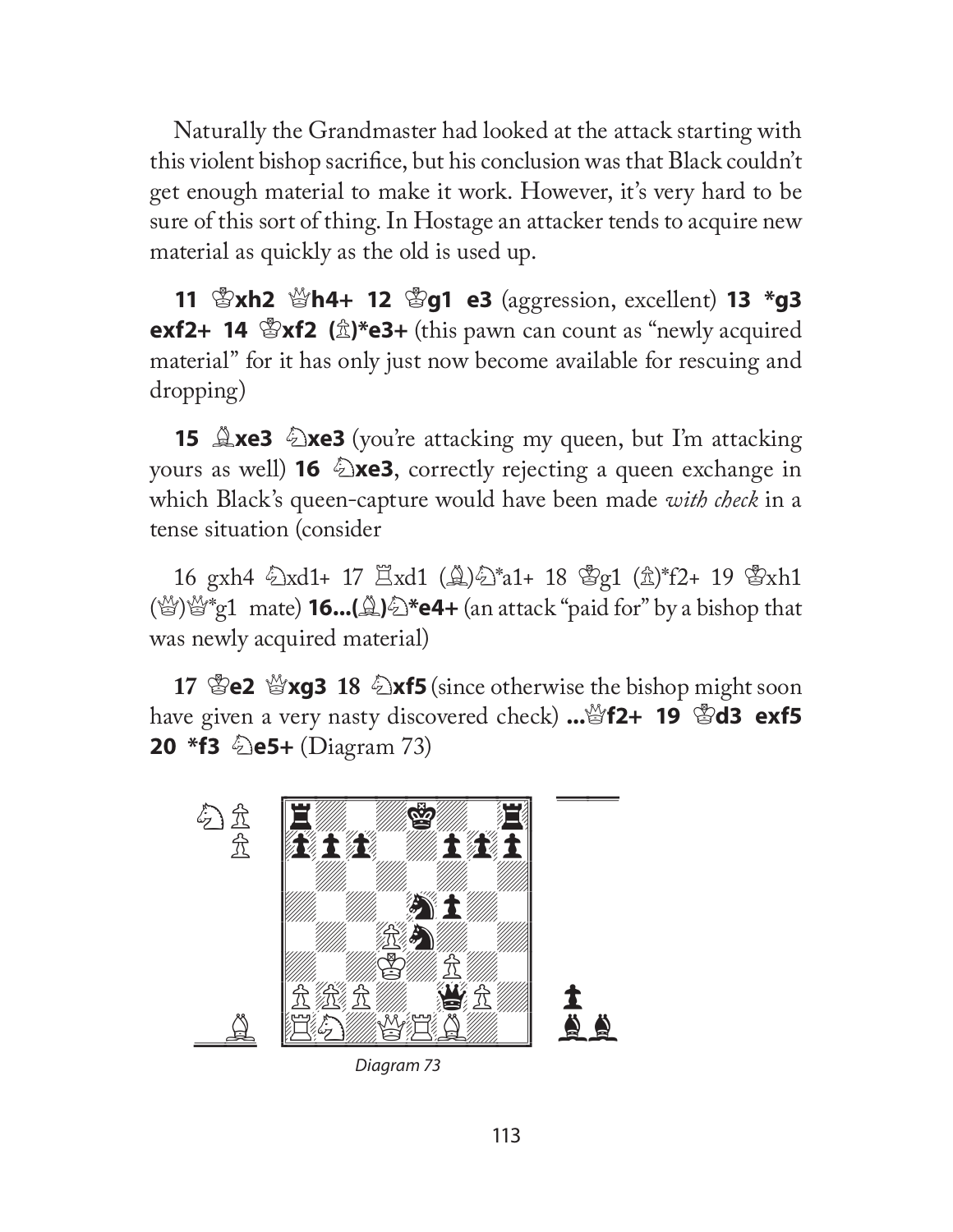Although his opponent is ahead in the value of his prisoners and has an airfield bishop, Black here disregards the attack on his e4 knight and even sacrifices his other knight! He wants to keep up his hunt of the seriously exposed white king. When the pawn captures on e5 an important diagonal will be cleared for the black queen. And with any luck the sacrificed knight will later be ransomed, then dropping in some powerful fashion. **21 dxe5** ( $\hat{\mathbb{Z}}$ )\***c4**+ (giving away a pawn so as to force the king forward) 22  $\mathscr{B}$ **xc4**  $\mathscr{B}$ **c5+** (exploiting the cleared diagonal) **23** K**b3 (**P**)\*c4+** (another pawn given away, this time for a particularly ingenious reason: the bishop that captures it will fill one of the escape-squares of the hunted king) **24** B**xc4 (**N**)**N**\*a5+** (a powerful fashion of dropping the knight that was sacrificed) 25  $\mathbb{S}$ a4 Q**xc4+ 26 \*b4** (Diagram 74)



**26...**<sup>2</sup>)c5+ 27  $\mathscr{B}$ a3  $\mathscr{B}$ c3+, magnificently offering the queen so as to vacate a crucial square. **28 Resigns** because nothing can stop  $28...\&$  c4 mate.

Let's look again at that last Diagram. If White had instead dropped a bishop on b4 so as to guard square c3, mightn't Black's attack have failed, White then perhaps winning with the help of all the power he had accumulated? The Paul Connors computer program,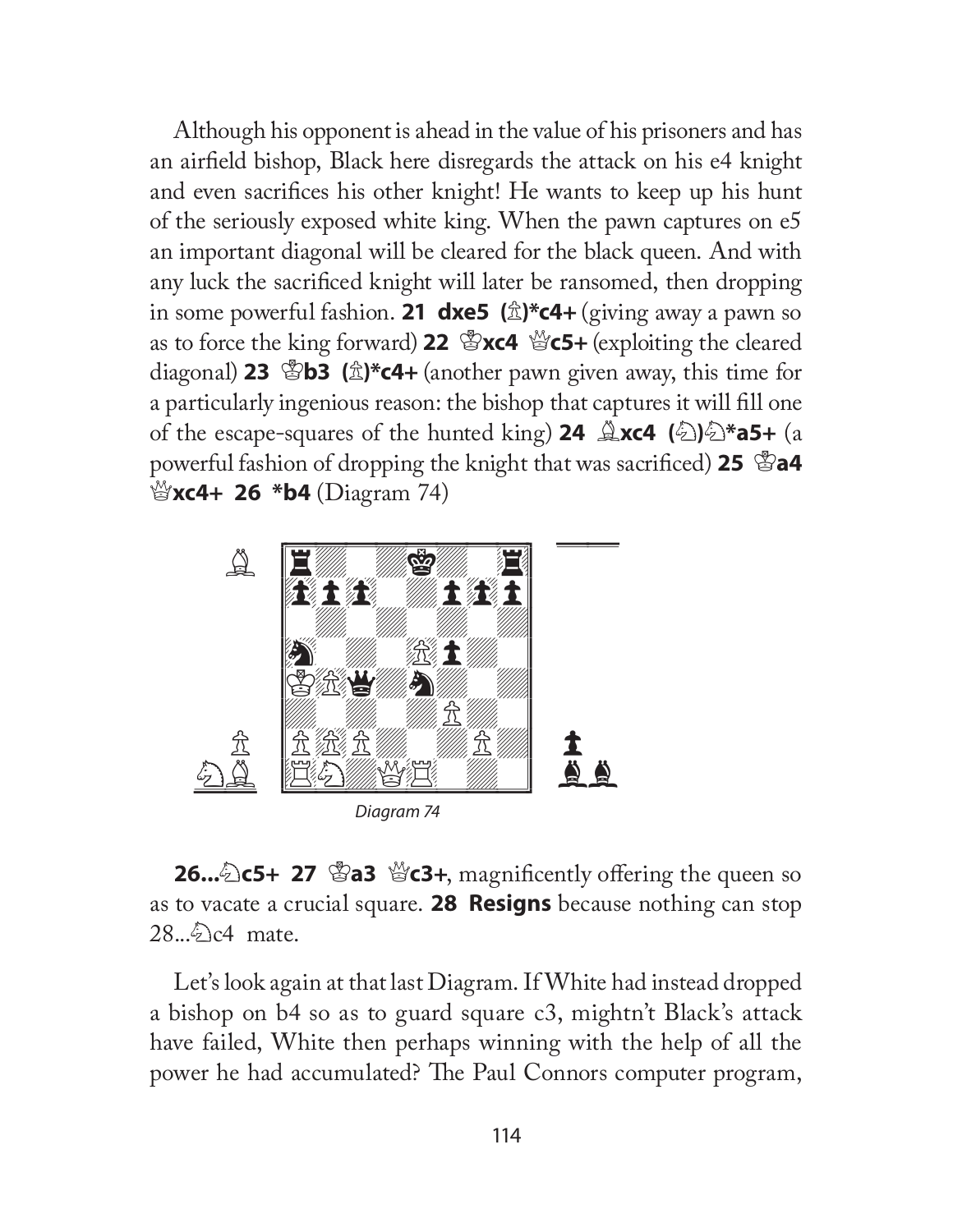HostageMaster, finds an astounding answer. With sufficiently accurate play the Black victory would have come almost as rapidly:  $26 \triangle$  b4  $\mathcal{L}_0$  c6+ 27 ( $\mathcal{L}_1$ ) $\mathcal{L}_2$ \*b5  $\mathcal{L}_3$ xb5+ (sacrificing spectacularly to draw the king into danger) 28  $\&$ xb5  $\&$ \*c6+ 29  $\&$ xa5 ( $\&$ ) $\&$ \*b6, using up the last of the available material but delivering checkmate. ( $27 \,$   $\mathbb{Z}$ a3 loses faster: .....  $28$  \epthereform ( $\triangle$ ) $\triangle$ \*a4 mate.)

**Game (X.)** White gets an opening advantage and Black never manages to catch up.

#### *White* **IM Raymond Kaufman** *Black* **GM Larry Kaufman**

**1 e4 d5 2 exd5**  $\mathcal{L}$ **xd5** (... $\mathcal{L}$ ) f6 as in the previous game seems **better) <b>3**  $\triangle$  **c3** (as in standard chess, gives White the speedier development by kicking the queen) **3...**  $\mathcal{A}$ **a5** (...  $\mathcal{A}$ 8 would have been safer) **4 d4**  $\triangle$  **f6 5**  $\triangle$  **f3 c6** (Larry: "combines poorly with the later ...e6 due to the weak square d6, but other moves have other problems")

**6 <b>Qe2 Qf5**. An interesting alternative was attacking with  $6...(x)$ <sup>\*</sup>b4. Would the attacked knight have retreated to its starting square, or would White just have continued developing swiftly? **7**  $\triangle$ e5 **e6 8 O-O Quarty:** "Already I'm losing, but we could not find any move that is fully playable"; maybe  $\triangle$ b4 could have been tried?)

**9 Alte Da6** (Larry: "desperation") **10** ( $\hat{\mathbb{Z}}$ )\***d6** (ingenious; 10... $\triangle$ xd6 would lead to 11  $\triangle$ c4 followed by loss of the bishop) **10....£f8** (bottling up one of White's rooks; yet 10.... **£d8**, bottling up the other instead, would have been much worse since 11  $\triangle$ c4 then traps the queen) **11 a3 \*b5** ("it's a shame to waste my pawn in this way, but other moves lose faster") **12 b4**  $\mathcal{L}$ **b6 13 a4**  $\mathcal{L}$ **xb4** 

**14 axb5**  $\triangle$ **xc2**. 14... $\triangle$ xc2 might have been better through forcing Ray to delay his attack. He now just leaves his rook to its fate and plays **15 d7**. Although this puts the king merely into pseudo-check, **the reaction 15...** Axd7 can seem wise. **16**  $\triangle$ xd7  $\triangle$ xd7 17 ( $\triangle$ )\*c5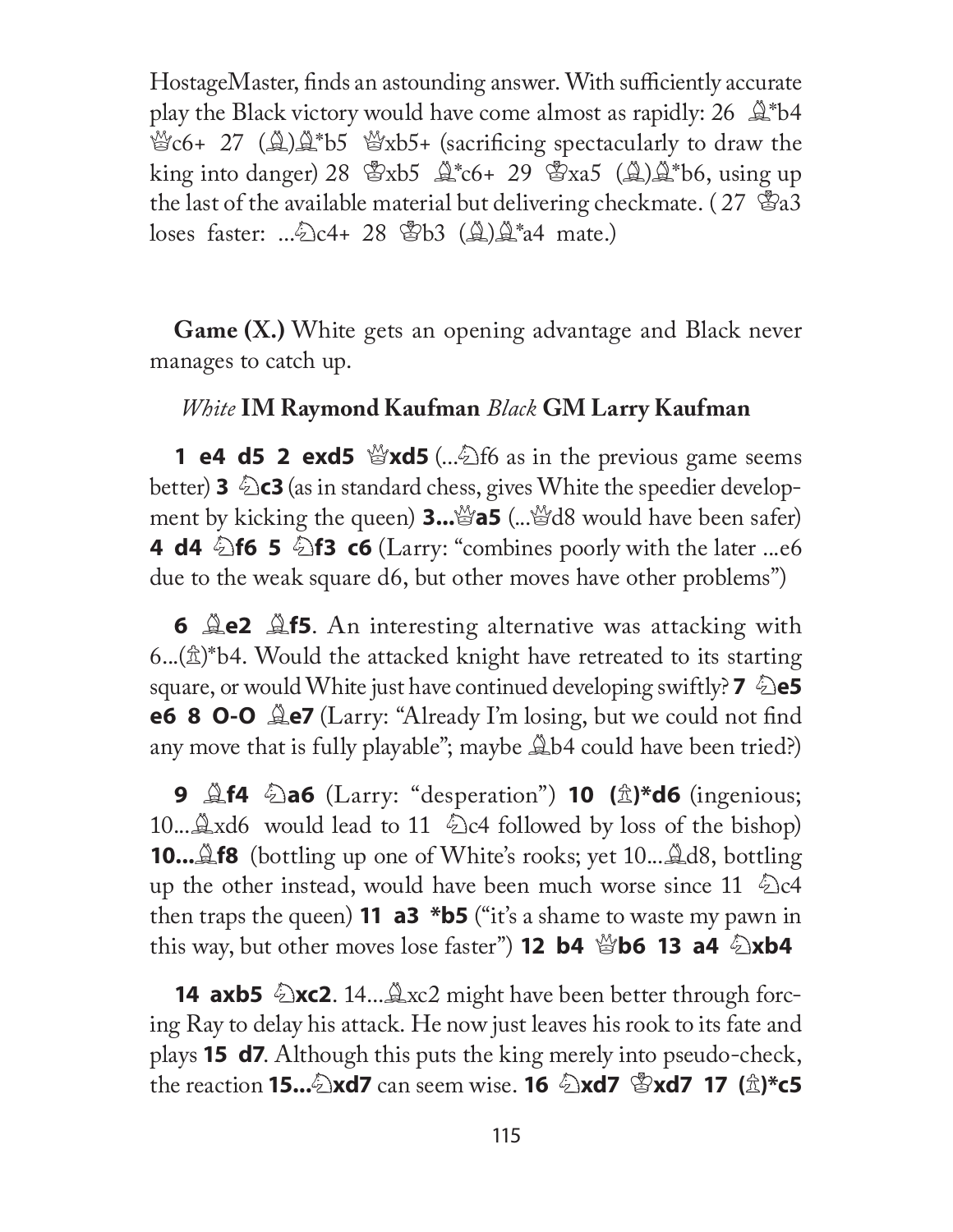

**19... 20 (** $\hat{\mathbb{Z}}$ **)\*d7**  $\hat{\mathbb{Z}}$ **xd7**, since **...**  $\hat{\mathbb{Z}}$ e7 would simply have been answered by 21  $\&setright)$ xc6. But now White can grab the queen, **21**  $\&set$ xd7.

If the black king had moved elsewhere at move 19, the queen would have been lost all the same: either by 19...  $\&c7$  20  $\&x$  f7 discovered check, or else by 19...曾c8 20 公xc6 營d7 21 ( $\hat{\mathbb{Z}}$ )\*b7 營xd7 (*not* ... $\mathbb{E}$ xb7 which produces 22  $\mathbb{A}$ a6+  $\mathbb{E}$ xc6 23  $(\mathbb{\hat{E}})^*$ b5 mate ) 22  $\mathbb{A}$ a6, skewering. ..However, what if at move 20 Black had taken advantage of being in pseudo-check only? (Never forget: a pawn one step away from promoting *cannot even give check* if there's no "promotion piece"— queen, rook, bishop or knight — in the enemy prison: see Rule (4) at the start of Chapter Two.) Well, being pseudo-checked can be just about as forcing as being checked genuinely. Losing the queen to remove that dreadful pawn appears as good as anything. Had the pseudo-check remained in force then White could next have played  $\Xi$ xa7, exploiting the fact that the troops of a pseudo-checked king cannot legally capture a queen, rook, bishop or knight: it would make the check genuine.

**21... 21... xd7**. Ray continues to have work to do if he is to win this game. The queen is his sole prisoner. His airfield is empty. Larry, on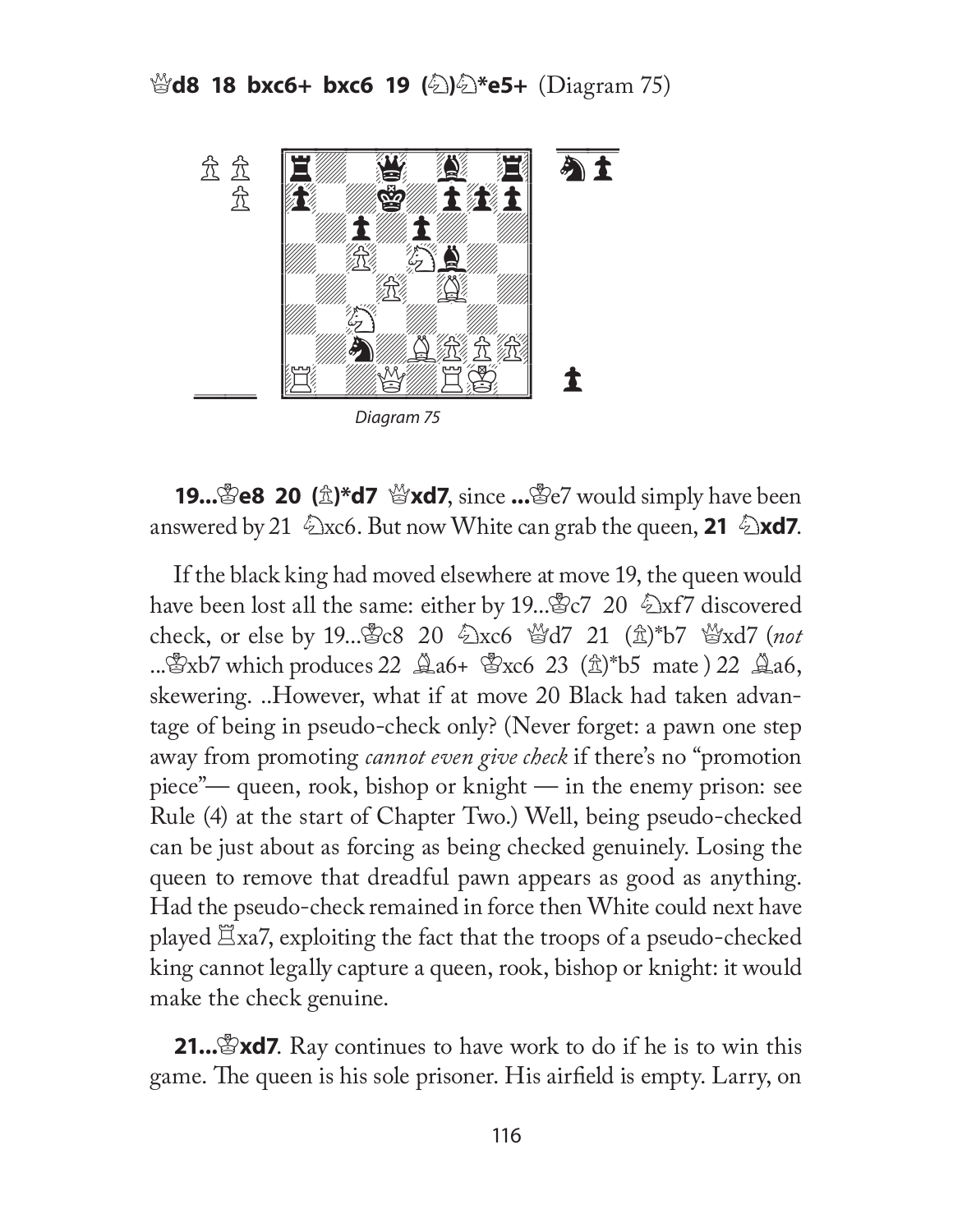the other hand, has a knight plus three pawns as prisoners, and the knight plus two pawns in his airfield could be quite a bit stronger than if they were on the board. Still, the white king is so exposed that a **rapid end seems likely. 22 d5 exd5 23**  $\triangle$ **xd5 \*d4 24**  $\triangle$ **b6+. As** Larry notes, "rampaging queen" could have been neater:  $24$  \rightarrow  $24$  $\triangle$ xc2 25 ( $\diamond$ ) $\diamond$ <sup>\*</sup>e5+, and mate next move when the queen parachutes back. Yet the mate was merely delayed momentarily: **24...axb6 25**  $\Xi$ **xa8**  $\triangleq$ **xc5 26**  $\Xi$ **xh8**  $\diamondq$ **\*c3 27**  $\triangleq$ **g4**  $\diamondqq$  **xd1 28 (營)營\*e8 mate**. (Diagram 76)



Diagram 76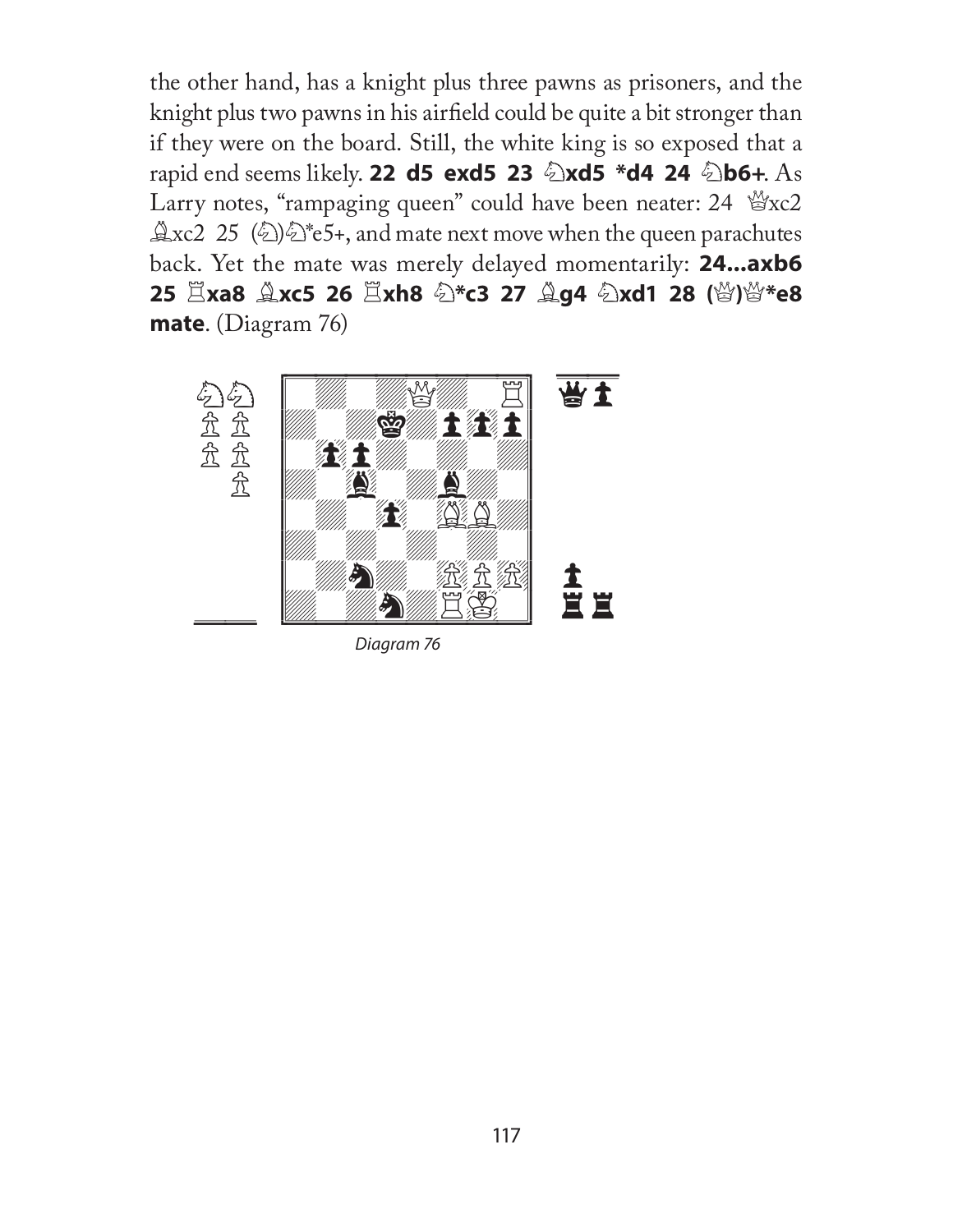### Chapter 7

# A Grandmaster Victory

While neither of them with much knowledge of Hostage Chess, our players were so strong at the orthodox game (although a Grandmaster, the winner nearly lost) that they created something very interesting. Up to and including White's seventeenth move, play proceeded as in a game of the 1999 Chess World Championship between Kasparov and Kramnik, by which time the forces available for ransoming and dropping had become alarmingly large. Black's failure to attack then led to his defeat through Hostage Chess maneuvers. Understanding the situation becomes extremely complicated, but when David Pritchard sent the game record he added helpful annotations.

### **1 e4 e5 2** N**f3** N**c6 3** B**b5 a6 4** B**a4** N**f6 5 O-O b5 6** B**b3** B**c5 7 a4** B**b7 8 d3 O-O**

**9** N**c3** N**a5** (Black activates his position at the cost of leaving the e5 pawn without protection) **10 axb5**  $\triangle$ xb3 **11 cxb3 axb5 12**  $\Sigma$ **xa8**  $\triangle$ **xa8 13**  $\triangle$ **xe5 d5** 

**14 <u>Alg5</u> dxe4 15 dxe4**  $\mathcal{L}$ **xd1 16**  $\mathcal{L}$ **xd1**. In orthodox chess an exchange of queens often takes the tension out of a game. In Hostage it increases the tension dramatically. Now that each hostage queen can be ransomed, parachuting back onto the board, a swift and vio**lent ending is quite to be expected. <b>16...b4 17**  $\mathbb{L}$ **xf6** (Diagram 77)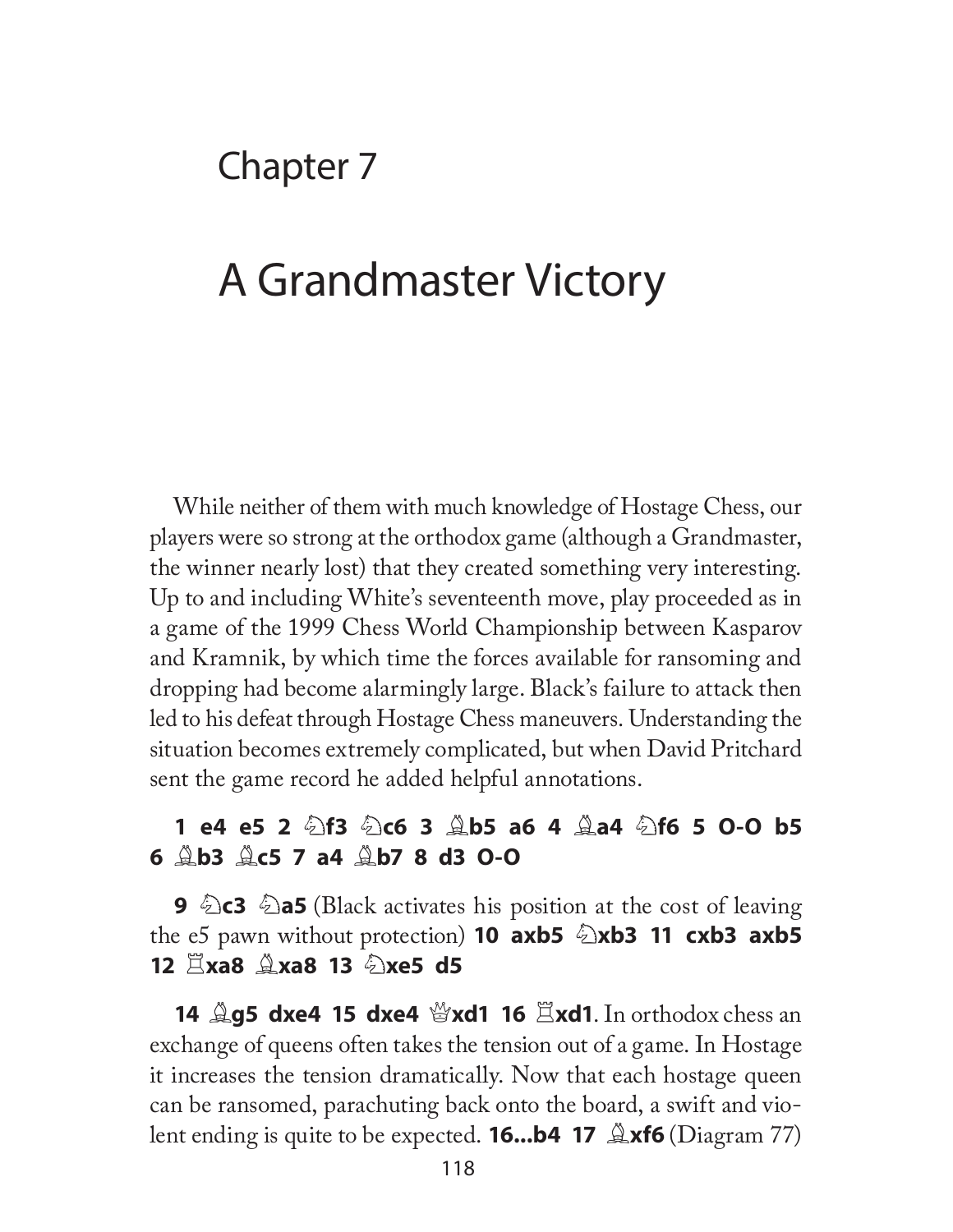

A very critical stage. Those hostages are dynamite! White, with a bishop threatening to take Black's g7 pawn, could ransom and drop the entire contents of his opponent's prison, and if the bishop were captured he could ransom and drop it as well. Note that white pawns dropped on e7 and then d7 could give Black severe problems. Black could at present ransom and drop only five men in total, yet the five could do great damage. Look not just at the imprisoned black queen and rook but also at the imprisoned black knights (White's rook might well be used to buy one of them, because the arrival of two knights by air can be even worse news than the arrival of a knight and a rook). With such powerful forces available to them, both sides can hope for a mating attack involving successive checks. If Black played 17...bxc3, which is what happened in the orthochess World Championship game, then—this being Hostage—he would lose at once since White would reply 18  $\binom{1}{2}$ . After that, 18...gxh6 could be answered by  $(\mathbb{Y})\mathbb{Y}^*$ h8 mate or  $(\mathbb{Y})\mathbb{Z}^*$ h8 mate or  $(\mathbb{Z})\mathbb{Z}^*$ h8 mate. And 18... Th8 would be equally disastrous, for White could once more ransom either the queen or the rook, dropping it on g8 with check and then getting a smothered mate by playing  $\triangle$ xf7 with one or other of the knights; or again, he could play  $\triangle$  (e)xf7+ and then mate with a queen drop or a rook drop on g8. In short, the white knight on c3 mustn't be captured since it strikes far too powerful a blow when rescued and parachuted to attack Black's king.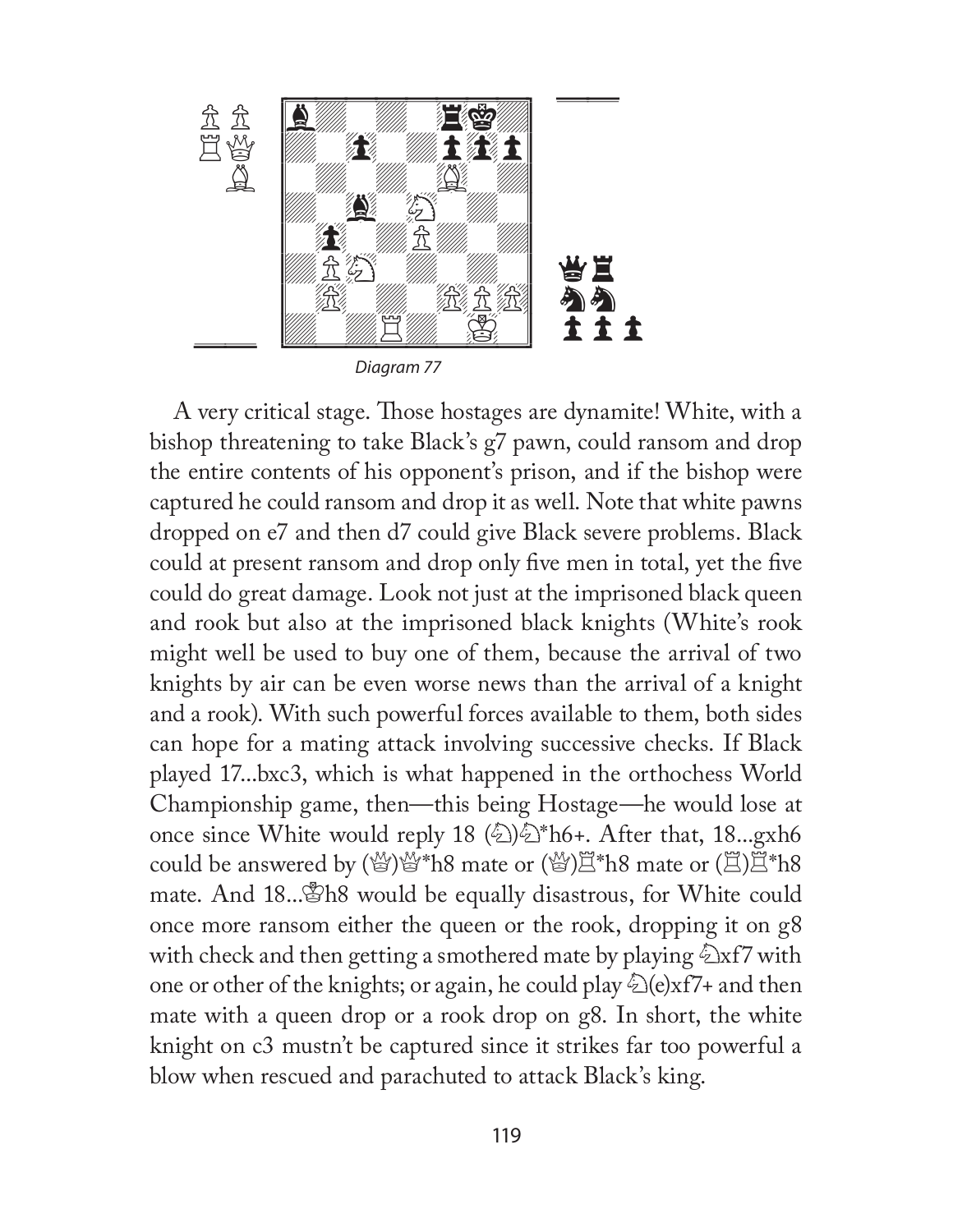However, as will become clear in due course, taking the white bishop is no better. What Black instead needs is *a pre-emptive strike, 17...*B*xf2+*. Replying 18 Kxf2 would be dangerous for White because Black would have  $18...(x)$ <sup>\*</sup>e3+. Then capturing the dropped pawn, Kxe3, would mean that the king was drawn far into the open, yet the sole alternative would be to allow Black's queen to drop with check, ...( $\mathbb{Q}$ ) $\mathbb{Q}^*$ f2+, capturing the bishop next move, ... $\mathbb{Q}$ xf6. So presumably we'd instead get 18  $\mathcal{B}_h$ h1, perhaps leading to ...( $\mathcal{A}_h$ )  $\mathcal{B}_f^*$ 3+ 19 hxg3  $(\mathbb{Z})\mathbb{Z}^*$ h6+ 20  $\mathbb{Z}$ h4. It would at that point be unclear who had the better position — a very typical situation in Hostage Chess. All we could say for sure would be that capturing the white knight would remain disastrous: 20...bxc3 21  $\langle \text{\textdegreeled{2}} \rangle$   $\langle \text{\textdegreeled{2}} \rangle$   $\uparrow$   $\uparrow$   $\uparrow$   $\uparrow$   $\uparrow$   $\uparrow$   $\uparrow$   $\uparrow$   $\uparrow$   $\uparrow$   $\uparrow$   $\uparrow$   $\uparrow$   $\uparrow$   $\uparrow$   $\uparrow$   $\uparrow$   $\uparrow$   $\uparrow$   $\uparrow$   $\uparrow$   $\uparrow$   $\uparrow$   $\uparrow$   $\uparrow$   $\uparrow$   $23 \n\mathbb{E}^*$ g8 mate.

Black, though, failed to see the importance of striking pre-emptively. (With a little more experience of Hostage, attacking in a situation of this type would have been instinctive.) Instead he took the bishop, **17...gxf6**. It was a fatal slip, for White's reply was **18** ( $\hat{\mathbb{Z}}$ )\*g7 which threatened ( $\mathcal{L}$ )\  $\mathcal{L}^*$  h8 mate. 18...( $\mathcal{L}$ ) $\mathcal{L}^*$ g6 to stop the mate would have been answered by 19  $\triangle$ xg6, leading into variations which all end in Black's defeat. We might have seen 19...fxg6 20 (Q)Q\*h8+ \$f7 21 (2)ව \*h6+ ජීe6 22 ঐ\*d7+ ජීe5 23 (2) ਪ \* g3+ and next (after Black had made his only legal move, parachuting something onto f4) a neat ending, 24  $\triangle$ g4 mate. The alternative, 19...  $\triangle$ xg7, allows 20  $(\hat{\mathbb{Z}})^*$ h6+, which gives Black two possibilities, neither of any use to him. The first is ...  $\mathbb{R}$ xh6, which leads to 21 ( $\mathbb{Z}$ ) $\mathbb{Z}^*$ h5+ (right up against the king so that Black cannot delay the mate by dropping material in between) ...  $\mathbb{S}xh5$  22 ( $\mathbb{S}xh4$ +  $\mathbb{S}xg6$  23  $\mathbb{S}xf5$ +  $\mathbb{S}g7$ 24  $\mathscr{B}$ xh7 mate. The second is ... $\mathscr{B}$ xg6, leading to 21 ( $\mathscr{B}'$ ) $\mathscr{B}^*$ g7+  $\mathscr{B}$ h5  $22 \n\triangle$  g<sup>4</sup>+  $\triangle$ h4 23 g3 mate.

What was Black to do, then? Well, how about 18... \$xg7, removing the intruder right away? The trouble is that he'd then have been faced with 19  $(\hat{\mathbb{Z}})^*$ h6+. This forces ... $\hat{\mathbb{Z}}$ xh6, capturing the sacrificial pawn, for if the king instead retreats the result is  $(\mathcal{C})\mathcal{C}^*$ g7 mate.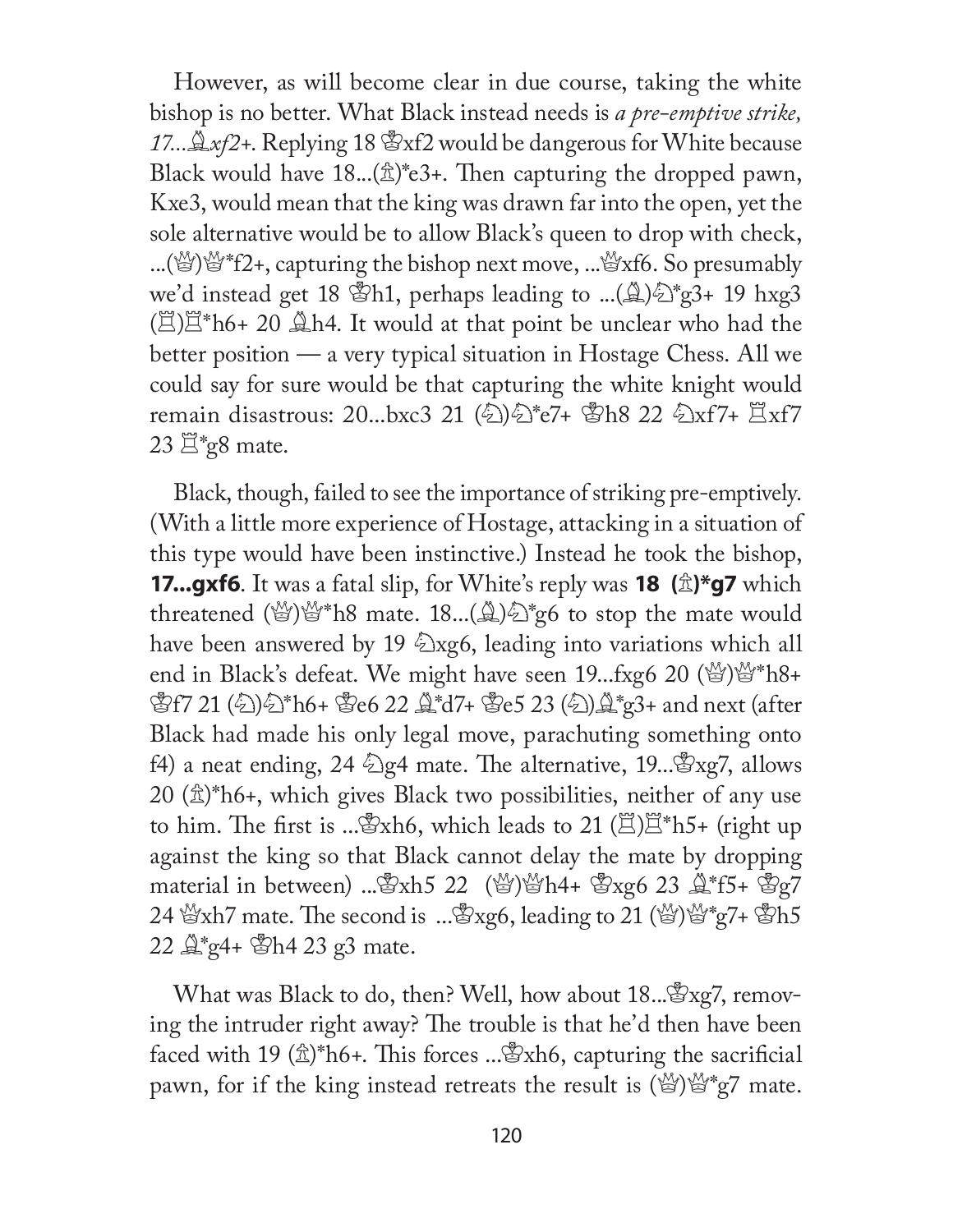Next would have come 20  $\triangle$ g4+ and now Black would just have had a choice of how to lose. Suppose he replied ... \$g5. This leads to 21 (\\efty\\efty\\efty\th\6+ \frac{\efty\xg4 22 h3 mate. But his alternative, ...\efty\theqsq7, is equally poor since it, too, leads to 21 ( $\mathbb{Q}$ ) $\mathbb{Q}^*$  h6+ which is now followed either by **...**Kh8 22 (P)\*g7+ Kg8 23 Nxf6 mate or else by ...Kg8 22 Nxf6+  $\mathcal{B}_{h8}$  23  $(\hat{\mathbb{Z}})^*$ g7 mate.

**What Black actually played was <b>18...**( $\triangle$ )  $\triangle$ \***h8**, using the principle of dropping where your opponent wants to. Yet even this was of no help, for White's reply was **19 gxh8=**R**+** (remember, the promoting pawn changes places with the imprisoned rook). Now  $\mathbb{R}^2$ g7 would have led to 20  $(\hat{\mathbb{Z}})^*$ h6+ followed, after the king captured the sacrificial pawn, by  $\triangle$  g4+ and the choice of how to lose that we saw just a moment ago (the first line starting with  $\mathbb{R}^3$ g5, and the second with ...<sup>&</sup>g7). Yet the move which Black selected instead, **19...**&**xh8**, simply resulted in **20 (**P**)\*g7+ Resigns**.(Diagram 78



The alternative to resignation was 20... $\mathbb{E}$ xg7, but White could then have played 21  $\mathbb{R}^*$ h6+. When his sacrificial bishop had been captured by the king, he'd have continued the attack with  $\triangle$ g4+, presenting Black with the very same choice of how to lose.

The pre-emptive strike with the bishop would have been so strong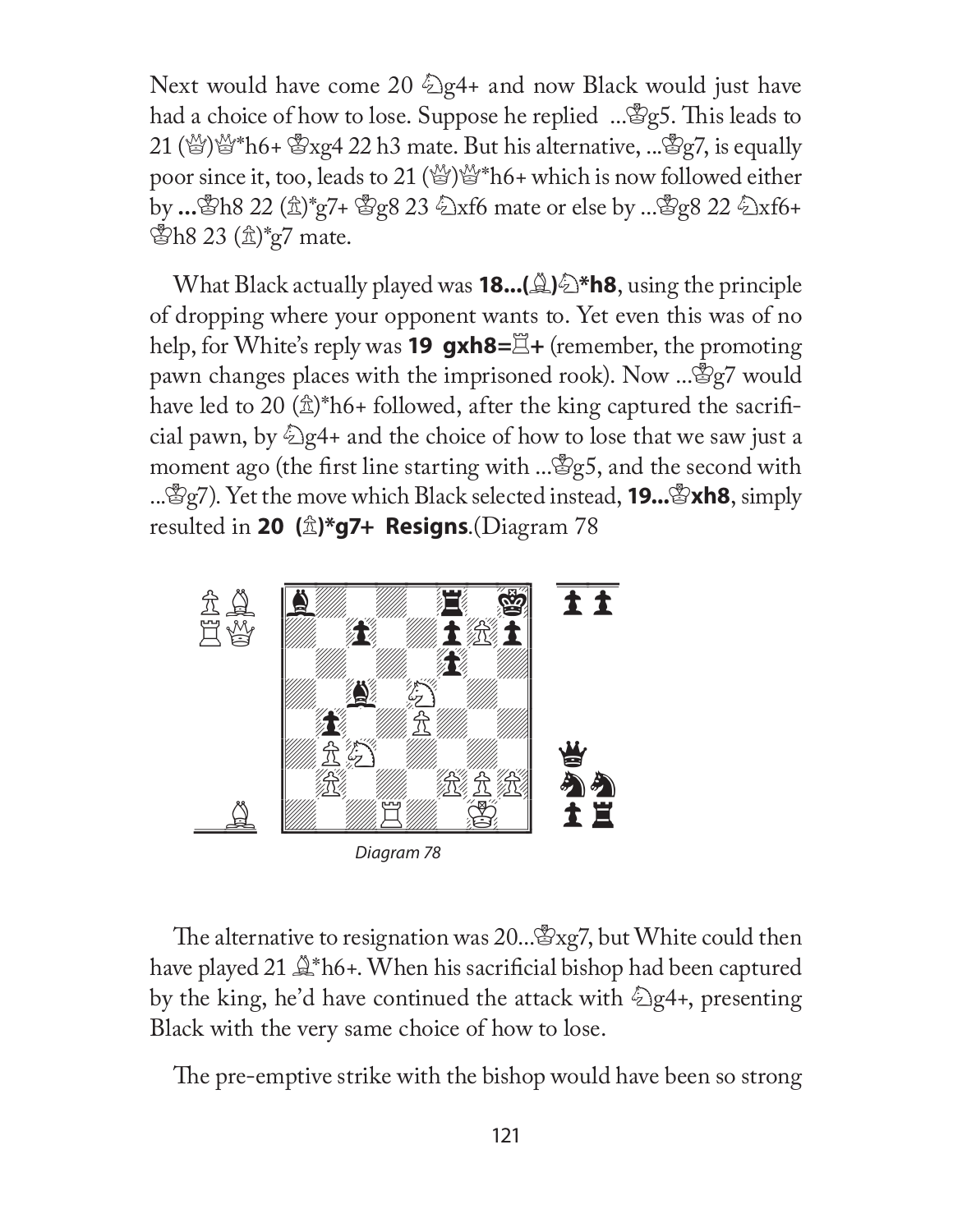that Black could even have forced a win by making it on his *sixteenth* move instead of pushing his pawn to b4. At that stage a black knight still stood on f6 — and this knight, we shall see, could have played a crucial part in an attack.  $16...\triangle xf2+$  would have yielded the following position: (Diagram 79)



Diagram 79

A glance at this diagram suggests that White's earlier line of play was far too risky, for the captures following  $14 \trianglelefteq g5$  made very large forces available for rescuing and dropping, with Black to move. Suppose the black bishop had then delivered the check that the diagram shows. White couldn't safely have captured it because 17  $\mathcal{B}xf2$  leads to ...( $\mathbb{A}$ ) $\mathbb{Z}$ <sup>\*</sup>g4+ (dropping a knight onto a square protected by a fellow knight which will take its place when it is captured) 18  $\sqrt[2]{\log 4}$   $\sqrt[2]{\log 4}$ . Next 19  $\mathcal{L}_g$ 3 (or  $\mathcal{L}_f$ 3) is followed by ...( $\mathcal{L}_g$ ) $\mathcal{L}_f$  \*f2+, with Black's victory coming from 20  $\frac{8}{3}$ xg4 h5+ 21  $\frac{8}{3}$ xh5 g6+ 22  $\frac{8}{3}$ g4 ( $\frac{4}{3}$ )\*h5+ 23  $\frac{8}{3}$ h3  $(\hat{\mathbb{Z}})^*$ g4 mate, or else from 20  $\hat{\mathbb{Z}}$ h3 ( $\hat{\mathbb{Z}}$ ) $\hat{\mathbb{Z}}^*$ h4+ 21  $\hat{\mathbb{Z}}$ xh4 ( $\hat{\mathbb{Z}}$ ) $\hat{\mathbb{Z}}^*$ f4+ 22  $\mathbb{Z}$  xg4 f5+ 23 exf5 h5+ 24  $\mathbb{Z}$ g5 ( $\hat{\mathbb{Z}}$ )\*f6 mate. (Alternatives to 19  $\mathbb{Z}$ g3 lose still faster. 19 Kg1 gives rise to ...(Q)Q\*f2+ 20 Kh1 (N)N\*g3+ 21 hxg3  $(\mathbb{Z})\mathbb{Z}^*$ h2 mate; or if 19 Ke2 instead, then ...(\\frac{\frac{\frac{\frac{}}}\$  $^*$ f2+ 20 \frac{\frac{3}}\$ d3  $\&$ e5 mate.) However, playing 17  $\&$ f1 in place of capturing the bishop wouldn't have been good enough either, because of the sequence ...( $\mathcal{Q}$ ) $\mathcal{Q}^*$ g1+ 18  $\mathcal{Q}$ e2 ( $\mathcal{Q}$ ) $\mathcal{Q}^*$ d4+. After that, a possible continuation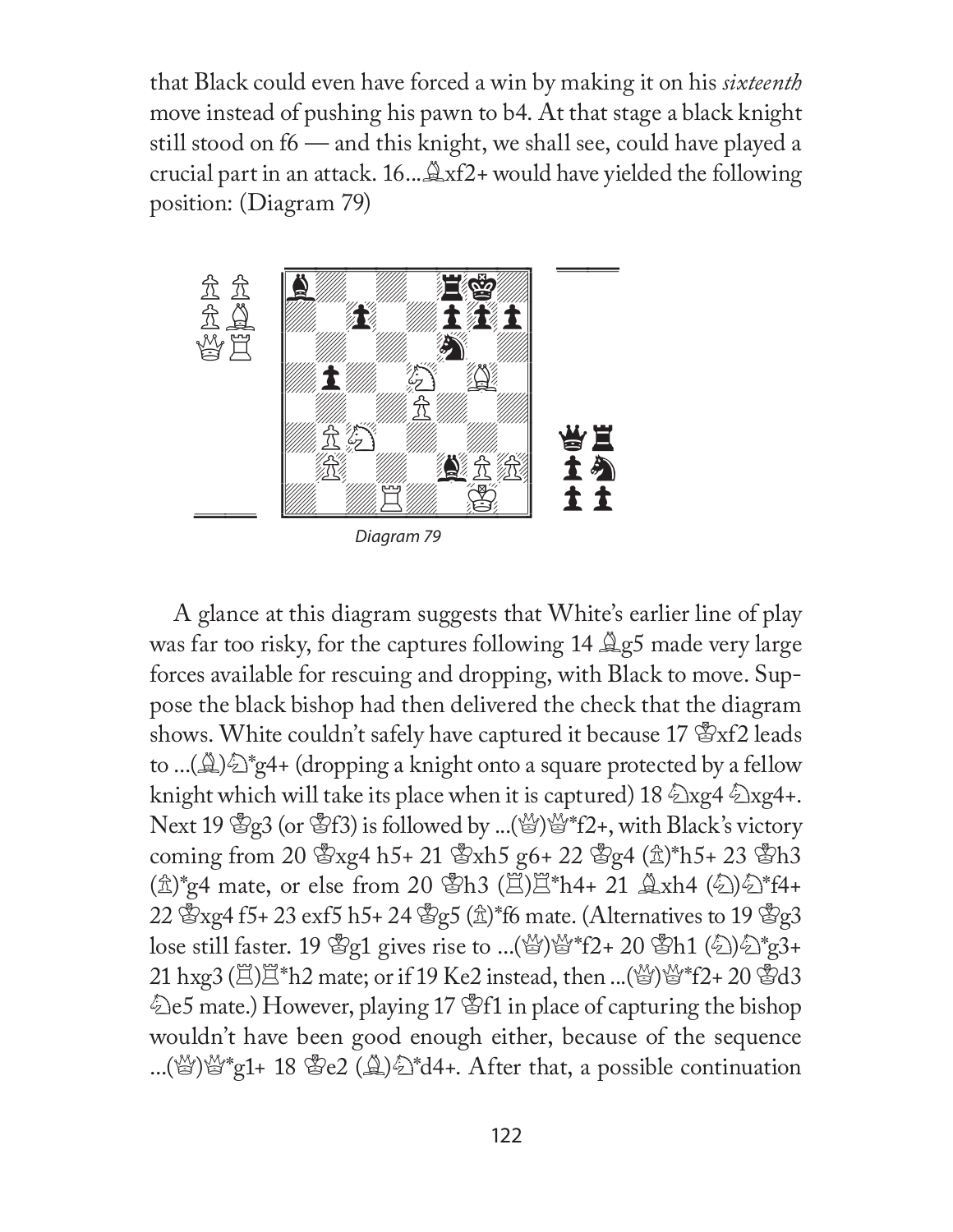is 19  $\&$ d3  $\&$ xe4+ 20  $\&$ xe4  $\&$ xd1+, and next either 21  $\&$ c3  $\&$ xb3+ 22 窗d2 (買)冝\*d1 mate, or else 21 (買)冝\*d2 (買)<del></u> ( e2+ 22 窗c3 公d5</del> mate; alternatively there is 19  $\&d2$  ( $\ddot{\Xi}$ ) $\ddot{\Xi}$ \*c2+ 20  $\&d3$   $\&d$ xe4+ 21  $\&d$ xe4  $\mathcal{L}$ xd1+ 22  $\mathbb{Z}^*$ d2 ( $\mathbb{Z}$ ) $\mathbb{Z}^*$ e2 mate; or again, there is (just look at this!) 19  $\Xi$ xd4  $\mathscr{C}e1+ 20 \mathscr{L}3 (\hat{\mathbb{Z}})^*c4+ 21 \mathscr{L}xc4$  (to avoid ... $(\Xi)\hat{\mathbb{Z}}^*b4$  mate) ...bxc4+ 22  $\mathcal{L}$ xc4 ( $\Xi$ ) $\Xi$ \*c5+ 23  $\mathcal{L}$ b4  $\mathcal{L}$ d5+, with 24  $\mathcal{L}$ a1+ coming next, and then mate by two last paratroopers.

White's sole remaining possibility would have been flight into the corner, 17  $B_1$ , yet Black has a fine answer, ...( $B_2$ ) $B_3^*$  h5. This sets up two threats, the first being  $18...(A)$  $\rightarrow$ <sup>\*</sup>g3 mate; the other is  $18...(A)$ <sup> $\rightarrow$ </sup>xd1+ followed by  $19...(E)E^*g1$  mate. White could counter both threats with 18 g4, but Black could next play 18...  $\mathbb{S}$ h3, this time threatening mate with ...( $\Delta$ ) $\Im$ <sup>\*</sup>g3 or else with ...( $\hat{\Delta}$ )<sup>\*</sup>g2. The reply 19 ( $\Xi$ ) $\Xi$ <sup>\*</sup>g2 leads to ...( $\triangle$ )  $\triangle$ <sup>\*</sup>g3+ 20  $\triangle$ xg3  $\triangle$ xg3, and now White needs to defend his second rank. 21  $\mathbb{Q}^*d2$  can do the job temporarily, yet then we get ...(k)\*g2+ 22 \xg2 \xg2+ 23 \xg2 (\xext\)\xtar{\text{\f}}\$\*f2+ 24 \xtar{\text{\f}}\$13 \\xtar{\text{\f}}\$12 mate.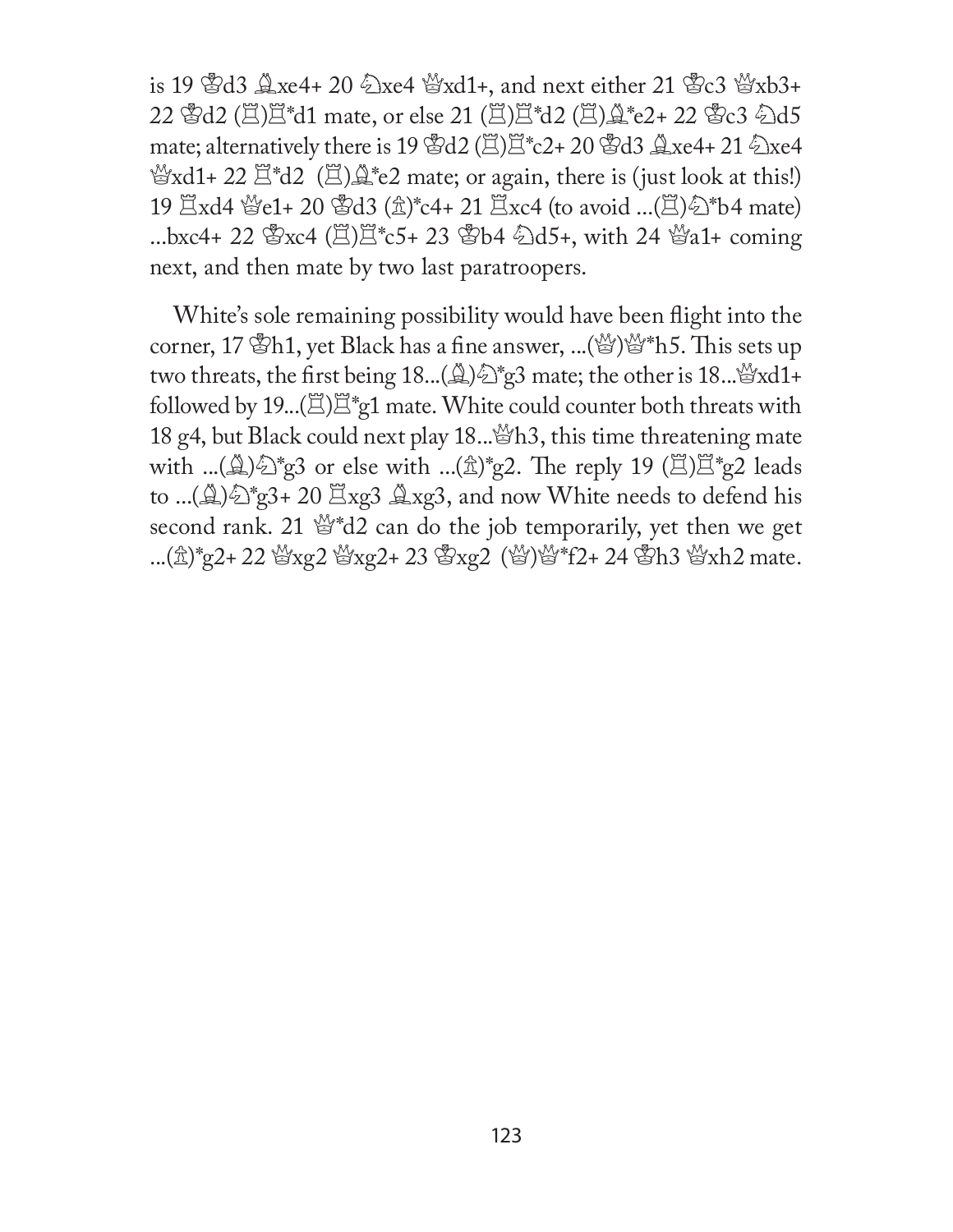## Chapter 8

# Games by the Computer

Created by Paul Connors, the Hostage Chess computer program is a delight. Very aggressive, capable of superb tactics, "HostageMaster" can give just about anyone an entertaining game. Expertise at orthodox chess does carry over strongly into Hostage, however. After a little practice chess-players rated 2000 might expect to beat HostageMaster nearly half the time, while if rated 2100 you could well win a majority of your games. (With a FIDE rating of 2000 you're an Expert. At 2200 the Masters begin.)

How about weaker players, though? Well, you can always set the computer to one of its lower strengths, giving it less time for its thinking. And anyway, you can expect to win at least occasionally even if your skill is far below the computer's. In Hostage Chess it's usually impossible to see far ahead, so good players take risks. Taking plenty of them, HostageMaster quite often gets into difficulties. When it does, show it no mercy!

Then again, you can win more games if you let yourself *take back* moves. Left-arrow once, twice or several times, and play something else instead. Even when you haven't blundered, you could do this to investigate alternatives. You might force the computer to try a new opening line, for instance. Just left-arrow backwards through any sequence that's not in the line you want played, then move the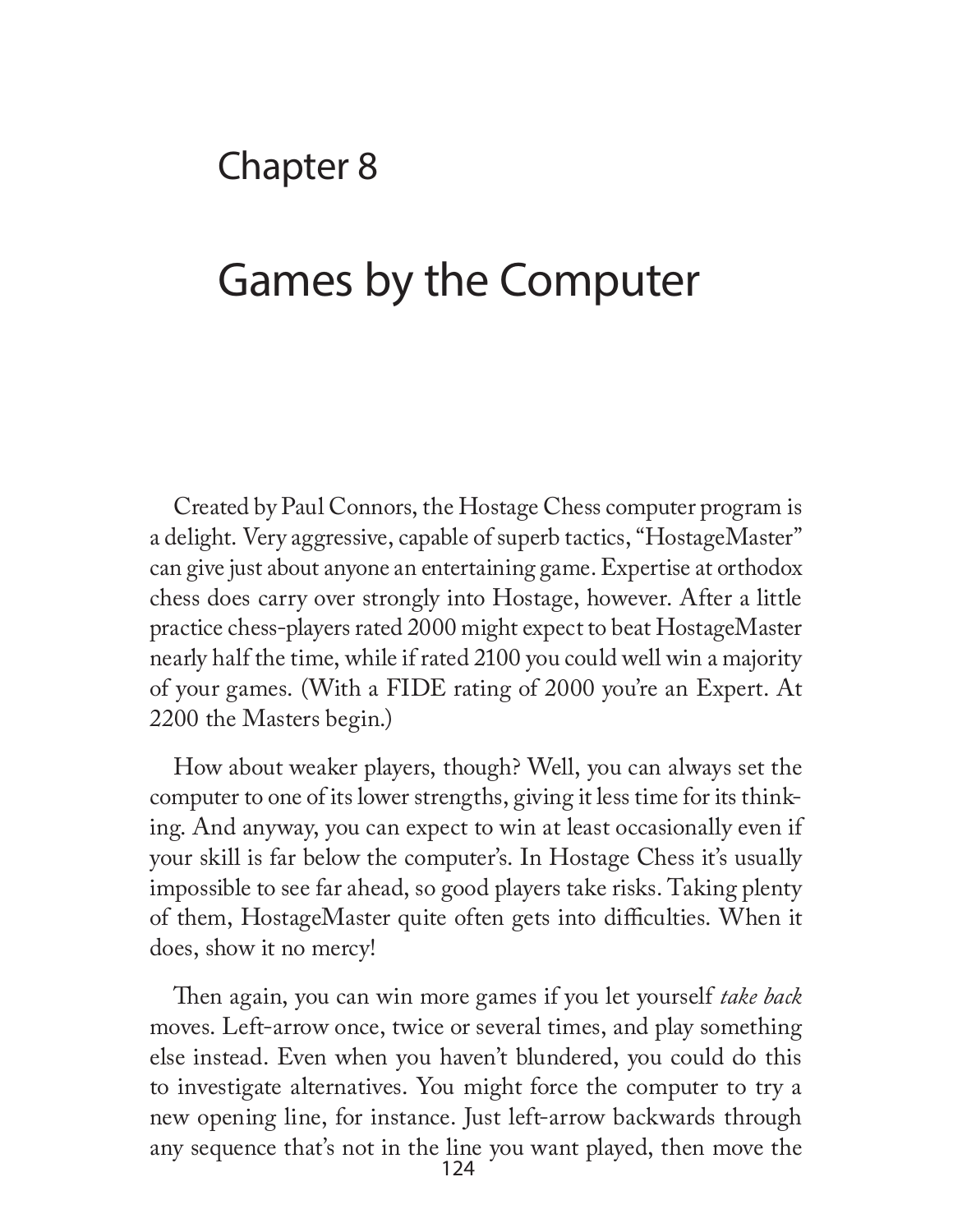computer's men for it.

You could sometimes even be generous, giving back moves when HostageMaster has blundered. Make sure, though, that it really has blundered instead of producing brilliant sacrificial play! Let it play on a little before left-arrowing and replacing what looks like a blunder by something else.

You can also let the computer program play against itself. If you're new to Hostage this will teach you a lot about the game. And even experienced players will find plenty to keep them interested. Watching HostageMaster-White struggle against HostageMaster-Black, at ten seconds a move, can be wonderfully relaxing. If you think some move a mistake, stop the game and replace it by something that looks better. Then see whether your "better" move gets slaughtered by the computer's reply.

HostageMaster's main strength is in tactics, not strategy. And, while its short-term tactical abilities are often little short of genius, its look-ahead horizon isn't far distant. Particularly when the prisons and airfields have begun to fill with men for parachuting back into the battle, the computer can be in trouble. The field it would like to explore can be altogether too huge. At each step further into the future, the number of possibilities can grow much, much faster in Hostage than in standard western chess. If several men are available for parachuting almost anywhere, HostageMaster may become swamped. Even taking five minutes over a move often lets it see scarcely any further into the future than if it had taken just ten seconds — which, by the way, can seem a good enough reason for *not* asking it to think for five minutes when playing against you, unless you're an unusually patient opponent.

To defeat the computer, therefore, you should try to reach a situation which features numerous possible acts of parachuting, and then make sure you attack before it does. The difficult thing, though, is getting that far without losing too much material to HostageMaster's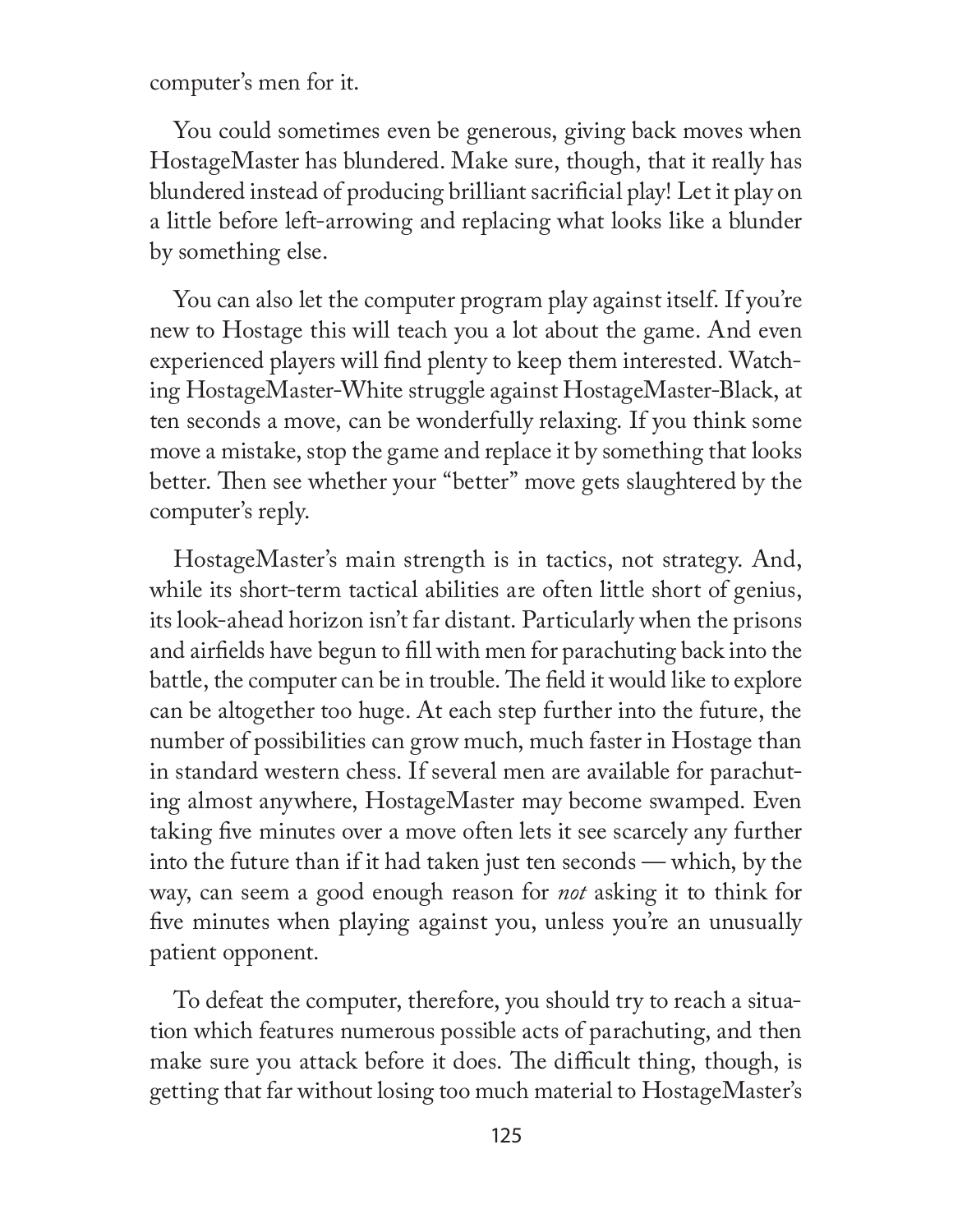cunning tactics. An electronic Bobby Fischer, it tends to grab all it can, hoping to smash through any problems that result. Well, you need to survive without too much damage until you get a complicated position: plenty of airfielders, and/or many hostages waiting to be exchanged, and/or lots of men that could soon become hostages if you started a fight. So long as you're not trailing by too much at that stage, you've good chances of victory if you attack *first*. HostageMaster can sometimes be blind to the need to seize the initiative when large forces have become available, or individual very heavy guns. It may even provoke an exchange of queens when it shouldn't, giving you the first opportunity to make a decisive queen drop. If the sad results of *dropping second* are hidden over its horizon, it can happily wander into them.

Once again because its horizon is a fairly close one, HostageMaster sometimes won't take defensive measures until too late. It may open up the squares around its king too riskily, or push the king forward into a mating net.

In contrast, it's a wizard at *turning a check into a pseudo-check* by exchanging off the only prisoner available for a pawn promotion. A human may find it hard to bear in mind that a seventh-rank pawn has lost its right to move forward *or to give check* when there's no longer a piece of its color in the enemy prison. The human may know this as a fact, but that's not the same as "seeing it at once" when relevant situations arise. If you're the human in question then you'll sometimes expect the computer to announce victory, thinking HostageMaster has broken down when it keeps silent. The truth, however, will be that you're not checkmated. By exchanging hostages and therefore leaving nothing to which any enemy pawn could be promoted, you'd get to mere pseudo-check from what seemed like Game Over. HostageMaster never overlooks this sort of thing. It sometimes wriggles out of several apparent checkmates in the course of a single game.

You'll soon discover that HostageMaster can wriggle out of just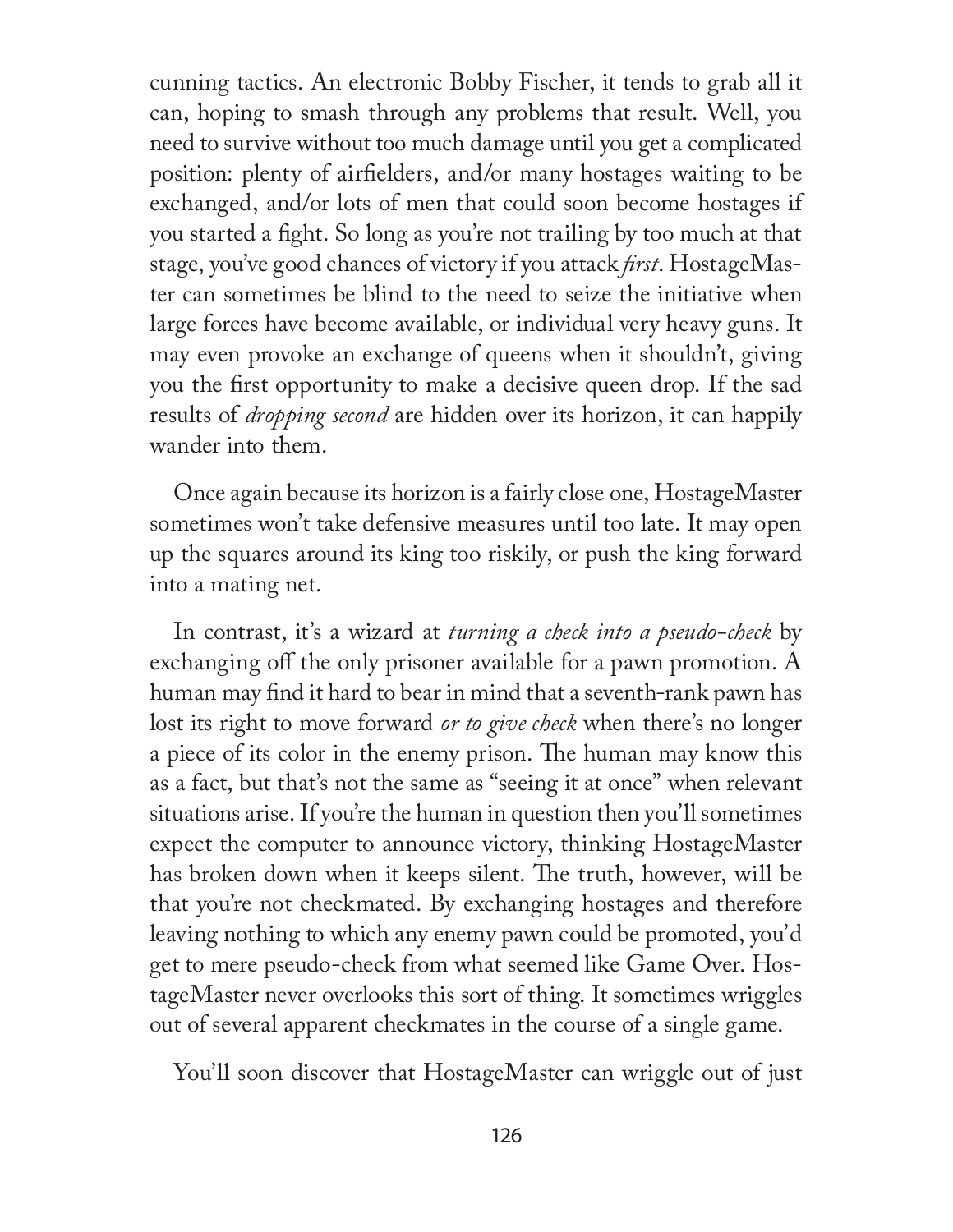about anything. Far ahead in material, you suddenly find yourself mated. Or with the computer's king badly exposed, maybe actually fleeing from square to square in your half of the board, you still can't quite deliver a decisive blow. Your king chase continues until you've stumbled into a disaster.

*Correspondence Play*: If you are playing by post or by e-mail then HostageMaster can be of great help. Using its "Save" or its "Save as", you can record what the position looked like after your latest move.

Of the games given in this chapter, some feature HostageMaster playing against itself (the computer is programmed in such a way that the two sides can never know each other's plans). I'm the machine's opponent in other instances. Brad Arnold, Hal Bond, Cy Prezel, Richard Yam and FIDE Master Robert Hamilton are the remaining contestants.

**Game (i):** An early version of HostageMaster, at that stage called "SWAT", controls both armies here, taking just a second to think about each move. The computer's struggle against itself is very instructive and amusing. Black-SWAT seems to be winning easily, and then all **of a sudden White-SWAT has won. <b>1 d4 d5 2**  $\triangle$ **f4 e6 3**  $\triangle$ **c3** N**c6 4** N**b5** B**b4+ 5 c3** B**a5 6** N**f3** B**d7** 

### **7 g4 a6 8** N**a3** N**(g)e7 9** B**g2 O-O**

**10 O-O** N**g6 11** B**d2** B**b6 12 e3 e5 13 dxe5** B**xg4**. Probably White should now play  $(\hat{\mathbb{Z}})^*d4$  to defend the e5 pawn, even though that would put a pawn on Black's airfield where it would be worth about as much as two on the board. Instead, however, what's played is this:

### **14 h3 ②xf3 15 ③xf3** ( $\hat{\mathbb{Z}}$ )\*e4 16 ④h5 ④(g)xe5

**17**  $\Xi$ (a)d1 ( $\circledcirc$ ) $\Delta$ \*f3 18  $\Delta$ xf3  $\circledcirc$ xf3+ 19  $\circledcirc$ h1 (Diagram 80)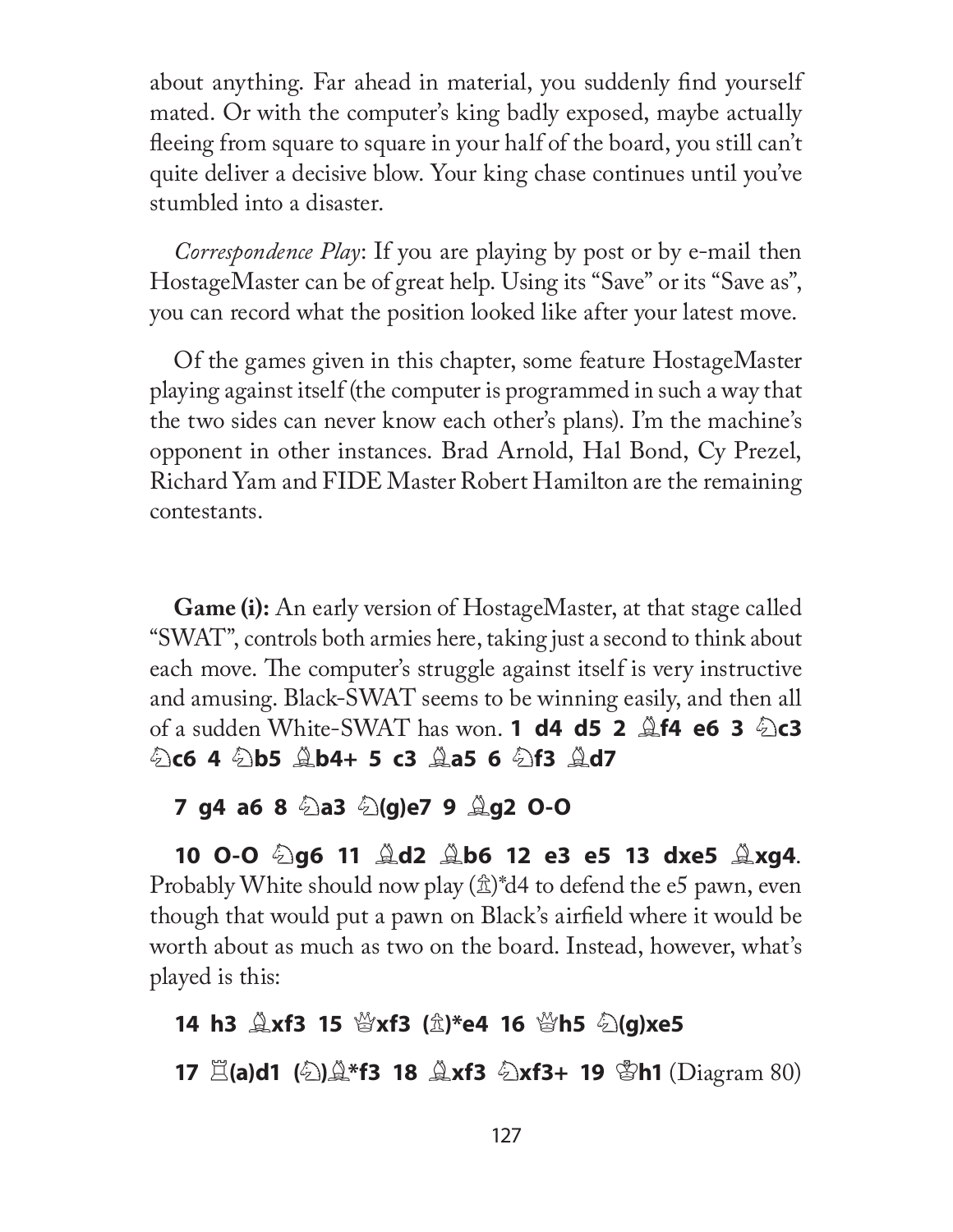

Next we get the fine move **19...** Notatively 1. It wins a piece; for if White now played  $\Xi$ xd2 to avenge the capture of the bishop, Black would reply ...( $\mathcal{L}$ ) $\mathcal{L}^*$ f3+, a fork killing the white queen.

**20 \*e7**  $\triangle$ **xe7**. (White-SWAT had decided that Black-SWAT's position would be worsened no matter which piece captured the white pawn. If the queen did the capturing, it would be exposed to attack. If the knight did it, the queen would be obstructed.)

### **21 ②\*h6+ gxh6 22**  $\Xi$ **g1+ ②g6**

**23** ( $\triangle$ )\*e2, defending at last against losing the queen to that bishop fork, and also closing the Black knight's only real escape route. Then comes **23...**Q**f6** (meaning that the knight could now get genuine safety at c4)

**24**  $\Xi$ **xd2 營xf2 25 (公)公\*e7+ ധh8 26 公xd5**  $\triangle$ **\*g2+ 27**  $\mathbb{E}$ **xg2 營e1+** 

**28 (②)②\*g1 營xd2 29 ④c4 營c1 30 ④(c)xb6 cxb6** 

**31 (**P**)\*g7+** (Diagram 81)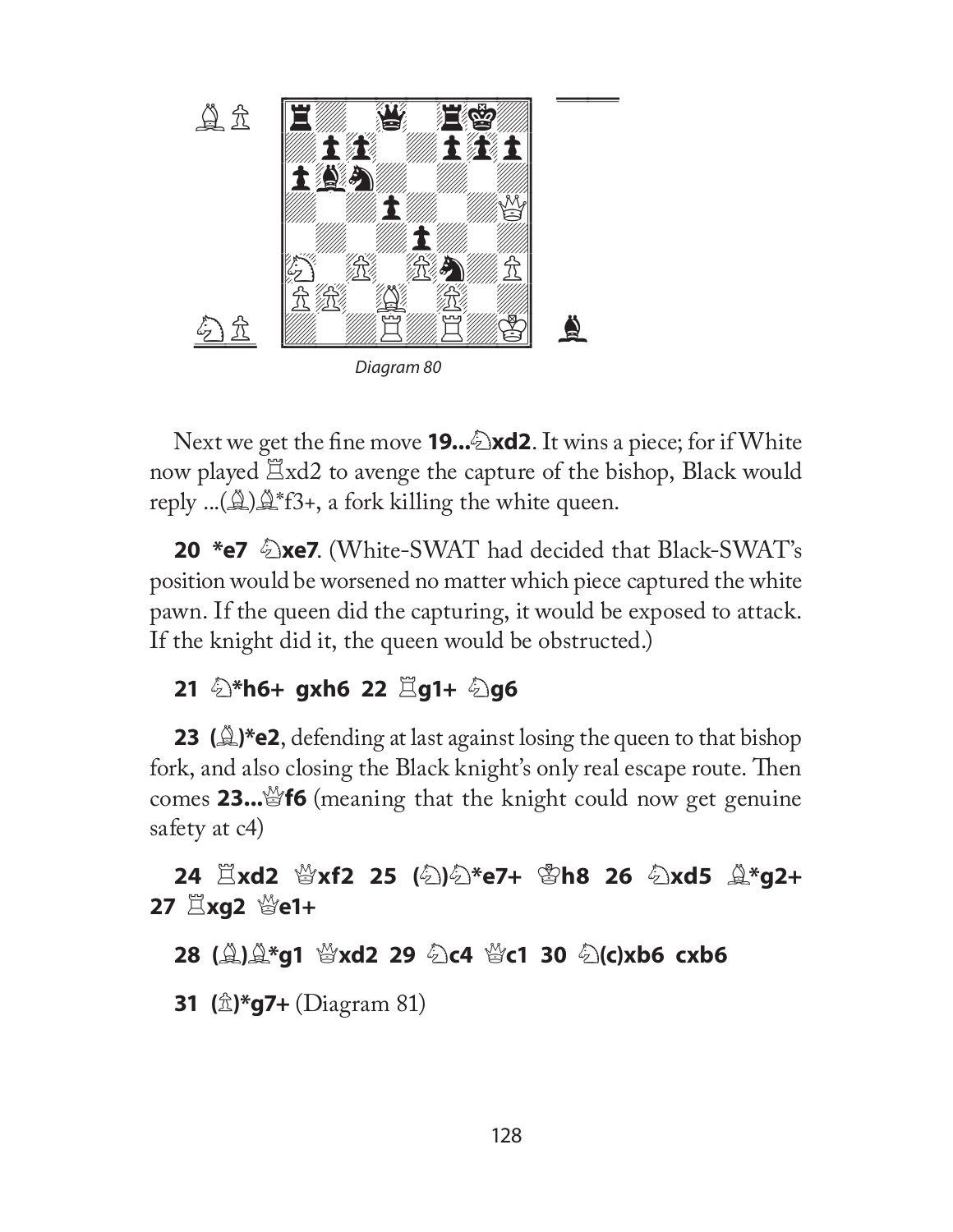

White's last move was very powerful, for ... \$xg7 would lead to 32 ( $\triangle$ ) $\triangle$ \*f6+  $\triangle$ g8 and then 33  $\triangle$ e7 which is mate since the black knight is pinned. **31...**K**g8 32** Q**xh6** (with the threat of Nf6 mate) ...  $\triangle$ \***f2+ 33**  $\Xi$ **xf2** ( $\triangle$ ) $\triangle$ \***g3+** (Black had sacrificed the knight so **as to be able to ransom it and drop it here) <b>34**  $\mathbf{\mathcal{L}}$ **h2**  $\mathbf{\mathcal{L}}$ **f1+ 35**  $\mathbf{\mathcal{L}}$ **h1** N**g3+ 36** K**h2** N**f1+ 37** K**h1** (Diagram 82)



At this point Black-SWAT could settle for a draw by threefold repetition. However, it instead comes up with **...**B**\*f3+** (Why this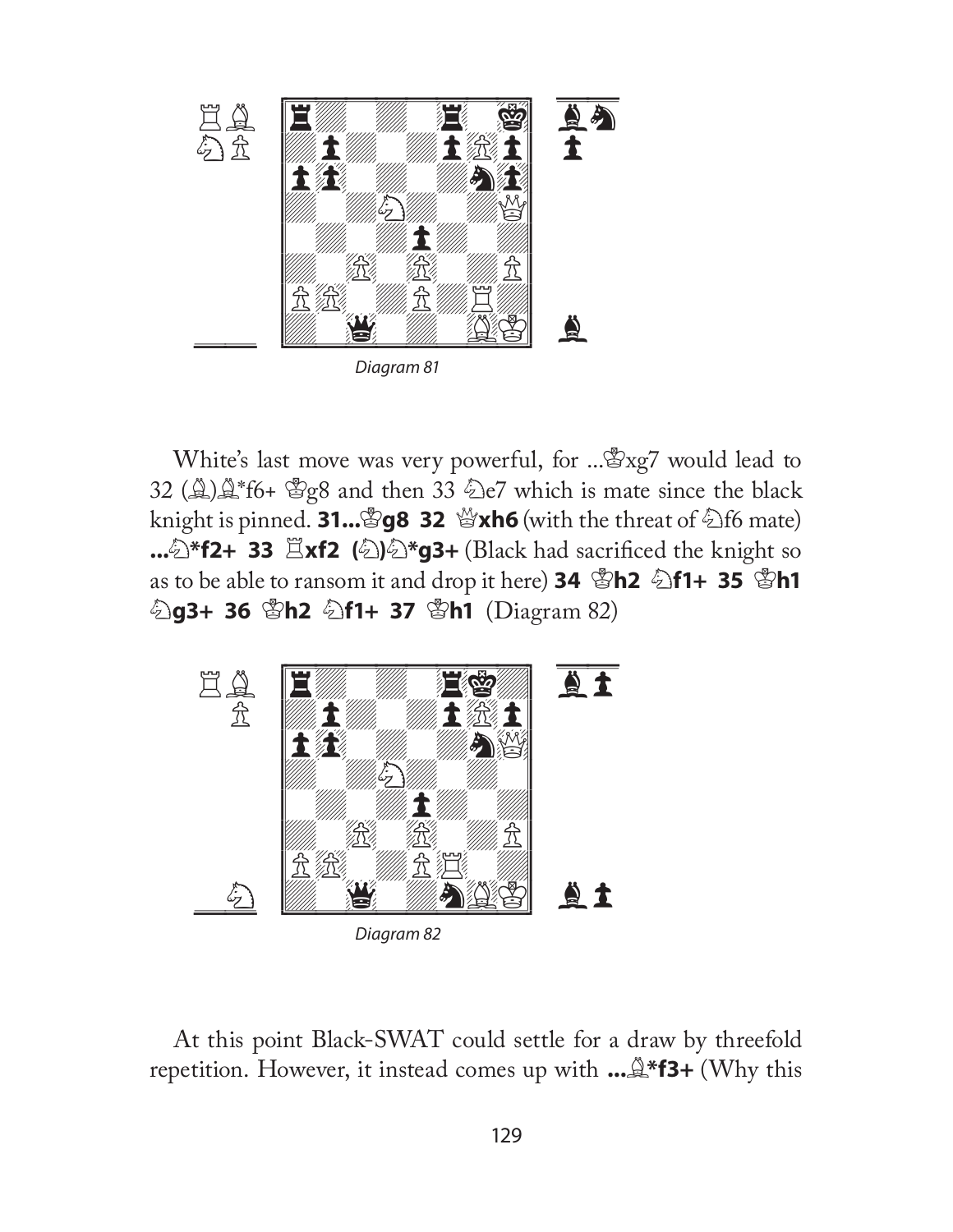**sacrifice of a bishop? We'll find out soon enough.) <b>38 exf3**  $\triangle$ **g3+ 39**  $\mathbb{S}$ **h2**  $\mathbb{\odot}$ **f1+ 40**  $\mathbb{\ddot{B}}$ **xf1**  $\mathbb{\ddot{B}}$ **xb2+** (this check was made possible by the bishop sacrifice, which took White's pawn out of the way and also provided something for the black pawn to capture in due course) **41**  $\mathbb{E}$ **f2 (** $\mathbb{A}$ **)** $\mathbb{A}^*$ **e5+.** Black's last move has prevented mate by  $\mathbb{E}$ f6, but it's fortunate that it was also a check for White still threatens to play N\*f6+, *parachuting a knight onto a square protected by a fellow knight* with the idea of crashing in with  $\triangle$ xf6 mate when the parachuted **knight is taken. 42 圖h1 (圓高卷 43 圖 43 exf3+ 44 圖 xf3 \*e4+ 45** K**g4 f5+ 46** R**xf5 (**P**)\*h5+ 47** Q**xh5** (since Rxh5 **would invite a disaster starting with ...**\effect{\endel\$ 2+) **...** $\&$ \barks\right\numb{Def{\endel\$ 48 gxf8=\frac{\endel\$ + (the promoting pawn changes places with the imprisoned queen) **...**Exf8 49 ��\*e7+ ��q7 50  $E^*$ f7+ ��h8 (for if ...Exf7 instead, **then 51** ( $\Xi$ ) $\Xi$ <sup>\*</sup>g8+  $\Xi$ h6 52 ( $\hat{\Xi}$ )<sup>\*</sup>g5 mate) **51**  $\Xi$ **xf8+**  $\Xi$ **g7 52**  $\Xi$ (**5)f7+ Eh6 53 2g8 mate.**(Diagram 83)



A remarkable recovery from what seemed a thoroughly lost position!

**Game (ii):** HostageMaster takes Black against FIDE Master Robert Hamilton. Robert tries to play a very "positional" game. ("Club players play for material, Masters play to control squares.") However, this often works poorly in Hostage because positional weaknesses can be repaired by parachuting. Again, underlying Robert's strategy is the reasoning that, generally speaking, losing a rook for a knight or a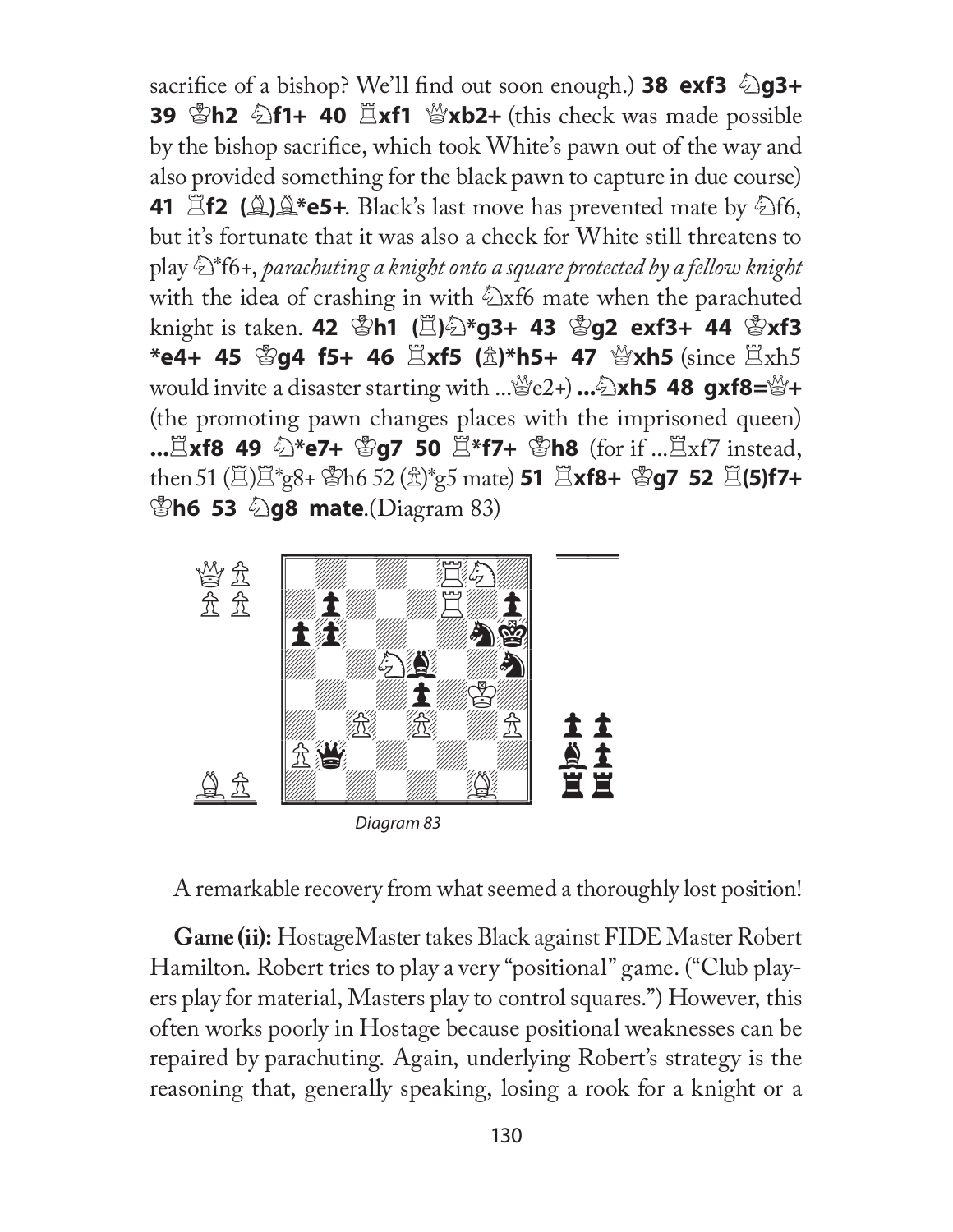bishop wouldn't be getting the worst of it. After all, rooks cannot develop their full power until the board becomes fairly empty, which in Hostage is hardly ever! Well, that's very true — yet it's also true that a hostage rook can "buy" a hostage knight or bishop, but not vice versa; hence most Hostage players classify "knight at the cost of a rook" and "bishop at the cost of a rook" as bad bargains. At any rate our Master has to struggle on for a full sixty moves, and near the end the computer is even in a position to launch a mating attack. Why doesn't it launch it? Only because there are too many possible drops for it to consider. Still, it's the rare newcomer to Hostage who can beat the computer — and that's what Robert manages to do in this, **his very first game. 1 d4 d5 2 2c3 2f6 3**  $\triangle$  **g5**  $\triangle$  **f5 4**  $\triangle$  **xf6 exf6 5 e3** B**b4 6** B**d3** B**xd3 7** Q**xd3 O-O 8** N**e2 (**B**)**B**\*c4 9** 營d1 (A)公\*a4 10 O-O 公xb2 11 營c1 公a4 12 公xa4 Axe2 **13 c3**  $\triangle$ **xf1 14**  $\triangle$ xf1  $\triangleq$ e7. HostageMaster has just gained a rook in exchange for a bishop, but Robert is unworried by it — wrongly, **I'd say. 15**  $\Xi$ **b1 (公)公\*d2 16 營d1 公xb1 17 營xb1 營c8 18 \*f5** N**d7 19** N**\*c5** B**xc5 20** N**xc5 (**N**)**N**\*e2+ 21** K**h1** N**xc3 22** Q**c2** (Diagram 84)



**22...(**R**)**B**\*b1**. Faced with the threatening alignment of the queen and the bishop, the computer has found an elegant reply. But with a rook, a bishop and a knight now in his airfield, Robert seems to be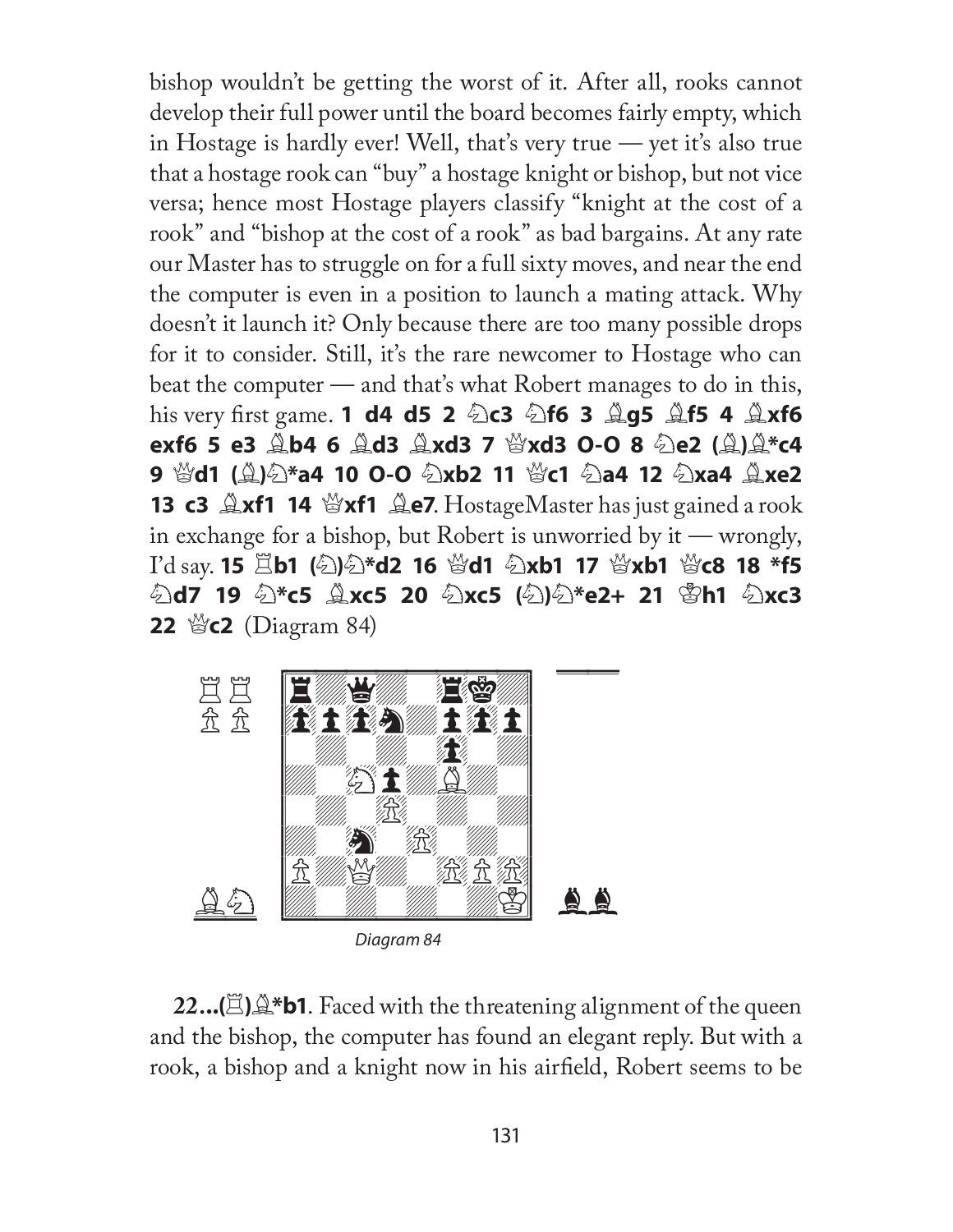**doing well. 23 ②xh7+ ③h8 24 Nexc3 ③xh7 25**  $\mathbb{E}$ **\*c1 (③)④\*e2 26 替d2 ②xc1 27 替xc1**  $\Xi$ **e8** 

**28**  $\mathbb{Q}^*$ **h3 f5** (blocking with  $(\hat{\mathbb{Z}})^*$  e6 could have been still better) **29** N**\*g5** B**g6 30 (**P**)\*h5** B**xh5 31** B**xf5 \*e6 32** B**b1** N**xc5 33 dxc5 f6**, creating a serious weakness that White at once exploits:

**34 (** $\triangle$ **) <sup>\*</sup>f7+** (parachuting a knight onto a square protected by a fellow knight) **...** $\triangle xf7$  35  $\triangle xf7+$  (the second knight steps into the **shoes of its captured companion) .... <b>gg8 36** ( $\hat{\mathbb{Z}}$ )\*g6 (Diagram 85)



**36...**<sup>8</sup> **f8**. White has a powerful attack in progress, though the computer's last move has stopped him from playing the nasty  $(\mathbb{A})^*h7+$ , followed by promoting to rook.

### **37 c6 bxc6 38** B**\*c5+ \*d6 39** N**xd6 cxd6**

**40**  $\triangle$ **xd6+**  $\triangle$ **e7** (not ...( $\triangle$ )\*e7, because that leads to 41 ( $\triangle$ )\*f7 with the threat of  $(\&)$ ) $\&$ <sup>\*</sup>h7 mate)

**41** (公)公\*h7+ ☆e8 42 ▲xe7 ☆xe7 43 (耳)耳\*f7+ ☆d8 **44 (**P**)\*c7+** (Diagram 86)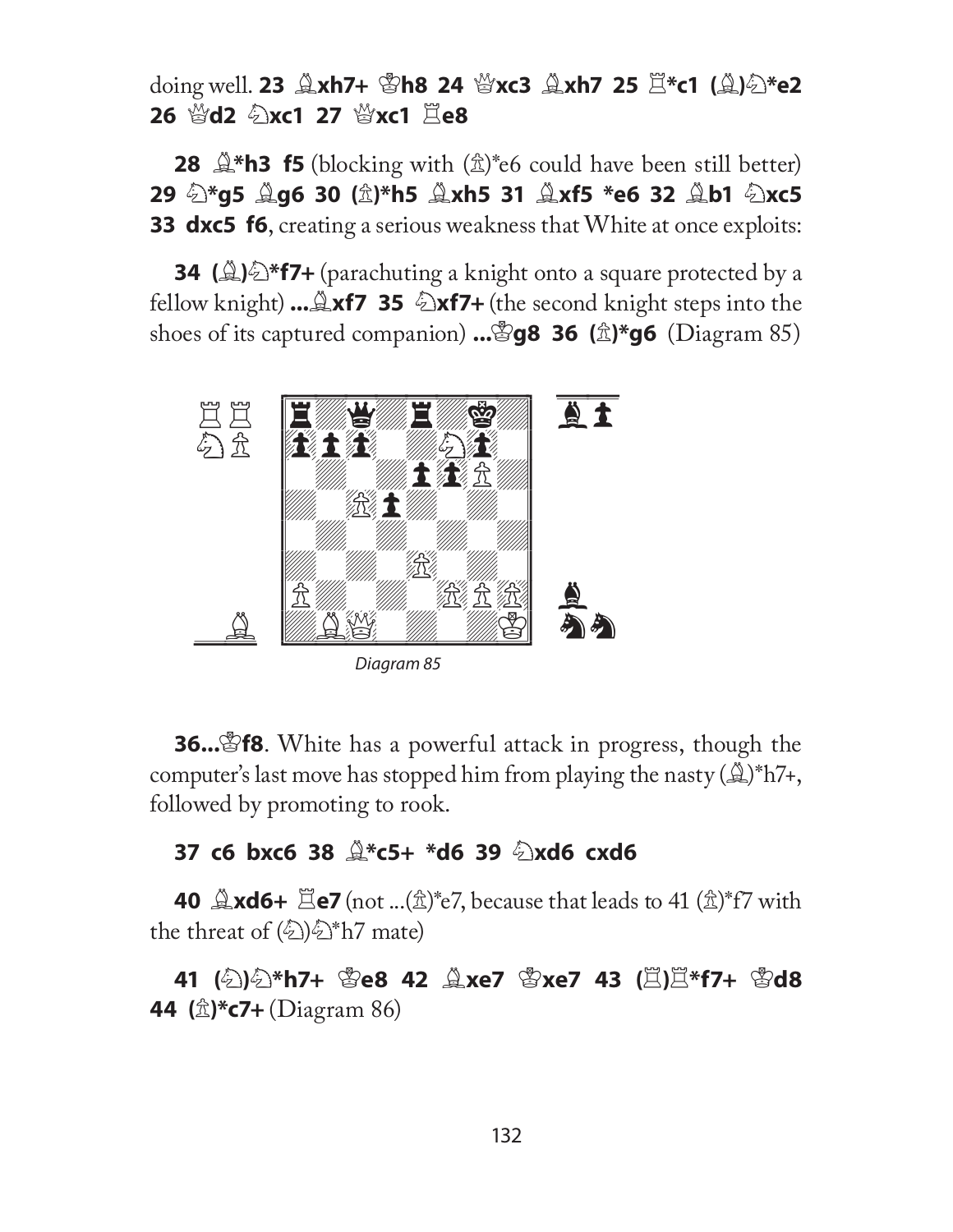

Diagram 86

**...**Q**xc7** (because ...Ke8 would have been answered by (B)N\*d6 **mate) 45**  $\Xi$ **xc7**  $\mathscr{B}$ **xc7 46 (** $\hat{\mathbb{Z}}$ **)\*d6+**  $\mathscr{B}$ **xd6 47 (** $\hat{\mathbb{A}}$ **)** $\hat{\mathbb{A}}$ **\*c5+**  $\mathscr{B}$ **c7 48 ②d3 \*c4 49 ③xc4 dxc4 50 (** $\hat{\mathbb{Z}}$ **)\*d6+ ③b7 51 (營)** $\Xi$ **\*c7+ Ea6 52 Exc6+.** White has just missed a forced mate starting with 52  $\mathscr{B}a3+$ , after which Black's lengthiest resistance runs ...( $\mathscr{D}\mathscr{D}^*a5$  $53 \stackrel{12}{\to}$   $xc6 + \stackrel{12}{\in} 54 \stackrel{12}{\to} c7 + \stackrel{12}{\in} 36 \stackrel{12}{\to} 55 \stackrel{12}{\to} 5 + \stackrel{12}{\in} x \cdot b5$  56  $\stackrel{12}{\in} 34 + \stackrel{12}{\in} 3x \cdot a4$ , White then mating with 57  $\circled{2}$ <sup>\*</sup>c3. **52...**( $\circled{2}$ ) $\circled{2}$ <sup>\*</sup>b6 (very clever — instead of just dropping a pawn from the airfield to block the check, Hostage-Master pulls the knight from its prison, *leaving White without "cash" for buying anything*) **53**  $\mathbb{R}^*$ **f1** (Diagram 87)



Diagram 87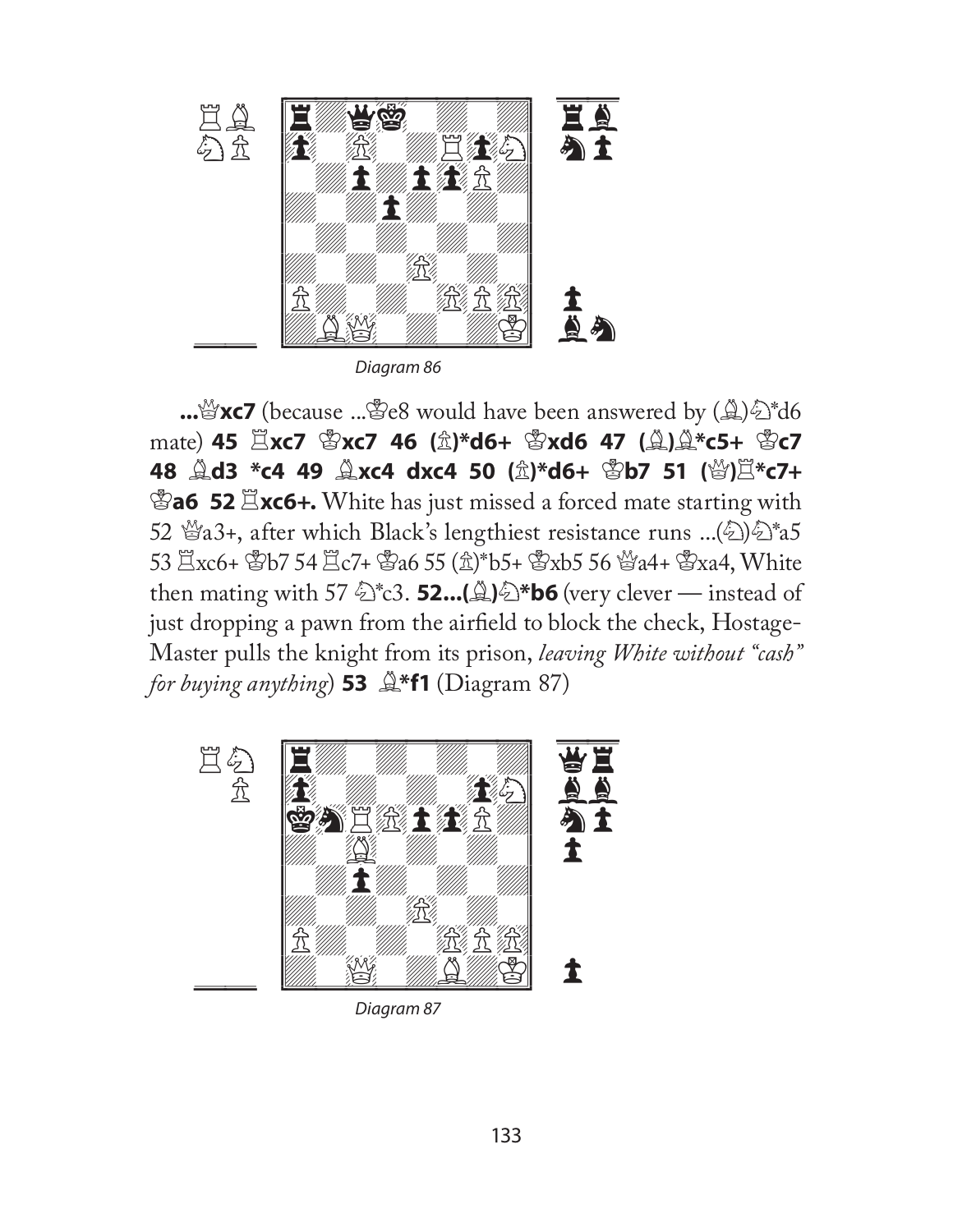**53...\*d5**. Here, through not being able to see the right combination when hugely many possibilities were available, HostageMaster has missed a decisive attack. If it had gone on the offensive with 53... $\mathbb{E}^*$ g1+ 54  $\mathbb{E}$ xg1  $\mathbb{E}^*$ h3+, it could have forced a win: 55 gxh3 (to avoid immediate mate by dropped queen) ...(2)  $\mathbb{Z}^*$ f3+ 56  $\mathbb{Z}$   $2 \mathbb{Z}^*$ h1+ and next either 57  $\mathbb{S}x$ h1  $\mathbb{S}x$ <sup>2</sup>g1 mate or else 57  $\mathbb{S}y$ 3  $\mathbb{S}x$ <sup>4</sup>h4 mate. *Moral*: The troops in Black's airfield were much too powerful for a "slow" play like 53  $\mathbb{A}^*$ f1 to be made safely. However, the move that the computer has actually played soon leads to its defeat:

**54** Q**a3+** R**\*a5 55 (**P**)\*b5+** K**xb5 56** R**xb6+ axb6 57** Q**b4+**  K**c6 58** Q**xb6+** K**d7 59** Q**c7+** K**e8 60** Q**e7 mate**. (Diagram 88)



Diagram 88

After the machine had missed its big opportunity, the Master crushed it very expertly.

**Game (iii)**: Moving quite quickly with the white pieces, a professional chess-player loses to HostageMaster just when his victory seemed inevitable. **1** N**f3 d5 2 d4** B**f5 3** N**c3 e6 4 a3** B**d6 5** B**g5** N**f6 6 e3 O-O 7** B**d3** B**xd3 8 cxd3 h6 9** B**h4 g5 10** B**g3 g4 11** N**e5 h5 12 h3 gxh3 13** R**xh3 c5 14** R**xh5 Exh5 15 @xh5** (Diagram 89)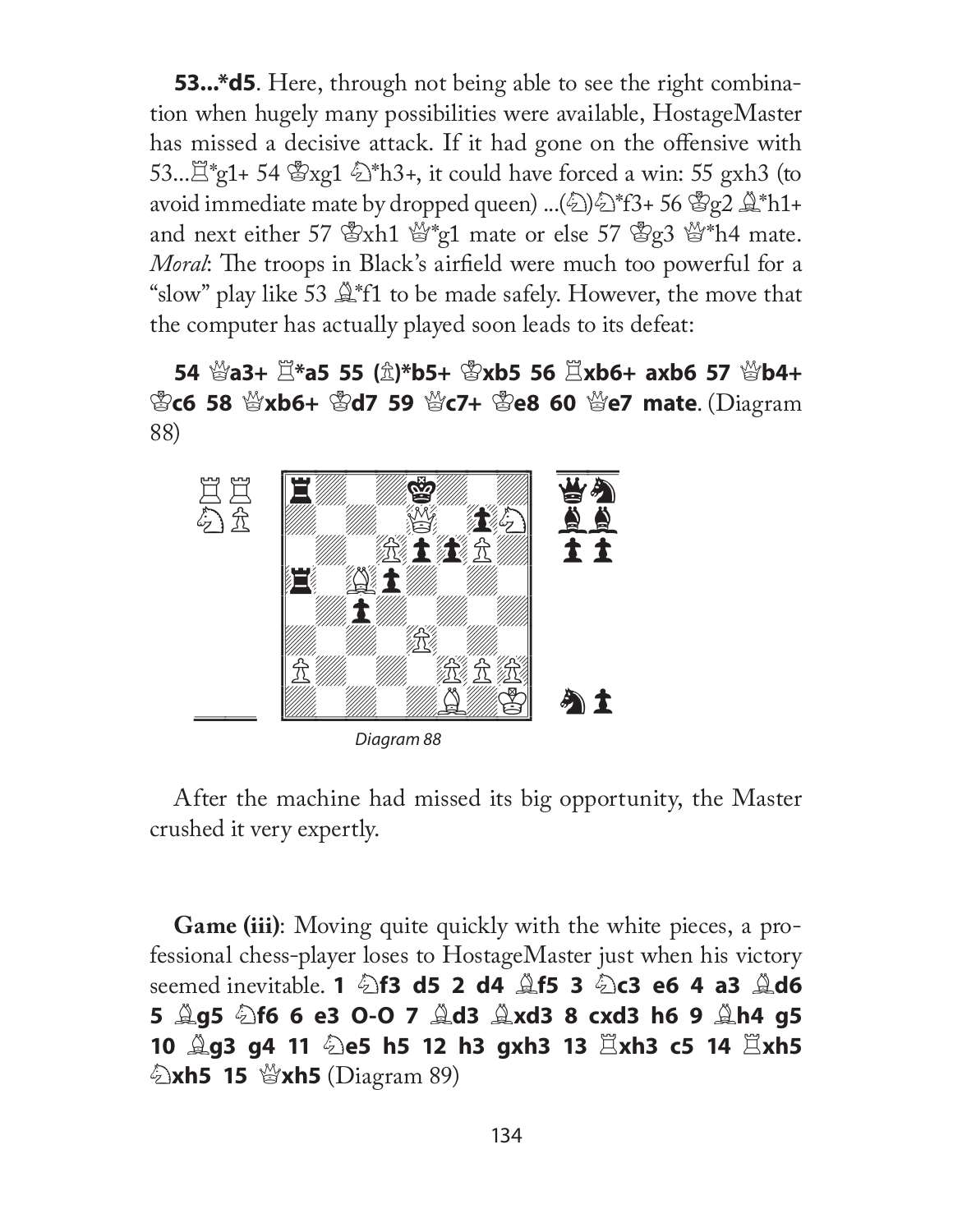

Diagram 89

The computer's king looks far too exposed, yet through its tactical skill HostageMaster quite often survives such positional diseases. **15...(**B**)**N**\*c2+ 16** K**f1 (**P**)\*e2+ 17** K**xe2** N**xa1 18 \*h7+** K**g7 19 ②\*h6+ ③h8 20 ③xf8**. Now White threatens 21 (巴) $\mathbb{E}$ \*g8 mate — and if HostageMaster were to try 20... $\mathbb{S}$ xf8 in this emergency then it would face just the same move, 21  $(\mathbb{Z})\mathbb{Z}^*$ g8+, with the end only slightly delayed  $(21..\,^{\&}xg8\,22\;hxg8=\n\frac{12}{3}+\;gxg8\,23\;(^{\&}x)$  $\frac{12}{3}h8+\;gxg7$ 24 Qh6 mate). It instead does just the right thing: *it attacks*. It plays **20...**( $E$ ) $E$ \*c2+. Then comes 21  $E$ \*d2  $E$ **xd2+ 22**  $E$ **xd2**  $E$ **b3+ 23** \$**d1** ( $\Xi$ ) $\Xi$ \*c1+ 24 \$e2  $\Xi$ c2+ (Diagram 90)



Diagram 90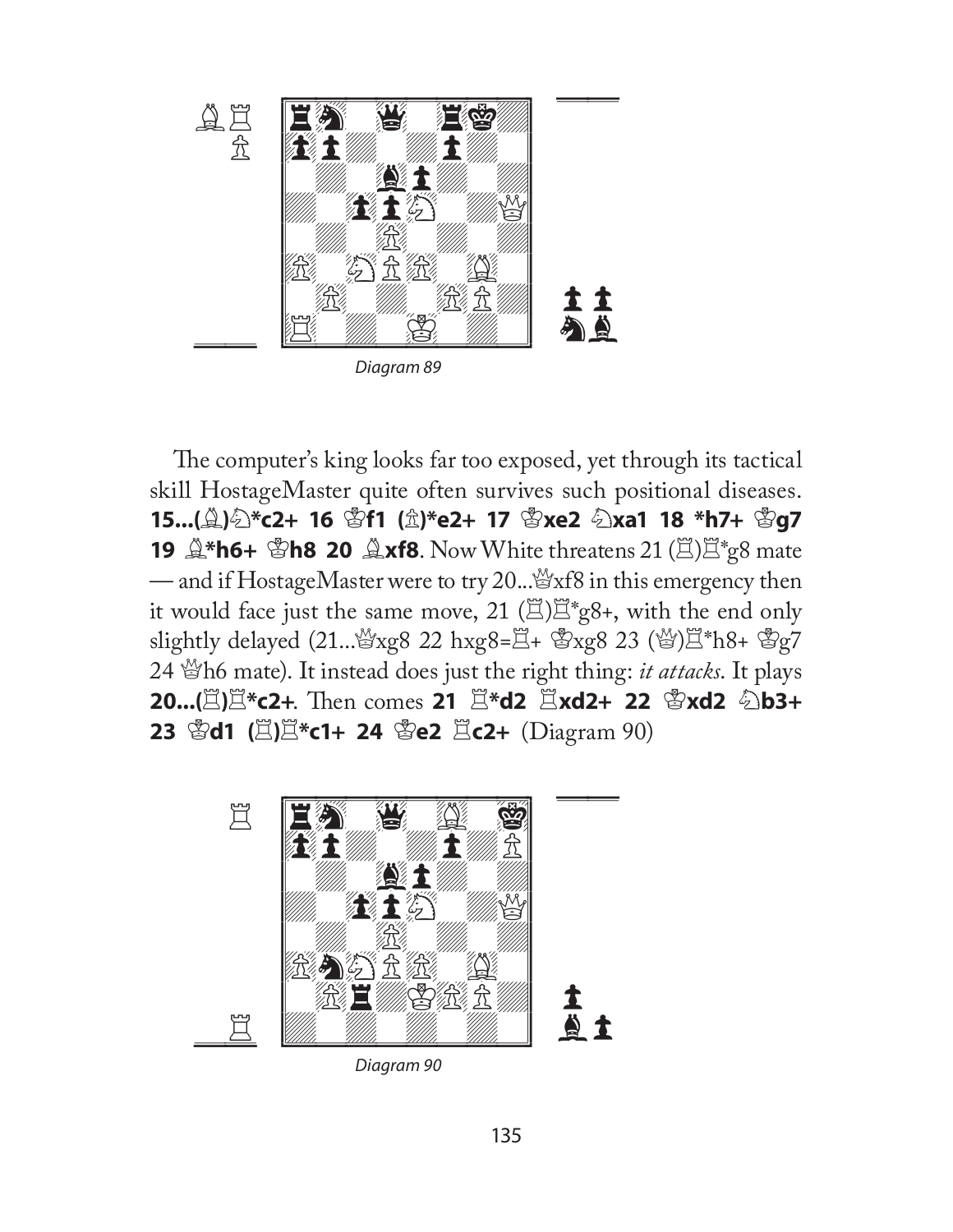White ducks onto his back rank but is soon defeated: **25**  $\mathbb{E}[e^{\text{th}}]$  $E(G)$ + 26 公d1  $E(X)$  **R**xd1+ 27  $S(X)$   $E(X)$  and  $E(X)$  and  $E(X)$  and  $E(X)$  and  $E(X)$  and  $E(X)$  and  $E(X)$  and  $E(X)$  and  $E(X)$  and  $E(X)$  and  $E(X)$  and  $E(X)$  and  $E(X)$  and  $E(X)$  and  $E(X)$  and  $E(X)$  and  $E(X)$  and  $E(X)$  and  $E(X)$ **29** K**f1** B**xh5+ 30** R**\*e1** R**xe1+ 31** K**xe1 (**Q**)**R**\*d1 mate**, though the black king had been staring death in the face for the previous eleven moves.

White then left-arrowed back through the game, move by move, to the position in the last diagram. He now played 25  $\mathscr{B}$ **f3** instead, the new continuation being ...2d2+ 26 \$f4 当f6+ 27 \$g4 ( $\Xi$ )\*f5+ **28** K**h3** Q**g7 29** B**xg7+** K**xg7 30** Q**xf7+** K**h8 31** N**g6 mate**. Strange that having his king chased forward made him victorious!

**Game (iv):** HostageMaster plays Black against an opponent who tends to beat it. Pouncing at the right moment, it wins this particu**lar game — and with** *nineteen* **successive checks. <b>1 e4**  $\triangle$  **f6 2 e5**  $\hat{\mathbb{Z}}$ d5 3 c4  $\hat{\mathbb{Z}}$ f4 4 d4 g5 5 g3  $\hat{\mathbb{Z}}$ g6 6  $\hat{\mathbb{Z}}$ g2 e6 7  $\hat{\mathbb{Z}}$ h5  $\hat{\mathbb{Z}}$ e7 **8 2h3 h6 9 2e4 2f8 10 2c3 2c6 11 2e3 2a5 12 b3 2b4 13**  $\mathbb{S}$ **d2**  $\mathbb{Q}$ **e7 14 d5 d6 15 f4 exd5 16**  $\mathbb{Q}$ **xd5**  $\mathbb{Z}$ **h7 (White's** threats were  $\mathcal{L}$   $\mathcal{L}$   $\mathcal{L}$   $\mathcal{L}$  which leads to mate, and  $(\hat{\mathbb{Z}})^*$   $g$  to fork knight and rook) **17 exd6** 營xd6 18 ( $\hat{\mathbb{Z}}$ )\*e5 營g6 19 營xg6 公xg6 **20 公f2 gxf4 21 gxf4**  $\triangle$ **d7 22 (** $\triangle$ **)\*g5 (營)營\*b2+ (Diagram 91)** 



Diagram 91

HostageMaster has gradually recovered from what looked like weak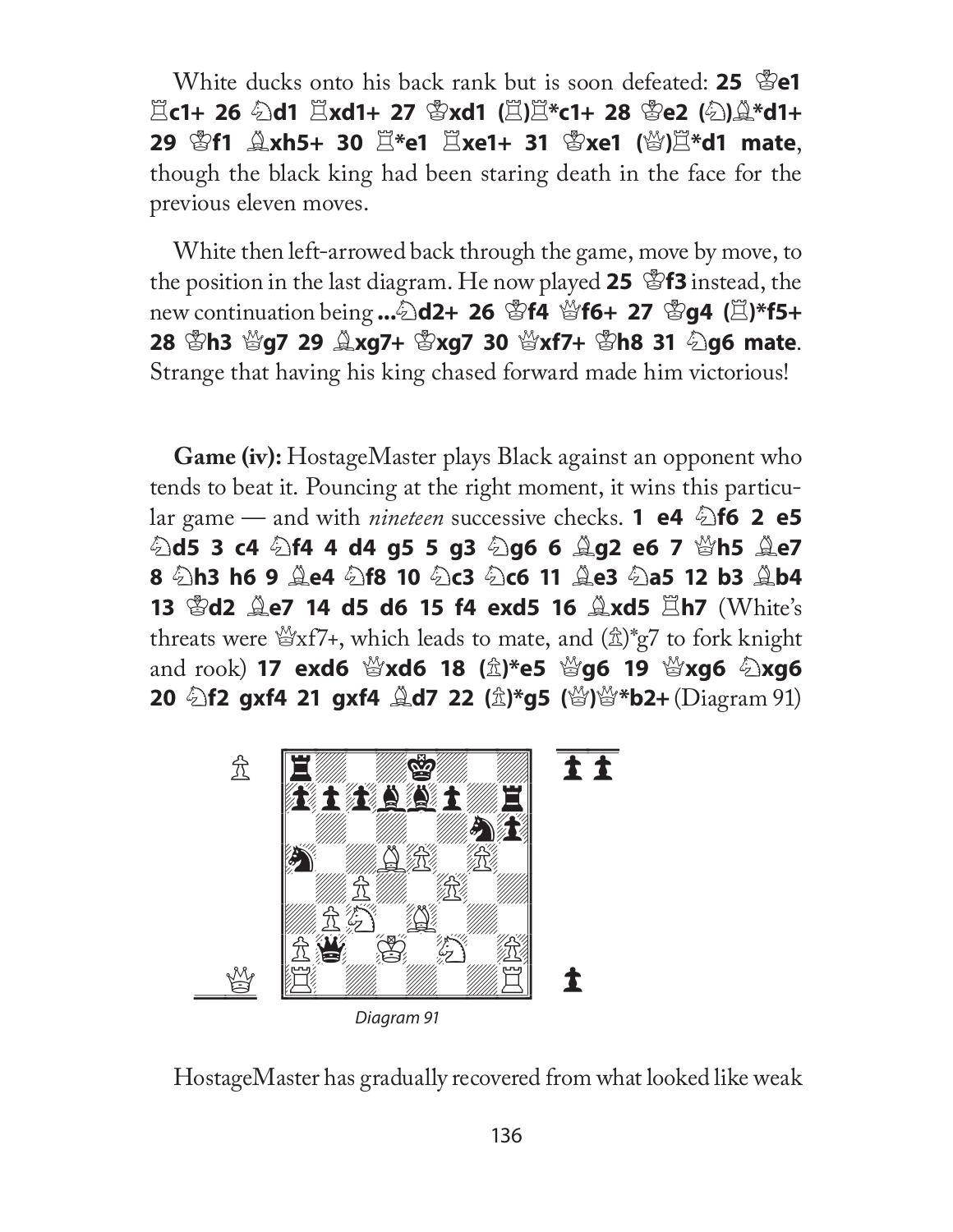opening moves that gave it too cramped a position. Now it attacks, and it seems as if White could be in trouble through being too *un*cramped, his king too exposed. Maybe the attack is premature, though? Admittedly Black's queen drop could be followed by up to three pawn drops, two from the airfield and one after an exchange of hostage pawns  $-$  but is that enough? If it isn't, mayn't Black be the one in trouble, through having put a queen into White's airfield? 23  $\mathbb{E}$ d3  $\mathbb{E}$ f5+ 24 ( $\hat{\mathbb{E}}$ )\*e4 **\*d4**: aggressive as always, the computer has answered one attack with another. 25 **gxd4 公xf4+ 26 옵e3 公xd5+ 27 公xd5 (g)公\*c2+ 28 \did3 \text4+ 29 \didges \didges** (\didges\) \didges\) \didges\, That's the fifth check in a row and, with the force in the white airfield now grown dangerously large, Black may have to keep checking from here onwards in order to survive. **30** K**c1** Q**xa1+ 31** K**d2** Q**xa2+ 32** K**e3** Q**xb3+ 33 (**P**)\*d3** N**(3)xc4+ 34** K**f4 hxg5+**

**35**  $\mathbb{E}$ **g3** (rather than  $\mathbb{E}$ xf5, answered by ...( $\mathbb{E}$ ) $\mathbb{A}^*$ e6 mate) ...\*h4+ **36**  $\mathbb{S}$ **g2** h3+ (the twelfth check in a row) 37  $\mathbb{S}$ **g3** \*h4+ 38  $\mathbb{S}$ f3 N**xe5+ 39** K**e3** B**c5+ 40** K**e2** B**g4+ 41** K**d2** N**f3+** (seven**teenth check!) 42**  $\mathscr{L}$  **<b>e2**  $\mathscr{L}$ **c2+ 43**  $\mathscr{L}$ **f1**  $\mathscr{L}$ **xf2 mate.** (Diagram 92)



Diagram 92

**Game (v):** As Black, HostageMaster challenges an extremely competent eleven-year-old. Setting a trap, it gets its opponent's queen for a bishop plus a knight. Then, however, it fails to take defensive measures quickly enough, so that it has to scramble for a perpetual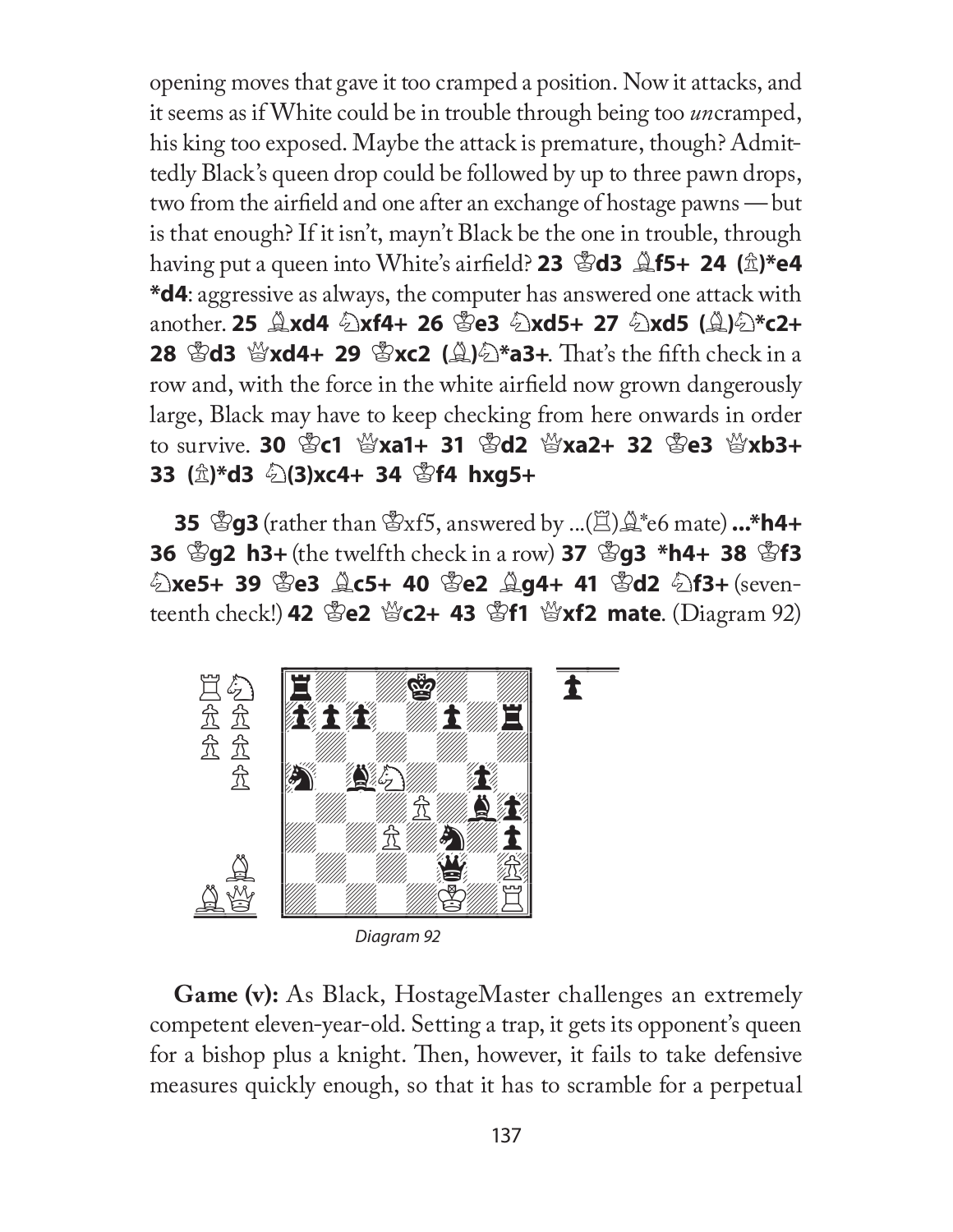check. **1 e4** N**f6 2** N**c3 e5 3** N**f3** B**d6 4** B**c4 O-O 5 O-O**  N**c6 6 d4 exd4 7** N**xd4** N**xd4 8** Q**xd4** B**xh2+ 9** K**xh2** (walking into the trap) **...(**N**)**B**\*e5+** (Diagram 93)



The computer has now managed to force the capture of the white **queen: <b>10**  $\mathcal{C}$ **xe5**  $\mathcal{D}$ **g4+ 11**  $\mathcal{C}$ **g1**  $\mathcal{C}$ **xe5**. Next, though, the electronic marvel lets greed triumph over caution:

**12** B**b3 d6 13** B**f4** B**d7 14** N**d5** N**g6 15** B**g3** R**e8 16 (**P**)\*f5** N**f8 17 (**N**)\*e7** N**\*e2+ 18** K**h1** N**xg3+ 19 fxg3**  R**xe7** 

### **20** N**xe7+** Q**xe7 21 (**N**)**B**\*h4** Q**e5 22** N**\*g5** B**e8 23** N**xf7**  B**xf7 24 (**B**)**N**\*e7+** K**h8 25** B**xf7** Q**xb2 26 (**P**)\*g6** Q**xc2 27 gxh7 \*e2**

**28**  $\Xi$ **g1 \*d2** (preparing to promote one pawn or the other) **29**  $\triangleq$ **g6** (now White's attack gets going, and it looks as if HostageMaster will lose) **...**  $\mathbb{Q}^*$ **c4** (defending against  $(\mathbb{Q})\hat{\otimes}$  f7 mate)

**30 (**P**)\*d5** (cutting the defense) **...**N**\*f2+** (Diagram 94)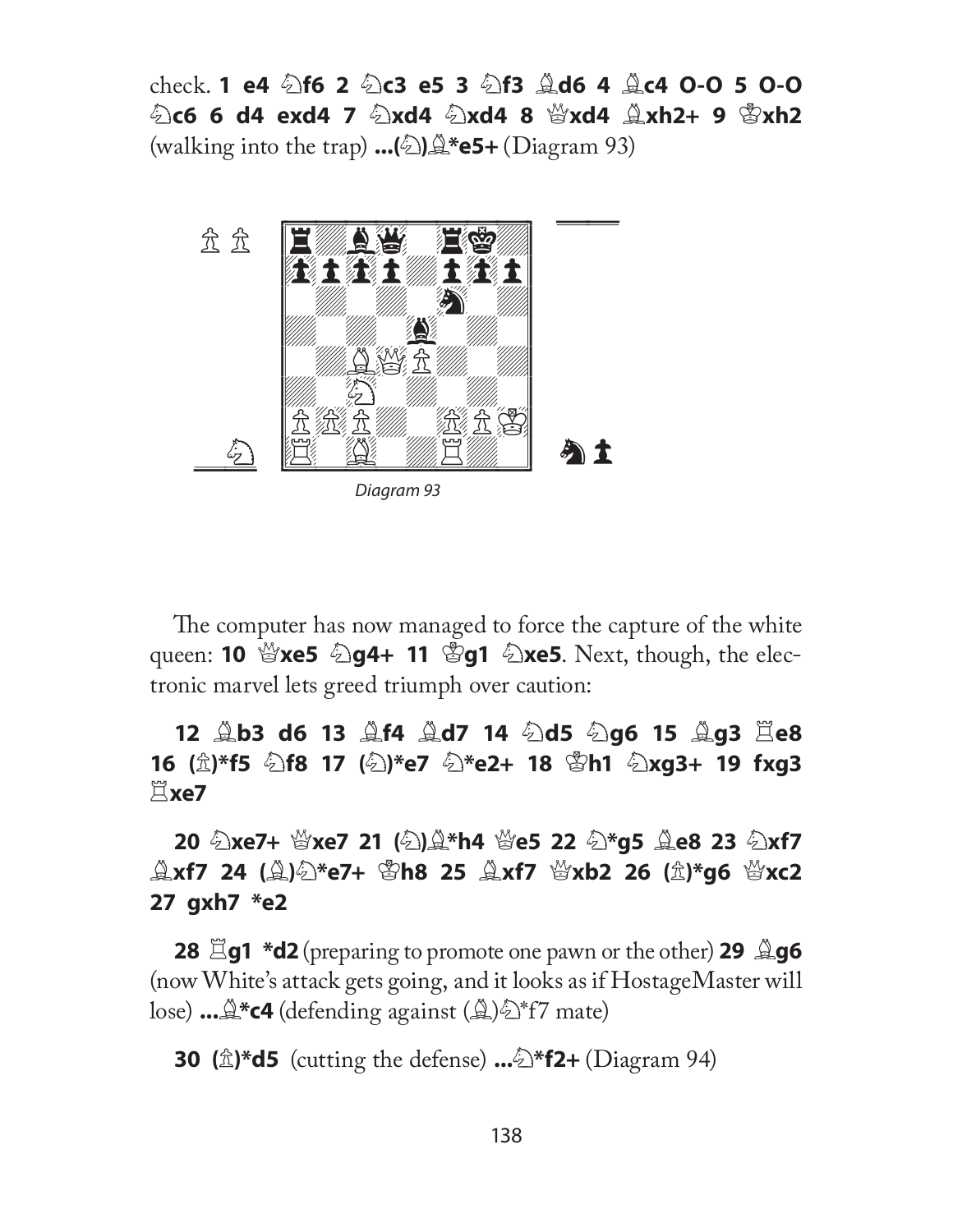

Diagram 94

**31** K**h2** N**g4+ 32** K**h3** (rather than Kh1 (Q)R\*h2 mate) **...** $\triangle$ **f2+ 33**  $\triangle$ **h2**  $\triangle$ **g4+ draw,** by repetition.

**Game (vi):** HostageMaster is Black in a battle in which its opponent plays rather too rapidly, a weak move then giving him what could look like a lost position. It's astonishing, though, how little difference speed of play makes, just so long as utterly disastrous blunders are avoided. In Hostage detailed calculation doesn't get you very far: not, at any rate, unless you take ages over each move. Rather, what you need is the right gut feelings, above all ones which tell you when it's time for a major offensive. In this instance the computer gets all ready to inflict a resounding defeat — but then White wins by attacking forcefully. **1 e4** N**f6 2 e5** N**e4 3** N**c3** N**xc3 4 bxc3 d6 5 exd6 cxd6 6 d4 ②d7 7 ③e2 ④c6 8 ④f3 營a5 9 ③d2 (④)④\*e4 10 c4** N**xd2 11** Q**xd2** Q**xd2+ 12** N**xd2 (**P**)\*b2**

**13** R**b1 (**Q**)**Q**\*c1+** (if the queen is captured, Black's b2 pawn will **promote to queen) 14**  $\mathcal{L}$  **<b>4 Qxd1+ 15**  $\mathcal{L}$ **xd1 (** $\mathcal{L}$ **)** $\mathcal{L}$  **<b>b6** (defends the b2 pawn and guards against a fork on c7 by a dropped knight, but whether all this is worth the price is doubtful: the queen now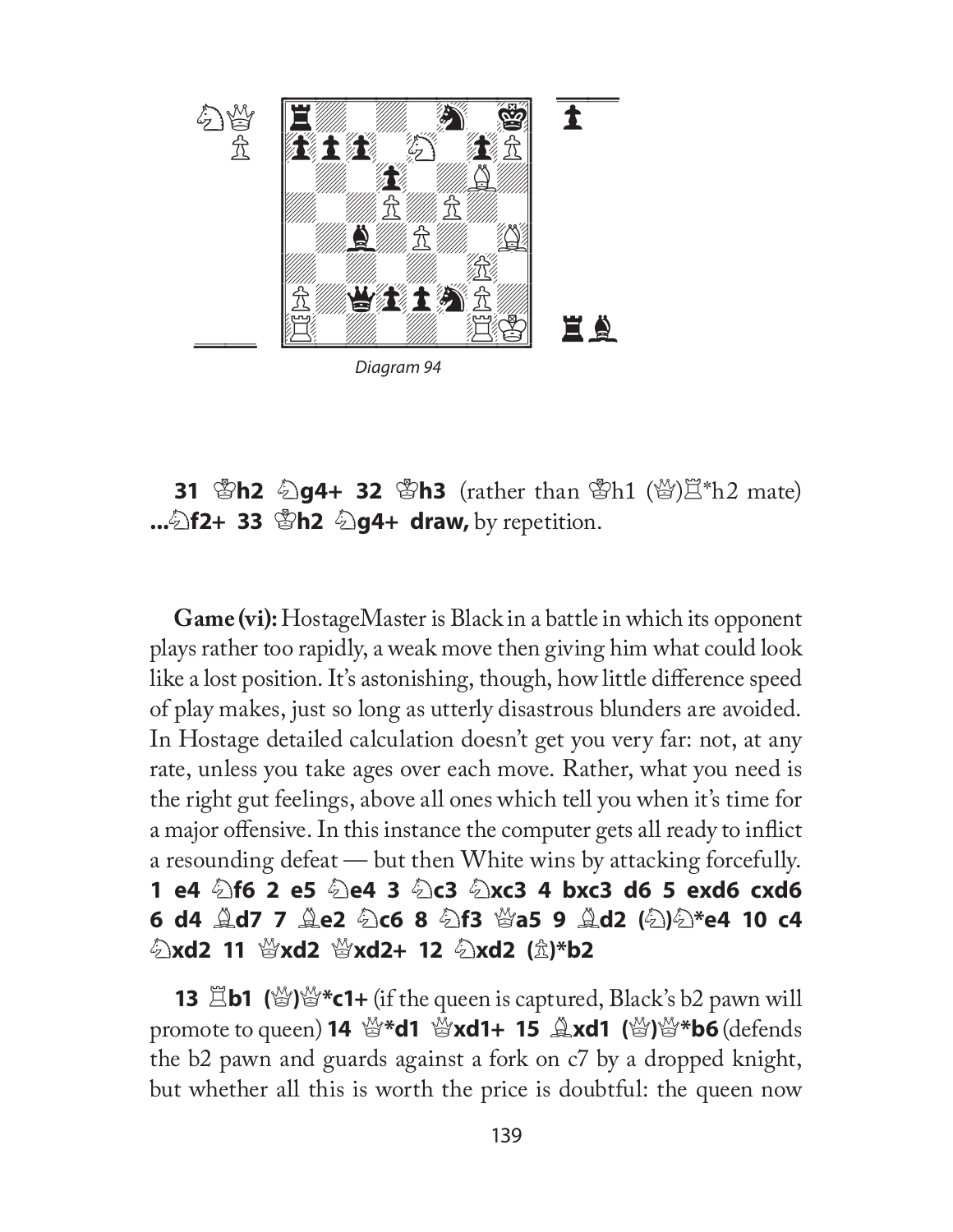sitting in White's airfield looks so very much stronger than Black's queen on the board!)

**16 c5 dxc5 17 dxc5** \caking the pawn would have meant suffering the abovementioned fork by dropped knight) **18 O-O** (not good enough, as the computer quickly demonstrates) **...**Q**a5 19 hata 3**  $\bullet$  **213 W**xa2 (this looks so bad for White that maybe he should **have played 19**  $\Xi$ **xb2 instead of saving his knight) <b>20**  $\Phi$ **\*c3**  $\Xi$ **a3 21** 幻**d5** (①)①\*c3

**22** *A***xc3** ( $\hat{\mathbb{Z}}$ )\*a2 (even better than capturing the knight) **23**  $\hat{\mathbb{Z}}$ xa2 **@xa2 24 <u>@e2</u> (**2) **exa3** (Diagram 95)



**25**  $\sum_{n=1}^{\infty}$  **E7+** (abandoning the fight in the corner so as to start an attack on the black king — for White's gut feelings say that his airfielders are strong enough to give him good hopes of victory) **25... Ad8 26 幻xa8 幻xb1 27 \*c7+ ੀe8 28 (E)** $\Xi$ **\*b8+**  $\Xi$ **\*c8 29** R**xc8+** B**xc8** 

**30 \*d5**  $\triangle$ c3 (saving the knight on c6 would mean getting mated by  $\mathbb{Q}^*d8$ 

**31 dxc6** N**xe2+ 32** K**h1 (**B**)**N**\*e6 33 (**P**)\*d7+ (**R**)**R**\*d8**  (*turning the check into a pseudo-check* because now the d7 pawn, left with nothing to which it could in theory promote, cannot legally move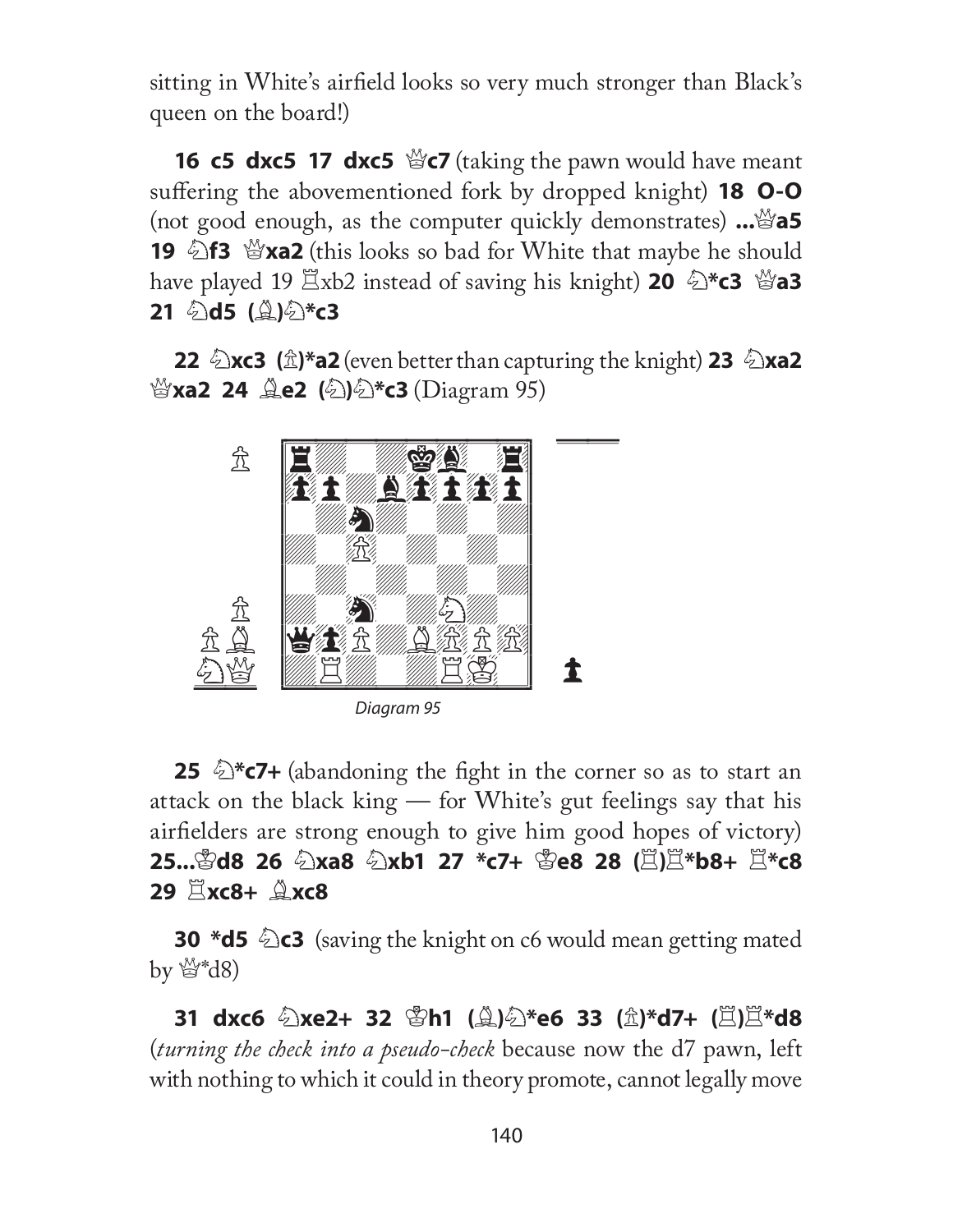forward; what's more, the c7 pawn is similarly paralyzed, so Black's rook is safe for the moment) **34**  $\mathbb{E}^*$ **g8** (Diagram 96)



**...**  $\triangle$ **xd7** (since capturing the parachuted rook was illegal; it would have made the pseudo-check into a real check through giving the d7 pawn the theoretical possibility of promoting to rook) **35 cxd7** (once **again only a pseudo-check, yet very threatening all the same)** ...  $\mathbb{E} \times \mathbf{d}$ **36** N**e5+** K**e8 37** R**xf8+** K**xf8 38 cxd8=**R**+** (remember, the promoting pawn changes places with the rook in Black's prison) **38...2xd8 39 2d7+ 曾e8 40 2c7+ 曾xd7** 

**41** (*A*)②\*e5+ ③xc7 42 ④\*d7+ ③b8 43 A\*c7+ ③a8 **44 (**R**)**R**\*b8 mate**. (Diagram 97)



Diagram 97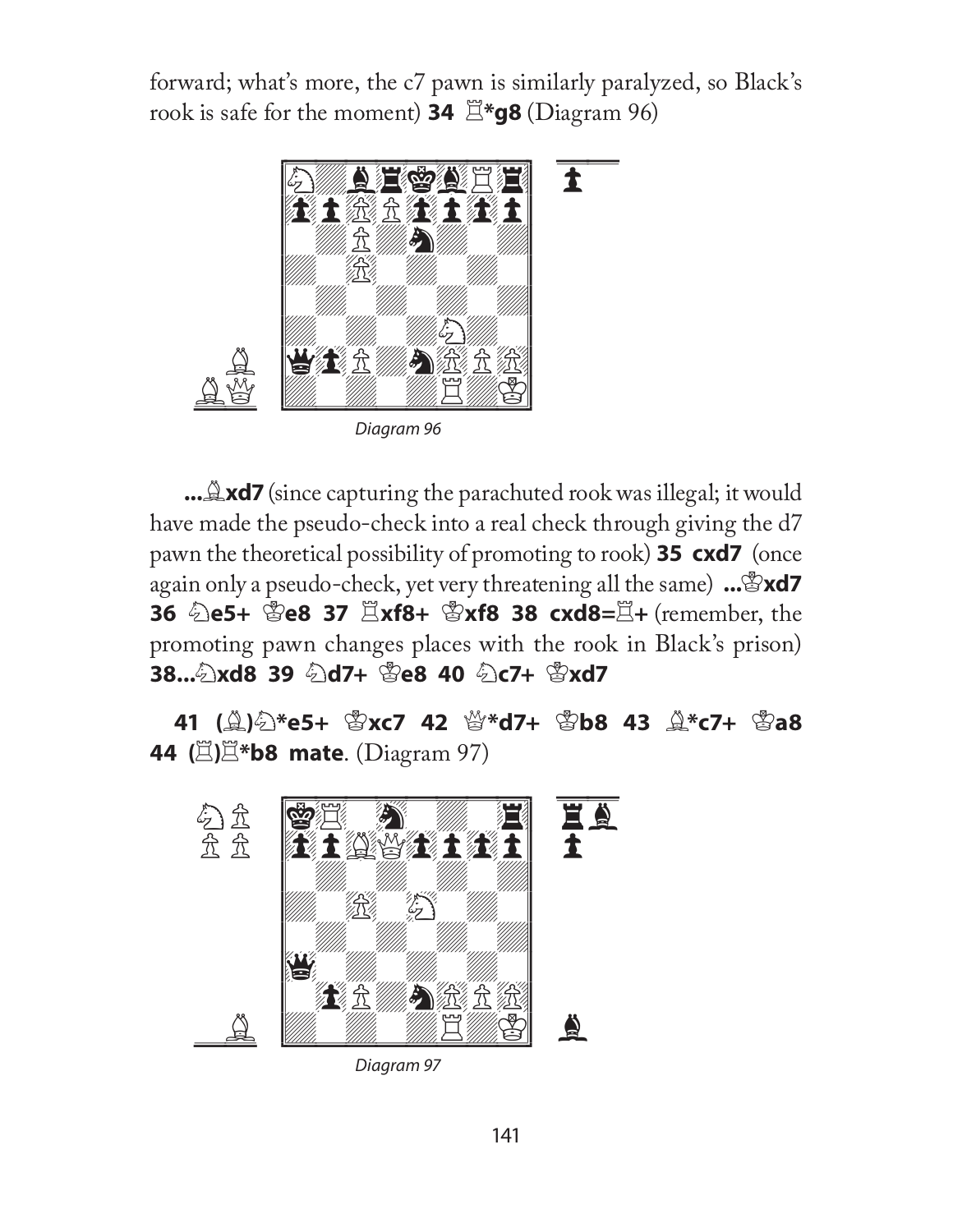Black's defeat was fairly predictable once White's attack had begun. It's so hard to defend against a parachuting queen!

**Game (vii):** Playing as White against strong opposition, Hostage-Master loses a queen but triumphs by counterattacking magnificently. **1** N**f3** N**c6 2 e3 e5 3** N**c3 d5 4** B**b5** B**g4** 

**5**  $\triangle$ **xc6+ bxc6 6** ( $\triangle$ ) $\triangle$ **\*b7**, a standard maneuver to win a pawn and break up your opponent's position, though at the cost of putting a piece in the enemy airfield. Most people just move the rook out of danger. Black's actual reaction is a fierce pawn push, **6...e4**. It leads to **7** B**xc6+** K**e7 8** B**xa8** Q**xa8 9 h3 exf3 10 hxg4 fxg2 11**  $\Xi$ **g1 (** $\hat{\mathbb{Z}}$ **)\*h2** 

**12 (** $\mathbb{E}$ **)**<sup>\*</sup>**f5+** (by using the rook to buy the knight, HostageMaster *removes the rook from the prison*, making Black unable to promote the h2 pawn to rook) **...**K**e6 13** N**d4+** K**e7 14 \*g5** (not Rxg2, which **would be answered by**  $\mathbb{E}^*$ **g1+)** ... $\mathbb{E}^*$ f1+

**15**  $\Xi$ **xf1 gxf1=** $\Xi$ **+ 16**  $\mathscr{L}$ **xf1 (** $\Xi$ **)** $\Xi$ **\*g1+ 17**  $\mathscr{L}$ **e2**  $\Xi$ **xd1 (with its queen captured, the computer looks certain to lose) <b>18** ( $\triangleq$ ) $\triangleq$ \***f3** (Diagram 98)



Diagram 98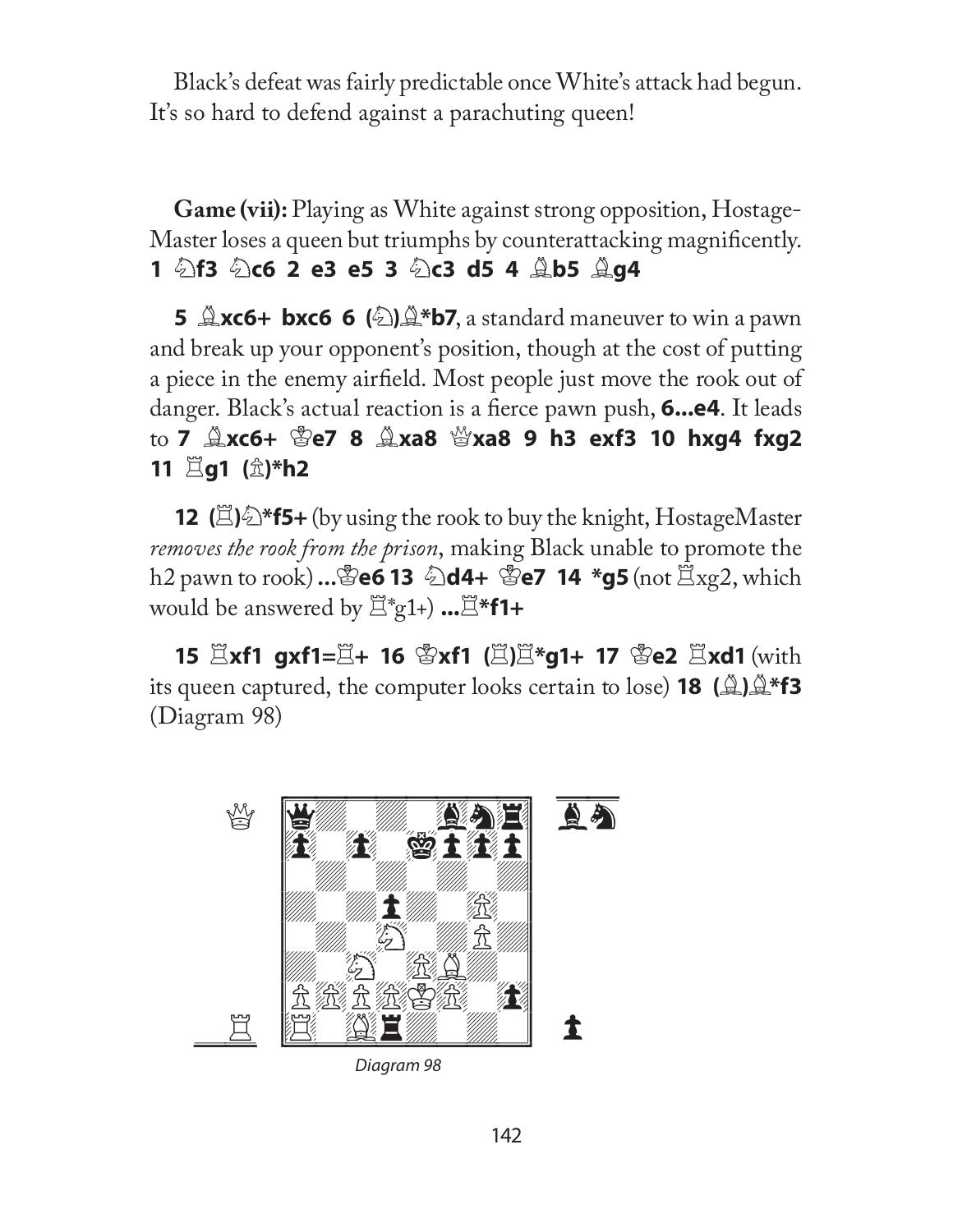Why didn't the black rook get captured? Well, the parachuted bishop guards against a promotion on h1 (imagine 18  $\mathscr{B}$ xd1 h1= $\mathscr{E}$ +) and in addition White threatens to play  $\triangle$ xd5+ followed by a "discovered" attack" by that same bishop on the queen when the knight moves off the diagonal. **18...**K**d7** (not saving the rook, because fearing the discovered attack)

**19 \$xd1**  $\triangle$ **c5 20**  $\triangle$ **xd5**  $\triangle$ **\*b7** (to prevent loss of the queen through  $\bigcirc \ 0$ b6+ or  $\bigcirc \ 0$ f6+) **21 c4**  $\bigcirc \ 0$ e7 22  $\bigcirc \ 0$ b3  $\bigcirc \$ \*d3 23  $\bigcirc \$ xc5+ N**xc5 24 (**R**)**N**\*e5+** K**d8 25** N**xf7+** K**d7 26** N**e5+** K**d8 27** N**f7+** K**d7** 

**28 Diagram** 99)



**28...**&**d6** (although thinking it will lead to his defeat, Black sportingly decides to avoid a draw by repetition)

**29 hata 17+ \text{\endef 30**  $\&$ **xh8**. Playing a knight fork and then taking the queen would have risked ruin since Black would have got the first chance to exchange hostage queens:  $30 \text{ kx7} + \text{ kx7}$   $31 \text{ kx3}$ **Axf3+32 (A)A\*e2 Axe2+33 \cdots** e2 A\*d3+34 \cdots (A)A\*e4+, and next either 35 \f4 \less \f4 \engther 36 \ff \geqs (\ff \geqs')\frac{\frac{y}{g}}^{2} mate or else 35 \frac{\f}\geqs}\$ g3  $(\%)^{\omega}$ \*g2+ 36  $\circled{F}$ h4  $\Xi$ \*h3 mate.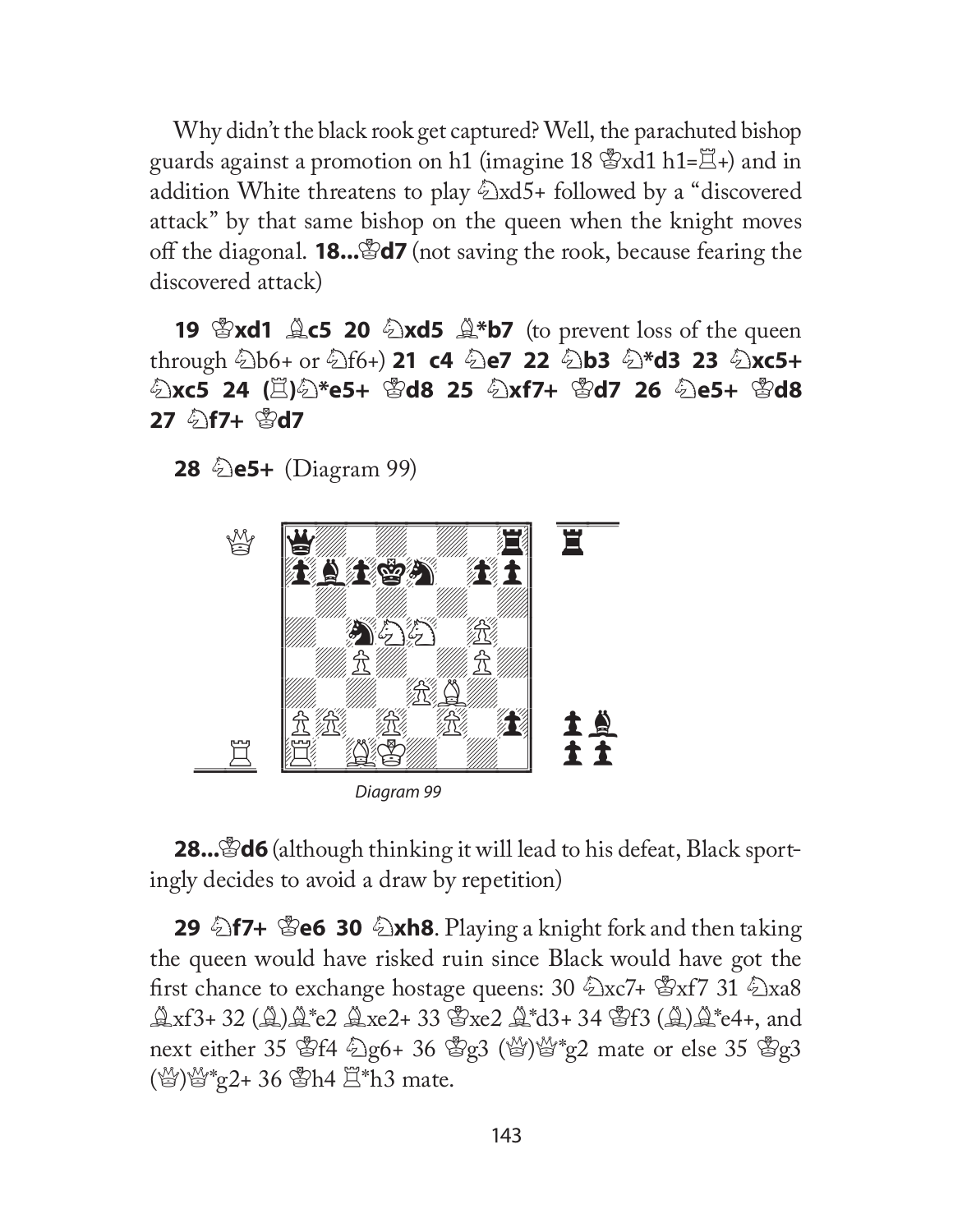**30...** $E$ **\*g1+** 

**31** K**c2 h1=**R **32** R**\*e4+** (a fi ne sacrifi ce to displace the black knight from protecting square d3, so that grabbing Black's queen wouldn't be punished by  $(\mathcal{C})\mathcal{C}^*$ d3 mate) ... $\mathcal{D}$ **xe4** 

**33 Exc7+ <b>Ed7 34 Exa8**. With its capture of the black queen, less risky now that the position has changed, has HostageMaster shot into the lead? Well, Black answers the computer with his own fine sacrifice, the start of what seems likely to be a very strong attack: **34...(**R**)**B**\*d3+** (Diagram 100)



An exchange of hostage queens is coming shortly, after which HostageMaster must play its king flight very carefully. It does, and is rewarded by victory when the pressure fades. **35 \$xd3 \$c5+ 36** K**d4 (**Q**)**Q**\*d3+ 37** K**xc5** Q**d6+ 38** K**b5** B**a6+ 39** K**a5**  Q**c5+ 40** K**xa6** Q**d6+ 41** K**xa7** N**c8+ 42** K**b7** Q**b4+ 43** R**\*b6** N**xb6 44** B**c6+** K**e6 45** N**c7+** K**e7 46** Q**\*e6+ F8 47** \frace. (Diagram 101) An intriguing struggle!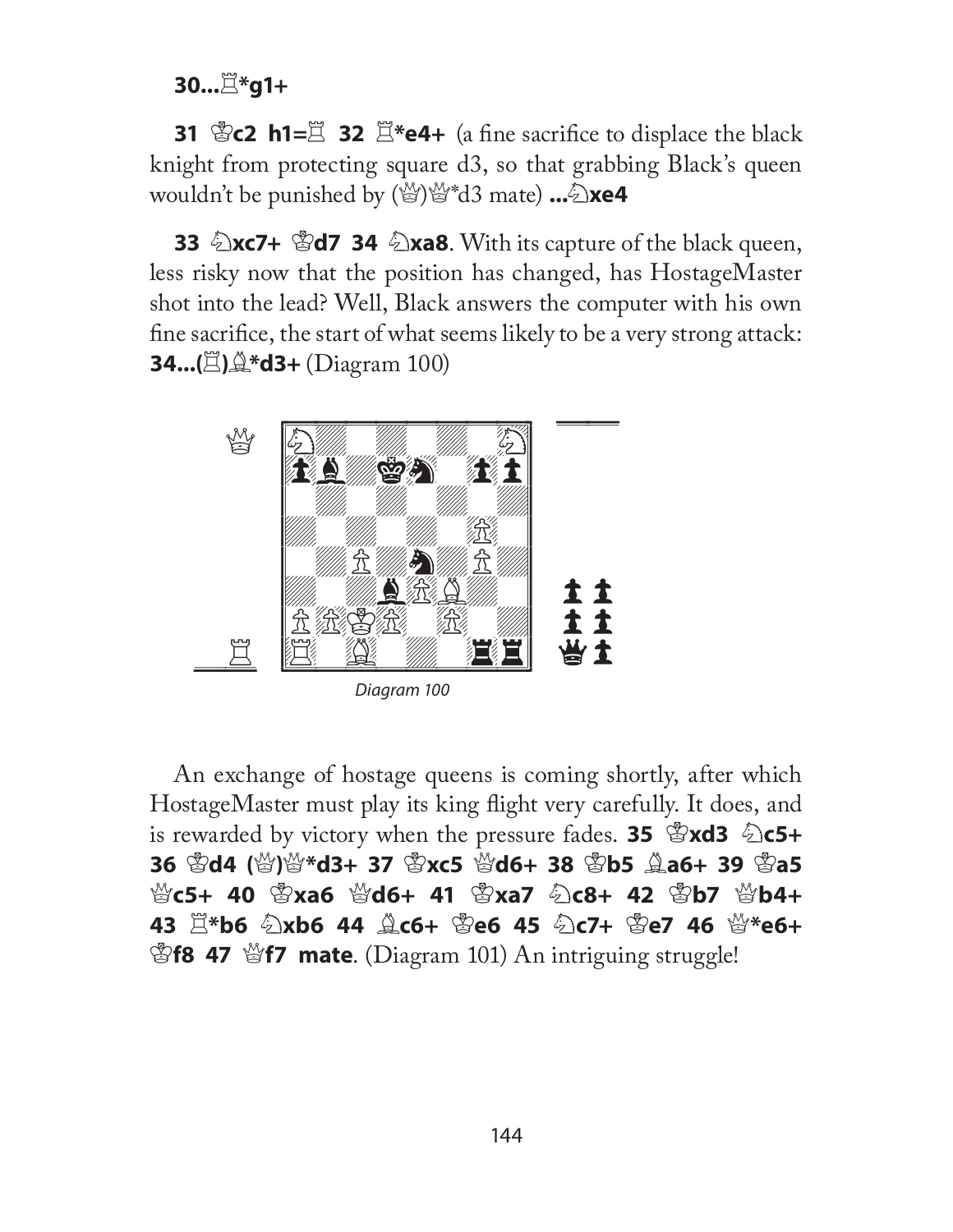

Diagram 101

**Game (viii):** A cliffhanger. Once again playing as White, HostageMaster is defeated this time. It does seem to be winning, but then continues to attack when it should be taking precautions. **1 b3 e5 2** B**b2** N**c6 3 e3** B**c5 4** N**f3 d6 5 d4** B**b6 6 dxe5 dxe5 7** Q**xd8+** N**xd8 8** N**xe5 (**Q**)**Q**\*a5+ 9** N**d2 (**P**)\*c3 10** Q**\*b5+ Exptrement 11**  $\triangle$ **xb5+ c6 12**  $\triangle$ **xc6+** (selling its life for a pawn, with **check, so that White can play**  $\triangle$ **xc3 later) ...bxc6 13**  $\triangle$ **xc3**  $\triangle$ **e7 14 O-O f6 15 2 c4 O-O** 

**16 (**Q**)**Q**\*a3**. As well as attacking the knight on e7, the computer is threatening to play  $\triangle$ xb6 (since answering this with ...axb6 would **mean losing a rook) <b>16 ...** $\triangle$ **d5 17 \*e7 c5** 

**18 exf8=** $\triangle$  $\triangle$ **xc3 19**  $\triangle$ **xb6 axb6**. Here ...( $\triangle$ ) $\triangle$ \*b4 would have been better through chasing away the queen. Notice, though, that clever play by White would delay the queen's retreat until after  $20 \text{ (} \hat{\mathbb{Z}} \text{)}^*$ e7 (threatening to promote to queen if the queen is captured) ...<sup> $\mathcal{Q}^*$ e8 (it's infuriating to have to use a queen drop like this). **20**  $\mathcal{Q}$ **xa8**</sup> B**h3** (Diagram 102)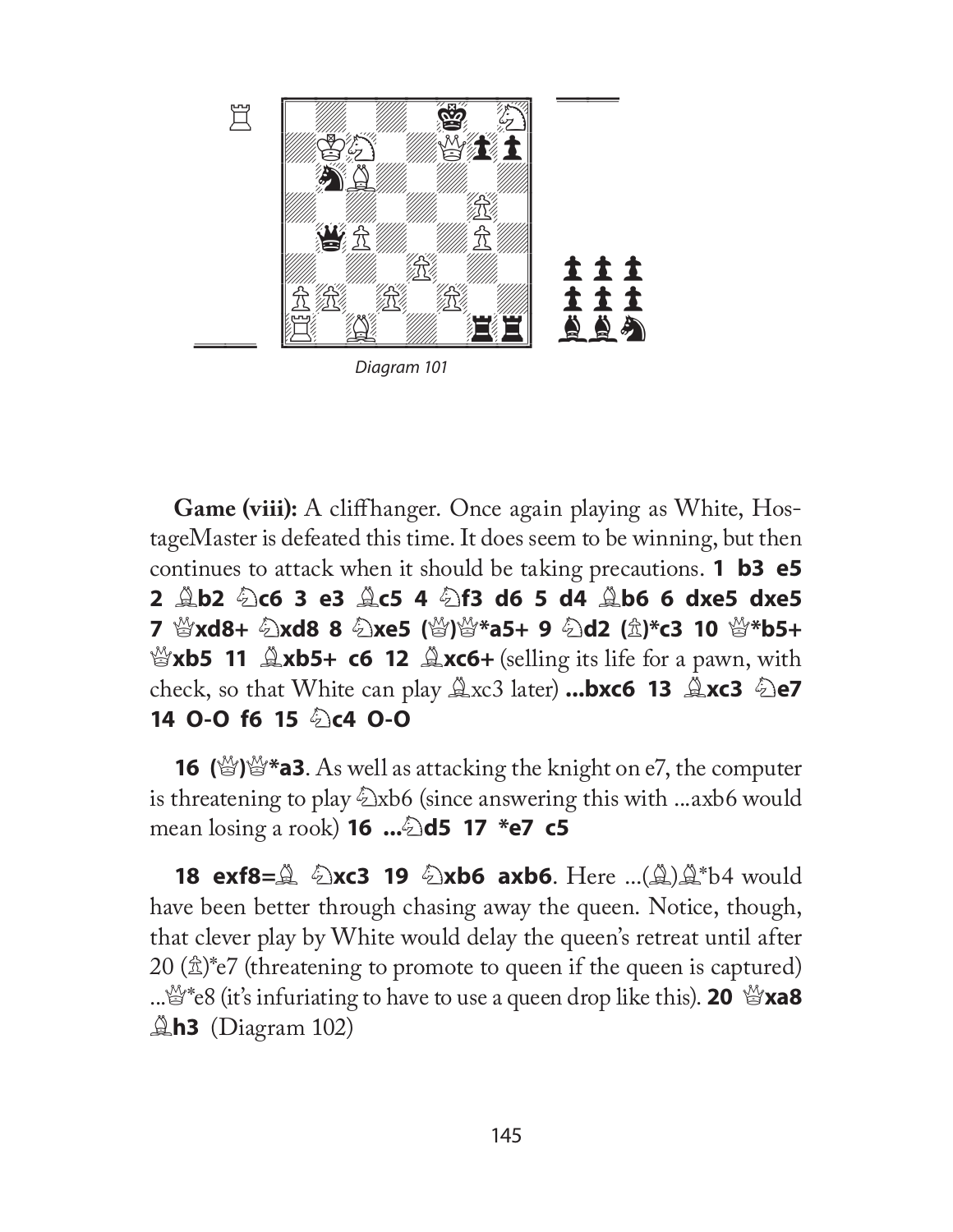

Diagram 102

With a black bishop attacking its castle, and a queen and another bishop and two pawns able to arrive by air to join the attack (for remember, one of the imprisoned white pieces could pay for the second pawn), and with the threat, too, of being checked by the black knight, the computer's king is severely endangered. Capturing the bishop wouldn't solve the problem, for if 21 gxh3 then ... De2+, after which 22  $g$  and  $h$  can be answered by ...(B)B\*c6+, a queen-killer. HostageMaster, though, seems unaware of the danger and pushes on with its attack: **21** Q**xd8**. Black's reply is crushing, **...**N**e2+**. Next comes**22** K**h1** B**xg2+ 23** K**xg2**, and now Black has a choice of mating lines. One of them is 23 ...  $\mathbb{Q}^*$ g4+ 24 ( $\hat{\mathbb{Z}}$ )\*g3 \*h3+ 25 Kh1 (B)B\*g2 mate. Actually played was **23...(**B**)**N**\*h4+24** K**h3 (** $\bigcirc$ ) $\bigcirc$ **\*g2+ 25**  $\bigcirc$ **g4**  $\bigcirc$ **\*g5 mate.** (Diagram 103)



Diagram 103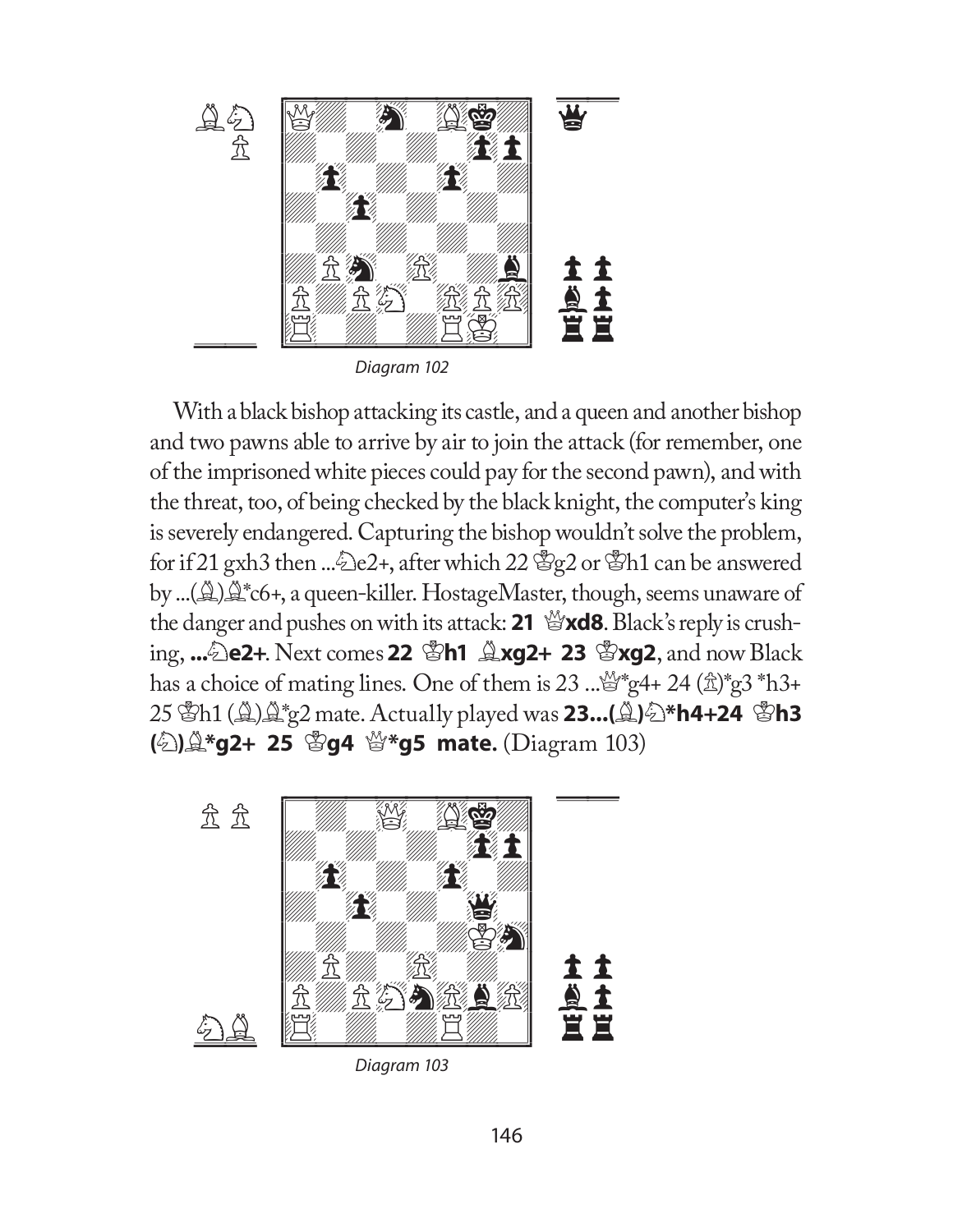**Game (ix):** HostageMaster plays as both White and Black in a game **filled with ingenious moves. <b>1 b4 e5 2**  $\triangle$ **b2**  $\triangle$ **xb4 3**  $\triangle$ **xe5**  $\triangle$ **f6 4** ( $\hat{\mathbb{Z}}$ )\***g5**. Up to this point the computer's moves were all chosen for it, for experimental purposes. It's a way of exploring this vast new world of Hostage Chess. **4...**N**h5 5 a3** (if g4 instead, to attack the knight, then ...Qxg5 can solve Black's problem) **...**B**c5 6 d4** B**b6 7 h4 d6 8 এh2 এg4 9 a4 এa5+ 10 2d2 O-O 11 gb1 ៉(c8 12 g3** N**c6 13** B**g2** B**f5 14** B**f3** B**xd2+ 15** Q**xd2** (Diagram 104)



**15... h8**, because 16  $\&$ xh5 could be answered by ... \*g4, trapping the bishop, and because of the risk of White pushing a pawn to kick the knight off c6, next forking king and queen with  $\mathcal{L}^{\infty}(\mathbb{R})$  =  $\mathbb{Z}^*$  e7+. An alternative chosen by HostageMaster when it was shown the position a second time (for its play included a random element) was  $15...(2)$  $\mathcal{L}^*$ a5. We might next see 16  $\circledast$ \*b4  $\&xb4$  17  $\&xb4$  a5 18  $\&bb1$  ( $\circledast$ ) $\&$ \*b4 19  $\Xi$ xb4 axb4, a sequence winning rook for bishop. After this White should do something to prevent queen and king being skewered by ...( $\mathbb{E}$ ) $\mathbb{Q}^*$ c3. If White instead tried to be clever with 20  $\mathbb{Z}$ xb4  $\mathbb{\triangle}$ xb4 21  $\&$ \*e7+ \&Be 22  $\&$ xc8, happily looking forward to 22... $\&$ xc8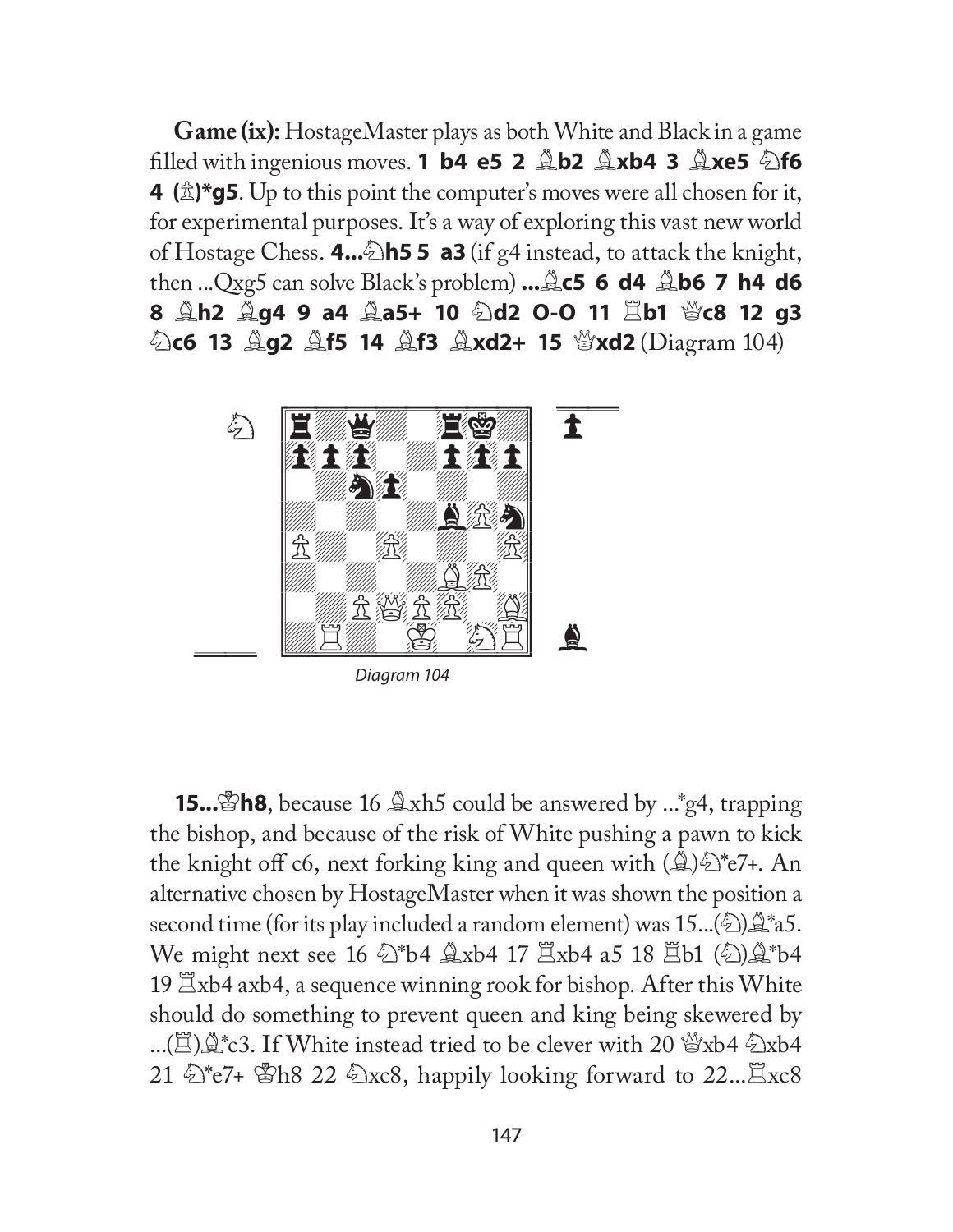23 ( $\Delta \geq$ ) $\geq$ \*e7, then Black would have the happiness-smashing sequence 22...(營)營\*c1+ 23 營\*d1 \*e1+ 24 雪f1 營xd1+ 25 雪g2 (罝)奠\*f1 mate. 16 e4  $\Xi$ e8 17 ៉d3  $\triangle$ xe4 18  $\triangle$ xe4 (公) $\triangle$ \*g2 19 ( $\triangle$ )\*e5  $\triangle$ xh1 **20**  $\triangle$ **xh1 dxe5 21**  $\triangle$ **xc6 bxc6 22 dxe5**  $\Xi$ **xe5+ 23**  $\triangle$ **e2**  $\triangle$ **h3 24 <b>Ag1**  $\Xi$ **xg5** (Diagram 105)



Capturing the impudent rook, 25 hxg5, might invite the reply ...( $\mathbb{E}\mathbb{E}^*$ f1+, leading into 26  $\mathbb{E}$ d2  $\mathbb{E}$ xb1, and then Black could feel pleased at having won a pawn and placed a rook aggressively on White's back rank. (Admittedly the rook it had just put into White's airfield could start an attack,  $27 \stackrel{\text{m}}{=} 18 + 12 \times 18 + 28 \times 18 + 12 = 8$ , after which 29  $\mathbb{E}^*$ e8 might look powerful. But Black could counterattack forcefully with  $\ldots \mathcal{L}^*e1+$ , and now White would have to play 30  $\text{\&}e3$  or else lose the queen after ... $\text{\&}d1+$ . Yet next would come 30...( $\Delta$ ) $\triangle$ \*f5+ and then White, unable to reply  $\triangle$ f3 without getting mated by ...( $\Xi$ ) $\triangleq$ \*g2, would need to play 31  $\triangleq$ e4. When ...( $\Xi$ ) $\triangleq$ \*d5+ answered it, the white queen would need to capture the bishop and die, for otherwise there is only 32  $\mathscr{E}e5$  f6 mate or else 32  $\mathscr{E}d3$   $^*c4$ mate.) **25** ( $\triangle$ ) $\triangle$ \*e6 (sacrificing ingeniously to free up square f7) **...fxe6** (not ...  $\mathbb{S}$ xe6, which permits the white pawn to capture the rook **without causing problems) 26**  $\triangle$ **\*f7+**  $\triangle$ **g8 27**  $\triangle$ **xg5 (** $\triangle$ **)** $\triangle$ **\*g2+ 28** K**d2** B**\*a5+ 29 (**P**)\*c3 \*e4** (Diagram 106)

148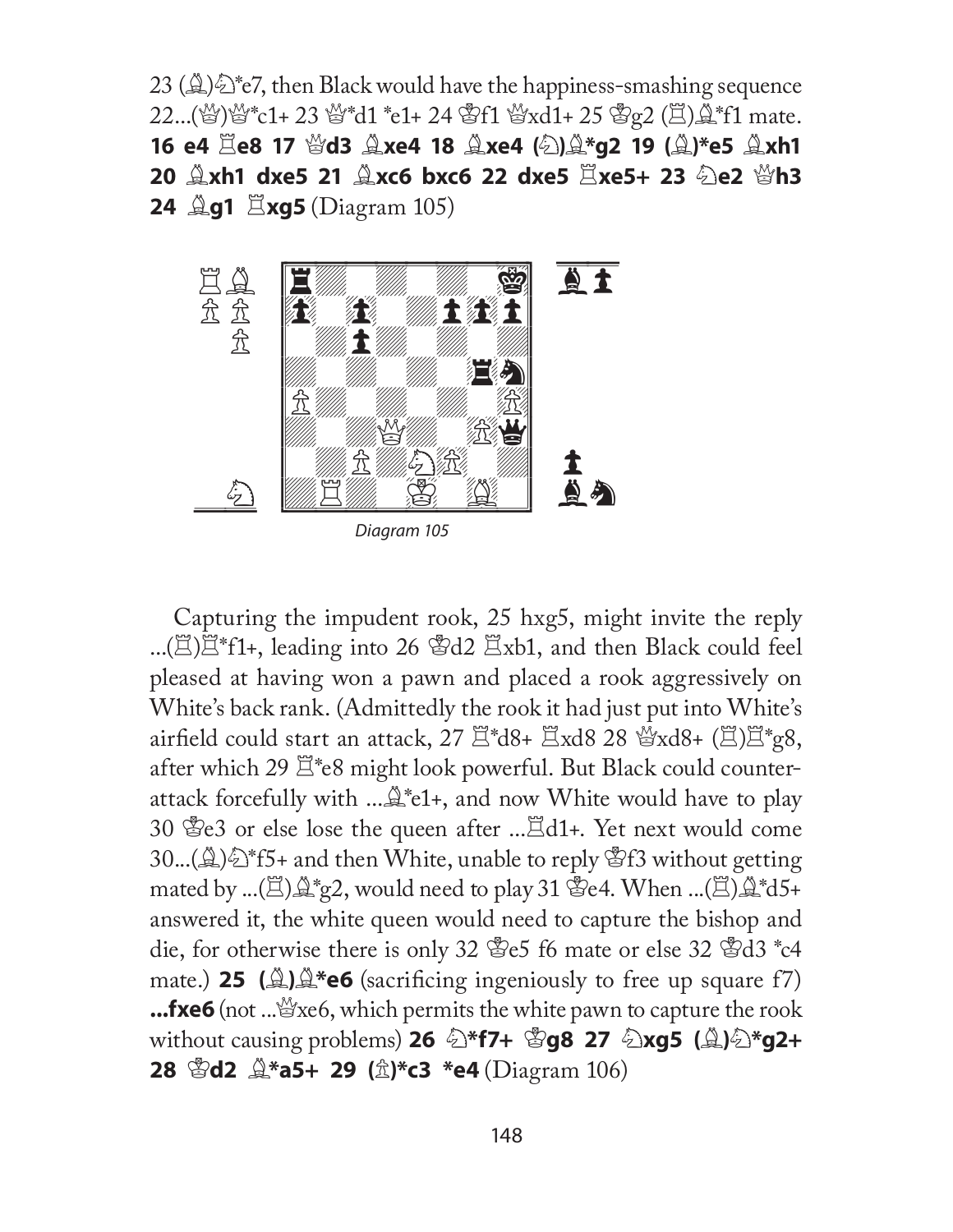

N**xh3 exd3 31 (**R**)**R**\*b8+** R**xb8 32** R**xb8+** B**\*f8**  R**xf8+** K**xf8 34 (**R**)**R**\*d8+** R**\*e8 35 (**Q**)**Q**\*h8+ (**R**)**B**\*g8**  R**xe8+** K**xe8 37** Q**xg8+** R**\*f8 38** Q**xe6+** Q**\*e7 39** R**\*c8+ (** $\Xi$ **)** $\Xi^*$ **d8 40**  $\Delta^*$ **d7 mate. (Diagram 107) An attractive conclusion** 



to a wild fight.

**Game (x):** As White, the computer replays the opponent who beat it in Game (viii). This time it wins swiftly, but very interestingly. **1 e4 e5 2** N**f3** N**c6 3** B**b5 f6 4 O-O a6 5** B**e2** B**c5 6 c3 d5 7 d4 dxe4 8 dxc5**  $\mathcal{L}$ **xd1 9**  $\mathbb{Z}$ **xd1 exf3 10**  $\mathbb{Z}$ **xf3**  $\mathbb{Z}$ **(g)e7 11 (**P**)\*d6** N**f5** ( ...\*c2 could be better) **12 dxc7 \*d4** (to block the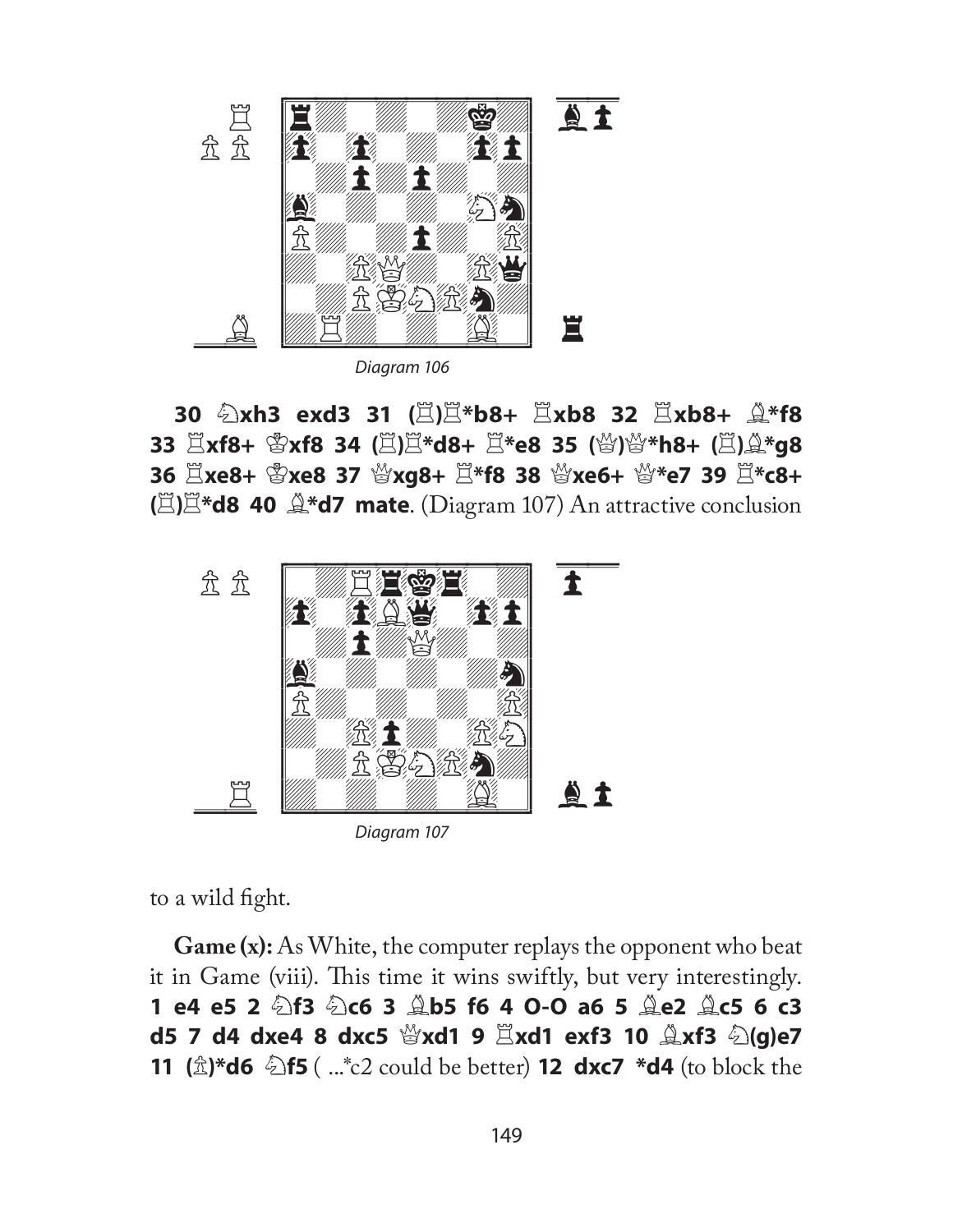**file, but castling was an alternative) <b>13**  $\triangle$ **xc6+ bxc6 14** ( $\triangle$ ) $\triangle$ \***d8** (threatening (Q)Q\*f7 mate) **...**N**\*f7** ("drop where your opponent **wants to", yet (** $\triangleq$ **)** $\triangleq$ **\*d5 was another possibility) <b>15**  $\triangleq$ **xf7**  $\triangleq$ **xf7** 

**16** ( $\Diamond$ )  $\Diamond$  **\*d8+**  $\Xi$ **xd8** (making a king move instead would have meant getting mated by (Q)Q\*f7) **17 cxd8=**N**+** K**e7 18 (**Q**)**Q**\*f7+**  K**xd8 19 (**B**)**B**\*c7 mate**. (Diagram 108)



**Game (xi):** HostageMaster once more plays against itself, and once again the game is filled with ingenuity. **1 e4 2f6 2 e5 2d5 3 d4 d6 4 c4**  $\triangle$ **b6 5**  $\triangle$ **f3**  $\triangle$ **c6 6**  $\triangle$ **e2 dxe5 7 d5**  $\triangle$ **d4 8**  $\triangle$ **xe5** *<sup>1</sup>***)xe2 9 營xe2 e6 10 (2) 

(<sup>2</sup>) → <sup>2</sup> \*b5+** (Diagram 109)



Diagram 109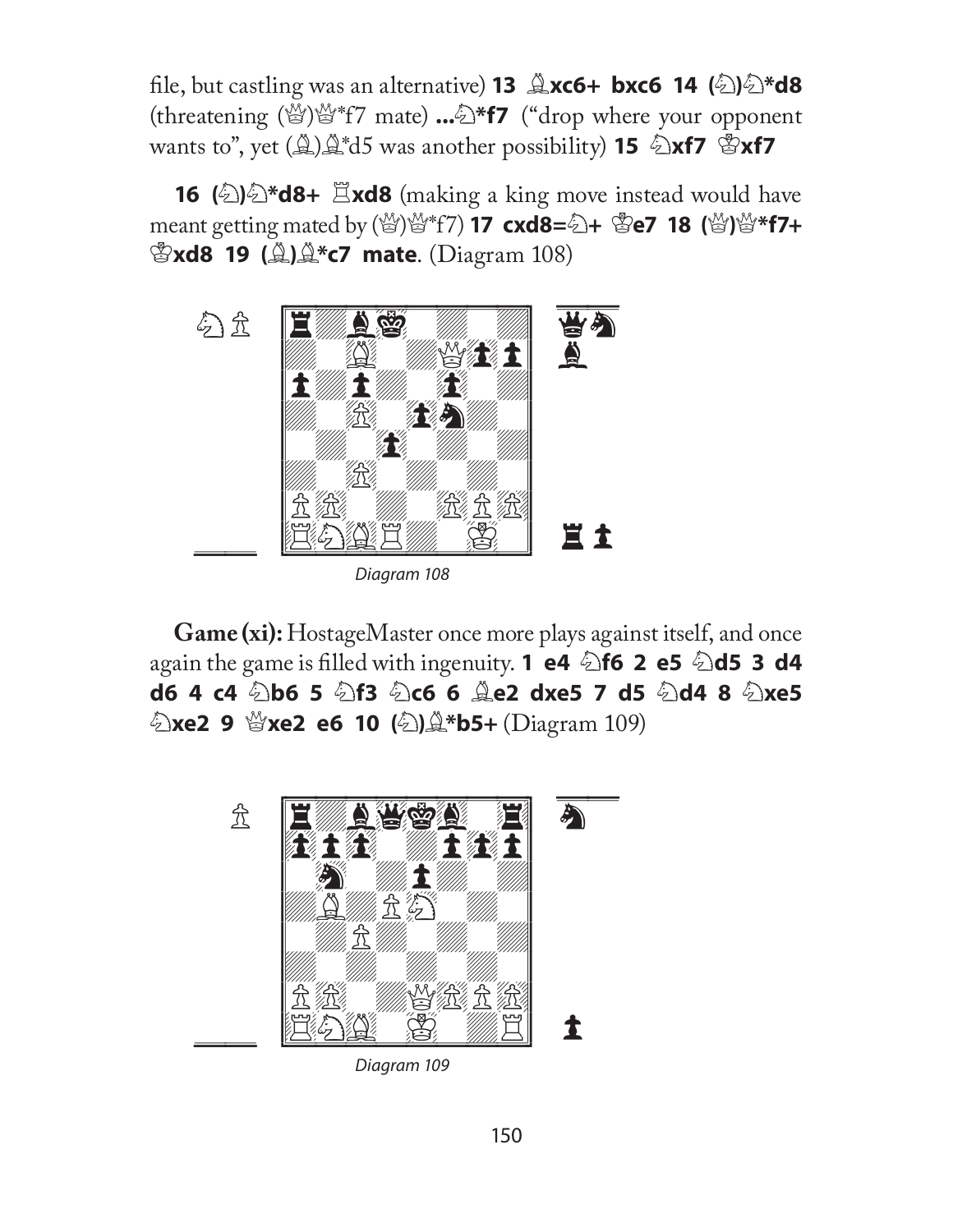**...**K**e7** ( Why didn't Black block with ...Bd7 ? Well, it leads into 11  $\triangle x d7 + \triangle x d7$  12  $\triangle x d7 \cong x d7$  13 ( $\triangle x d^*b5$  (for the second time) ...c6 14 dxc6 bxc6 15  $\triangle x$ c6, and now the black queen cannot capture the bishop without dying through yet another white play of (B)B\*b5. ) **11 dxe6** B**xe6** 

**12 O-O f6 13**  $\hat{\otimes}$ **f3 c6 14**  $(\hat{\otimes})$ **\*f5 \*e5 15 fxe6 cxb5 16**  $\hat{\boxtimes}$ **d1**  $\mathcal{L}(\hat{\mathbf{A}}) = \mathbf{17}$  ( $\hat{\mathbf{A}}$ ) $\hat{\mathbf{A}}$ **\*d8+**  $\hat{\mathbf{B}}$ **xe6** (not 17...  $\hat{\mathbf{B}}$ e8 which invites 18 ( $\hat{\mathbf{A}}$ ) \*f7: admittedly this would be only a pseudo-check, not a mate, since the pawn is paralyzed—there's nothing to which it could in theory be **promoted; yet it would clearly be very threatening) <b>18** *Axb6* **axb6** (Diagram 110)



Diagram 110

**19 (** $\bullet$ ) $\bullet$ **\*d7+**  $\bullet$ **xd7 20**  $\Xi$ **xd7**  $\bullet$ **xd7**. The black queen has died expensively, for its price included adding a lot of power to Black's airfield. Still, taking your opponent's queen while keeping your own does often give you the great advantage of being able to plan a "queen rampage" — which, remember, means threatening to sacrifice your queen so that it will return to the board through a queen-for-queen hostage exchange. This, on top of how Black's king is exposed in the center while White's is safely castled, seems to put White ahead.

## **21** Q**d1+** N**\*d6 22 cxb5** B**\*a4 23 b3** B**xb5 24 (**P**)\*c4**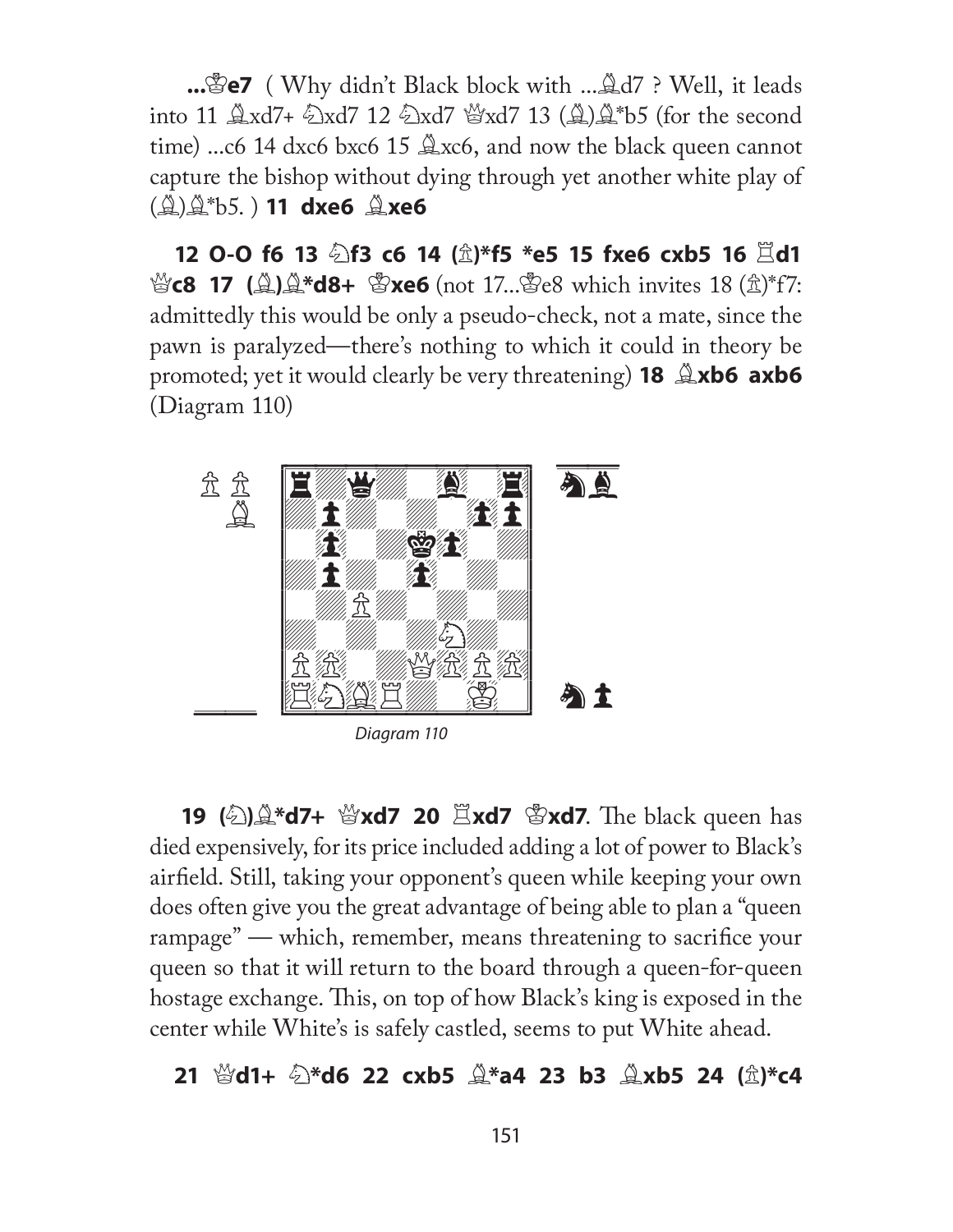**and 25** ( $\hat{\mathbb{Z}}$ )\***b5** (trapping the bishop, which can now do no better than sell itself for a pawn, but White had to put two pawns into the **enemy airfield in order to do the trapping) 25...e4 26**  $\triangle$ **d4 \*c5 27**  $\triangle$ **f5 \*c2** (a sacrifice to deflect the queen)

**28**  $\frac{M}{2}$ **xc2 (** $\frac{A}{D}$ **)\*d3 29**  $\frac{M}{2}$ **d1**  $\frac{D}{D}$ **xf5 (reward for the queen deflec**tion) **30 bxa6** N**\*e2+ 31** K**h1 bxa6 32** B**b2** K**c7** 

**33 \*c2**  $\triangle$ e3 (if captured, the knight will at once be ransomed and will return to the board at f2 with check, which wins the queen) **34 (**B**)**N**\*d5+**, an ingenious move. (Diagram 111)



Diagram 111

**...** $\triangle$ **xd5 35 cxd5** ( $\triangle$ ) $\triangle$ \***e3**. Now the black knight is back to where it used to be, and once again the pawn cannot safely capture it — so did White's "ingenious move" really help? Well, its result was that a white pawn now sits nearer to Black's king. As we'll see shortly, that's important!

## **36** Q**d2** N**xc2 37** N**c3** N**xc3**

**38**  $\mathbb{Q}^*$ **g3+** (since White's last move deflected the knight from **covering the square) ...**  $\mathbb{R}^*$ **d6 39**  $\mathbb{C}$ **<b>xc2** (here comes a queen rampage!) (Diagram 112)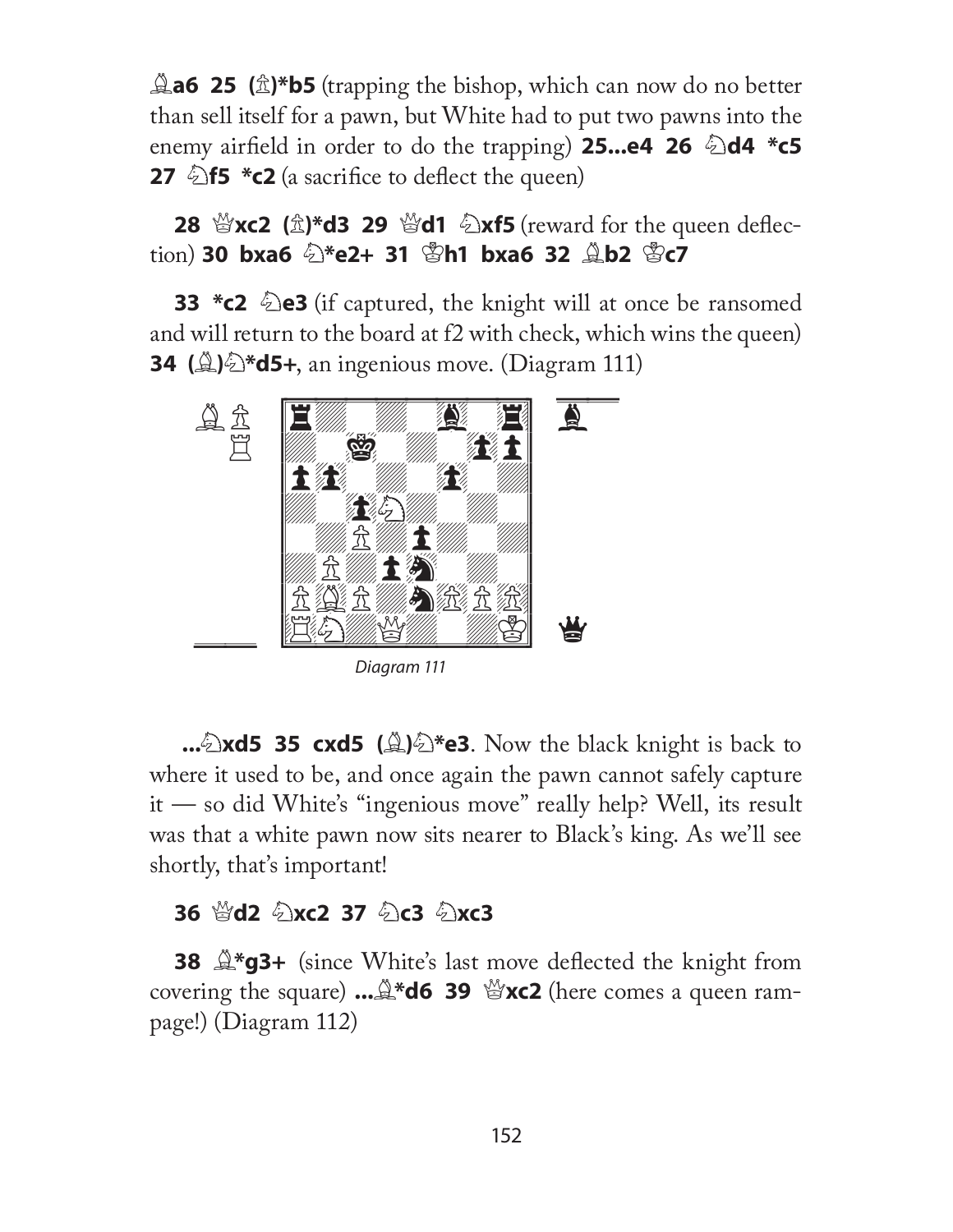

Diagram 112

**...dxc2 40 (**Q**)**Q**\*c6+** (the queen is protected by the important pawn) **...**K**d8 41** Q**xa8+** K**e7 42** B**xd6+** K**xd6 43 (**N**)**N**\*f7+**  *L***<sub>** $\mathbb{E}$ **<b>25 44** ( $\mathbb{Z}$ ) $\mathbb{Z}$ \*d7+ <sup>B</sup>xd7 45 *P*d8 mate.</sub>

**Game (xii):** Playing as Black once again, the strong opponent beaten in Game (vii) manages to do better here, but the war against the computer lasts a long time. **1** N**f3** N**f6 2 e3 b6 3** B**c4 e6 4 O-O** B**b7 5 d4 c5 6** N**c3 d5 7** B**b5+** B**c6 8** B**xc6+** N**xc6 9** ( $\stackrel{\triangle}{\cong}$ ) $\stackrel{\triangle}{\cong}$ \*b7  $\stackrel{\triangle}{\cong}$ a5 10  $\stackrel{\triangle}{\cong}$ xa8  $\stackrel{\triangle}{\cong}$ xa8

**11**  $\triangle$ **e4** (safe, since capturing it would lose the queen to  $(\triangle)$  $\triangle$ \*c7+) **...**Q**b8 12** N**xf6+ gxf6 13 dxc5 bxc5 14 (**N**)**B**\*b5+** (the bishop is safe for exactly the same reason) **...**K**d8** 

**15 <b>Le2 Eg8 16 c4** (again safe; if the knight captures it then  $(\mathbb{E})\oplus$ <sup>\*</sup>c6+ kills the queen) ... $\mathbb{E}$ **d6 17 cxd5** (too slow; what seems needed instead is strengthening of White's castle by something like  $(\hat{\mathbb{Z}})^*$ f4 or  $(\hat{\mathbb{Z}})^*$ g3, or maybe  $(\hat{\mathbb{Z}})^*$ h3 on the principle of dropping where your opponent wants to) **...(**P**)\*h3** 

**18 g3** \**Pe7**, so that the queen could rush to g8 if this became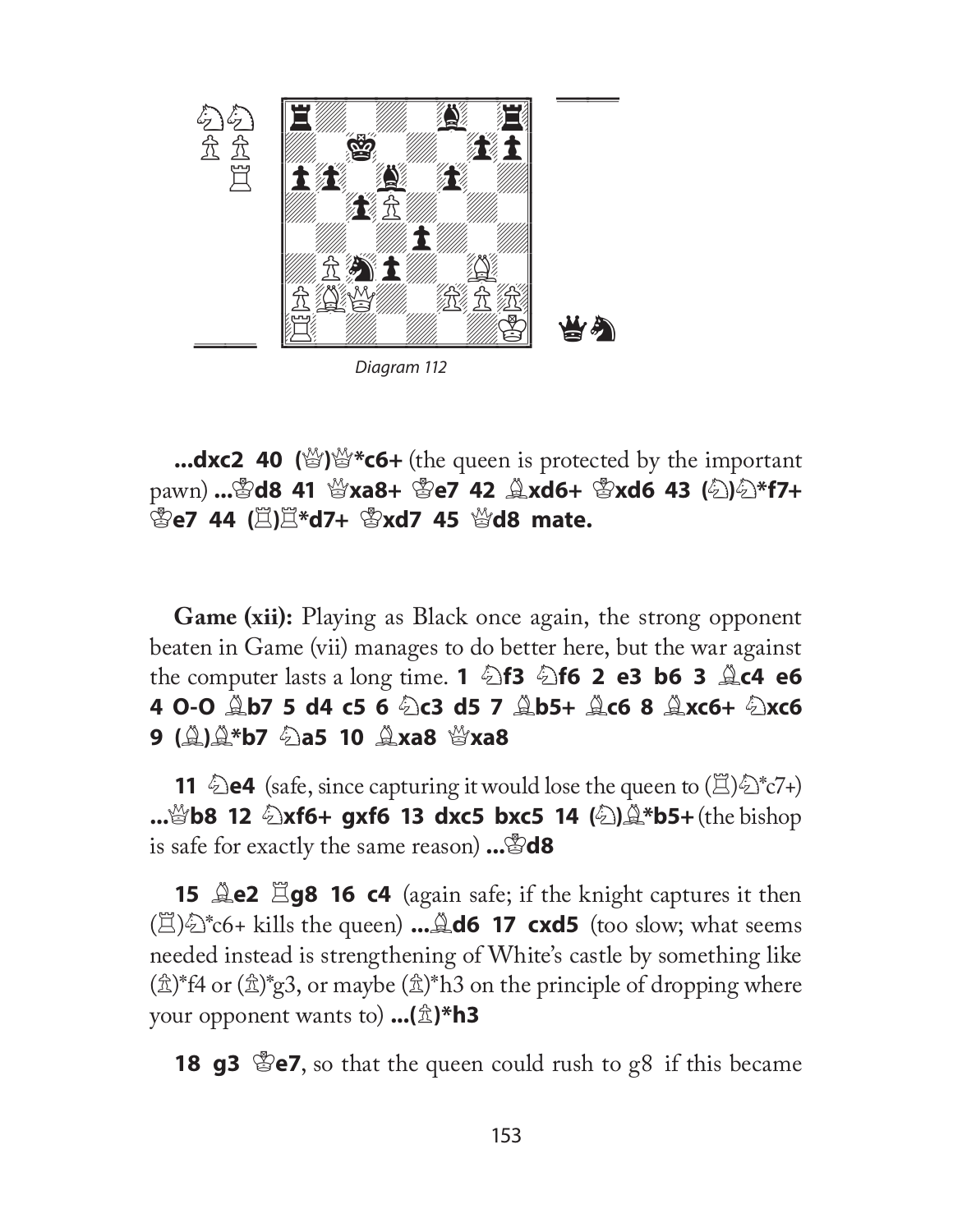useful. **19** B**d2** (again too slow) **...**B**xg3 20 hxg3** R**xg3+** (Diagram 113)



Black has played the last two moves very nicely, for if 21 fxg3 then the queen takes the pawn with check, mating next move. **21 \*g2 Exg2+ 22 \Sh1 Exf2** (vacating g2 so that a pawn can drop there) **23 d6+**, a horrid surprise for Black! The pawn now blocking the black queen's line of fire seems safe. The queen cannot take it unless willing to die through  $(\mathcal{L})\mathcal{L}^*c8+$ . If instead the king took it, then  $(\mathbb{A})\hat{\otimes}^*$ e4+ could be pleasant for White. Playing  $\Xi$ xf2 without first blocking the line would have given White problems such as  $23...(x)$ <sup>\*</sup>g3 24  $\Xi$ f1 g2+ 25  $\mathscr{L}_{g1}$   $\mathscr{L}_{h2}$ + 26  $\mathscr{L}_{f2}$   $\mathscr{L}_{g3}$  mate. **23...** $\mathscr{L}_{d7}$ 

**24**  $\Xi$ **xf2 (** $\hat{\mathbb{Z}}$ **)\*g2+ 25**  $\mathbb{Z}$ **g1**  $\mathbb{Z}$ **\*g3 (with the threat of ...(** $\Xi$ **)** $\mathbb{Z}$ **\*h2** mate)

**26**  $\Xi$ **xg2 (** $\hat{\mathbb{Z}}$ **)\*f2+** (Black feared that taking the rook would be answered by  $(\mathbb{E})\mathbb{E}^*c7$ +, which struck him as too powerful)

**27**  $\mathbb{E}$ **xf2**  $\mathbb{L}$ **xf2**+. If 28  $\mathbb{E}$ xf2 next, then Black plays ...( $\mathbb{E}$ ) $\mathbb{E}$ <sup>\*</sup>g2+, the continuation being 29  $\mathscr{L}_{e1}(\mathscr{L})\mathscr{L}_{f2+}^*$  30  $\mathscr{L}_{f1}\mathscr{L}_{g3}^*$  mate or